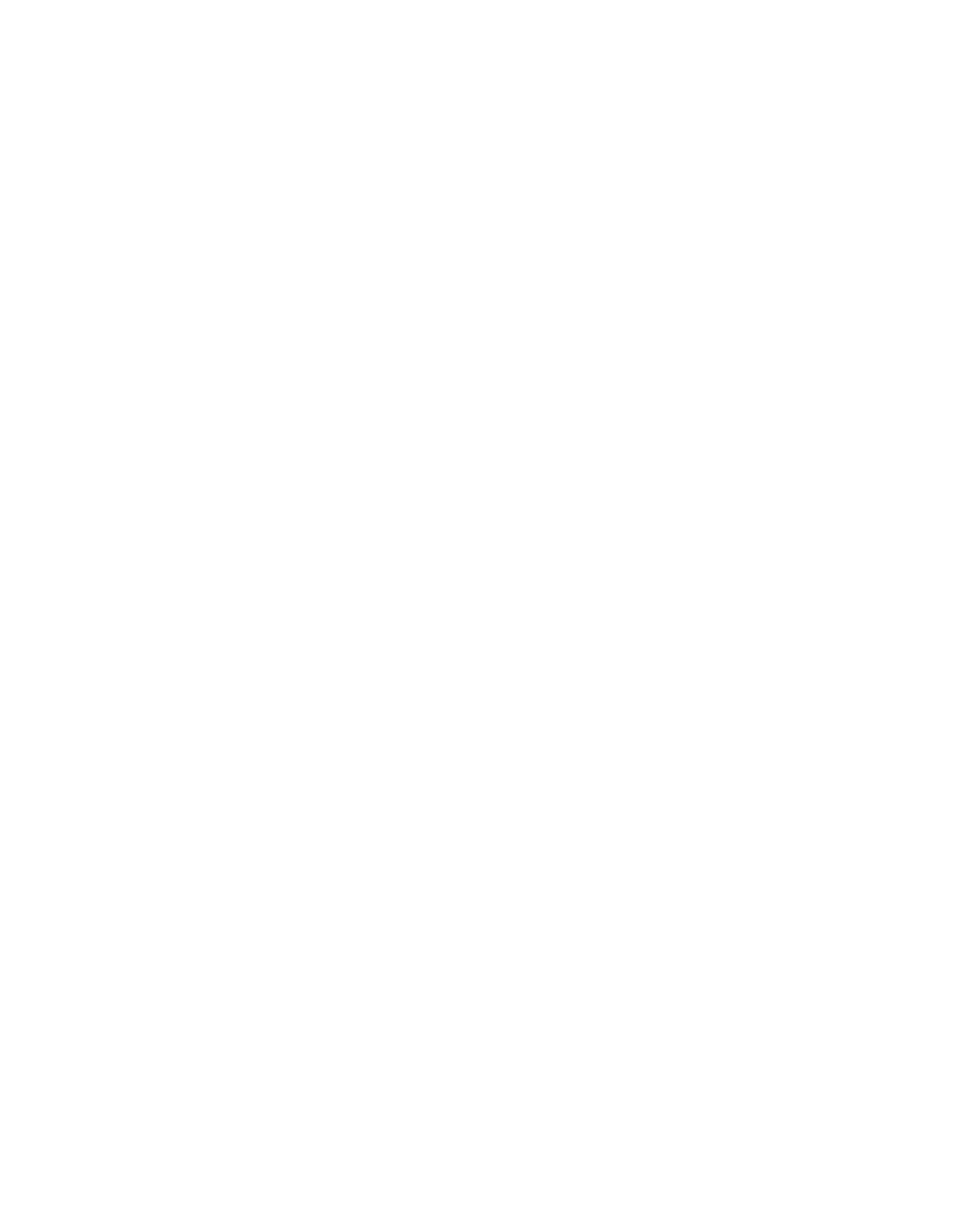# **Contents**

| Creating a storage system domain account before setting up CIFS  12 |  |
|---------------------------------------------------------------------|--|
|                                                                     |  |
|                                                                     |  |
| Network infrastructure requirements for Active Directory  14        |  |
|                                                                     |  |
|                                                                     |  |
|                                                                     |  |
|                                                                     |  |
|                                                                     |  |
|                                                                     |  |
|                                                                     |  |
|                                                                     |  |
|                                                                     |  |
|                                                                     |  |
|                                                                     |  |
|                                                                     |  |
|                                                                     |  |
|                                                                     |  |
|                                                                     |  |
|                                                                     |  |
|                                                                     |  |
|                                                                     |  |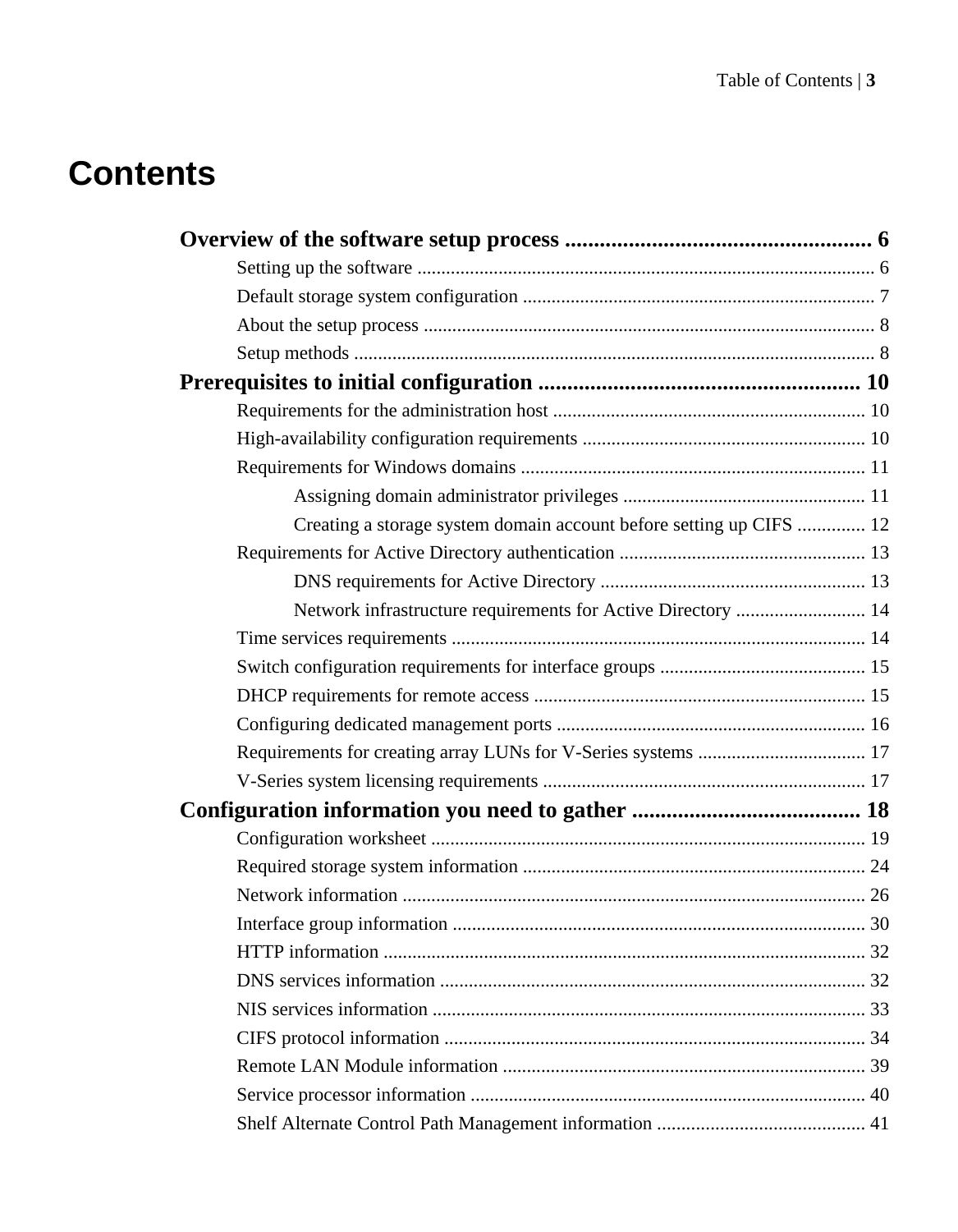| Setting up your storage system for using native disk shelves  44               |  |
|--------------------------------------------------------------------------------|--|
|                                                                                |  |
|                                                                                |  |
|                                                                                |  |
|                                                                                |  |
|                                                                                |  |
|                                                                                |  |
|                                                                                |  |
|                                                                                |  |
|                                                                                |  |
|                                                                                |  |
|                                                                                |  |
|                                                                                |  |
| Additional steps required to set up V-Series systems using native disk shelves |  |
|                                                                                |  |
|                                                                                |  |
| Prerequisites to starting setup when using only third-party storage  64        |  |
| Providing array LUN ownership and system ID for V-Series systems  65           |  |
| Installing Data ONTAP software on a V-Series system that uses                  |  |
|                                                                                |  |
|                                                                                |  |
|                                                                                |  |
|                                                                                |  |
|                                                                                |  |
|                                                                                |  |
|                                                                                |  |
|                                                                                |  |
|                                                                                |  |
|                                                                                |  |
|                                                                                |  |
|                                                                                |  |
|                                                                                |  |
|                                                                                |  |
|                                                                                |  |
|                                                                                |  |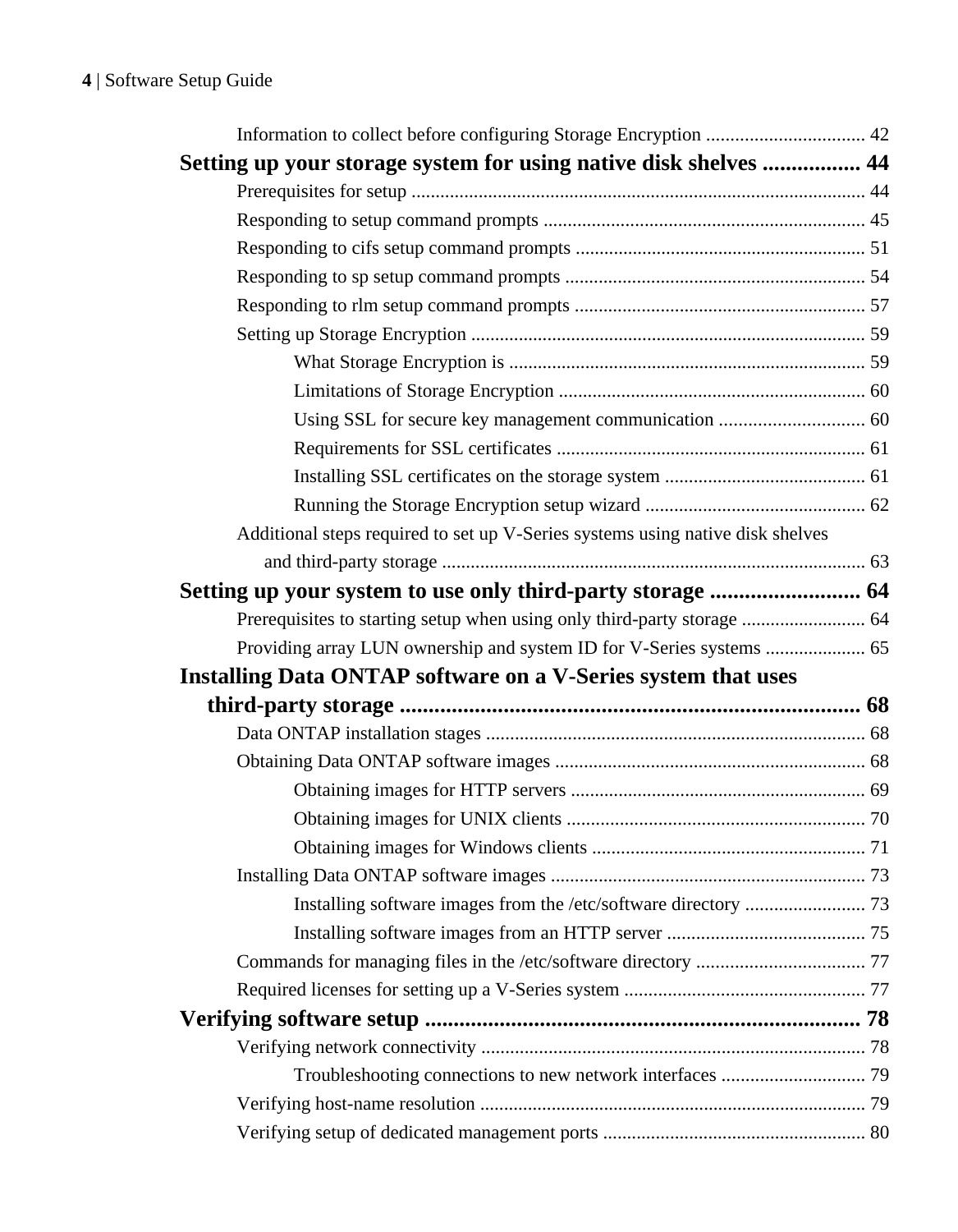| Creating a storage system DNS "A" record for CIFS client access  86 |  |
|---------------------------------------------------------------------|--|
|                                                                     |  |
|                                                                     |  |
|                                                                     |  |
|                                                                     |  |
|                                                                     |  |
|                                                                     |  |
| Verifying the existence of two paths: storage show disk command  93 |  |
| Verifying the existence of two paths: storage array show-config     |  |
|                                                                     |  |
|                                                                     |  |
| Verifying path failover for array LUNs in a stand-alone system  94  |  |
|                                                                     |  |
|                                                                     |  |
|                                                                     |  |
|                                                                     |  |
|                                                                     |  |
|                                                                     |  |
|                                                                     |  |
|                                                                     |  |
|                                                                     |  |
|                                                                     |  |
|                                                                     |  |
|                                                                     |  |
|                                                                     |  |
|                                                                     |  |
|                                                                     |  |
|                                                                     |  |
|                                                                     |  |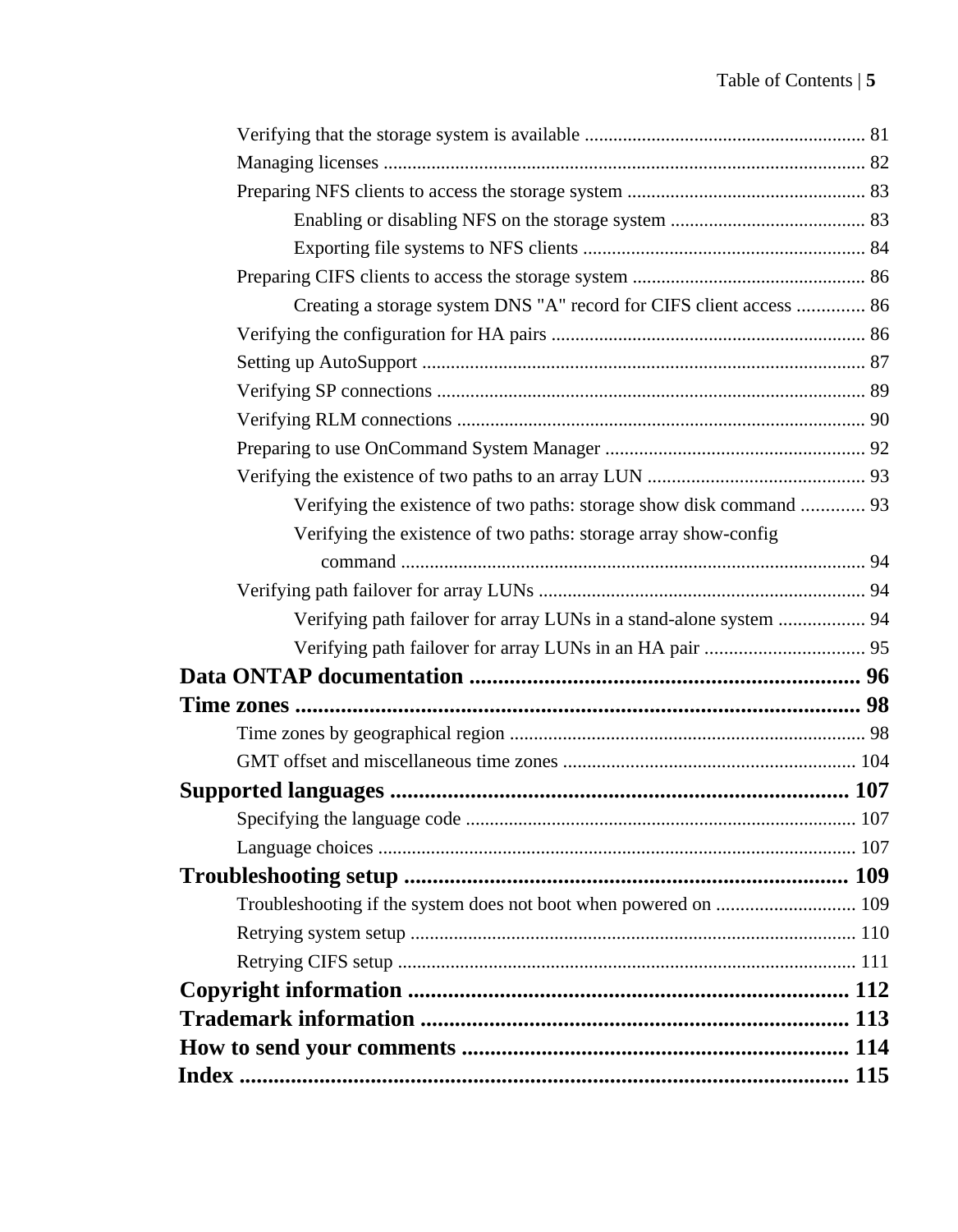# <span id="page-5-0"></span>**Overview of the software setup process**

You can set up Data ONTAP software to use native or third-party storage systems. The software setup process consists of satisfying prerequisites, gathering configuration information, entering configuration information at setup prompts, and verifying initial configuration parameters.

## **Setting up the software**

The software setup process for your new storage system requires several steps after you have completed hardware setup. You must gather configuration information, power on the system, enter configuration information when the setup command runs, and verify the system configuration.

### **Before you begin**

- You must have prepared the physical site for your new storage system and you must have racked and cabled storage system hardware according to the following documents:
	- Site Requirements Guide
	- Installation and Setup Instructions
	- Data ONTAP High Availability and MetroCluster Configuration Guide for 7-Mode
- You must have plugged in the monitor cable to the DB-9 connector, which is attached to the console port labeled IOIOI.
- You must have ensured that your network and storage environment meet storage system requirements.

**Note:** The Data ONTAP High Availability and MetroCluster Configuration Guide for 7-Mode also includes important information about HA configuration prerequisites and verification procedures that you need to consult during the software setup process.

### **About this task**

If your storage system is intended for use with third-party storage (a V-Series system configuration), you have additional configuration requirements.

### **Steps**

- **1.** Gather system configuration information and record it in the worksheet provided.
- **2.** Power on the new system.
- **3.** Choose the following option depending on your storage system configuration: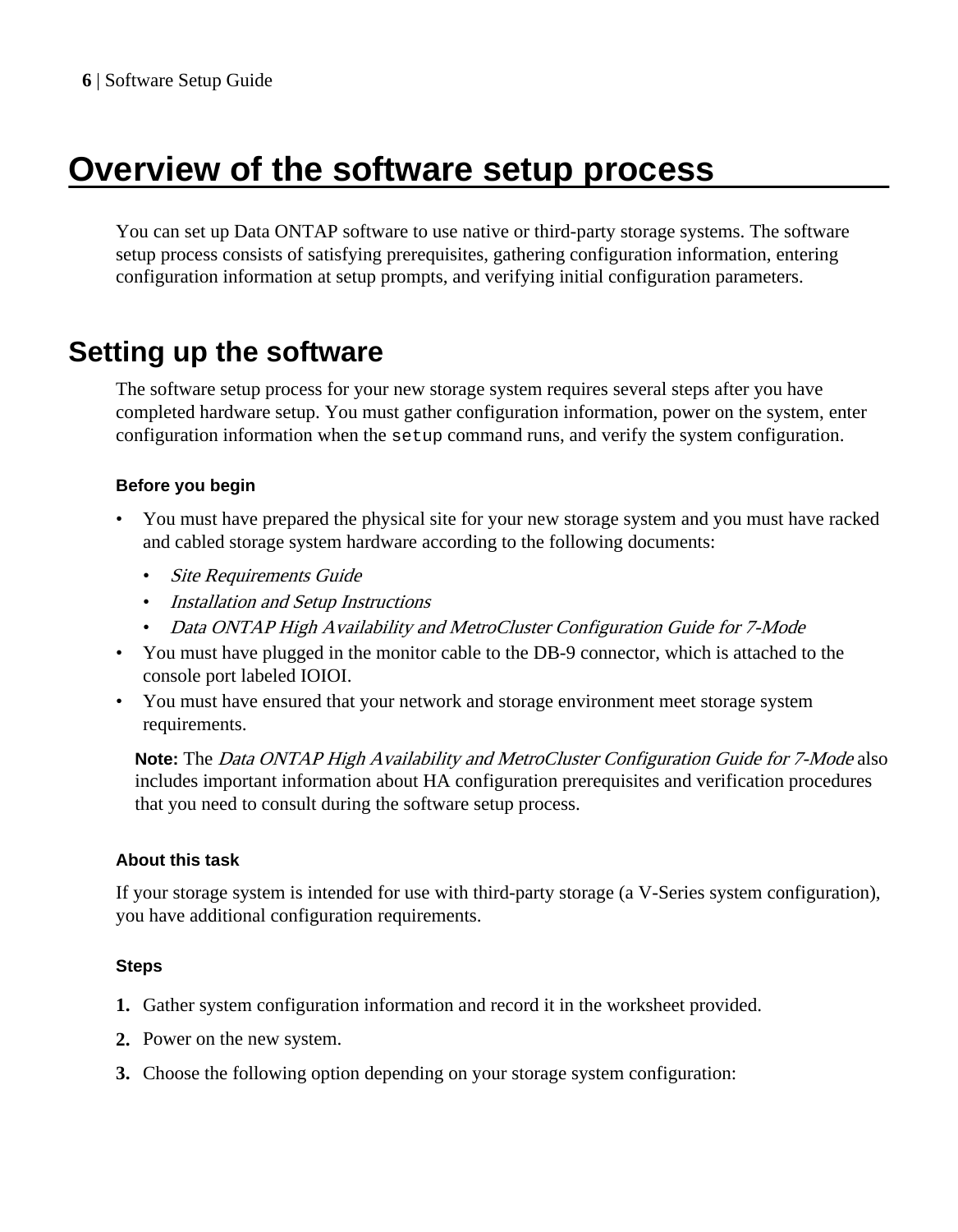<span id="page-6-0"></span>

| If you are setting up your<br>storage system for using | Then                                                                                                                                                                                 |
|--------------------------------------------------------|--------------------------------------------------------------------------------------------------------------------------------------------------------------------------------------|
| Native disk shelves                                    | Enter the information you gathered when the setup command begins to<br>run. You do not need to install the Data ONTAP software.                                                      |
| Only third-party storage                               | Perform V-Series system configuration tasks in maintenance mode, install<br>the Data ONTAP software, and enter the information you gathered when<br>the setup command begins to run. |

- **4.** Verify that basic system functionality has been configured correctly.
- **5.** Configure system features and provision your features as described in relevant documents of the Data ONTAP library.

#### **Related concepts**

[Prerequisites to initial configuration](#page-9-0) on page 10 [Configuration information you need to gather](#page-17-0) on page 18 [Setting up your storage system for using native disk shelves](#page-43-0) on page 44 [Verifying software setup](#page-77-0) on page 78

#### **Related tasks**

[Setting up your system to use only third-party storage](#page-63-0) on page 64

#### **Related information**

[Documentation: By Product Library: support.netapp.com/documentation/productsatoz/index.html](https://support.netapp.com/documentation/productsatoz/index.html)

## **Default storage system configuration**

Before your storage system was shipped to you, a series of tasks was performed to configure your storage system for use. These tasks simplify the setup process and ensure that you can run the setup script on systems with native disk shelves.

V-Series systems that use only third-party storage require a number of prerequisite configuration steps and software installation before you run the setup script.

The following tasks were performed on storage systems containing native disk shelves:

- Your storage system was configured at the factory with an aggregate and FlexVol root volume.
	- For storage systems that have Data ONTAP 7.0 or later installed at the factory, the root volume is a FlexVol volume.
	- The root volume is installed at the factory on FAS systems and, starting with Data ONTAP 7.3, also on V-Series systems ordered with disk shelves.
- Licenses (such as CIFS and NFS) that you have purchased were installed on your system.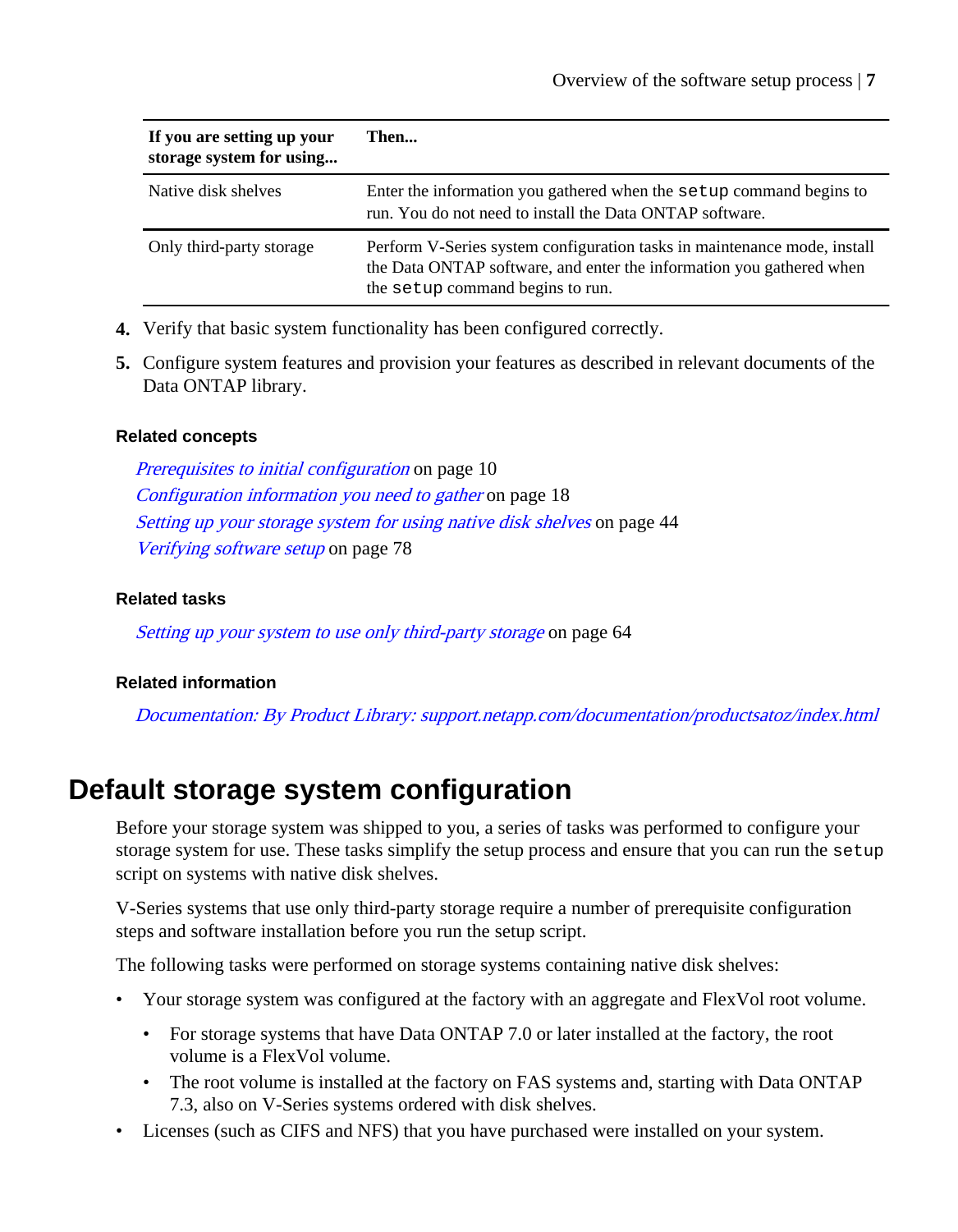<span id="page-7-0"></span>• Bootloader files and firmware updates, including primary and secondary BIOS images, were installed on the boot device that was shipped with your system.

## **About the setup process**

On systems with preinstalled software, when your new system is powered on for the first time, the setup script runs. The software setup process collects information that enables the storage system to serve data in your environment.

**Note:** For V-Series system ordered without native disk shelves, you must perform prerequisite configuration steps and install the software before running the setup script.

When Data ONTAP software is installed on your new storage system, the following files are not populated:

- /etc/rc
- /etc/exports
- /etc/hosts
- /etc/hosts.equiv
- /etc/nsswitch.conf
- /etc/resolv.conf

During software setup, you can enter configuration values to populate these files and to configure the installed functionality of your system. Your system's hardware configuration and licenses determine which values and functionality you can enter.

You have the option to enter configuration values manually in the command-line interface, or have configuration values populated from information in a DHCP server, depending on the setup method you select. You can also choose to enter all initial configuration values during the setup process or to enter only essential networking values and complete initial configuration at a later time.

If the storage system is properly configured with self-encrypting disks and is running a version of Data ONTAP that supports Storage Encryption, you can launch the Storage Encryption setup wizard after completion of the storage system setup wizard.

### **Related tasks**

[Setting up Storage Encryption](#page-58-0) on page 59

## **Setup methods**

You can provide initial setup configuration values through the command-line interface. This method requires a serial console connection or a network connection.

The most common method to set up a new system is to enter configuration values at the storage system command-line interface in a serial console session.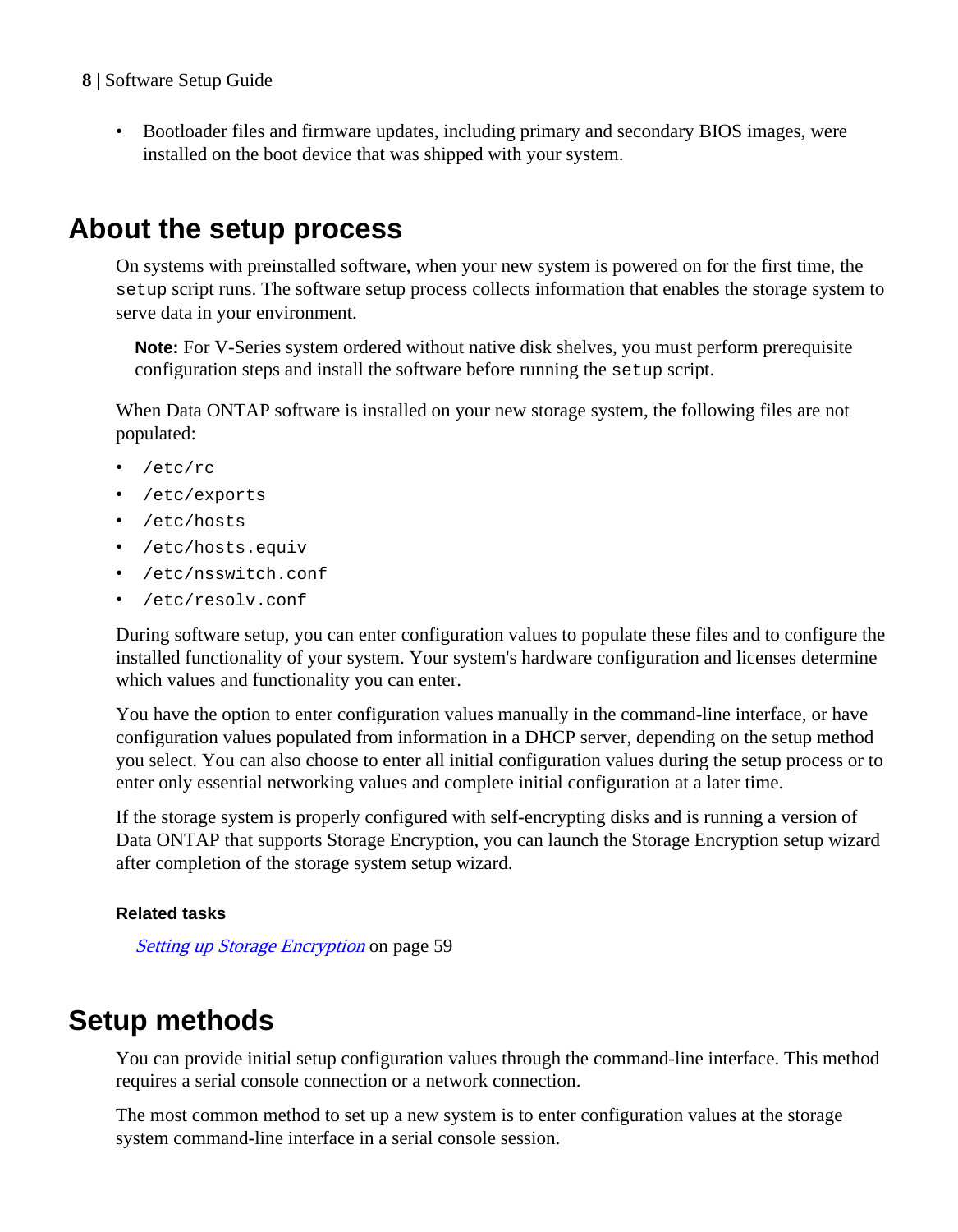When you boot your system for the first time, a DHCP broadcast is issued from the management port (e0M, if your system has one) or from the first onboard network interface (usually e0a). If there is no response to the DHCP broadcast, the setup command begins to run automatically on the system console. You can also elect to disregard a DHCP server response and enter configuration values at the command-line interface.

The setup script collects information to populate configuration files and to configure the installed functionality of your system. You might also be prompted to respond to setup commands for other system features.

**Note:** You cannot use OnCommand System Manager for initial setup of the storage system.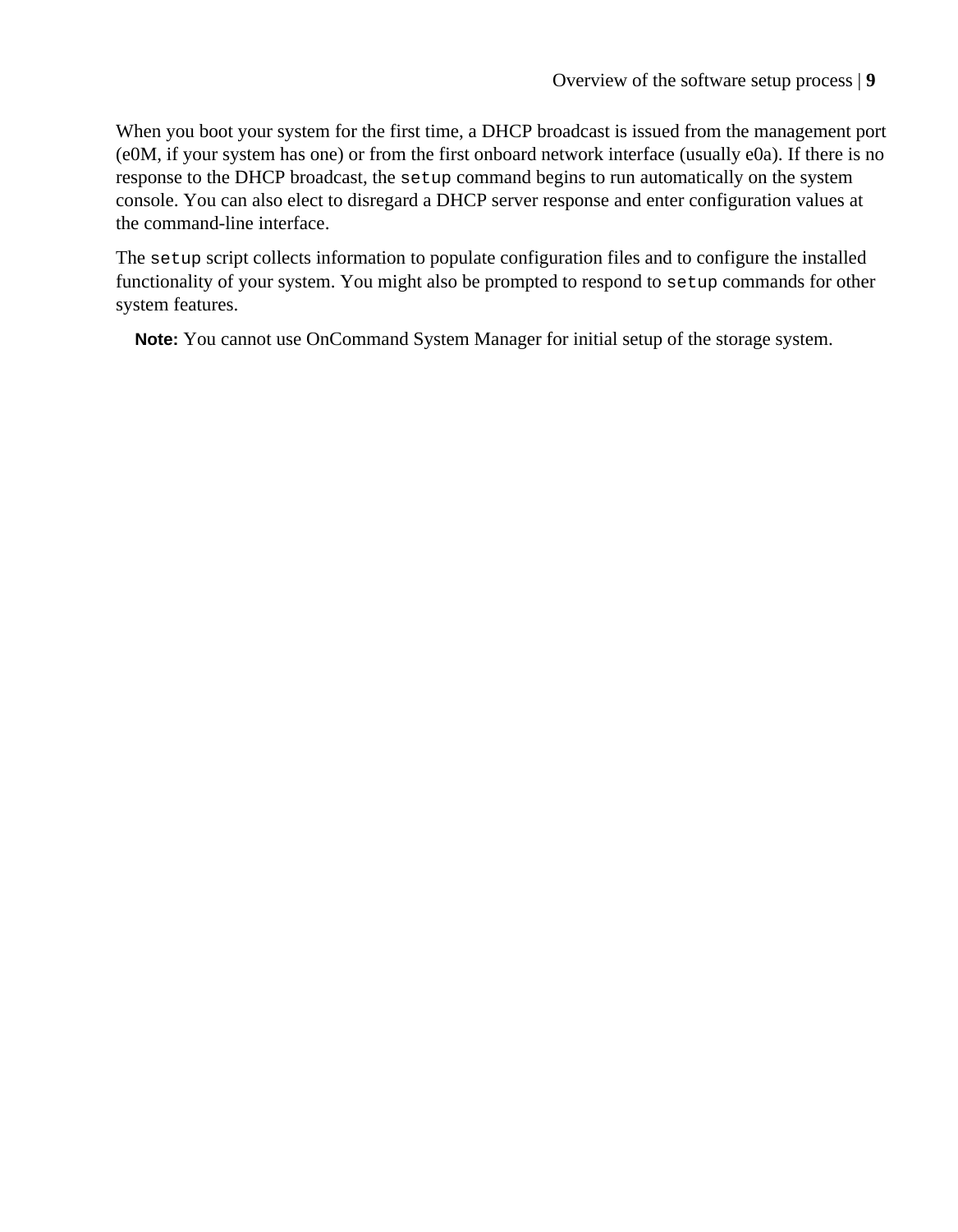# <span id="page-9-0"></span>**Prerequisites to initial configuration**

Before you begin the software setup process, you must ensure that you have prepared your network and storage environment for your new storage system and installed licenses.

## **Requirements for the administration host**

You should designate a Windows or UNIX client workstation as an administration host to limit access to the storage system's root file system, to provide a text editor to edit configuration files, or to provide the ability to administer a storage system remotely.

During the setup process, you are prompted to designate a workstation on the network as an administration host. For more information about administration hosts, see the *Data ONTAP System* Administration Guide for 7-Mode.

Windows and UNIX client workstations can serve as administration hosts, with these requirements and privileges:

• If you plan to use a Windows client to manage the storage system, the Windows client must support a secure protocol such as SSH or SSL.

You can edit configuration files from any Windows client as long as you connect to the storage system as root or Administrator.

- If you plan to use a UNIX client to manage the storage system, the UNIX client must meet the following requirements:
	- Support a text editor that can display and edit text files containing lines ending with the newline character
	- Support a secure protocol such as SSH or SSL
	- Support the mounting of directories using the NFS protocol

When connecting from a UNIX client, the administrator operates as root.

**Attention:** If you change the name or IP address of an administration host on a storage system that has already been set up and configured, the /etc/exports files are overwritten on system reboot.

## **High-availability configuration requirements**

The different types of HA pair offer access to storage through two different controllers. Each type has its own benefits and requirements.

For information about preparing your environment for a new HA pair, see the *Data ONTAP High* Availability and MetroCluster Configuration Guide for 7-Mode.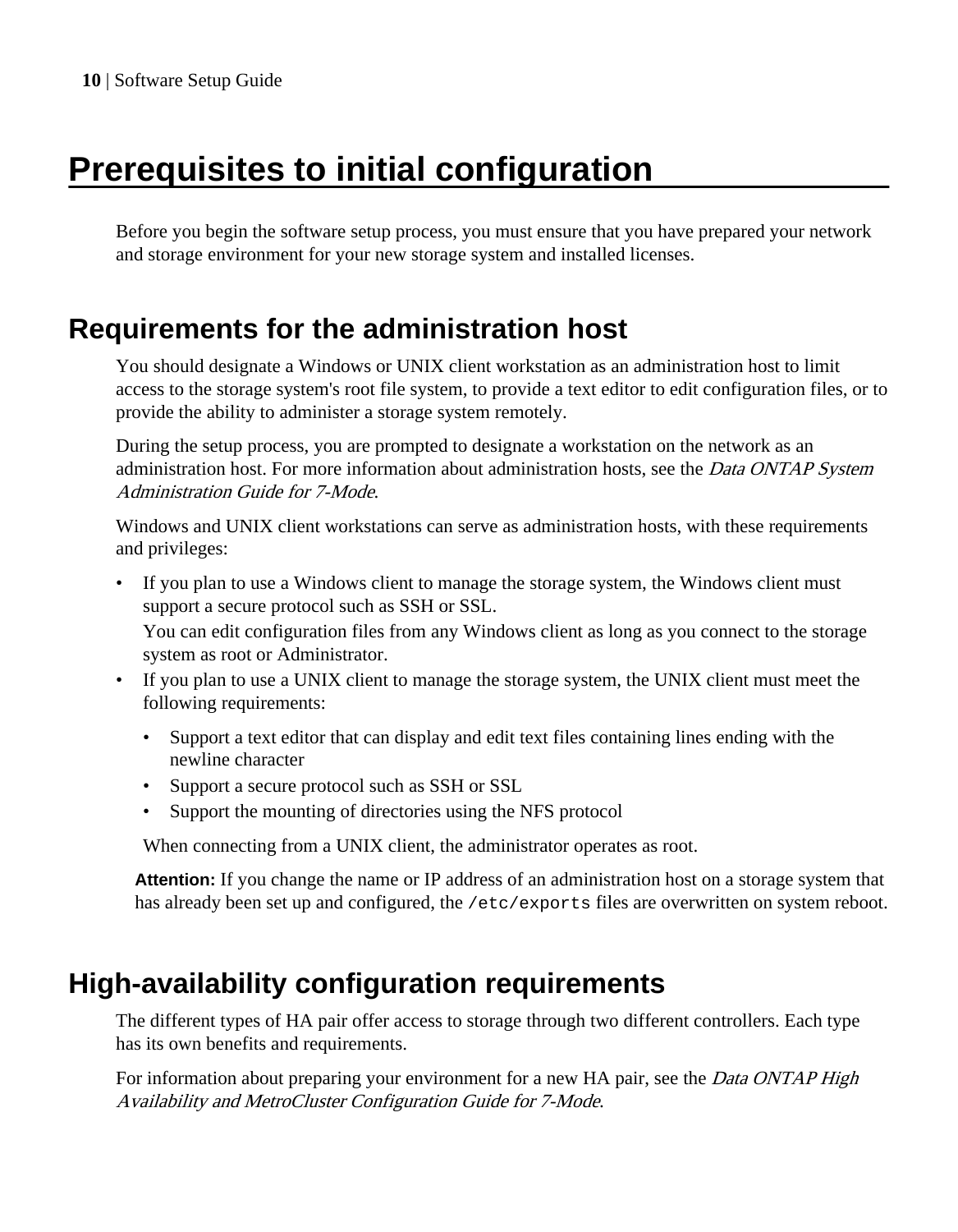## <span id="page-10-0"></span>**Requirements for Windows domains**

If you use Windows NT4-style authentication and are adding your system to a Windows domain, the storage system administrator account must have permissions to add the system to an Active Directory domain. It might also be necessary to create a domain account for your new system before initial setup.

Permissions for adding a storage system to an Active Directory domain are the same as permissions required for adding any Windows server.

**Note:** When you run the cifs setup command, a Windows directory account is automatically created, unless you intend to use Windows NT4-style authentication. To use Windows NT4-style authentication, you must create a domain account by using Windows tools before you run the cifs setup command. If you do not perform this action, the cifs setup command terminates, prompting you to create the domain account.

## **Assigning domain administrator privileges**

Before adding a storage system to a Windows Active Directory domain, organizational unit (OU), or other Active Directory container object, you need to ensure that the storage system administrator account has sufficient privileges and permissions to add a Windows Active Directory server to that domain or object.

### **About this task**

When the cifs setup program adds the storage system to an Active Directory environment, it creates an Active Directory domain computer object and joins the storage system's computer account to that domain. Before this happens, you need to assign permissions to certain domain objects.

**Note:** This procedure applies to a Windows 2000 or 2003 Server. Details of this procedure might vary on other Windows server versions. For more information about the supported Windows operating systems, see the Interoperability Matrix.

### **Steps**

- **1.** In the Active Directory Users and Computers View menu, ensure that the Advanced Features menu item is selected.
- **2.** In the Active Directory tree, select the OU for your storage system.
- **3.** Select the user or group that can add the storage system to the domain.
- **4.** In the Permissions list, ensure that the following check boxes are enabled:
	- Change Password
	- Write Public Information
	- Create Computer Objects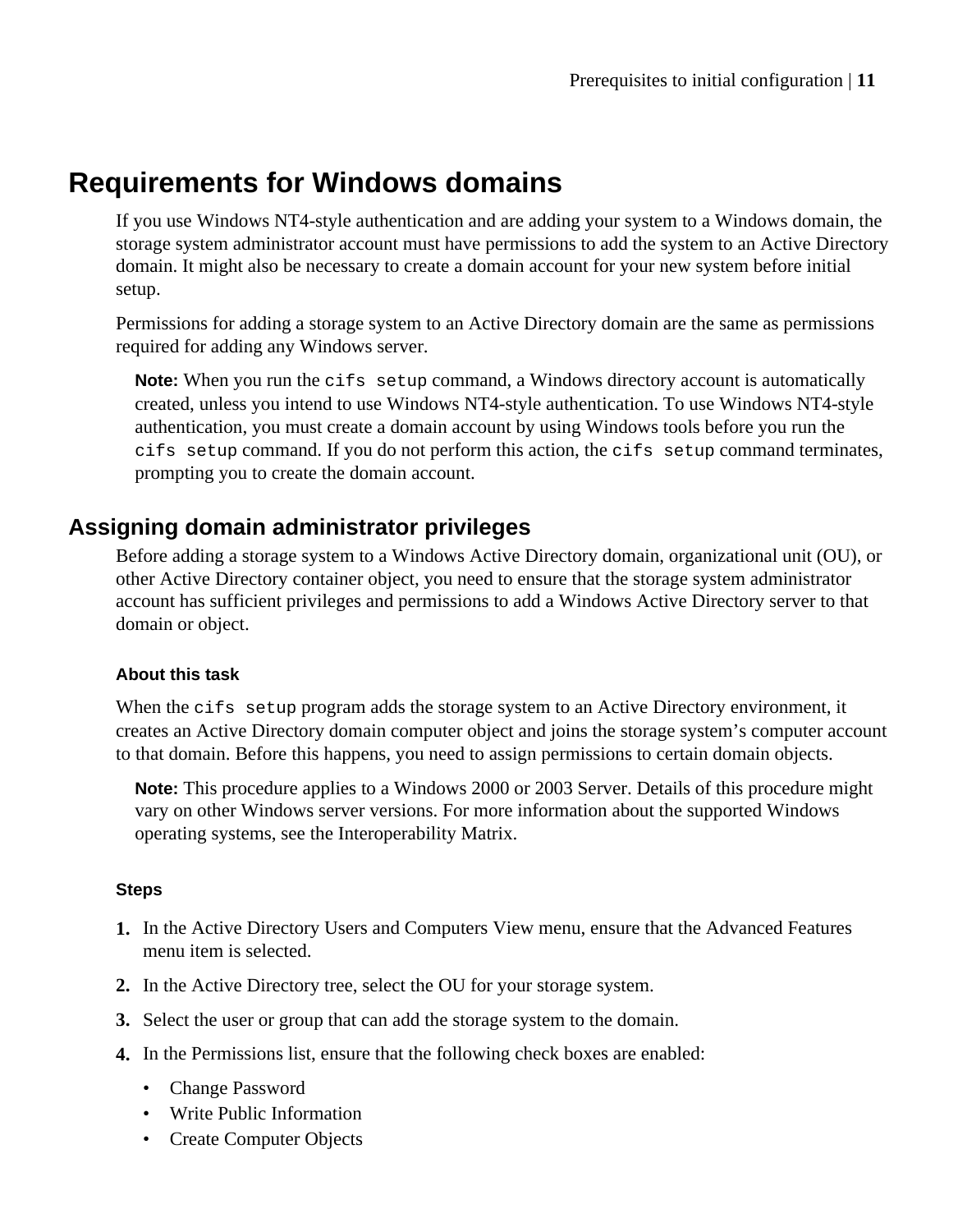### <span id="page-11-0"></span>**Related information**

### [Interoperability Matrix: support.netapp.com/NOW/products/interoperability](http://support.netapp.com/NOW/products/interoperability/)

### **Creating a storage system domain account before setting up CIFS**

You must create the storage system domain account before the cifs setup command is run if your security structure does not allow you to assign the necessary permissions to the setup program to create the storage system domain account, or if you intend to use Windows NT4-style authentication.

#### **About this task**

If you create the storage system domain account before the cifs setup command is run, you must follow these guidelines:

- You do not need to assign the Create Computer Objects permission.
- You can assign permissions specifically on the storage system domain account, instead of assigning them on the storage system container.

### **Steps**

- **1.** In the Active Directory Users and Computers View menu, ensure that the Advanced Features menu item is selected.
- **2.** In the Active Directory tree, locate the Organizational Unit (OU) for your storage system, rightclick and select **New > Computer**.
- **3.** Enter the storage system (domain account) name.

You must make a note of the storage system name you entered, to ensure that you enter it correctly when you run the cifs setup command later.

- **4.** In the "Add this computer to the domain" field, specify the name of the storage system administrator account.
- **5.** Right-click the computer account you just created, and select **Properties** from the pop-up menu.
- **6.** Click the **Security** tab.
- **7.** Select the user or group that adds the storage system to the domain.
- **8.** In the **Permissions** list, ensure that the following check boxes are selected:
	- Change Password
	- Write Public Information

### **After you finish**

When the cifs setup command is run, you see the prompt "Please enter the new hostname." Enter the storage system name you specified in Step 3.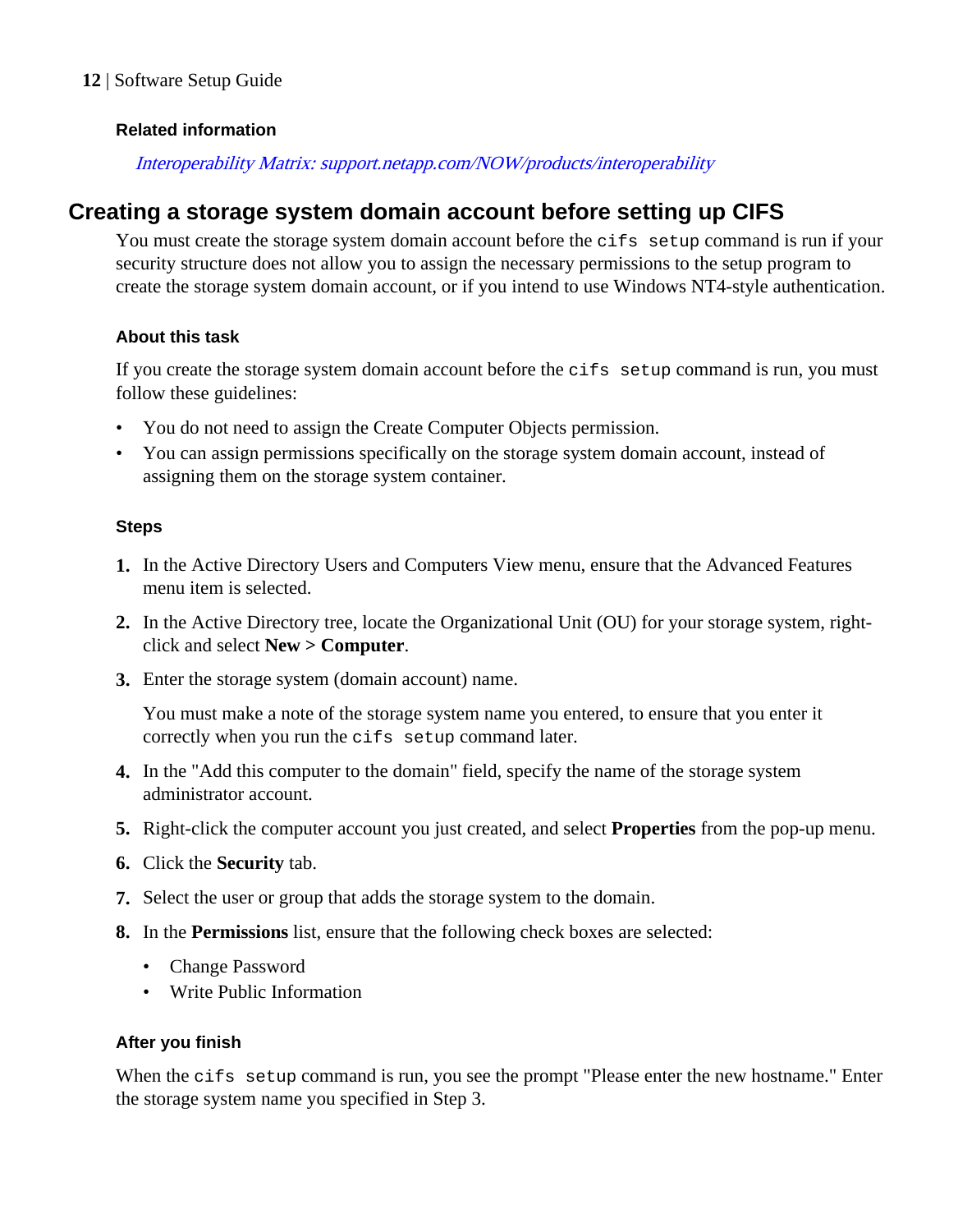## <span id="page-12-0"></span>**Requirements for Active Directory authentication**

If you are deploying your new system in an Active Directory domain with Kerberos or NTLM authentication, you need to ensure that DNS and network infrastructure are configured correctly before initial system setup.

**Note:** Kerberos 5 authentication depends upon the synchronization of time between the clients and the Kerberos Key Distribution Centers (KDCs).

### **Related concepts**

[Time services requirements](#page-13-0) on page 14

### **Related tasks**

[Creating a storage system DNS "A" record for CIFS client access](#page-85-0) on page 86

### **Related information**

[Unified Windows and UNIX Authentication Using Microsoft Active Directory Kerberos:](http://www.netapp.com/us/media/tr-3457.pdf) [www.netapp.com/us/media/tr-3457.pdf](http://www.netapp.com/us/media/tr-3457.pdf)

## **DNS requirements for Active Directory**

Active Directory Kerberos requires that a standards-based DNS implementation be configured. The implementation must support service locator records.

Your DNS solution must have the following capabilities:

- The DNS solution must be standards-based (RFC 1035).
- Service locator records must be supported. Windows 2000 and Windows Server 2003, 2008, and 2012 Active Directory requires service locator records for finding the domain controllers, global catalog servers, Kerberos servers, LDAP servers, and the KPASSWD servers.

The following additional capabilities are recommended:

- Support for dynamic updates
- Support for incremental zone transfers

The following DNS solutions meet the requirements:

- Microsoft Server 2000, 2003, 2008, and 2012 DNS This Active Directory integrated DNS provides the recommended capabilities. Service locator records are configured automatically.
- Berkeley Internet Name Domain (BIND) DNS If you use BIND DNS, you need to manually configure the service locator records.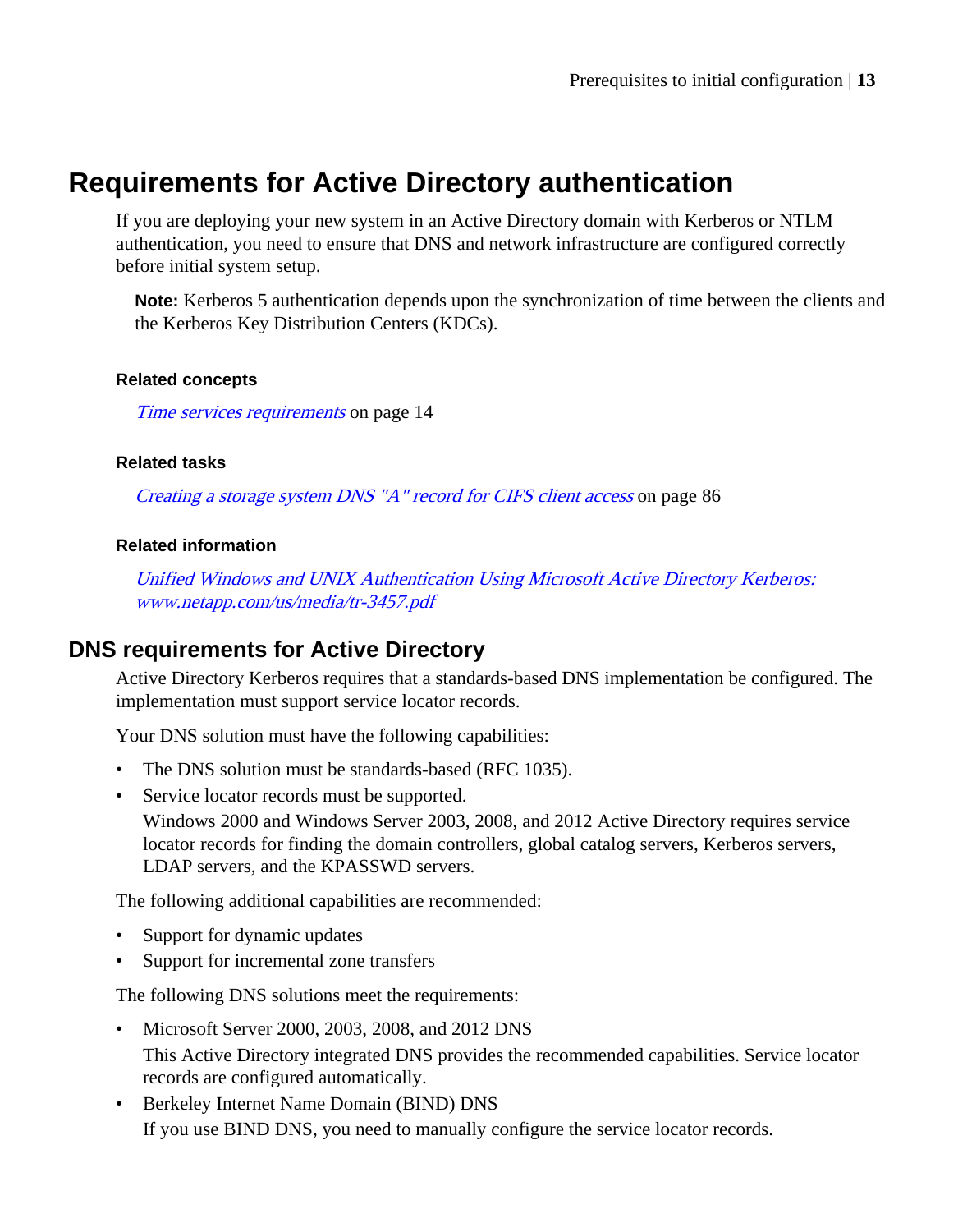## <span id="page-13-0"></span>**Network infrastructure requirements for Active Directory**

You should ensure that clients have reliable network connections with the storage system, DNS servers, time servers, and Active Directory domain controllers.

You must verify the following network infrastructure functionality:

• To ensure that clients can find the Active Directory LDAP and Kerberos servers, there must be reliable network connectivity between the clients and DNS servers containing the LDAP and Kerberos service records.

If possible, this should be a high-bandwidth connection.

• Clients must have reliable connections to domain controllers that host both the LDAP and Kerberos services.

If possible, this should be a high-bandwidth connection.

- When the enterprise contains more than one domain or utilizes universal groups, there must be adequate connectivity from domain controllers to a global catalog server. If possible, this should be a high-bandwidth connection.
- If the enterprise is located in multiple locations that have low-bandwidth connectivity, you should configure Active Directory sites.

These sites group resources within a local high-bandwidth zone.

• If clients from other domains access resources on the storage system, there should be reliable connectivity between the storage system and all domain controllers with users who access resources on the storage system.

## **Time services requirements**

You must configure your storage system for time service synchronization. Many services and applications depend on accurate time synchronization.

During CIFS setup, if the storage system is to be joined to an Active Directory domain, Kerberos authentication is used. Kerberos authentication requires the storage system's time and the domain controller's time to match (within 5 minutes). If the times do not match within 5 minutes, setup and authentication attempts fail.

By default, within Active Directory domains, all domain controllers synchronize to the domain controller that is configured as the PDC Emulator Master. Therefore, one of the following configurations is required:

- All storage systems are configured to synchronize to one of the domain controllers.
- Both the storage systems and the controller are configured to synchronize to a central time server.

For more information about time services supported by Data ONTAP, see the *Data ONTAP System* Administration Guide for 7-Mode.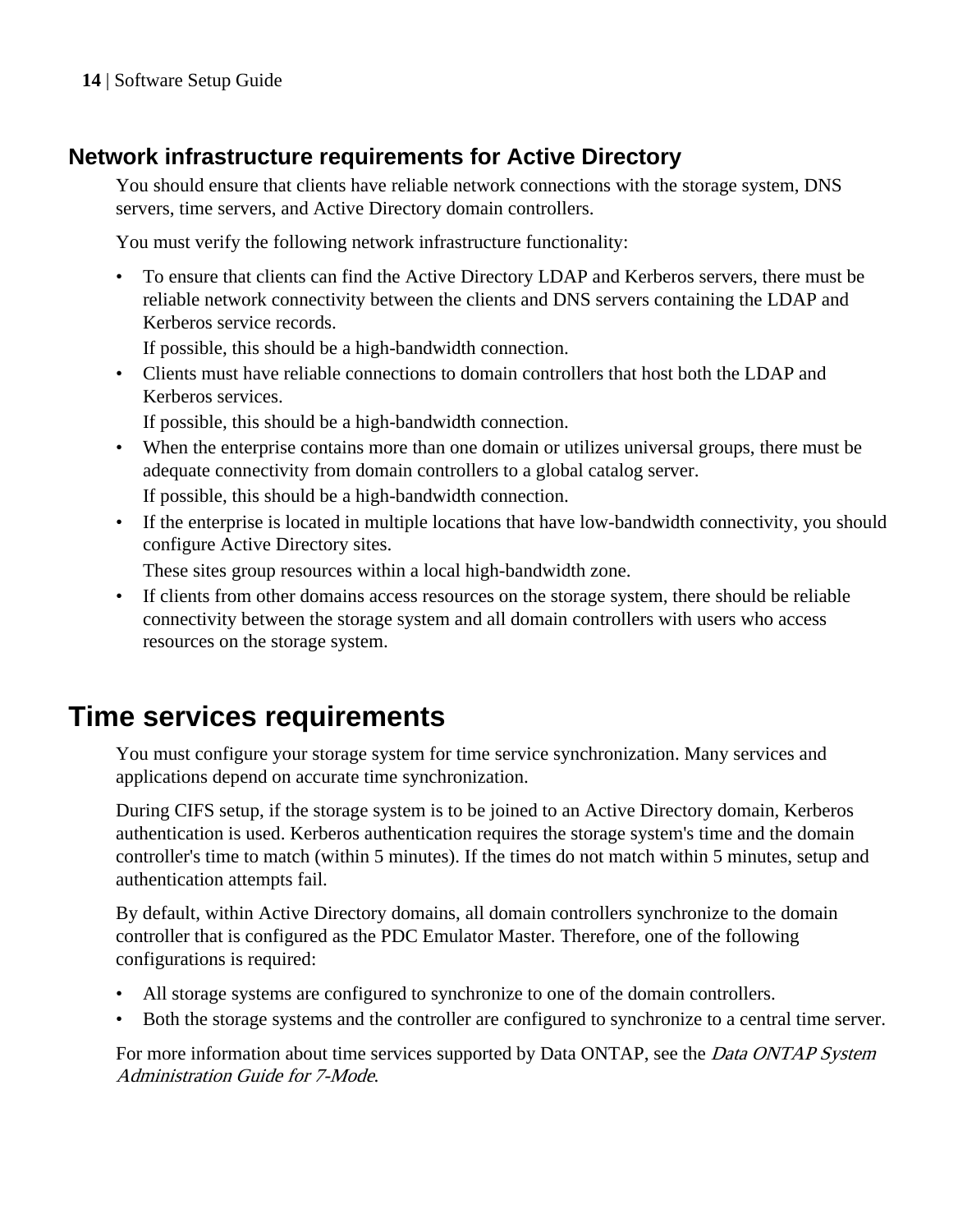## <span id="page-14-0"></span>**Switch configuration requirements for interface groups**

If you use interface groups, you must ensure that your switches support the interface group type required for your storage system before powering on for the first time.

| Interface group   | <b>Switch support requirements</b>                                                     |
|-------------------|----------------------------------------------------------------------------------------|
| Dynamic multimode | Link Aggregation Control Protocol (LACP)                                               |
| Static multimode  | Aggregates (but must not have control packet<br>exchange for configuring an aggregate) |
| Single-mode       | No special switch requirements                                                         |

For more information about interface groups, see the *Data ONTAP Network Management Guide for* 7-Mode.

## **DHCP requirements for remote access**

When you enable Dynamic Host Configuration Protocol (DHCP) to assign a static IP address to an onboard network interface during first-time setup, you can complete the configuration remotely by using an SSH client.

If your system includes an e0M interface, the system broadcasts a DHCP request through it. If a DHCP server responds, it assigns an IP address to the eOM interface. If your system does not have an e0M interface, the system uses the first onboard network interface (e0a) for the DHCP broadcast.

When you use DHCP to assign an IP address to the onboard interface, the storage system performs the following operations:

- Obtains the address from the DHCP server when the storage system is turned on
- Configures the onboard interface with the IP address
- Becomes accessible to an SSH client

**Attention:** When you use DHCP with a storage system, you must ensure that the DHCP server is configured to return a static IP address for the interface. If the server returns a dynamic IP address, the storage system displays an error message and continues to use the IP address permanently. This can result in an IP address conflict if the DHCP server assigns the IP address dynamically to other clients from time to time.

DHCPv6 servers are not currently supported.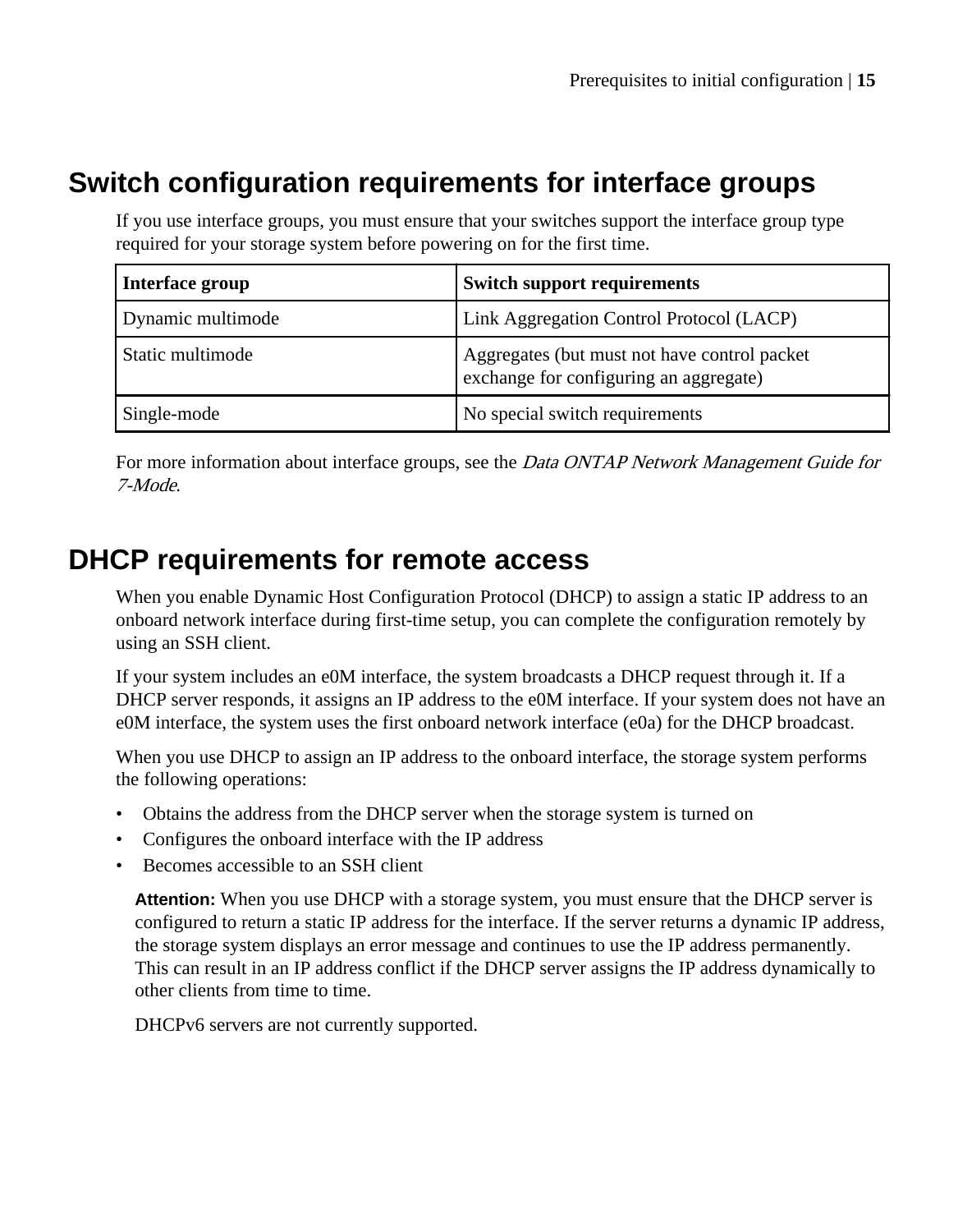## <span id="page-15-0"></span>**Configuring dedicated management ports**

Before running setup, you need to ensure that the e0M interfaces are serving only management traffic on a dedicated management LAN or that they are configured down after running setup.

### **About this task**

You should not use the e0M interface for data traffic, as it can cause performance and routing problems. To configure dedicated management ports, follow steps 1–4 before running setup, and step 5 during setup.

**Note:** These steps apply to only storage systems that have an e0M dedicated management port.

### **Steps**

- **1.** Identify a dedicated management subnet on which to configure e0M addresses.
- **2.** Ensure that no data clients have addresses on that subnet and that no storage system addresses that serve data are on that subnet.
- **3.** Ensure that DNS and NIS do not advertise storage system addresses on that subnet.
- **4.** Ensure that static routes that use gateway addresses on that subnet are never used for data traffic.
- **5.** If you cannot meet these conditions, configure the dedicated management ports (e0M) down after running the setup command:
	- a) Mount the NFS root volume.
	- b) Append the command ifconfig e0M down to the /etc/rc file.
- **6.** If you can meet these conditions, perform these additional steps:
	- a) When configuring the e0M interface, partner it with the e0M interface on the HA partner.

You can do this step while running the setup command.

b) Set the following option to on to block data traffic on both HA partners:

#### **interface.blocked.mgmt\_data\_traffic on**

You must do this step after running the setup command.

For more information about using the e0M interface to manage Data ONTAP, see the Data ONTAP System Administration Guide for 7-Mode and the Data ONTAP Network Management Guide for 7-Mode.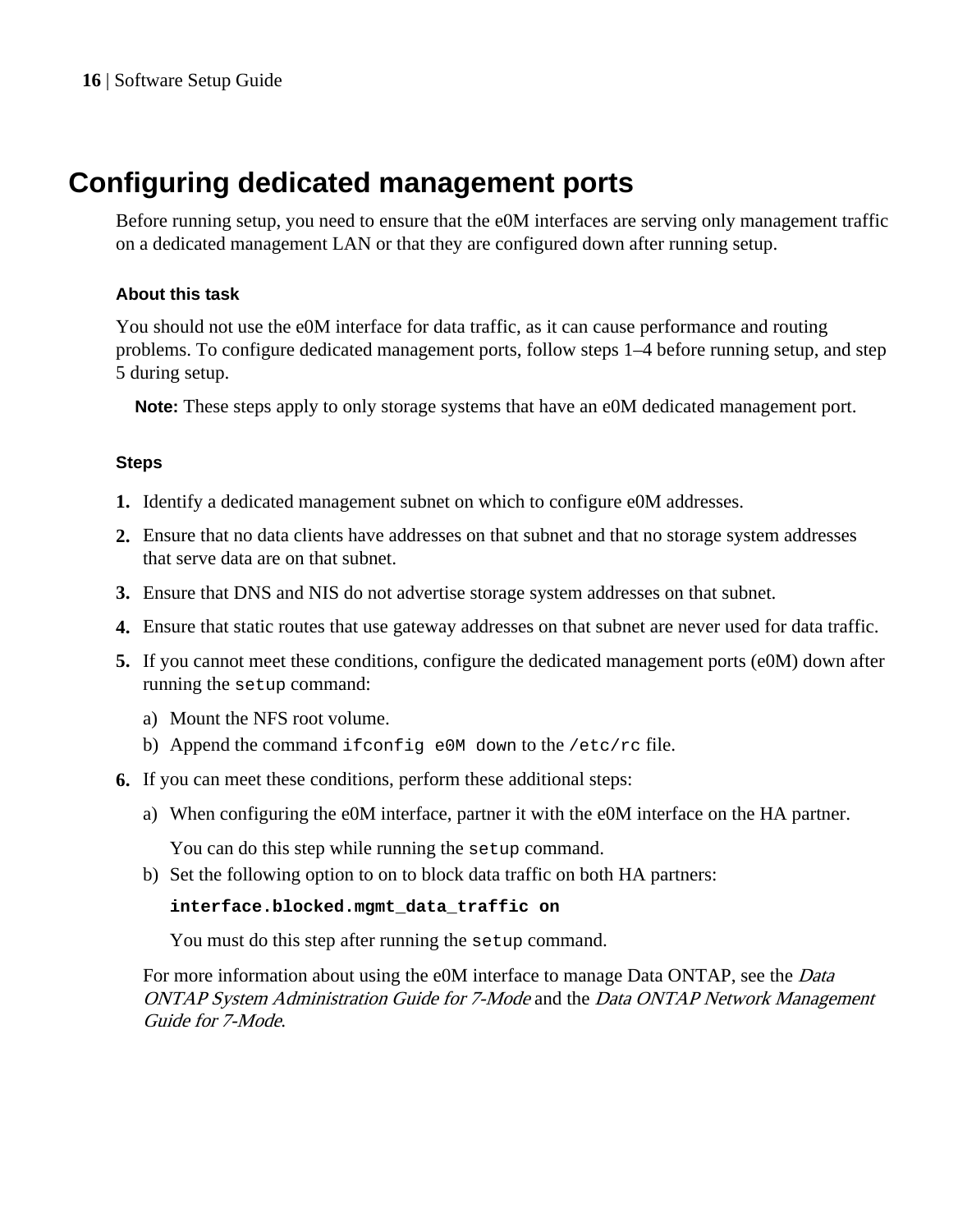## <span id="page-16-0"></span>**Requirements for creating array LUNs for V-Series systems**

The storage administrator must create LUNs on the storage array and make them available to Data ONTAP before you set up your V-Series system and install Data ONTAP software on it. You provide information through the boot menu and the setup program to assign array LUN ownership.

## **V-Series system licensing requirements**

You must install a license to operate a V-Series system. The license must be installed within 72 hours of running setup or the system shuts down.

If you ordered your V-Series system with native disks, the factory installed Data ONTAP software and licenses for you. If you ordered your system without native disks, you must install the Data ONTAP software and licenses after running the setup program.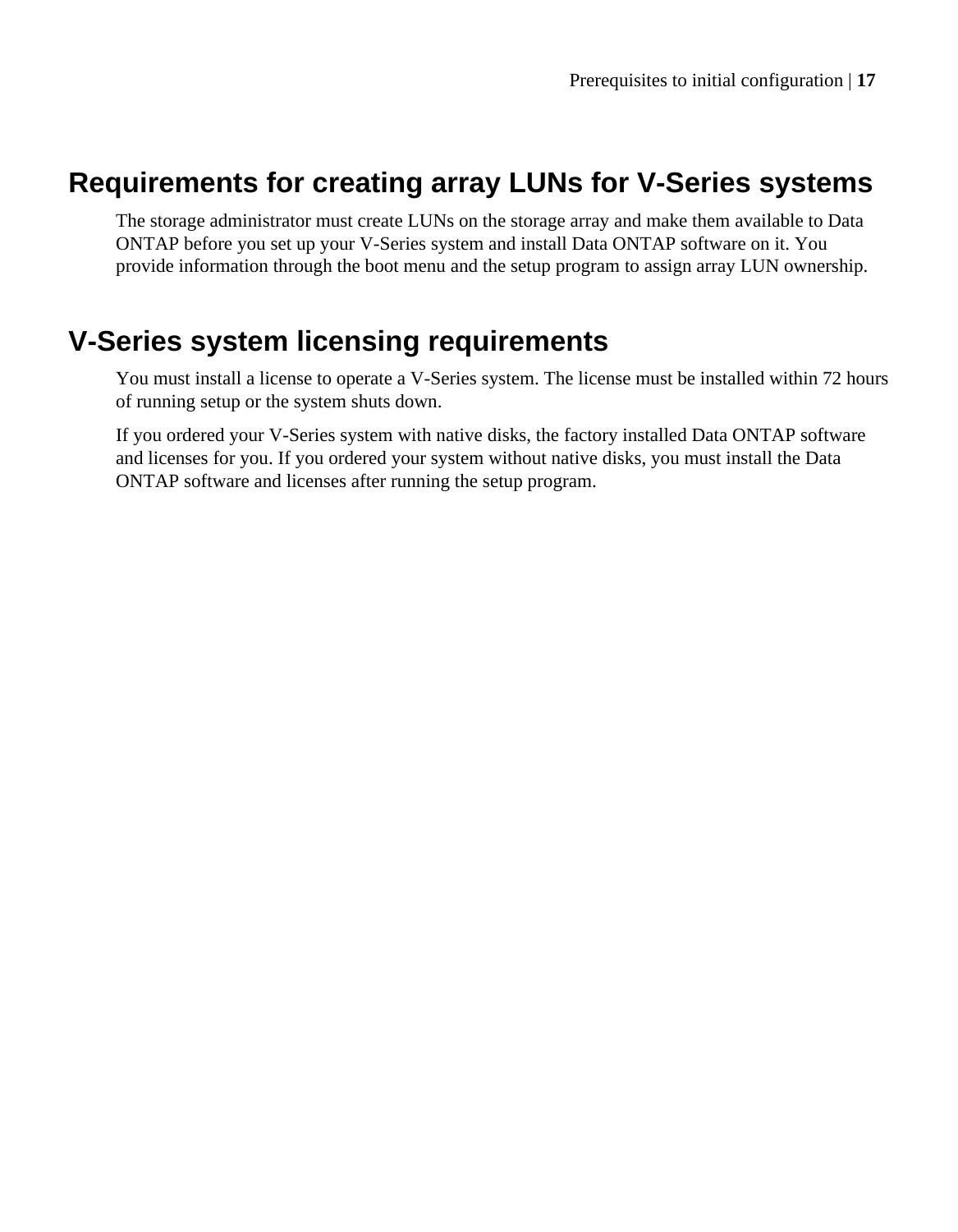# <span id="page-17-0"></span>**Configuration information you need to gather**

Before powering on your storage system for the first time, you should use the configuration worksheet to gather the information that the software setup process requires.

If you are configuring a storage system as part of a high-availability configuration, some types of information must be unique for each storage system in the configuration, and some types of information must be identical on both storage systems. Both nodes of the HA pair should have identical licenses installed.

For more information, see the Data ONTAP High Availability and MetroCluster Configuration Guide for 7-Mode.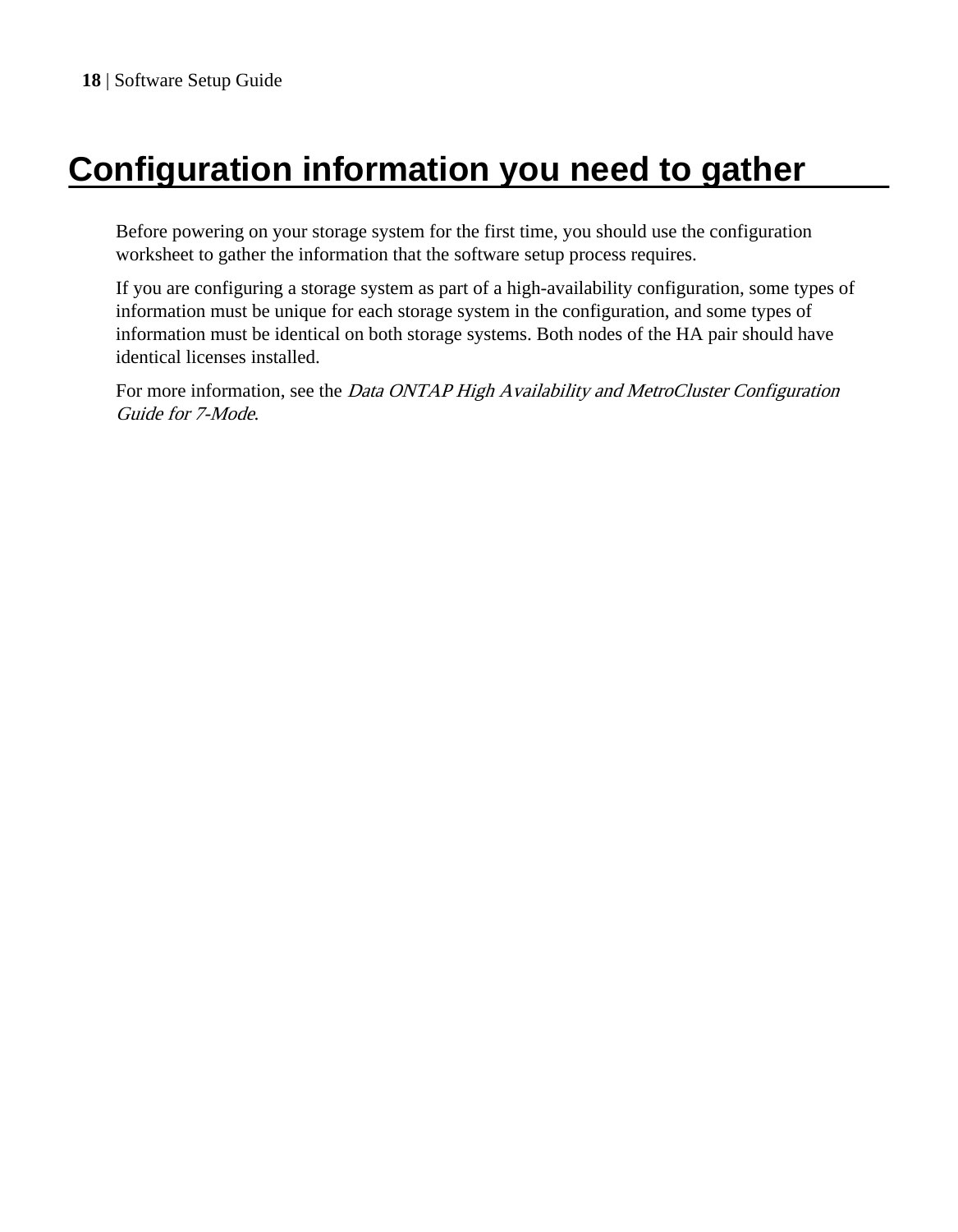## <span id="page-18-0"></span>**Configuration worksheet**

You can use the configuration worksheet to record values that you will use during the software setup process.

| Category                                                     | <b>Types of information</b>                                                                                                                                                                                                                                                                                                                                                                                         | <b>Your values</b> |
|--------------------------------------------------------------|---------------------------------------------------------------------------------------------------------------------------------------------------------------------------------------------------------------------------------------------------------------------------------------------------------------------------------------------------------------------------------------------------------------------|--------------------|
| Licenses                                                     | Usually your storage system comes with the<br>licenses preinstalled. You can use the<br>license show command at the storage<br>system command line to verify that the<br>appropriate licenses are installed on your<br>system or to configure additional licenses.                                                                                                                                                  |                    |
|                                                              | You can find license keys for your initial or<br>add-on software orders at the NetApp<br>Support Site under My Support > Software<br>Licenses. For instance, you can search with<br>the serial number of a system to find all<br>license keys associated with the system. If<br>you cannot locate your license keys from the<br>Software Licenses page, you should contact<br>your sales or support representative. |                    |
|                                                              | Record your license keys here. You can<br>install licenses for optional features either<br>before or after running the setup script.                                                                                                                                                                                                                                                                                |                    |
|                                                              | Note: After you finish setting up Data<br>ONTAP and can access the CLI, wait at<br>least five minutes before trying the<br>license show command to see which<br>licenses are installed.                                                                                                                                                                                                                             |                    |
|                                                              | For more information, see the knowledgebase<br>article Data ONTAP 8.2 Licensing Overview<br>and References on the NetApp Support Site.                                                                                                                                                                                                                                                                              |                    |
| Terminal server                                              | TCP/IP address                                                                                                                                                                                                                                                                                                                                                                                                      |                    |
| (sometimes used for<br>remote serial<br>console port access) | Port                                                                                                                                                                                                                                                                                                                                                                                                                |                    |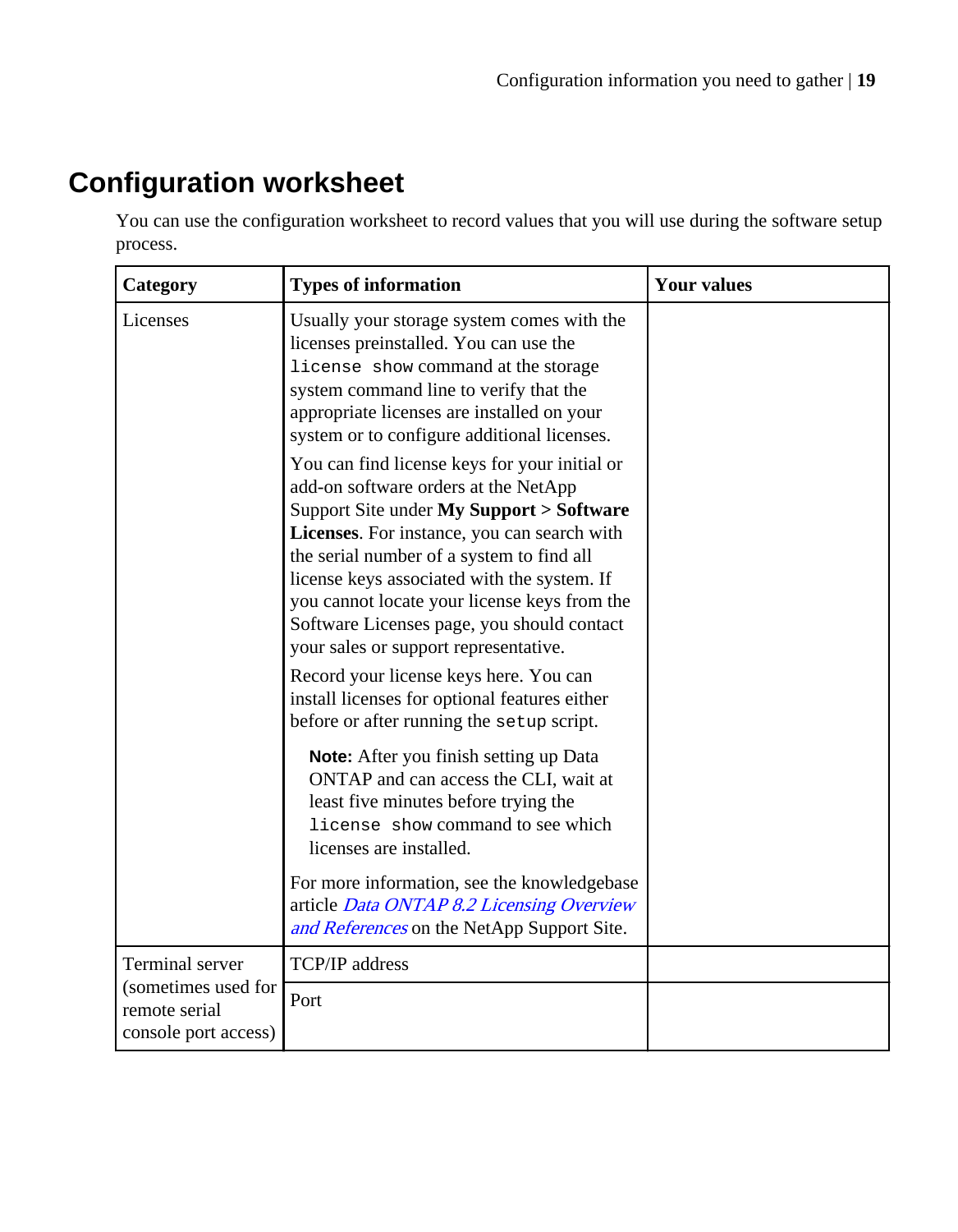| Category                                                                    | <b>Types of information</b>                                                                                                                                                                                                                                                                                          | <b>Your values</b> |
|-----------------------------------------------------------------------------|----------------------------------------------------------------------------------------------------------------------------------------------------------------------------------------------------------------------------------------------------------------------------------------------------------------------|--------------------|
| Storage system                                                              | Host name                                                                                                                                                                                                                                                                                                            |                    |
|                                                                             | Password                                                                                                                                                                                                                                                                                                             |                    |
|                                                                             | Time zone                                                                                                                                                                                                                                                                                                            |                    |
|                                                                             | Storage system location                                                                                                                                                                                                                                                                                              |                    |
|                                                                             | Language used for multiprotocol storage<br>systems:                                                                                                                                                                                                                                                                  |                    |
|                                                                             | NFS Classic (v2 or v3) only—Language<br>$\bullet$<br>setting does not matter<br>NFS Classic (v2 or v3) and CIFS-<br>$\bullet$<br>Language of the clients<br>Name of the interface group (such as<br>$\bullet$<br>ig0NFS v4, with or without CIFS-<br>cl_lang.UTF-8, where cl_lang is the<br>language of the clients. |                    |
| Administration host                                                         | Host name                                                                                                                                                                                                                                                                                                            |                    |
|                                                                             | IP address                                                                                                                                                                                                                                                                                                           |                    |
| Interface groups<br>(include<br>information for<br>each interface<br>group) | Name of the interface group (such as ig0)                                                                                                                                                                                                                                                                            |                    |
|                                                                             | Mode type (single, multi, or LACP)                                                                                                                                                                                                                                                                                   |                    |
|                                                                             | Load balancing type (IP based, MAC address<br>based, or round-robin based)                                                                                                                                                                                                                                           |                    |
|                                                                             | Number of links (number of physical<br>interfaces to include in the interface group)                                                                                                                                                                                                                                 |                    |
|                                                                             | Link names (physical interface names such as<br>e0a, e5a, or e9b)                                                                                                                                                                                                                                                    |                    |
|                                                                             | IP address for the interface group                                                                                                                                                                                                                                                                                   |                    |
|                                                                             | Subnet mask (IPv4) or subnet prefix length<br>(IPv6) for the interface group                                                                                                                                                                                                                                         |                    |
|                                                                             | Partner interface group name                                                                                                                                                                                                                                                                                         |                    |
|                                                                             | Media type for the interface group                                                                                                                                                                                                                                                                                   |                    |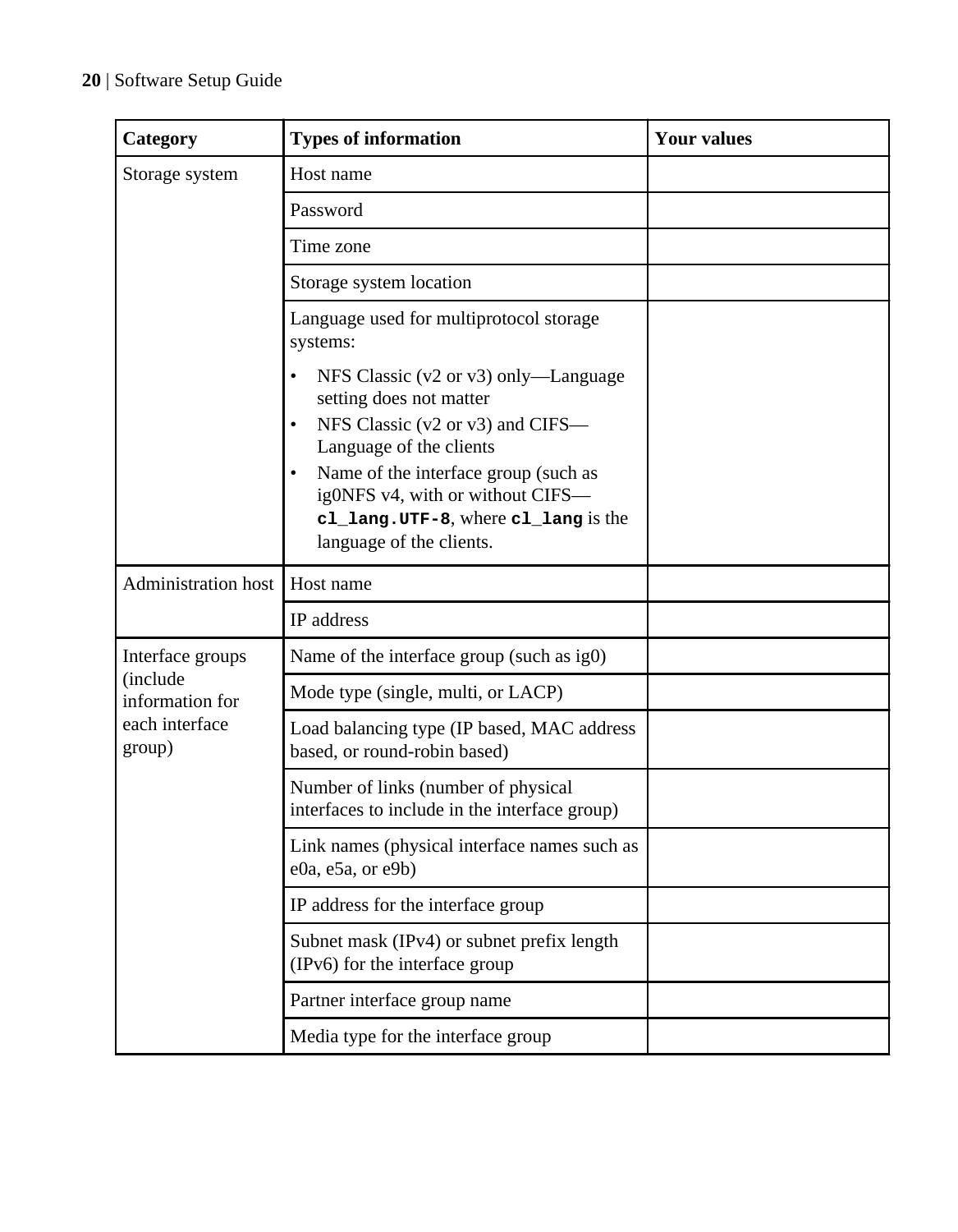| Category                             | <b>Types of information</b>                                                                                                                  |                                 | <b>Your values</b> |
|--------------------------------------|----------------------------------------------------------------------------------------------------------------------------------------------|---------------------------------|--------------------|
| Ethernet interfaces<br>(if not using | Interface name (include information for each<br>interface port, such as e0a, e5a)                                                            |                                 |                    |
| interface groups)                    | IPv4                                                                                                                                         | Address                         |                    |
|                                      |                                                                                                                                              | Subnet mask                     |                    |
|                                      | IPv6 (not                                                                                                                                    | Address                         |                    |
|                                      | always<br>used)                                                                                                                              | Subnet prefix length            |                    |
|                                      |                                                                                                                                              | Partner IP address or interface |                    |
|                                      |                                                                                                                                              | Media type (network type)       |                    |
|                                      |                                                                                                                                              | Are jumbo frames supported?     |                    |
|                                      |                                                                                                                                              | MTU size for jumbo frames       |                    |
|                                      | Flow control                                                                                                                                 |                                 |                    |
| e0M interface (if                    | IP address                                                                                                                                   |                                 |                    |
| available)                           | Network mask                                                                                                                                 |                                 |                    |
|                                      | Partner IP address                                                                                                                           |                                 |                    |
|                                      | Flow control                                                                                                                                 |                                 |                    |
|                                      | Note: The e0M management interface<br>either should be on a separate subnet from<br>the controller's other data ports or<br>configured down. |                                 |                    |
| Router (if used)                     | Gateway name                                                                                                                                 |                                 |                    |
|                                      | IPv4 address                                                                                                                                 |                                 |                    |
|                                      | IPv6 address                                                                                                                                 |                                 |                    |
| <b>HTTP</b>                          | Location of HTTP directory                                                                                                                   |                                 |                    |
| <b>DNS</b>                           | Domain name                                                                                                                                  |                                 |                    |
|                                      | Server address 1                                                                                                                             |                                 |                    |
|                                      | Server address 2                                                                                                                             |                                 |                    |
|                                      | Server address 3                                                                                                                             |                                 |                    |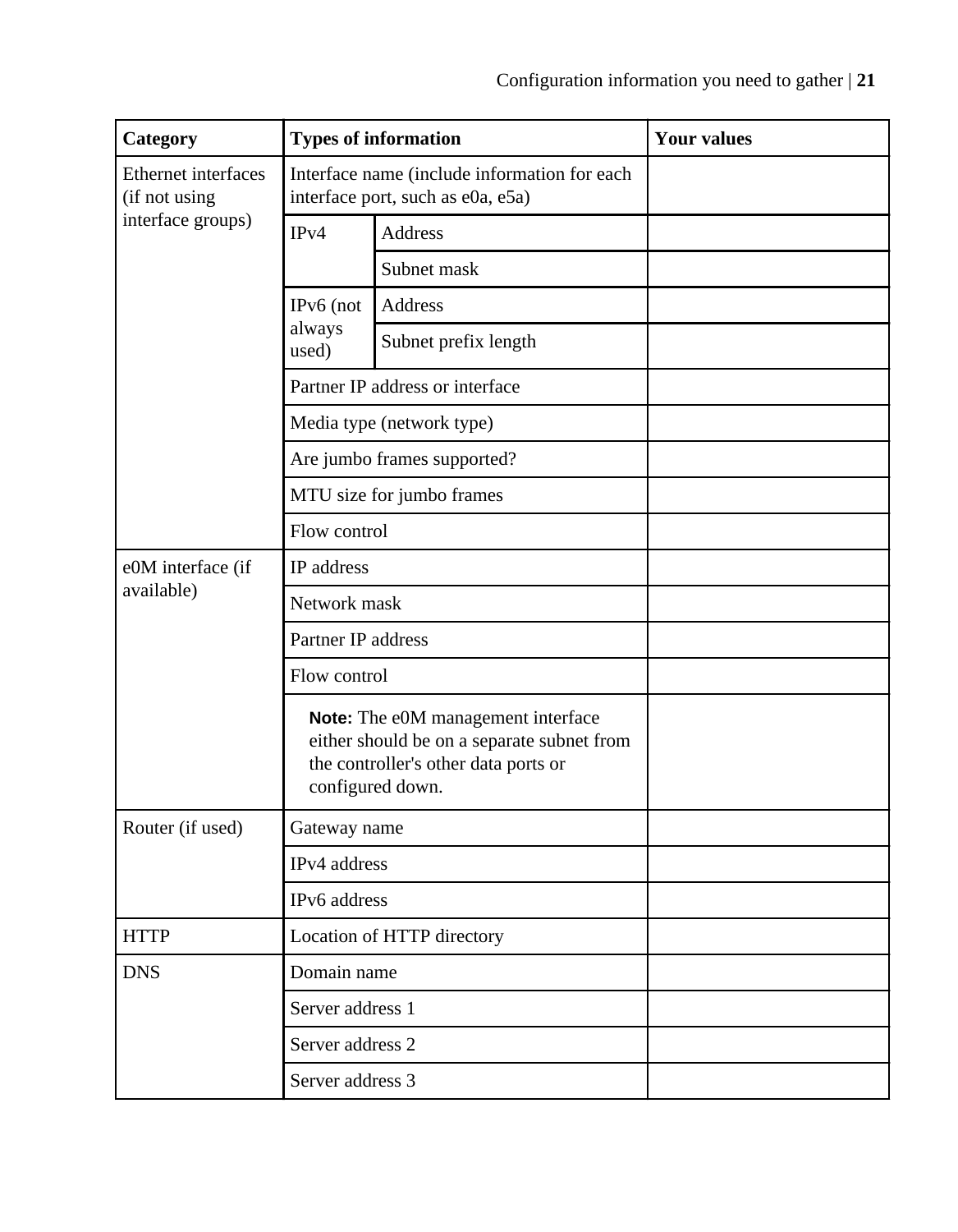| Category   | <b>Types of information</b> | <b>Your values</b> |
|------------|-----------------------------|--------------------|
| <b>NIS</b> | Domain name                 |                    |
|            | Server address 1            |                    |
|            | Server address 2            |                    |
|            | Server address 3            |                    |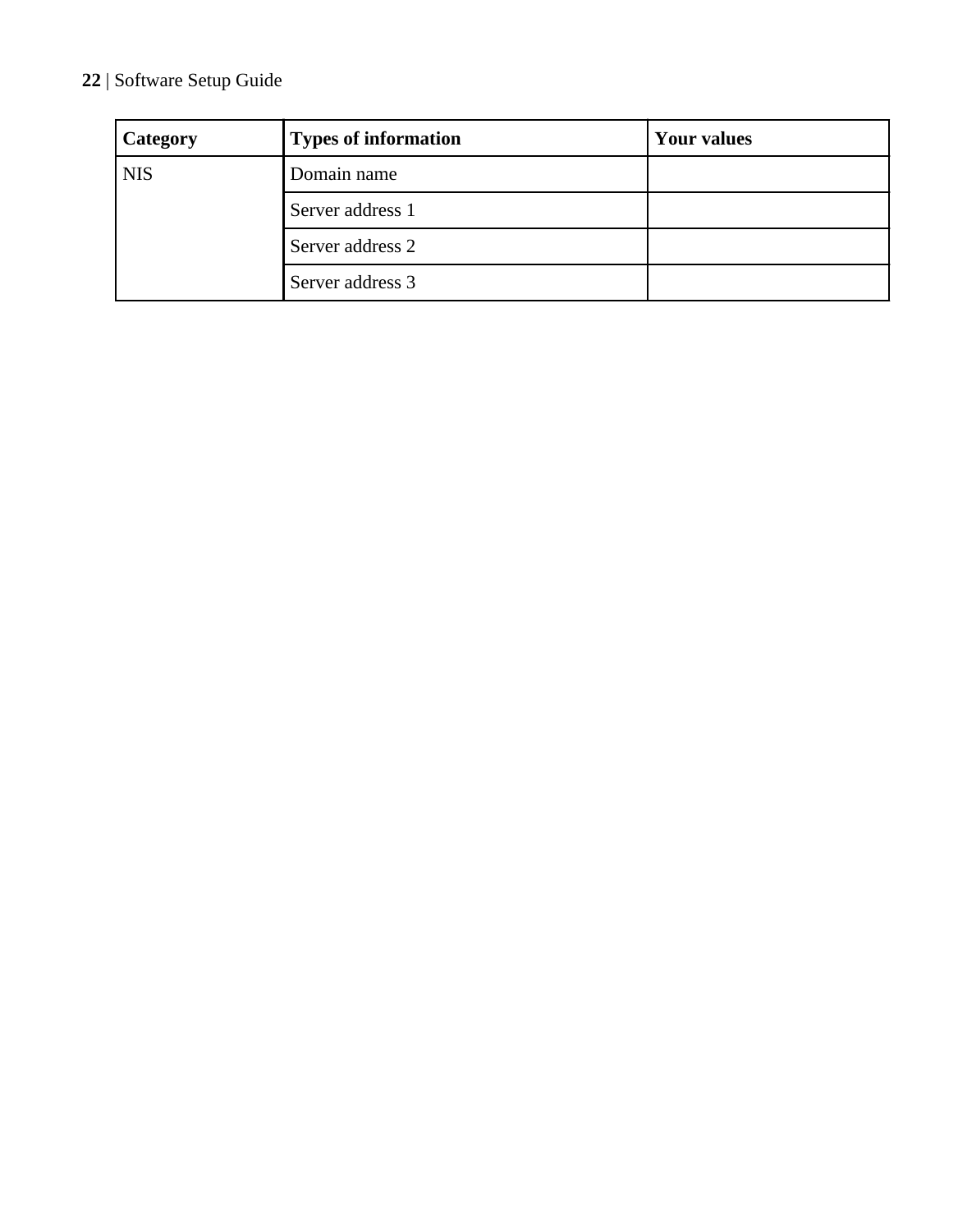| Category    |                                                                                        | <b>Types of information</b>                                               | Your values |  |
|-------------|----------------------------------------------------------------------------------------|---------------------------------------------------------------------------|-------------|--|
| <b>CIFS</b> | Windows domain                                                                         |                                                                           |             |  |
|             | <b>WINS</b>                                                                            | 1                                                                         |             |  |
|             | servers                                                                                | $\overline{2}$                                                            |             |  |
|             |                                                                                        | 3                                                                         |             |  |
|             |                                                                                        | Multiprotocol or NTFS-only storage system?                                |             |  |
|             | Should CIFS create default /etc/passwd<br>and /etc/group files?                        |                                                                           |             |  |
|             | <b>NIS</b>                                                                             | Enable?                                                                   |             |  |
|             | group<br>caching                                                                       | Hours to update the cache                                                 |             |  |
|             |                                                                                        | CIFS server name (if different from default)                              |             |  |
|             |                                                                                        | User authentication style:                                                |             |  |
|             |                                                                                        | (1) Active Directory domain authentication                                |             |  |
|             |                                                                                        | (Active Directory domains only)<br>(2) Windows NT 4 domain authentication |             |  |
|             |                                                                                        | (Windows NT or Active Directory domains)                                  |             |  |
|             | (3) Windows Workgroup authentication using<br>the storage system's local user accounts |                                                                           |             |  |
|             | (4) /etc/passwd and/or NIS/LDAP                                                        |                                                                           |             |  |
|             | authentication                                                                         |                                                                           |             |  |
|             | Note: Joining the CIFS domain can be a<br>long-running process. Avoid pressing Enter   |                                                                           |             |  |
|             |                                                                                        | until the command prompt returns.                                         |             |  |
|             | Windows<br>Active<br>Directory<br>domain                                               | Domain name                                                               |             |  |
|             |                                                                                        | Time server names or IP<br>addresses                                      |             |  |
|             |                                                                                        | Windows user name                                                         |             |  |
|             |                                                                                        | Windows user password                                                     |             |  |
|             |                                                                                        | Local administrator name                                                  |             |  |
|             |                                                                                        | Local administrator password                                              |             |  |
|             | CIFS administrator or group                                                            |                                                                           |             |  |
|             | Active Directory container (CLI setup only)                                            |                                                                           |             |  |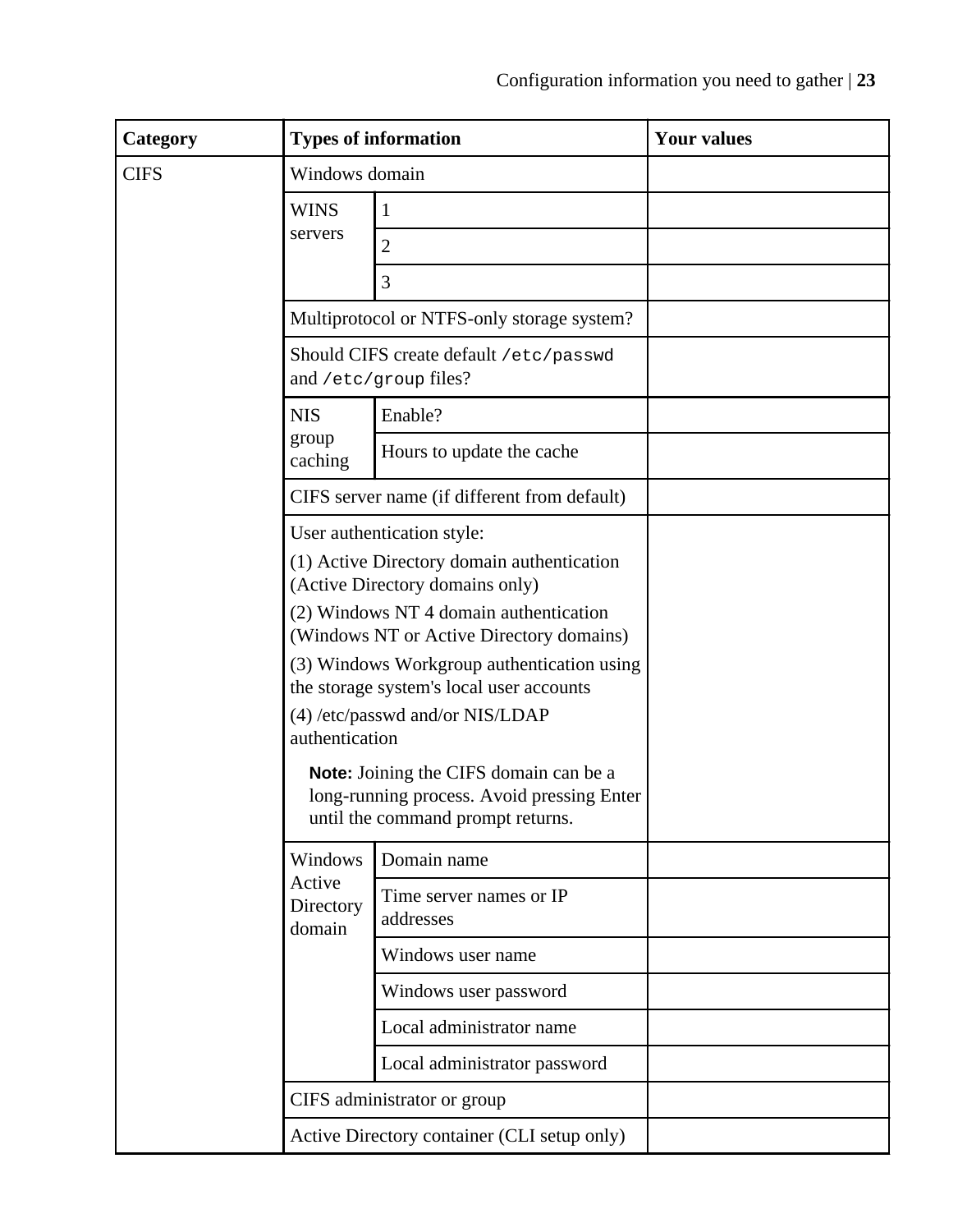<span id="page-23-0"></span>

| Category                              | <b>Types of information</b>                 |                       | <b>Your values</b> |
|---------------------------------------|---------------------------------------------|-----------------------|--------------------|
| SP (If not using                      | <b>MAC</b> address                          |                       |                    |
| DHCP, fill in the IP<br>information.) | IPv4                                        | Address               |                    |
| Supported on these                    |                                             | Subnet mask           |                    |
| systems:                              |                                             | Gateway               |                    |
| FAS22xx<br>32xx                       | IPv6 (not                                   | Address               |                    |
| 62xx                                  | always<br>used)                             | Subnet prefix length  |                    |
|                                       |                                             | Gateway               |                    |
|                                       |                                             | AutoSupport mail host |                    |
|                                       | AutoSupport recipients                      |                       |                    |
| RLM (If not using                     | <b>MAC</b> address                          |                       |                    |
| DHCP, fill in the IP<br>information.) | IPv4                                        | <b>Address</b>        |                    |
| Supported on these                    |                                             | Subnet mask           |                    |
| systems:                              |                                             | Gateway               |                    |
| 31xx<br>6040                          | IPv6 (not                                   | <b>Address</b>        |                    |
| 6080                                  | always<br>used)                             | Subnet prefix length  |                    |
|                                       |                                             | Gateway               |                    |
|                                       | AutoSupport mail host                       |                       |                    |
|                                       | AutoSupport recipients                      |                       |                    |
| <b>ACP</b>                            | Network interface name                      |                       |                    |
|                                       | Domain (subnet) for network interface       |                       |                    |
|                                       | Netmask (subnet mask) for network interface |                       |                    |

## **Required storage system information**

You must provide basic information about the storage system during the setup process. This information is required regardless of licensed features and usage.

**Note:** In Data ONTAP 8.0 and later, the following security measures are enforced:

• SecureAdmin is set up automatically on storage systems shipped with Data ONTAP 8.0 or later installed.

For these systems, the following are the default security settings: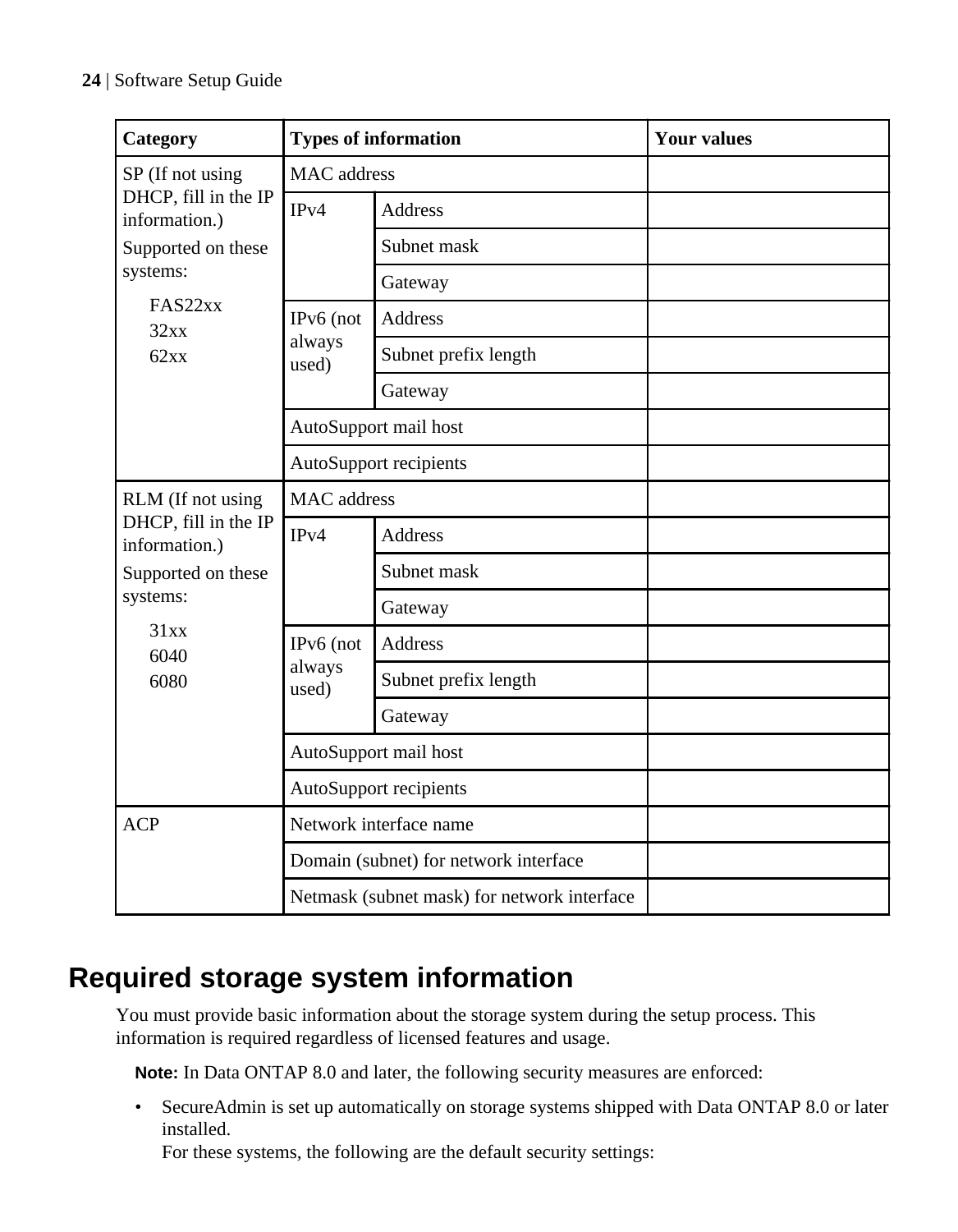- Secure protocols (including SSH and SSL/HTTPS) are enabled by default.
- Nonsecure protocols (including RSH, Telnet, FTP, and HTTP) are disabled by default.
- A root password is required during the initial setup of a storage system shipped with Data ONTAP 8.0 or later installed.

**Information type Description** Host name (Hostname or Storage System Name) The name by which the storage system is known on the network. If the storage system is licensed for the NFS protocol, the name can be no longer than 32 characters. If the storage system is licensed for the CIFS protocol, the name can be no longer than 15 characters. The host name must be unique for each storage system in an HA pair. Password (Administrative Password) A password for the root account that the storage system requires before granting administrative access at the console or through a secure protocol. The password is required for initial setup. The security.passwd.rules.history default is six passwords, and is enabled at first login. This option controls whether an administrator can reuse a password. The following are the default password rules: The password must be at least eight characters long. The password must contain at least one number. The password must contain at least two alphabetic characters. The password must not contain the Ctrl-C or Ctrl-D key combination, or the two-character string  $\Delta$ C or  $\Delta$ D.

You must provide the following storage system information: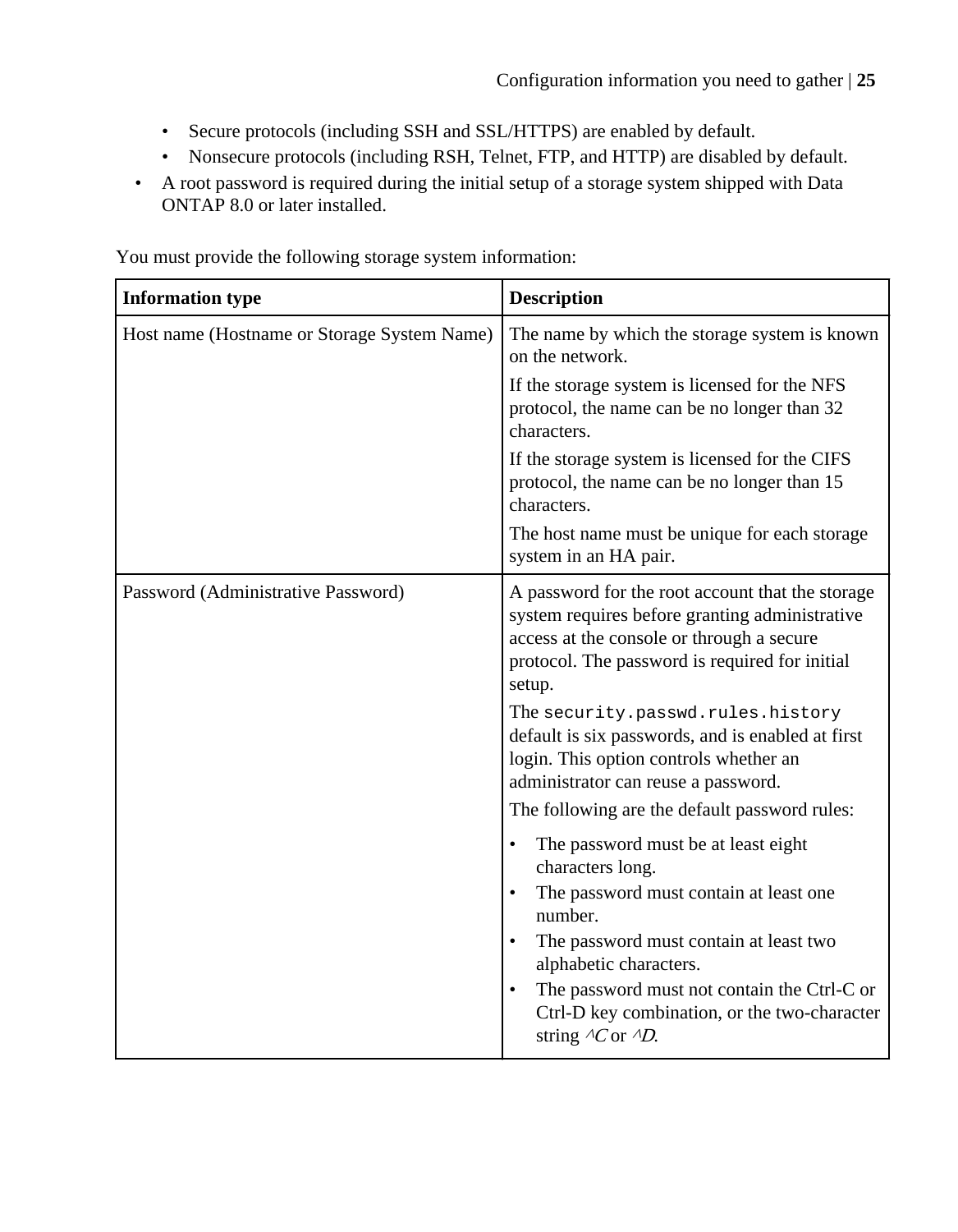<span id="page-25-0"></span>

| <b>Information type</b>    | <b>Description</b>                                                                                                                                                                                                                                                                                  |
|----------------------------|-----------------------------------------------------------------------------------------------------------------------------------------------------------------------------------------------------------------------------------------------------------------------------------------------------|
| Time zone (Timezone)       | The time zone in which the storage system<br>resides. See <i>Time zones</i> on page 98 for a list<br>of valid time zones.                                                                                                                                                                           |
|                            | The time zone must be identical on both storage<br>systems in an HA pair.                                                                                                                                                                                                                           |
| Storage system location    | A description of the physical location of the<br>storage system. The text you enter during the<br>storage system setup process is recorded in the<br>SNMP location information. Use a description<br>that identifies where to find your storage system<br>(for example, "Lab 5, Row 7, Rack B").    |
| Language                   | The language used for multiprotocol storage<br>systems if both the CIFS and NFS protocols are<br>licensed. For a list of supported languages and<br>their abbreviations, see <i>Supported languages</i> on<br>page 107.<br>The language must be identical on both storage<br>systems in an HA pair. |
| <b>Administration</b> host | A client computer that is allowed to access the<br>storage system through a secure protocol.                                                                                                                                                                                                        |

For more information about storage system security and passwords, see the *Data ONTAP System* Administration Guide for 7-Mode.

### **Related tasks**

[Responding to setup command prompts](#page-44-0) on page 45

## **Network information**

You must provide basic information about the storage system's network connections during the setup process. This information is required regardless of licensed features and usage.

Some of the Internet Protocol information is required both for physical interfaces and for interface groups.

You must provide the following information about the storage system's network connections: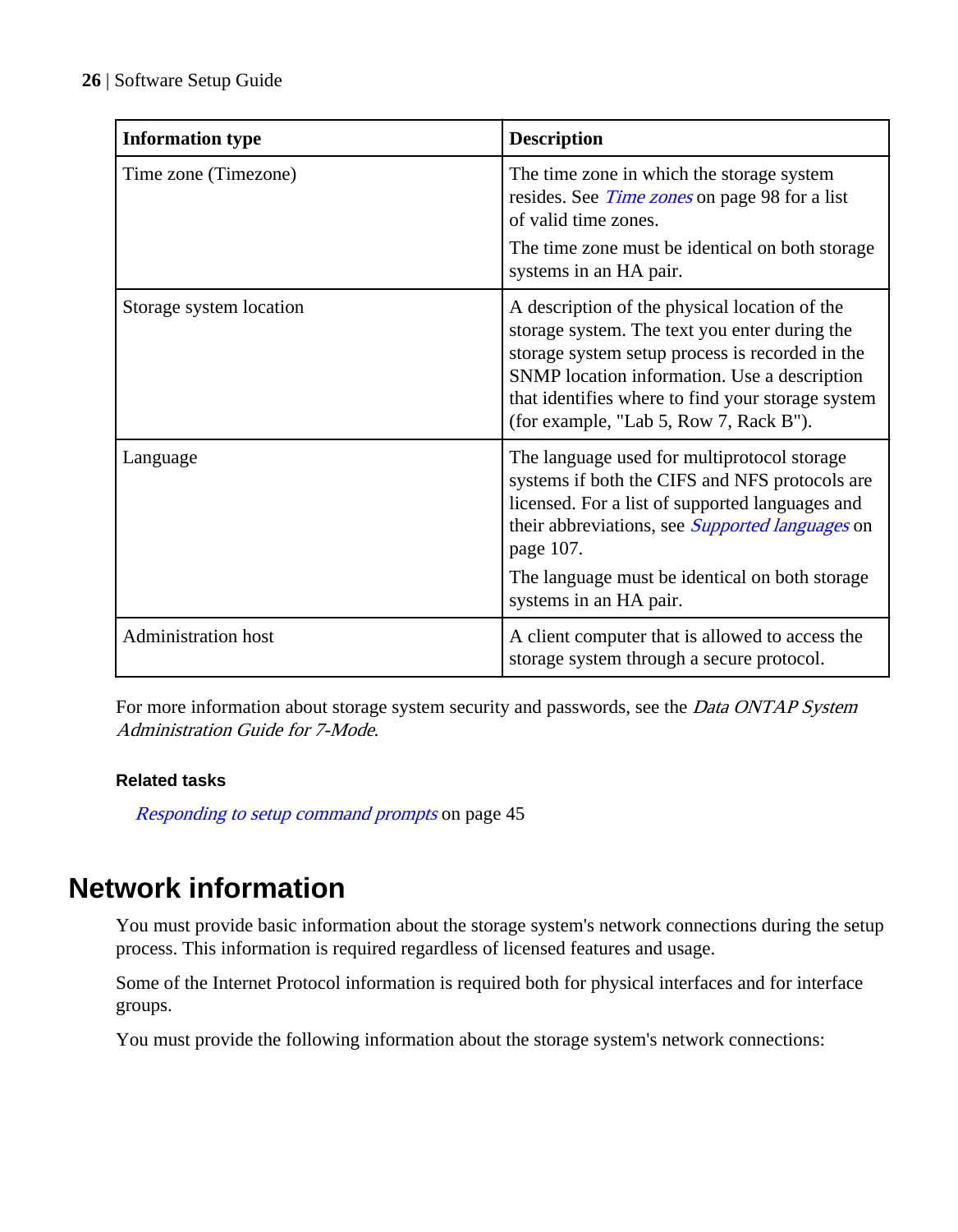| <b>Information type</b>               | <b>Description</b>                                                                                                                                                                                                                                                                        |
|---------------------------------------|-------------------------------------------------------------------------------------------------------------------------------------------------------------------------------------------------------------------------------------------------------------------------------------------|
| Network interface name                | The name of the Ethernet (or GbE) interface,<br>depending on what port the Ethernet card is<br>installed in. Examples include e3a, e3b, e3c, and<br>e3d (for an Ethernet quad-port adapter).<br>Network interface names are automatically<br>assigned by Data ONTAP as it discovers them. |
| Internet protocol                     | You are prompted to configure IPv6. If you<br>enter n, further prompts are for IPv4 values only.                                                                                                                                                                                          |
|                                       | If you enter $\mathbf y$ to configure IPv6, you must also<br>supply IPv4 configuration information for<br>network interfaces in addition to IPv6<br>configuration information.                                                                                                            |
|                                       | Note: Enabling IPv6 during setup does not<br>enable file access protocols (CIFS, NFS, FTP,<br>or HTTP) over IPv6.                                                                                                                                                                         |
|                                       | Enabling IPv6 during setup also enables IPv6<br>router advertisement. This can be disabled<br>separately by setting the ip.v6.ra_enable<br>option to off.                                                                                                                                 |
|                                       | For more information about using file access<br>protocols over IPv6, see the Data ONTAP File<br>Access and Protocols Management Guide for 7-<br>Mode. For more information about IPv4 and<br>IPv6 support, see the Data ONTAP Network<br>Management Guide for 7-Mode.                     |
| IP address                            | A unique address for each network interface.<br>IPv4 example: 192.0.2.66                                                                                                                                                                                                                  |
|                                       | IPv6 example: 2001:0DB8:85A3:0:0:8A2E:<br>0370:99                                                                                                                                                                                                                                         |
| Subnet mask (Network Mask, IPv4 only) | The IPv4 subnet mask for the network to which<br>each network interface is attached.<br>Example: 255.255.255.0                                                                                                                                                                            |
| Subnet prefix length                  | The number of bits used as the subnet mask for<br>the specified interface.                                                                                                                                                                                                                |
|                                       | For an IPv6 address, the prefix length must be<br>less than or equal to 128 bits. The default value<br>of prefix length is 64 bits.                                                                                                                                                       |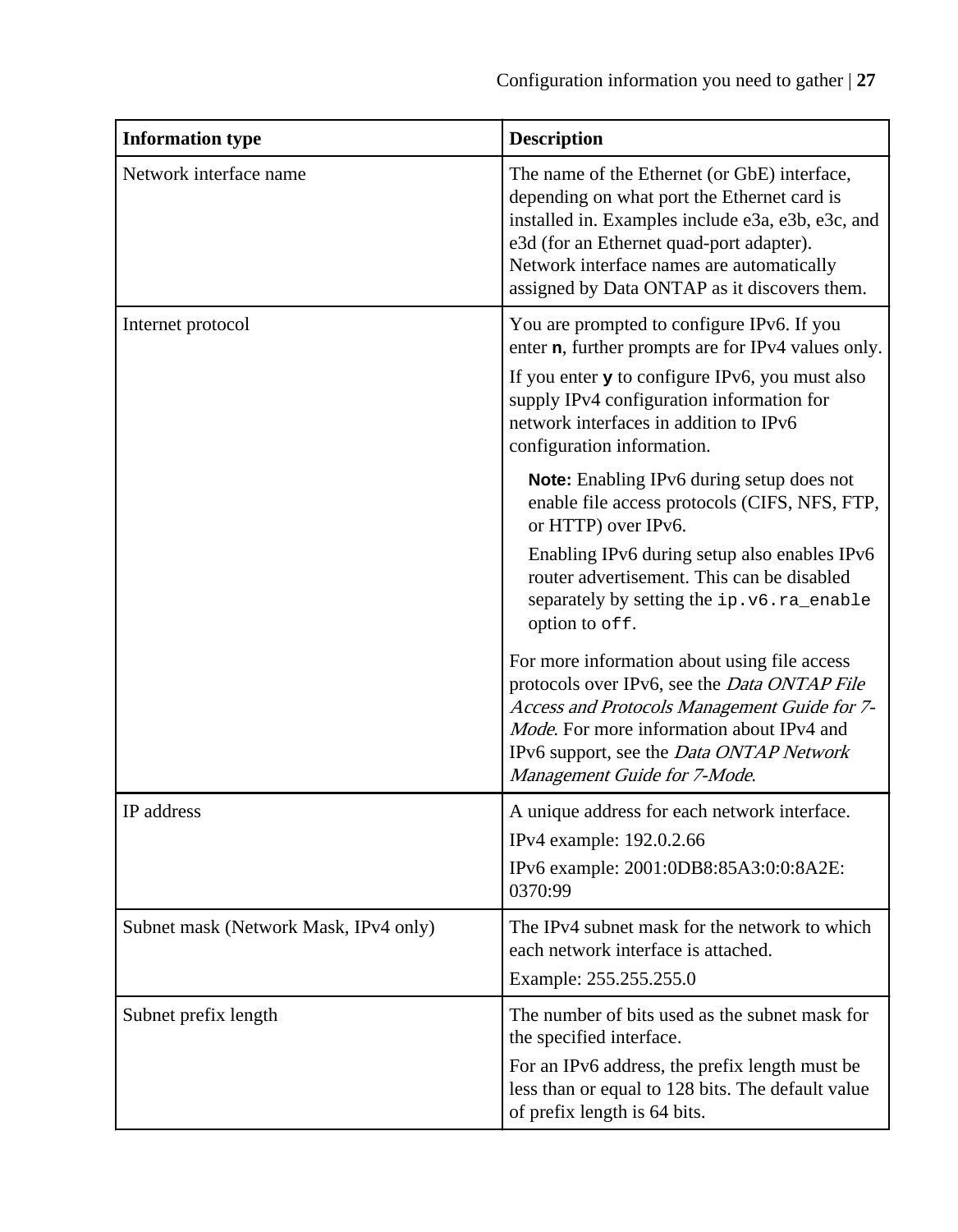| <b>Information type</b>                     | <b>Description</b>                                                                                                                                                                                                                                                                                                                                           |
|---------------------------------------------|--------------------------------------------------------------------------------------------------------------------------------------------------------------------------------------------------------------------------------------------------------------------------------------------------------------------------------------------------------------|
| Partner IP address (Interface to Take Over) | If your storage system is configured for<br>controller takeover, you must record the<br>interface name or IP address belonging to the<br>partner that this interface should take over<br>during HA configuration takeover.<br>Examples: e0a or 10.10.10.2<br>When configuring interface groups, you must<br>specify the interface group name rather than the |
|                                             | IP address.                                                                                                                                                                                                                                                                                                                                                  |
|                                             | Note:<br>When using the ifconfig command with<br>IPv4, you can map the partner's interface to a<br>local interface or the partner's IP address.<br>When using IPv6, you must specify the<br>partner interface, not an IP address. To use<br>IPv6 in an HA pair, IPv6 must be enabled on<br>both nodes.                                                       |
| Media type (Network Type)                   | If the network interface is Gigabit or 10 Gigabit<br>Ethernet, you do not need to configure the media<br>type because these interfaces support only one<br>speed and duplex.<br>If the network interface is 10/100 or<br>10/100/1000 Ethernet, you can select<br>autonegotiation or you can explicitly configure                                             |
|                                             | the speed and duplex by using these media<br>types:                                                                                                                                                                                                                                                                                                          |
|                                             | auto<br>Autonegotiate speed and duplex<br>$\bullet$<br>$100tx-fd$<br>100Base-TX, full-duplex<br>100tx<br>100Base-TX, half-duplex<br>tp-fd<br>10Base-T, full-duplex<br>$\bullet$                                                                                                                                                                              |
|                                             | tp<br>10Base-T, half-duplex                                                                                                                                                                                                                                                                                                                                  |
|                                             | The switch must be configured to match the<br>media type values you select.                                                                                                                                                                                                                                                                                  |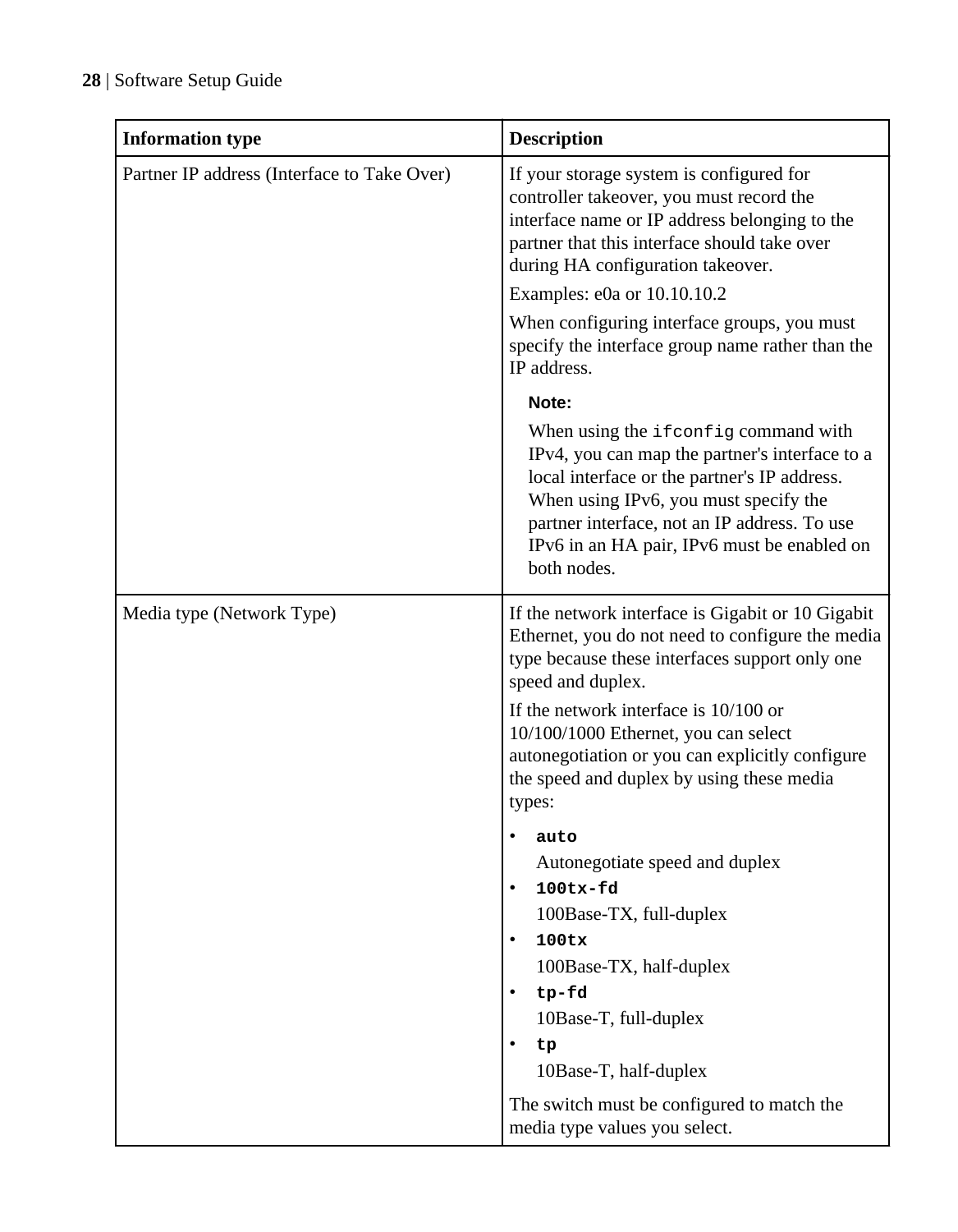| <b>Information type</b>      | <b>Description</b>                                                                                                                                                                                                                                                                                                                        |
|------------------------------|-------------------------------------------------------------------------------------------------------------------------------------------------------------------------------------------------------------------------------------------------------------------------------------------------------------------------------------------|
| Flow control                 | The management of the flow of frames between<br>two directly connected link-partners. You can<br>use the following options:                                                                                                                                                                                                               |
|                              | none<br>No flow control<br>receive<br>Ability to receive flow control frames<br>send<br>Ability to send flow control frames<br>full Ability to send and receive flow<br>control frames                                                                                                                                                    |
| Router (Routing Gateway)     | You can record the following information for the<br>primary gateway to use for routing outbound<br>network traffic:                                                                                                                                                                                                                       |
|                              | Gateway name<br>IP address of the router for IPv4 routing<br>IP address of the router for IPv6 routing                                                                                                                                                                                                                                    |
| e0M interface (if available) | The network interface of the management port<br>(if included in your system). You must ensure<br>that the e0M interfaces are serving only<br>management traffic on a dedicated management<br>LAN or that they are configured down. Do not<br>use the e0M interface for data traffic, as it can<br>cause performance and routing problems. |
|                              | You can use the e0M interface to access the<br>storage system with protocols such as SSH and<br>SNMP, as well as monitoring tools such as<br>OnCommand Unified Manager. When<br>configuring the e0M interface, you must partner<br>it with the e0M interface on the HA partner.                                                           |
|                              | Note: The e0M interface cannot be included<br>in interface group or VLAN configurations.                                                                                                                                                                                                                                                  |
|                              | For more information about using the e0M<br>interface, see the Data ONTAP System<br>Administration Guide for 7-Mode and the Data<br><b>ONTAP Release Notes for 7-Mode.</b>                                                                                                                                                                |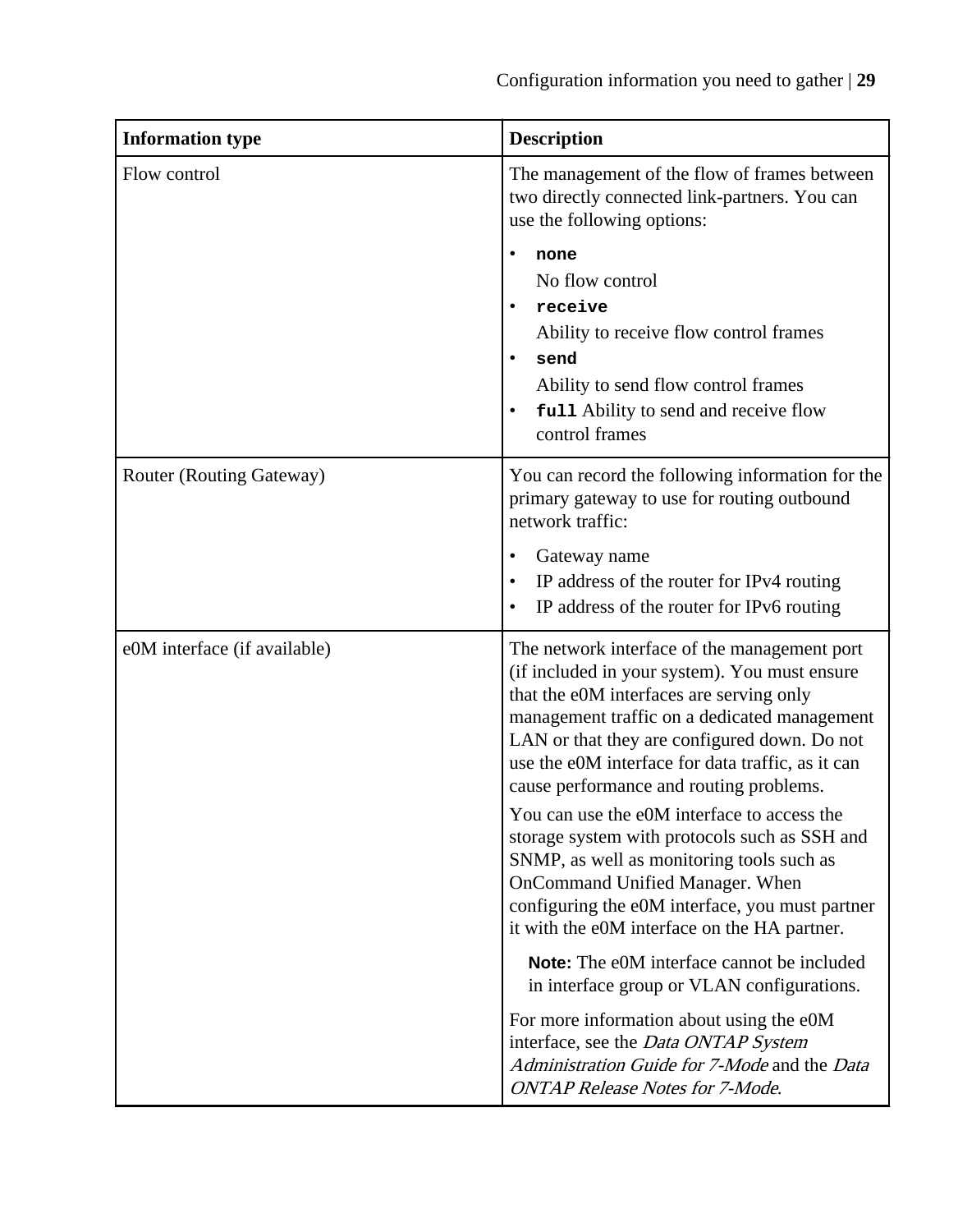<span id="page-29-0"></span>For more information about these parameters, see the *Data ONTAP Network Management Guide for* 7-Mode and the ifconfig man page.

## **Interface group information**

If you want to use interface groups, you should plan for them before installation and create them during the software setup process.

Interface groups were referred to as "virtual network interfaces" or "virtual interfaces (vifs)" in the Data ONTAP 7.2 and 7.3 release families.

During setup, you are first prompted to enter the number of interface groups that you want to configure. You must then enter configuration information for each interface group name you specify.

**Note:** The interface group information must be identical on both storage systems in a highavailability pair.

You must provide the following interface group information:

| <b>Information type</b> | <b>Description</b>                                                                                                                                                          |
|-------------------------|-----------------------------------------------------------------------------------------------------------------------------------------------------------------------------|
| Name of interface group | You must assign a name for the interface group,<br>for example, ig0.                                                                                                        |
|                         | Interface group names are user specified. An<br>interface group's name should meet the<br>following criteria:                                                               |
|                         | It must begin with a letter.<br>It must not contain any spaces.<br>It must not contain more than 15 characters.<br>It must not already be in use for an interface<br>group. |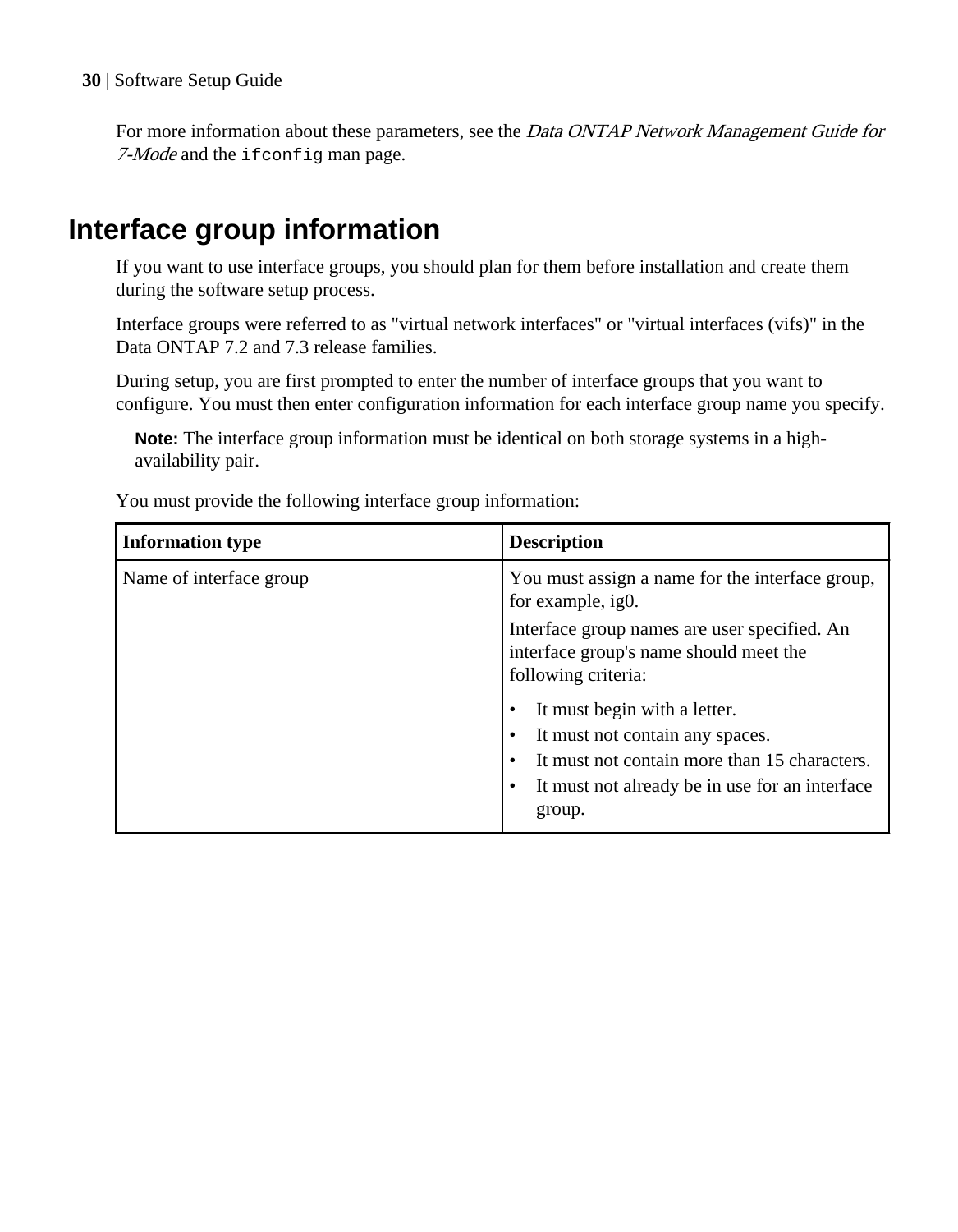| <b>Information type</b>              | <b>Description</b>                                                                                                                                                                                                                                                                                                                                                        |
|--------------------------------------|---------------------------------------------------------------------------------------------------------------------------------------------------------------------------------------------------------------------------------------------------------------------------------------------------------------------------------------------------------------------------|
| Interface group type                 | You must select one of the following values:<br>single [s]<br>Single-mode<br>multi [m]<br>$\bullet$<br>Static multimode<br>lacp [1]<br>٠<br>Dynamic multimode<br><b>Note:</b> You must ensure that the value you<br>select corresponds to your network switch<br>configuration. For more information, see<br>"Switch configuration requirements for<br>interface groups." |
| Load balancing type                  | You must select one of the following values:<br>IP based [i]<br>٠<br>MAC based [m]<br>$\bullet$<br>Round-robin based [r]<br><b>Note:</b> Load balancing is applicable only for<br>multimode interface groups.<br>It is best to use the IP address load-balancing<br>method with dynamic multimode interface<br>groups.                                                    |
| Number and names of links            | You can record the number of physical<br>interfaces to be included in the interface group<br>and the name of each physical interface.                                                                                                                                                                                                                                     |
| <b>Internet Protocol information</b> | You can record the following information:<br>IP address (IPv4 or IPv6)<br>$\bullet$<br>Subnet mask (IPv4)<br>$\bullet$<br>Subnet prefix length (IPv6)<br>Media type<br>For more information, see "Network<br>information."                                                                                                                                                |
| Partner interface group name         | You can record the interface group name (not<br>the IP address) belonging to the high-availability<br>partner that this interface should take over.                                                                                                                                                                                                                       |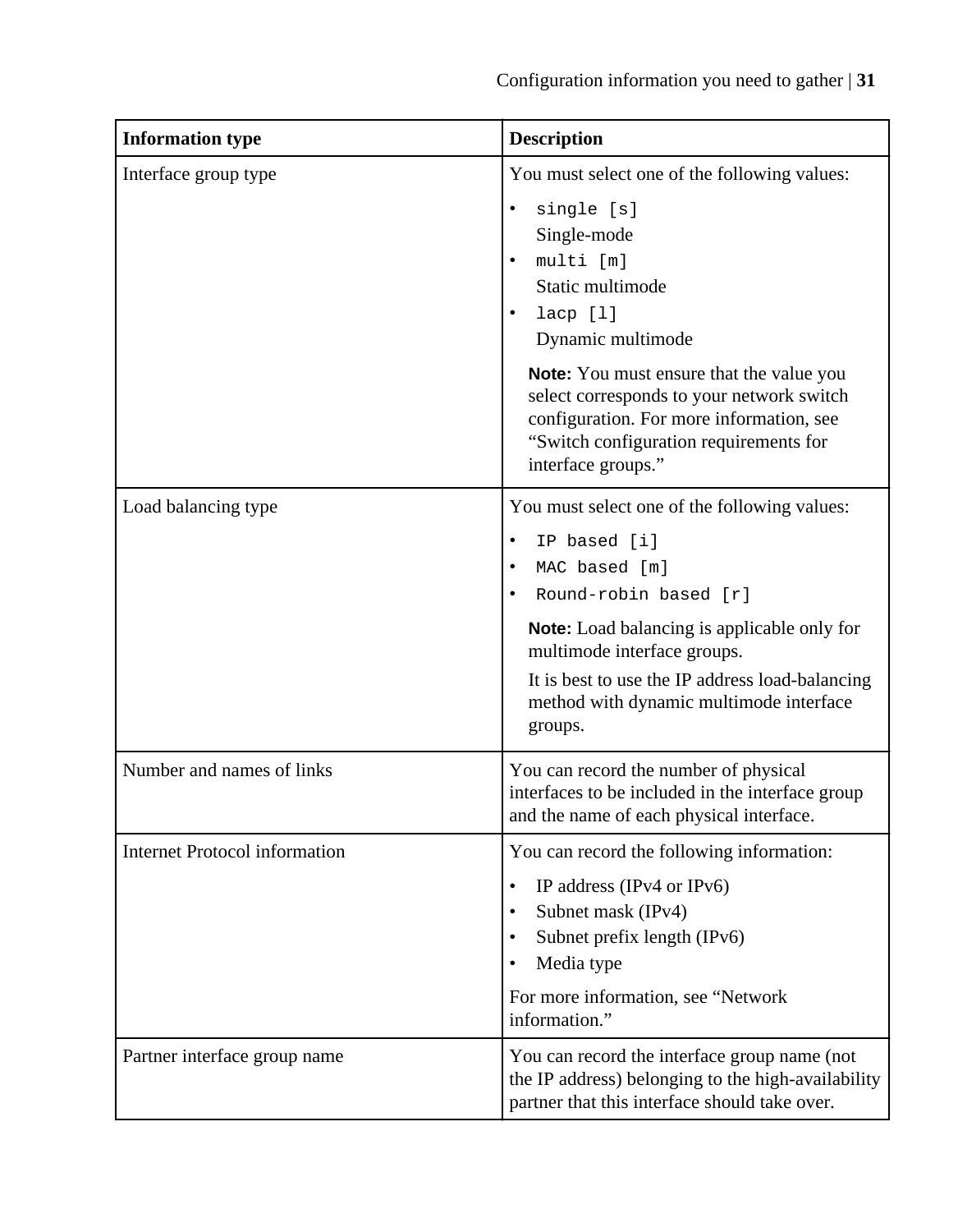<span id="page-31-0"></span>For more information about interface groups and assigning the correct configuration values for your environment, see the Data ONTAP Network Management Guide for 7-Mode.

### **Related concepts**

[Switch configuration requirements for interface groups](#page-14-0) on page 15 [Network information](#page-25-0) on page 26

## **HTTP information**

If your storage system is using HTTP, you must designate the location of the HTTP directory from which web files and directories are served or accept the default value.

Web browsers can access all of the files in the HTTP server's root directory (or other directory you designate). You can also connect a third-party HTTP server to your storage system.

**Note:** It is not necessary to specify the HTTP directory if you want to provide administrative access to your system using HTTPS.

You must provide the following HTTP information:

| <b>Information type</b>        | <b>Description</b>                                                                                                                                                                                         |
|--------------------------------|------------------------------------------------------------------------------------------------------------------------------------------------------------------------------------------------------------|
| Location of the HTTP directory | The directory where the web files and directories<br>are stored. The default directory is /home/http<br>in the storage system's root volume.<br>The /home/http path can be used by both<br>HTTP and HTTPS. |

For more information about file access using HTTP, see the *Data ONTAP File Access and Protocols* Management Guide for 7-Mode.

## **DNS services information**

To configure your storage system to use the Domain Name System (DNS), you must provide DNS domain and server names.

You must provide the following DNS services information: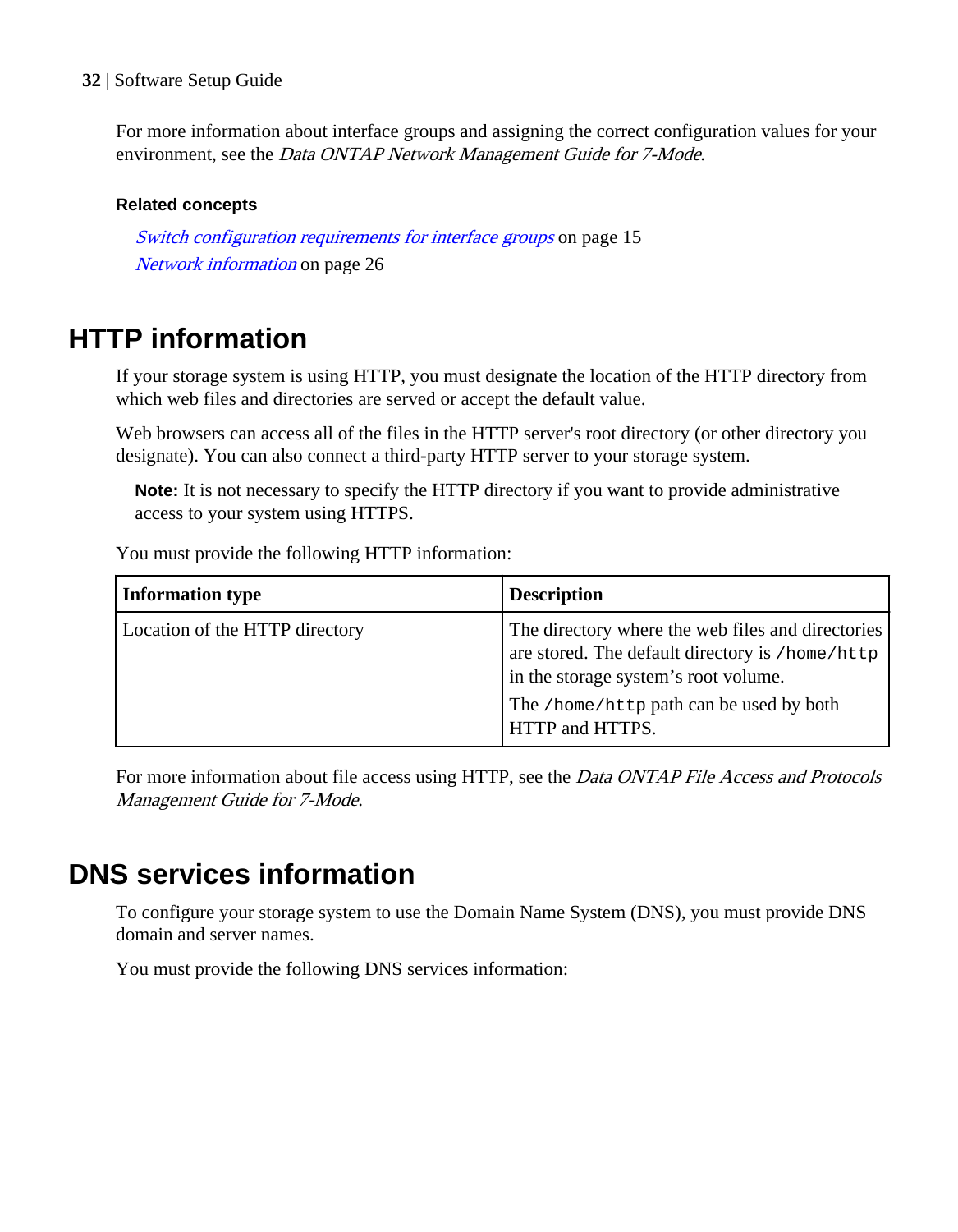<span id="page-32-0"></span>

| <b>Information type</b> | <b>Description</b>                                                                                                                                                                      |
|-------------------------|-----------------------------------------------------------------------------------------------------------------------------------------------------------------------------------------|
| DNS domain              | The name of your network's DNS domain.<br>The DNS domain name must be identical on both storage systems in an<br>HA pair.                                                               |
|                         | <b>Note:</b> The domain name cannot contain an underscore $\cup$ and must<br>consist of alphanumeric characters. If you use an underscore, you<br>receive a bad domain name message.    |
| <b>DNS</b> servers      | The IP addresses of your DNS servers.                                                                                                                                                   |
|                         | If your storage system does not use Active Directory services, you need<br>the IP addresses of one or more DNS servers that provide host-name<br>lookup services to the storage system. |
|                         | <b>Note:</b> If you are enabling IPv6, you can enter IPv6 DNS server<br>addresses here.                                                                                                 |
|                         | If you want to make Active Directory services available to CIFS, you<br>need the IP addresses of DNS servers that support your Windows Active<br>Directory domain.                      |

For more information about configuring DNS, see the Data ONTAP Network Management Guide for 7-Mode.

## **NIS services information**

If your network uses the Network Information Service (NIS), you must provide NIS domain and server names.

You must provide the following NIS services information: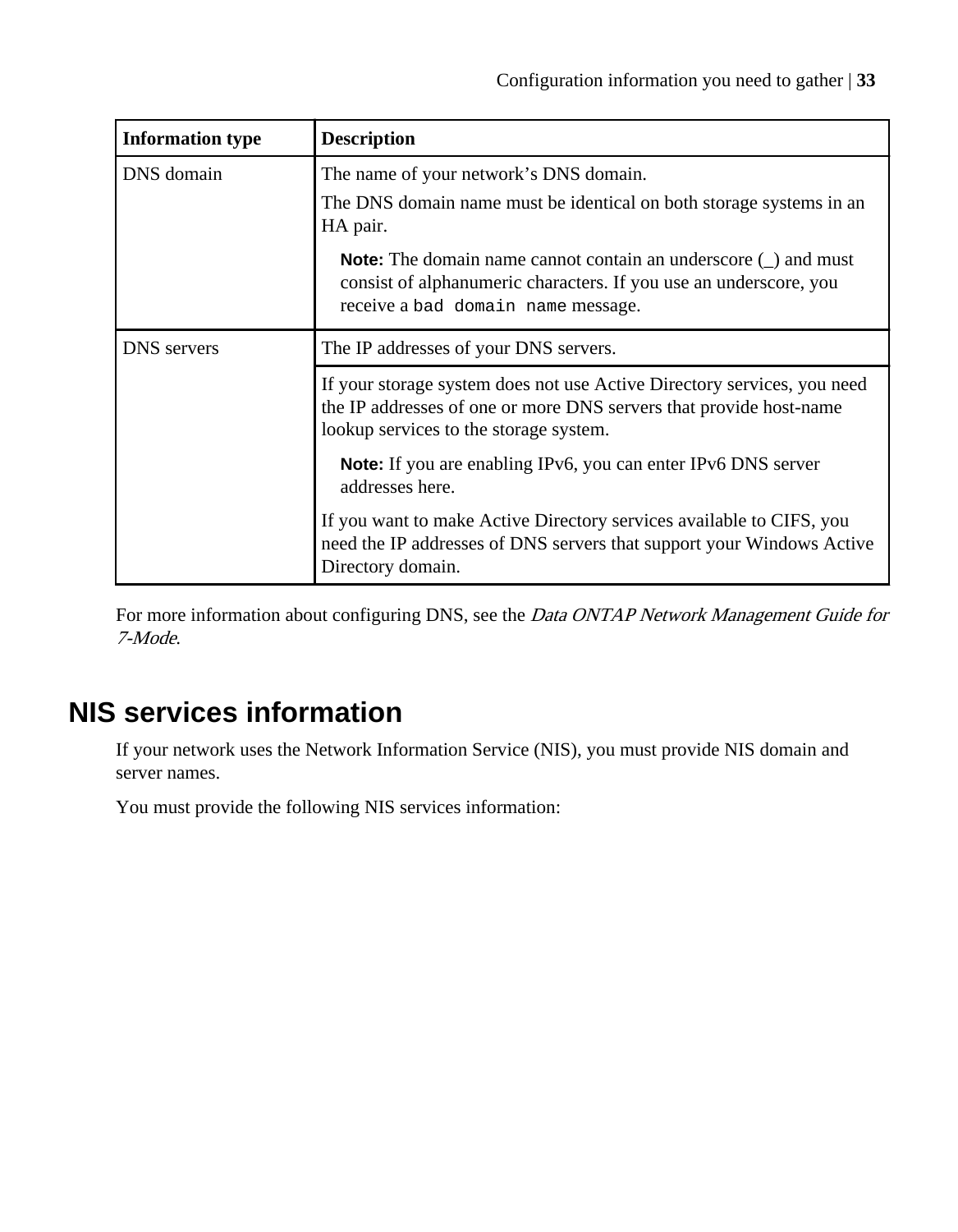<span id="page-33-0"></span>

| <b>Information type</b> | <b>Description</b>                                                                                                                                                                                                                                                                                                                                                                                                                                                                                                                                                                                                                                                                                                              |
|-------------------------|---------------------------------------------------------------------------------------------------------------------------------------------------------------------------------------------------------------------------------------------------------------------------------------------------------------------------------------------------------------------------------------------------------------------------------------------------------------------------------------------------------------------------------------------------------------------------------------------------------------------------------------------------------------------------------------------------------------------------------|
| NIS domain              | The name of your NIS domain. The storage system can use an NIS<br>domain to authenticate users and client computers.                                                                                                                                                                                                                                                                                                                                                                                                                                                                                                                                                                                                            |
|                         | The NIS domain name must be identical on both storage systems if your<br>network uses NIS.                                                                                                                                                                                                                                                                                                                                                                                                                                                                                                                                                                                                                                      |
|                         | If multiprotocol access is enabled on the storage system, group caching is<br>beneficial for CIFS access as well as NFS access. With multiprotocol<br>access, user mapping of CIFS users to NFS users is performed. When a<br>Windows user requests access to data with UNIX security style, the<br>Windows user is first mapped to the corresponding UNIX user. The UNIX<br>users' groups must then be ascertained before the storage system can<br>determine appropriate access. Failure to enable these two options together<br>could lead to slow CIFS access to resources due to time spent on NIS<br>group lookups.<br>If multiprotocol access is for NTFS-security style volumes or qtrees, user<br>mapping also occurs. |
| NIS servers             | The host names of your preferred NIS servers.                                                                                                                                                                                                                                                                                                                                                                                                                                                                                                                                                                                                                                                                                   |
|                         | If your site uses NIS, you need the host names of your NIS servers.                                                                                                                                                                                                                                                                                                                                                                                                                                                                                                                                                                                                                                                             |
|                         | If you want NIS to broadcast to find a server, you need to enter an asterisk<br>(*) when asked for the NIS server names.                                                                                                                                                                                                                                                                                                                                                                                                                                                                                                                                                                                                        |
|                         | <b>Note:</b> If you are enabling IPv6, you can enter IPv6 NIS server addresses<br>here.                                                                                                                                                                                                                                                                                                                                                                                                                                                                                                                                                                                                                                         |

For more information about configuring NIS, see the Data ONTAP Network Management Guide for 7-Mode.

## **CIFS protocol information**

If your storage system is licensed for the CIFS protocol, the cifs setup command runs automatically when basic setup has finished. You must provide information about the Windows domain, WINS servers, the Active Directory service, and your configuration preferences.

You must provide the following CIFS protocol information: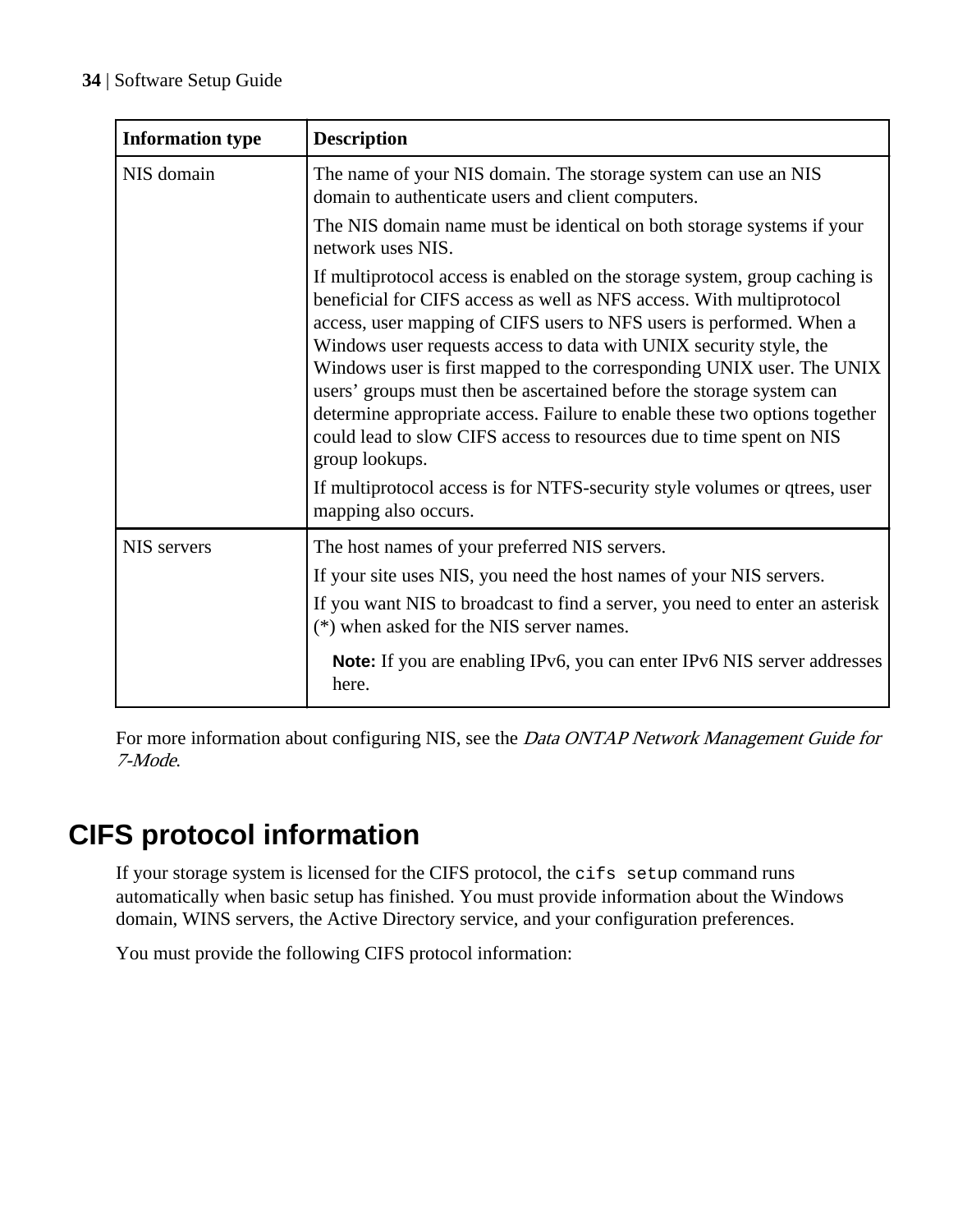| <b>Information type</b>       | <b>Description</b>                                                                                                                                                                                                                                                                                                                                                                         |
|-------------------------------|--------------------------------------------------------------------------------------------------------------------------------------------------------------------------------------------------------------------------------------------------------------------------------------------------------------------------------------------------------------------------------------------|
| Windows domain                | The name of your Windows domain. If your site uses Windows domains<br>and the storage system belongs to one of these domains, record the name<br>of the domain to which the storage system should belong.                                                                                                                                                                                  |
|                               | <b>Note:</b> The Windows domain name value does not need to be identical<br>on both storage systems in an HA pair. Each storage system in an HA<br>pair can exist in a different domain and workgroup from its partner. If<br>you have a multiprotocol environment and use UID to Secure ID (SID)<br>mapping, the UNIX security information must be compatible between<br>the two domains. |
| <b>WINS</b> servers           | The servers that handle Windows Internet Name Service (WINS) name<br>registrations, queries, and releases. If you choose to make the storage<br>system visible through WINS, you can record up to four WINS IP<br>addresses.                                                                                                                                                               |
|                               | <b>Note:</b> The WINS server value does not need to be identical on both<br>storage systems in an HA pair. Each storage system in an HA pair can<br>exist in a different domain and workgroup from its partner.                                                                                                                                                                            |
| Multiprotocol or<br>NTFS-only | The setup utility determines if your system includes licenses for multiple<br>file access protocols (to serve data to NFS, Windows, HTTP, and other<br>clients) or for NTFS only (to serve data to Windows clients only).                                                                                                                                                                  |
| CIFS server name              | By default, the CIFS server is the same as the system host name. You can<br>select a different name for the CIFS server, although the name can be no<br>longer than 15 characters.                                                                                                                                                                                                         |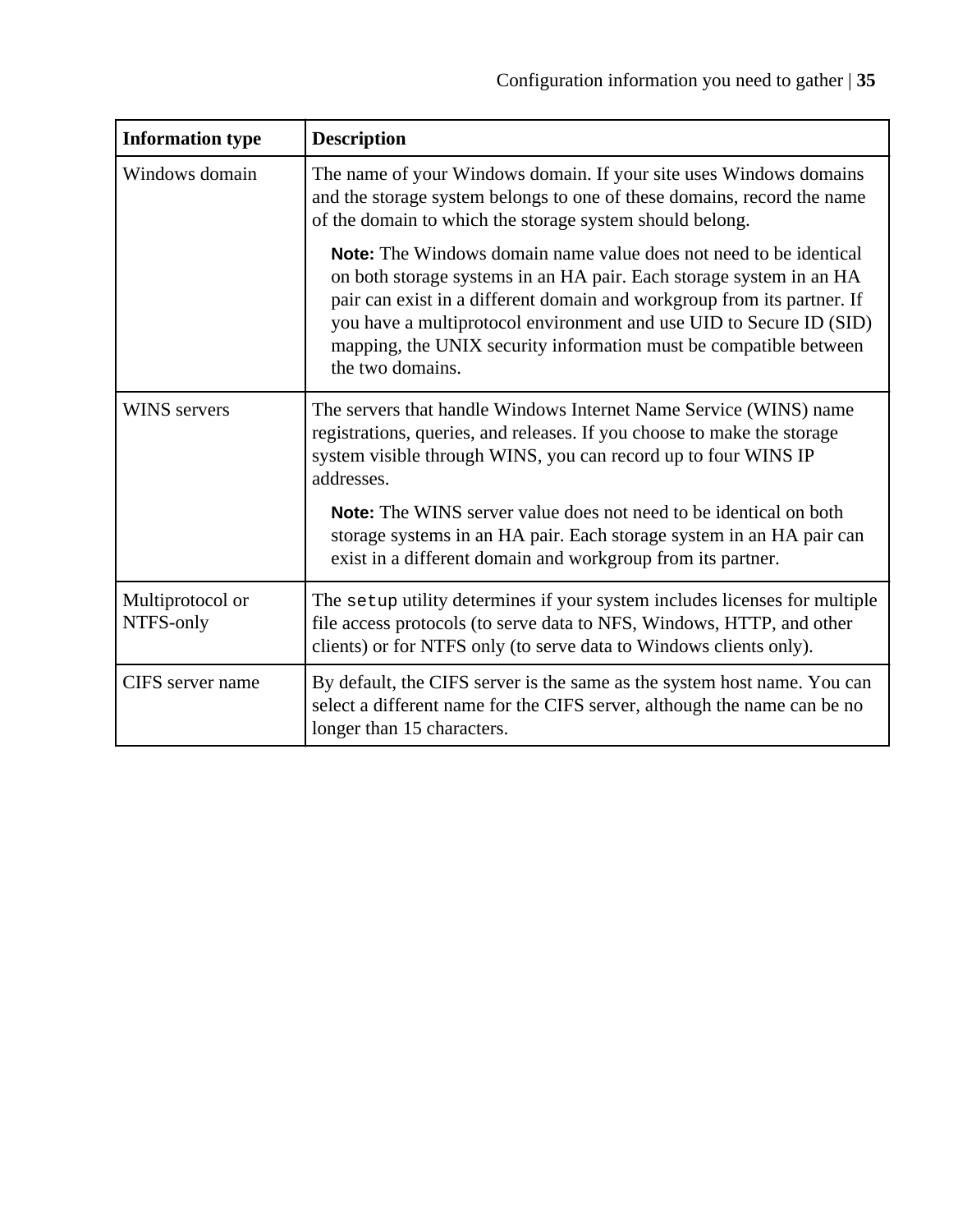| <b>Information type</b>                | <b>Description</b>                                                                                                                                                                                                                                                                                                                                                                                                                                                                            |
|----------------------------------------|-----------------------------------------------------------------------------------------------------------------------------------------------------------------------------------------------------------------------------------------------------------------------------------------------------------------------------------------------------------------------------------------------------------------------------------------------------------------------------------------------|
| User authentication for                | Data ONTAP CIFS services support four styles of user authentication:                                                                                                                                                                                                                                                                                                                                                                                                                          |
| <b>CIFS</b> services                   | 1. Active Directory domain authentication (Active Directory domains<br>only)<br>Users are authenticated with the domain controller in an Active<br>Directory domain using Kerberos or NTLM authentication.<br>If you select this option, you are also prompted for other Active<br>Directory configuration parameters.                                                                                                                                                                        |
|                                        | 2. Windows NT 4 domain authentication (Windows NT or Active<br>Directory domains)<br>Users are authenticated with the domain controller in an Active<br>Directory or an NT domain using NT-style NTLM authentication only.                                                                                                                                                                                                                                                                    |
|                                        | 3. Windows Workgroup authentication using the storage system's local<br>user accounts<br>Users are authenticated with the storage system's local user database<br>using NT-style NTLM authentication. A maximum of 97 local users<br>are supported, and local users can be members of the local groups<br>(local user and group SIDs are used). Local users and groups are<br>managed with the useradmin command.                                                                             |
|                                        | 4. /etc/passwd and/or NIS/LDAP authentication<br>Users are authenticated on the basis of user names and passwords that<br>are stored in the UNIX directory stores. Even if local Windows users<br>are created on the storage system by using the useradmin command,<br>they are not used for session authentication. All authentication is done<br>based on UNIX user information stored in the UNIX identity stores.<br>You should select an authentication style appropriate to the storage |
|                                        | system's environment and to the clients requesting the authenticated<br>session.                                                                                                                                                                                                                                                                                                                                                                                                              |
| <b>Active Directory</b><br>domain name | You must enter the fully qualified domain name of the domain; for<br>example, example.com.                                                                                                                                                                                                                                                                                                                                                                                                    |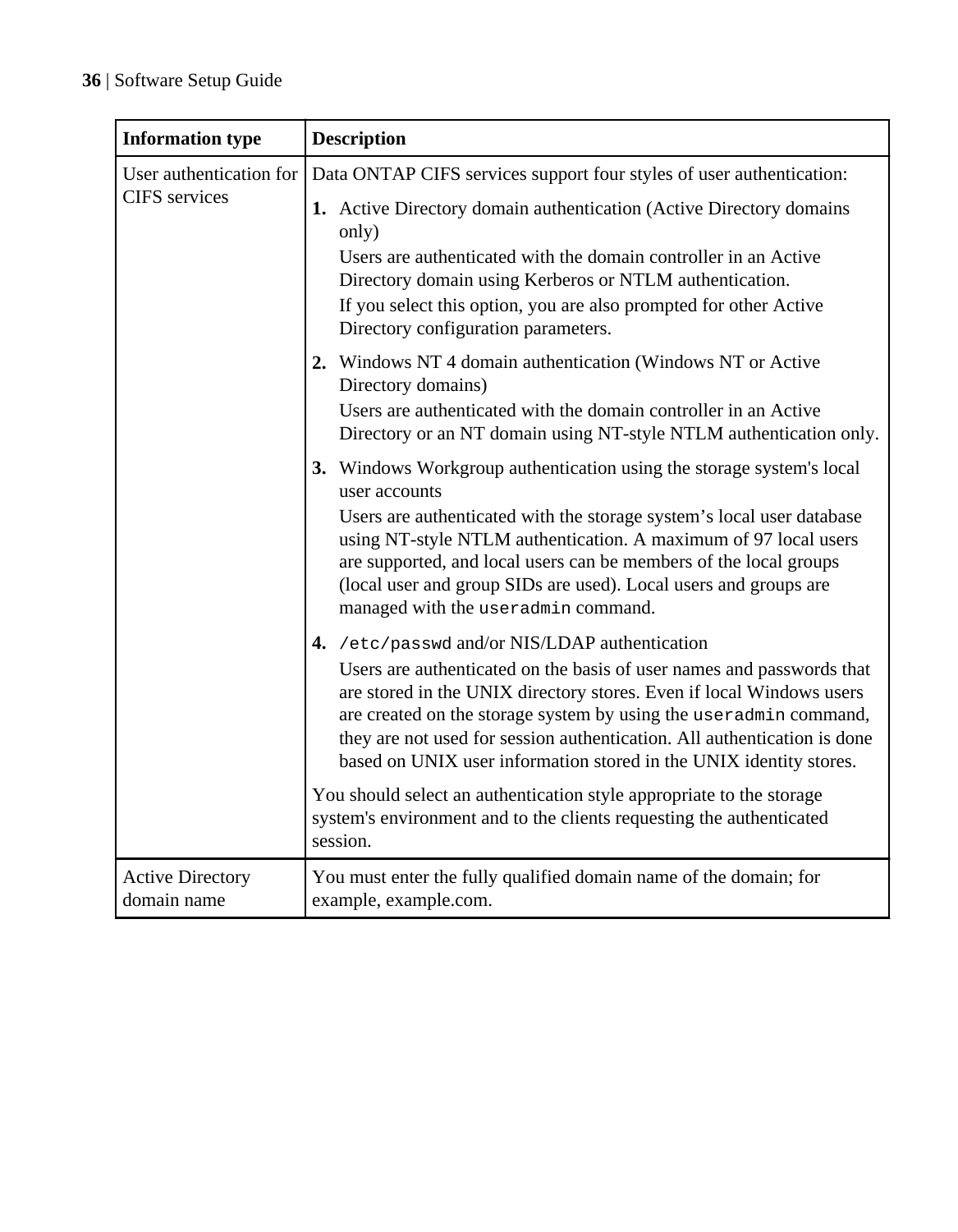| <b>Information type</b>                                             | <b>Description</b>                                                                                                                                                                                                                                                                                                                                   |
|---------------------------------------------------------------------|------------------------------------------------------------------------------------------------------------------------------------------------------------------------------------------------------------------------------------------------------------------------------------------------------------------------------------------------------|
| Active Directory time<br>services                                   | In Active Directory-based domains, it is essential that the storage system's<br>time matches the domain controller's time so that Kerberos-based<br>authentication system works correctly. If the time difference between the<br>storage system and the domain controllers is more than 5 minutes, CIFS<br>authentication fails.                     |
|                                                                     | <b>Note:</b> In Data ONTAP 8.0 and later, time service configuration is<br>recommended to enable a storage system in Active Directory-based<br>domains.                                                                                                                                                                                              |
|                                                                     | The time services configuration should be identical on both storage<br>systems in a high-availability configuration.                                                                                                                                                                                                                                 |
|                                                                     | When you configure Active Directory time services, you are prompted for<br>the host name and IP address of the time server you wish to use, as well as<br>for additional backup servers if desired.                                                                                                                                                  |
| Windows domain<br>administrator user<br>name (Windows user<br>name) | The user name of a Windows domain administrator with sufficient<br>privileges to add this storage system to the Windows domain. Joining a<br>domain requires an administrator user name and password. This also<br>applies to NT4 domains.                                                                                                           |
| Windows domain<br>administrator<br>password (Windows                | The password for the domain administrator user account. Joining a domain<br>requires an administrator user name and password. This requirement also<br>applies to NT4 domains.                                                                                                                                                                       |
| 2000 administrator<br>password)                                     | The password is required for initial setup. The following are the password<br>rules for this account; they are the same rules as for the root password:                                                                                                                                                                                              |
|                                                                     | The password must be at least eight characters long.<br>$\bullet$<br>The password must contain at least one number.<br>$\bullet$<br>The password must contain at least two alphabetic characters.<br>٠<br>The password must not contain the Ctrl-C or Ctrl-D key combination,<br>$\bullet$<br>or the two-character string $\Delta C$ or $\Delta D$ . |
| CIFS administrator                                                  | You can specify an additional user or group to be added to the storage<br>system's local "BUILTIN\Administrators" group, thus giving them<br>administrative privileges as well.                                                                                                                                                                      |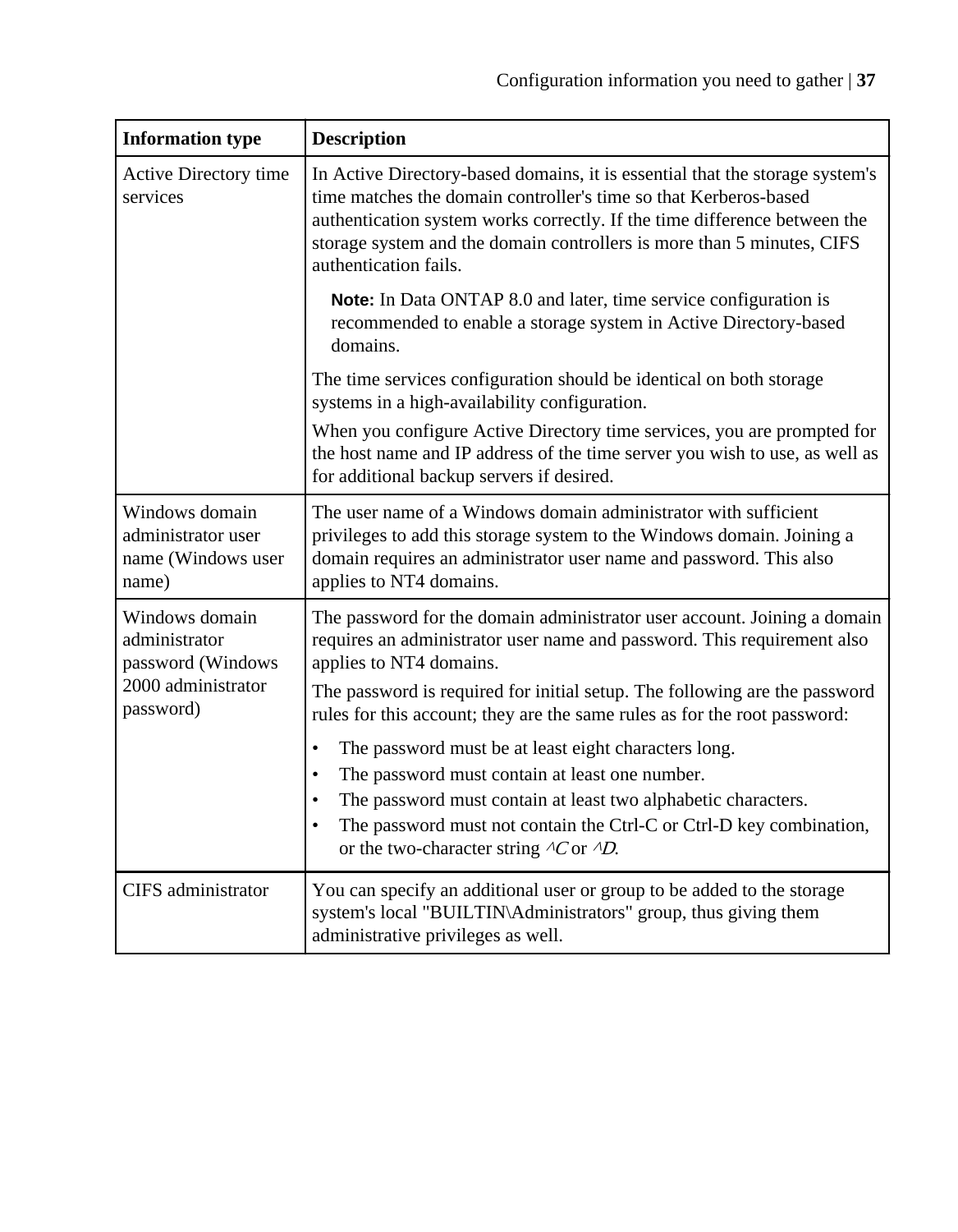| <b>Information type</b>              | <b>Description</b>                                                                                                                                                                                                                                                                                                                                                                                                                                                                                                                                                                                                                                |
|--------------------------------------|---------------------------------------------------------------------------------------------------------------------------------------------------------------------------------------------------------------------------------------------------------------------------------------------------------------------------------------------------------------------------------------------------------------------------------------------------------------------------------------------------------------------------------------------------------------------------------------------------------------------------------------------------|
| <b>Active Directory</b><br>container | The Windows Active Directory container in which storage system<br>accounts are placed. This can be either the default Computers container or<br>a previously created organizational unit (OU) on which you have the<br>necessary permission to join the storage system to the domain. All OUs<br>for which you have appropriate permissions are displayed; the desired OU<br>can be chosen from this list. If the user running the setup command does<br>not have appropriate rights to the OU, which holds the storage system<br>object, another user who has the necessary permissions can be designated<br>during the "join" step.<br>Example: |
|                                      | CIFS - Logged in as administrator@EXAMPLE.COM.                                                                                                                                                                                                                                                                                                                                                                                                                                                                                                                                                                                                    |
|                                      | The user that you specified has permission to create<br>the storage system's machine account in several (7)<br>containers. Please choose where you would like this<br>account to be created.                                                                                                                                                                                                                                                                                                                                                                                                                                                      |
|                                      | (1) CN=computers<br>(2) OU=java_users<br>(3) OU=Engineer, OU=java_users<br>(4) OU=Market, OU=java_users<br>(5) OU=Filers<br>(6) OU=Domain Controllers<br>(7) None of the above                                                                                                                                                                                                                                                                                                                                                                                                                                                                    |
|                                      | Choose 7:                                                                                                                                                                                                                                                                                                                                                                                                                                                                                                                                                                                                                                         |
|                                      | Selection (1-7)? [1]: 7<br>The user you specified,<br>'Administrator@EXAMPLE.COM', may create the<br>filer's machine account in the container( $s$ )<br>listed above. To use another container, you<br>must specify a user with the appropriate<br>privileges.<br>Enter the name of the Windows user $[]$ :                                                                                                                                                                                                                                                                                                                                       |

For more information about CIFS configuration and authentication, see the *Data ONTAP File Access* and Protocols Management Guide for 7-Mode.

## **Related tasks**

[Responding to cifs setup command prompts](#page-50-0) on page 51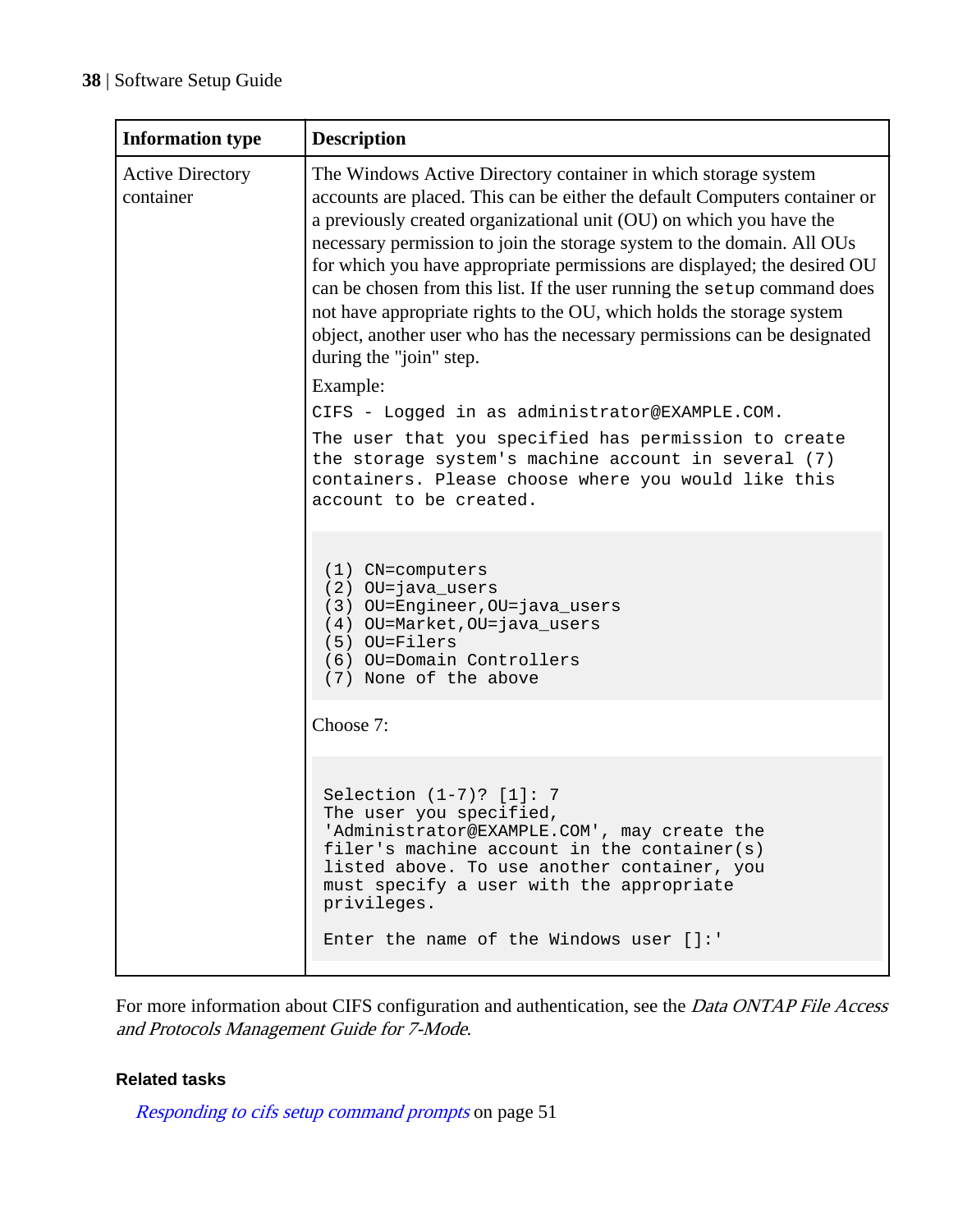# **Remote LAN Module information**

If your storage system has a Remote LAN Module (RLM), you must provide information about the RLM's network interface and network connections. The RLM provides remote platform management capabilities, including remote access, monitoring, troubleshooting, logging, and alerting features.

If you are running RLM firmware version 4.0 or later, and you have enabled IPv6 for Data ONTAP, you have the option to configure the RLM for only IPv4, for only IPv6, or for both IPv4 and IPv6.

**Attention:** If you disable both IPv4 and IPv6, and if DHCP is also not configured, the RLM has no network connectivity.

| <b>Information type</b>            | <b>Description</b>                                                                                                                                                                                                                                         |  |
|------------------------------------|------------------------------------------------------------------------------------------------------------------------------------------------------------------------------------------------------------------------------------------------------------|--|
| Media Access Control (MAC) address | If you are using DHCP addressing, you can<br>record the MAC address of the RLM. You can<br>obtain the address from the MAC address label<br>on the RLM or by using the sysconfig $-v$<br>command (if you configure the RLM after initial<br>system setup). |  |
|                                    | <b>Note:</b> You do not need to record IP and<br>gateway addresses if you are using DHCP<br>addressing for the RLM.<br>DHCPv6 servers are not currently supported.                                                                                         |  |
|                                    |                                                                                                                                                                                                                                                            |  |
| <b>IP</b> address                  | You can record an available IP address for the<br>RLM.                                                                                                                                                                                                     |  |
|                                    | Note: You can enter an IPv4 address, an IPv6<br>address, or both depending on how you<br>configured your storage system.                                                                                                                                   |  |
| Network mask                       | You must record the IPv4 network mask of your<br>network.                                                                                                                                                                                                  |  |
| Subnet prefix length               | You must record the number of bits used as the<br>subnet mask for the specified IPv6 interface.                                                                                                                                                            |  |
| Gateway                            | You must record the IP address for the gateway<br>of your network.                                                                                                                                                                                         |  |
|                                    | Note: You can enter an IPv4 address, an IPv6<br>address, or both depending on how you<br>configured your RLM.                                                                                                                                              |  |

You must provide the following RLM information: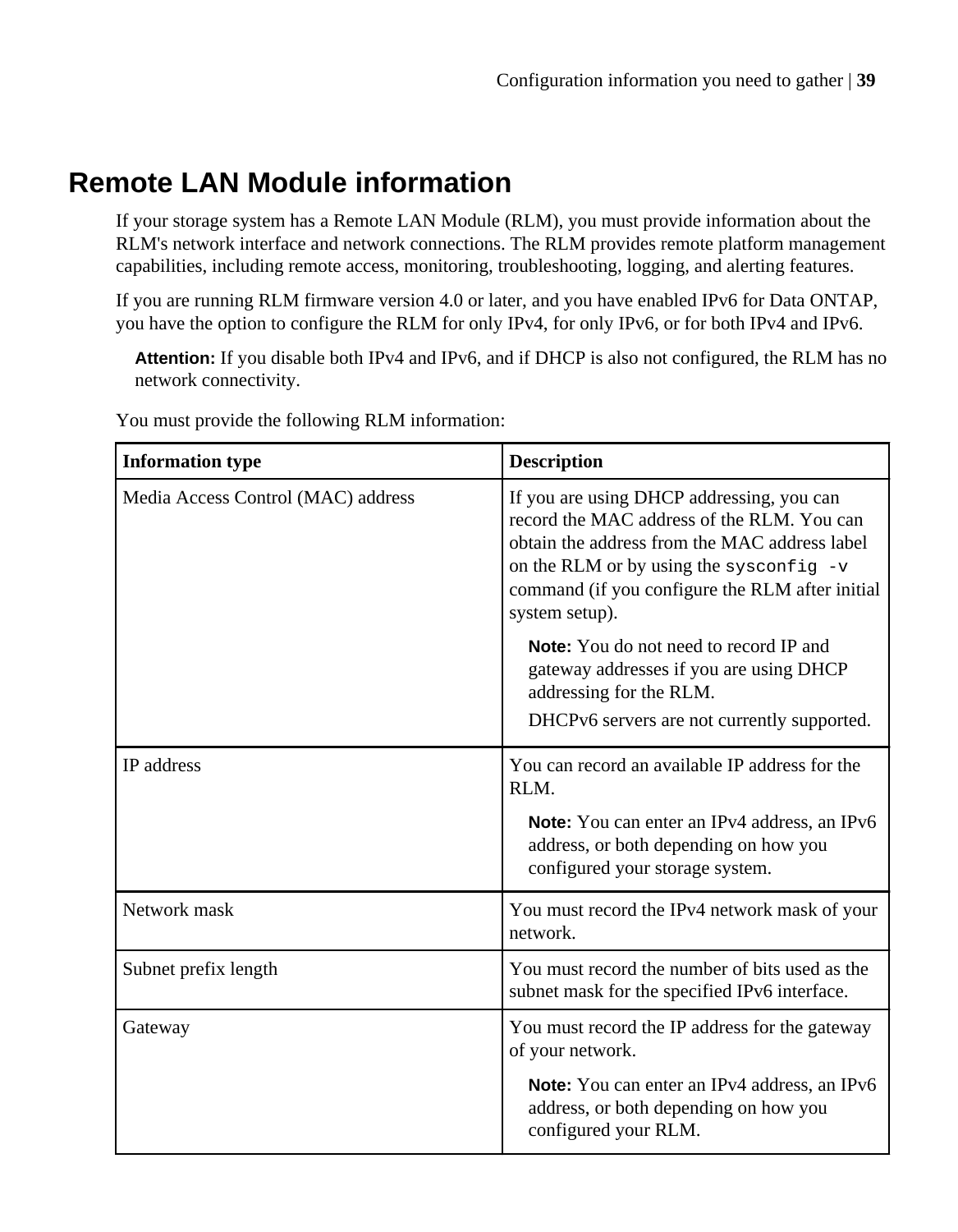| Information type | <b>Description</b>                                                                                                                                          |
|------------------|-------------------------------------------------------------------------------------------------------------------------------------------------------------|
| Mail host        | You must record the name or IP address of the<br>preferred mail host. The mail host delivers RLM<br>alerts to the same destination as AutoSupport<br>email. |

For more information about configuring your RLM, see the *Data ONTAP System Administration* Guide for 7-Mode.

# **Service processor information**

If your system includes a Service Processor (SP), you must provide information about the SP's network interface and AutoSupport settings. The SP is a remote management device that enables you to access, monitor, and troubleshoot the storage system remotely.

You must gather network and AutoSupport information.

You can configure the SP to use DHCP or static addressing. If you are using an IPv4 address for the SP, you need the following network information:

| <b>Information type</b> | <b>Description</b>                                                                                                                                         |  |
|-------------------------|------------------------------------------------------------------------------------------------------------------------------------------------------------|--|
| IP address              | Specifies an available IP address for the SP.                                                                                                              |  |
|                         | If you are using IPv6 for static addressing, you<br>need the IPv6 global address.                                                                          |  |
| Network mask            | Specifies the network mask of your network.                                                                                                                |  |
| Subnet prefix length    | Specifies the number of bits used as the subnet<br>mask for the specified IPv6 interface.                                                                  |  |
| Gateway                 | Specifies the IP address for the gateway of your<br>network.                                                                                               |  |
|                         | <b>Note:</b> If you are using IPv6 for static<br>addressing, you must use the IPv6 gateway.                                                                |  |
| Mail host               | You must record the name or IP address of the<br>preferred mail host. The mail host delivers SP<br>alerts to the same destination as AutoSupport<br>email. |  |

The SP sends event notifications based on the following AutoSupport settings:

- autosupport.to
- autosupport.mailhost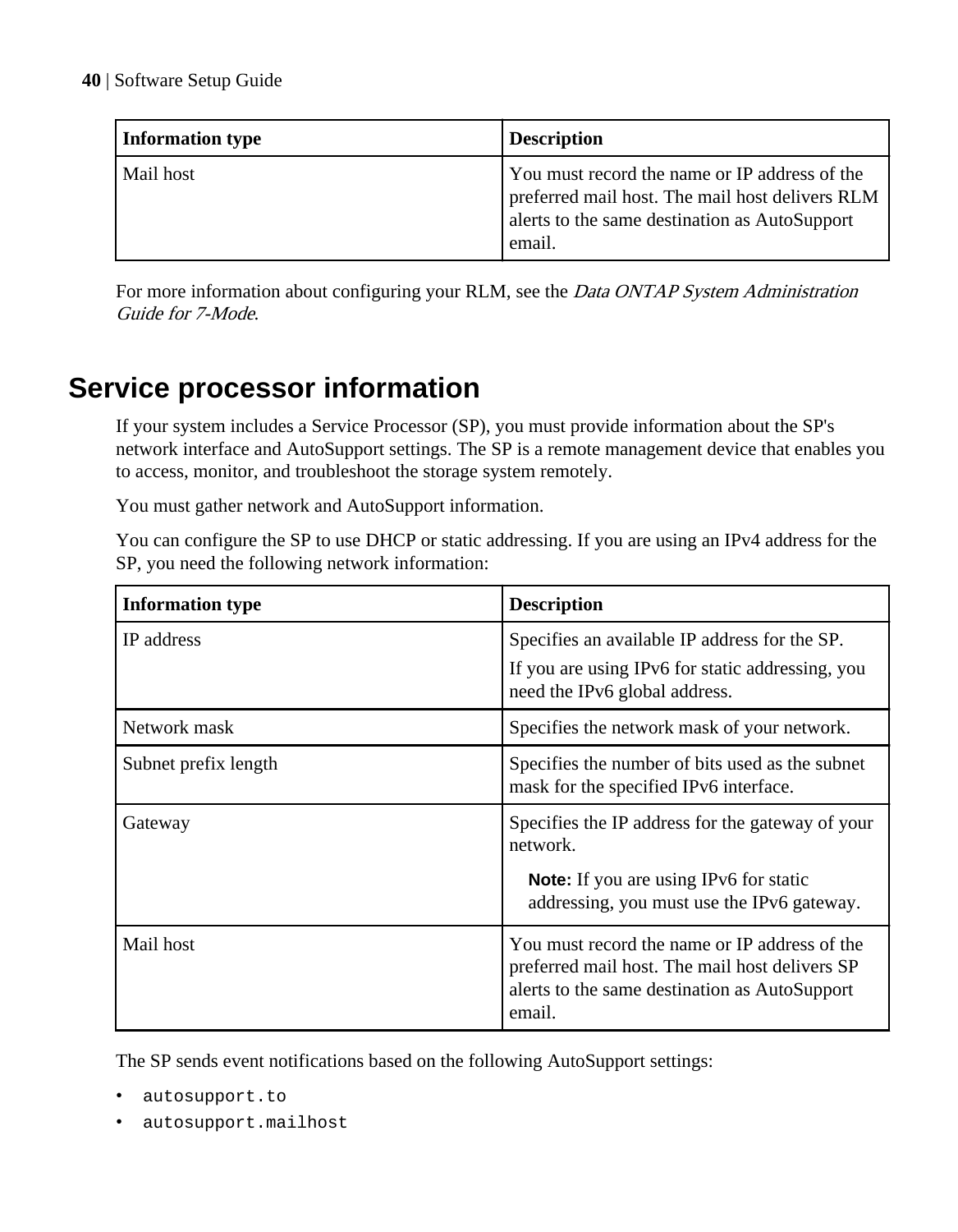You should set at least the autosupport.to option before configuring the SP. Data ONTAP automatically sends AutoSupport configuration to the SP, allowing the SP to send alerts and notifications through an AutoSupport message to your internal support organization. You are prompted to enter the name or the IP address of the AutoSupport mail host when you configure the SP.

**Note:** The SP does not rely on the storage system's autosupport.support.transport option to send notifications. The SP uses the Simple Mail Transport Protocol (SMTP).

For information about configuring the SP, see the *Data ONTAP System Administration Guide for* 7-Mode.

# **Shelf Alternate Control Path Management information**

If you are planning to attach SAS disk shelves to your system, you should configure Shelf Alternate Control Path Management (ACP) during the software setup process.

**Note:** ACP connections must be cabled before you enter ACP configuration parameters on the storage system.

You can also configure ACP by using one of the following methods after the initial setup process:

- Running the acpadmin configure command
- Running the Data ONTAP setup script You can run the setup command and enter ACP configuration information.
- Setting the acp.enabled option to on If the option has not previously been set, you are prompted for ACP configuration values.

You must provide the following ACP information:

| <b>Information type</b>               | <b>Description</b>                                                                                                                   |
|---------------------------------------|--------------------------------------------------------------------------------------------------------------------------------------|
| Network interface name                | The name of the Ethernet (or GbE) interface that<br>is used exclusively for ACP traffic.                                             |
| Domain (subnet) for network interface | The network name (an IP address ending in 0)<br>for the private subnet to be used exclusively by<br>ACP. The default is 192.168.0.0. |
| Netmask for network interface         | The subnet mask for the ACP interface. The<br>default is 255.255.252.0.                                                              |

For more information about ACP configuration, see the *Universal SAS and ACP Cabling Guide*.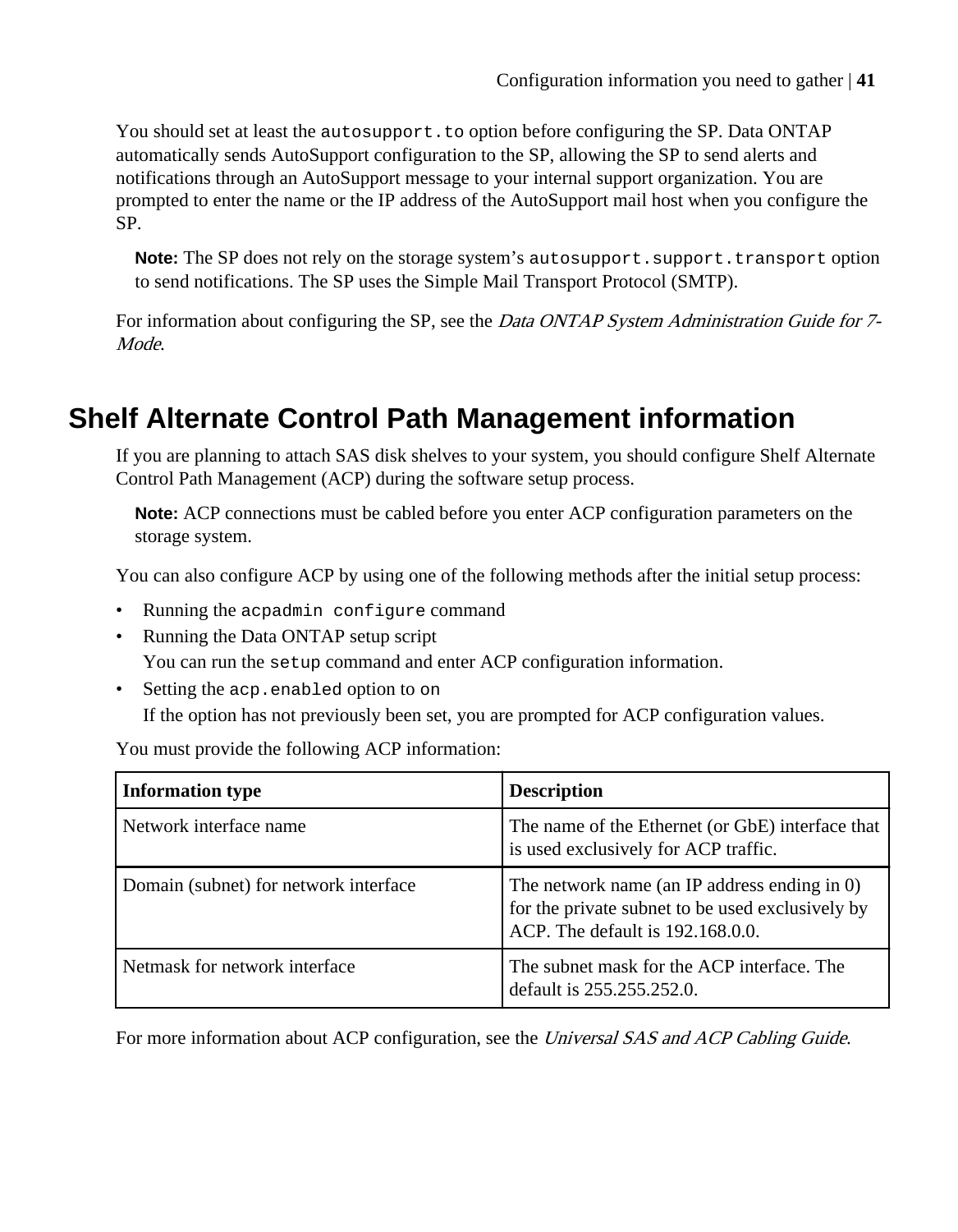# **Information to collect before configuring Storage Encryption**

You must gather certain information to successfully set up Storage Encryption on your storage system.

| <b>Information to collect</b>                                    | <b>Details</b>                                                                                                                                         | <b>Required</b> | Optional |
|------------------------------------------------------------------|--------------------------------------------------------------------------------------------------------------------------------------------------------|-----------------|----------|
| Network interface name                                           | You must provide the name of the network<br>interface the storage system should use to<br>communicate with external key management<br>servers.         | X               |          |
|                                                                  | Note: Do not configure 10 Gigabit<br>network interfaces for communication<br>with key management servers.                                              |                 |          |
| Network interface IP<br>address                                  | You must provide the IP address of the<br>network interface.                                                                                           | X               |          |
| Network interface subnet<br>mask                                 | You must provide the subnet mask of the<br>network interface.                                                                                          | X               |          |
| Network interface gateway<br><b>IP</b> address                   | You must provide the IP address for the<br>network interface gateway.                                                                                  | $\mathbf X$     |          |
| IP address for external key<br>management server                 | You must link the storage system to at least<br>one external key management server during<br>setup.                                                    | $\mathbf X$     |          |
| IP address for additional<br>external key management<br>servers  | You can link the storage system to multiple<br>additional external key management servers<br>during setup for redundancy.                              |                 | X        |
| Port number for each<br>external key management<br>server        | You must provide the port number that each<br>key management server listens on. The port<br>number must be the same for all key<br>management servers. | X               |          |
| Public SSL certificate for<br>storage system                     | You must provide a public SSL certificate<br>for the storage system to link it to the<br>external key management server.                               | X               |          |
| Private SSL certificate for<br>storage system                    | You must provide a private SSL certificate<br>for the storage system.                                                                                  | $\mathbf X$     |          |
| Public SSL certificate for<br>external key management<br>servers | You must provide a public SSL certificate<br>for each external key management server to<br>link it to the storage controller.                          | $\mathbf X$     |          |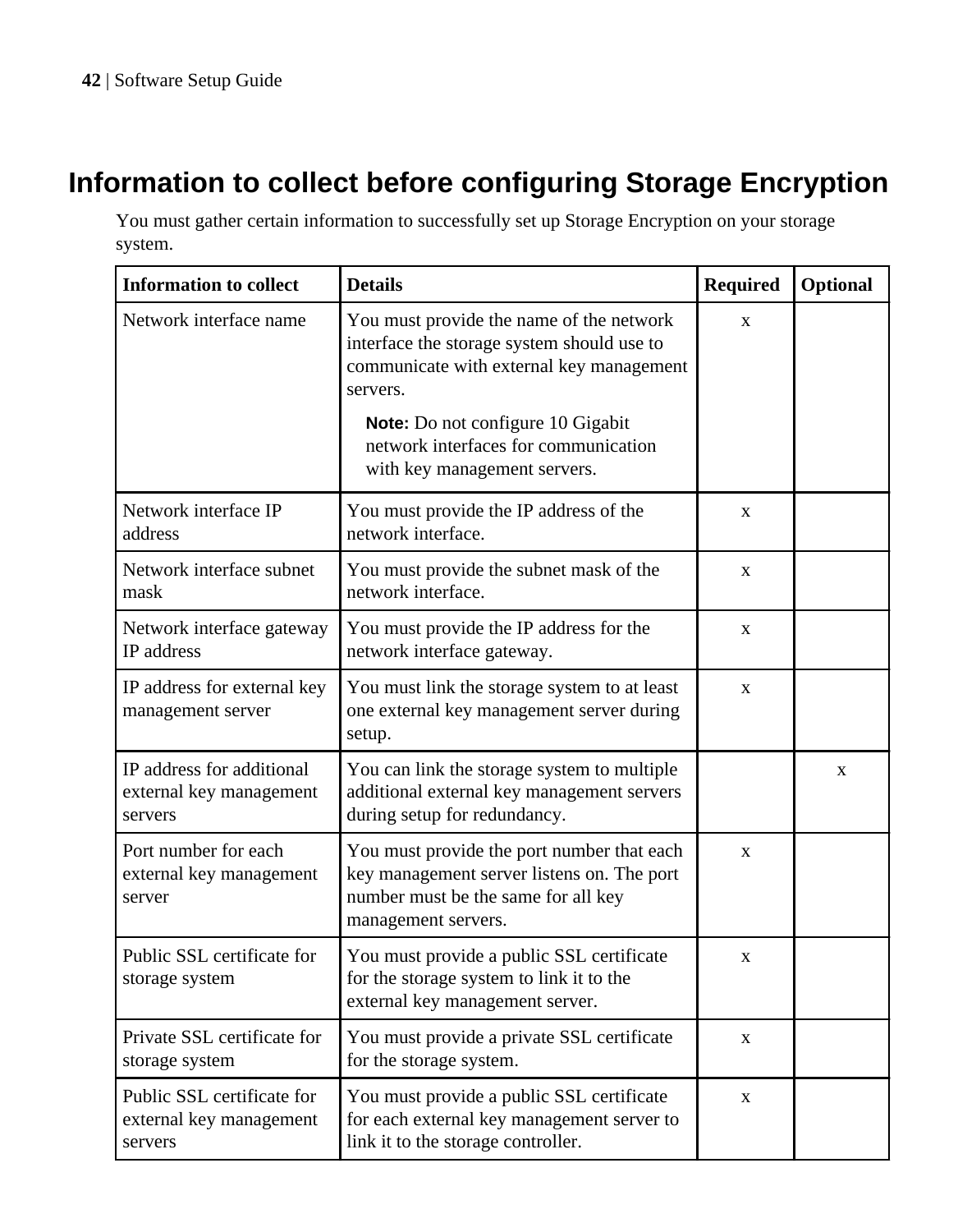| Information to collect | <b>Details</b>                                                                                                                                                  | Required | <b>Optional</b> |
|------------------------|-----------------------------------------------------------------------------------------------------------------------------------------------------------------|----------|-----------------|
| Key tag name           | You can provide a name that is used to<br>identify all keys belonging to a particular<br>storage system. The default key tag name is<br>the system's host name. |          | X               |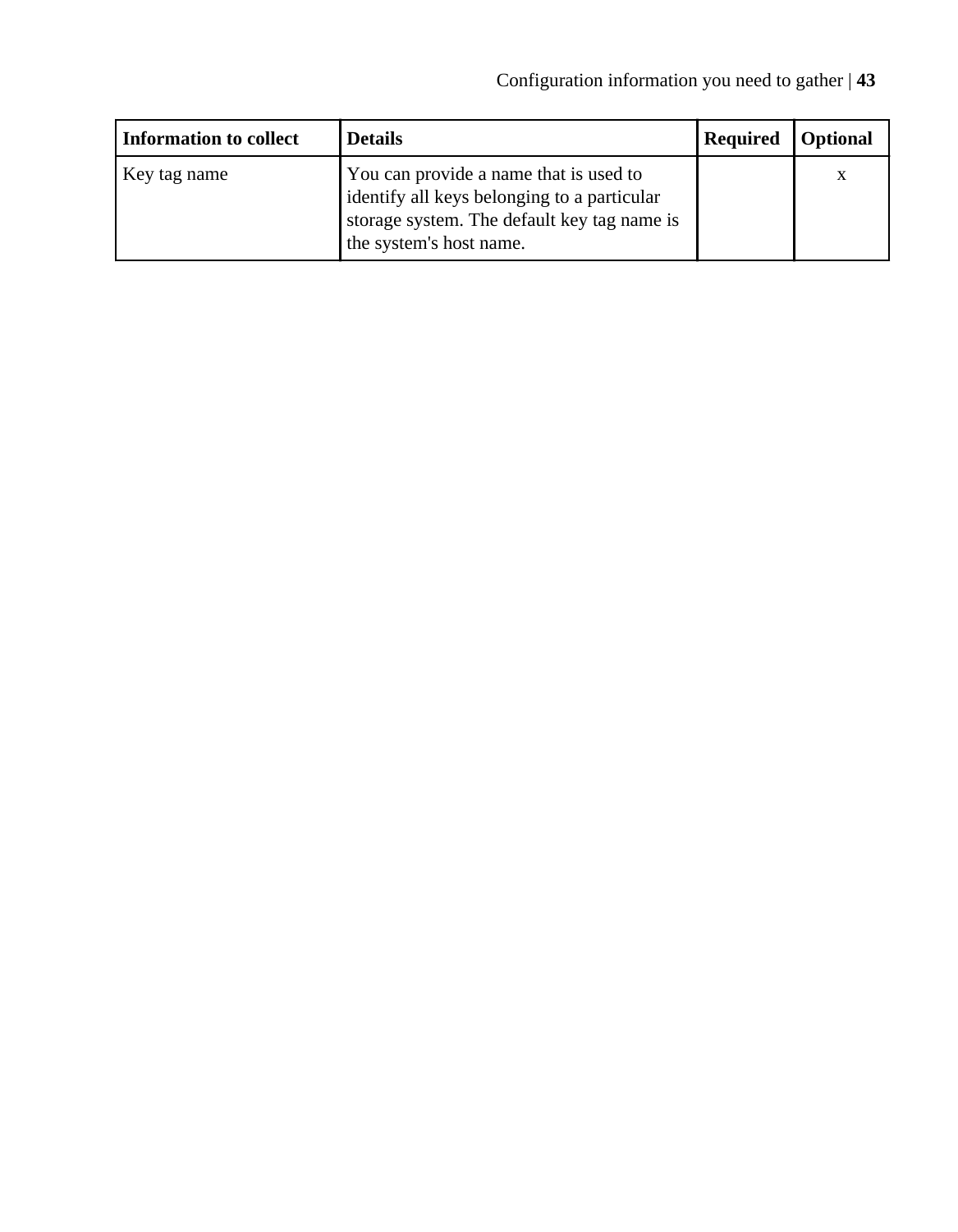# **Setting up your storage system for using native disk shelves**

When you power on a storage system for the first time, the setup command begins to run automatically and prompts you for configuration information. You must enter the information you collected in the configuration worksheet by responding to prompts on the command line.

After responding to prompts to designate an administration host machine, you can continue setting up your storage system by using the setup command (responding to prompts from the command-line interface).

If CIFS is licensed for your storage system, you are also prompted for CIFS configuration information.

If the storage system is properly configured with self-encrypting disks and is running a version of Data ONTAP that supports Storage Encryption, you can launch the Storage Encryption setup wizard after completion of the storage system setup wizard.

# **Prerequisites for setup**

If your system does not boot up when you power it on for the first time, you must troubleshoot your hardware configuration before proceeding to software setup.

**Note:** You should carefully review the setup procedures and gather configuration information before powering on your system for the first time. After the setup script begins to run, you cannot return to previous steps to make corrections. If you make a mistake, you can wait until the setup process is complete, and then reboot your system and begin the setup process again by entering the setup command. Alternatively, you can enter Ctrl-C to interrupt the setup script and make any necessary changes, and then begin the setup process again.

## **Related tasks**

[Retrying system setup](#page-109-0) on page 110 [Troubleshooting if the system does not boot when powered on](#page-108-0) on page 109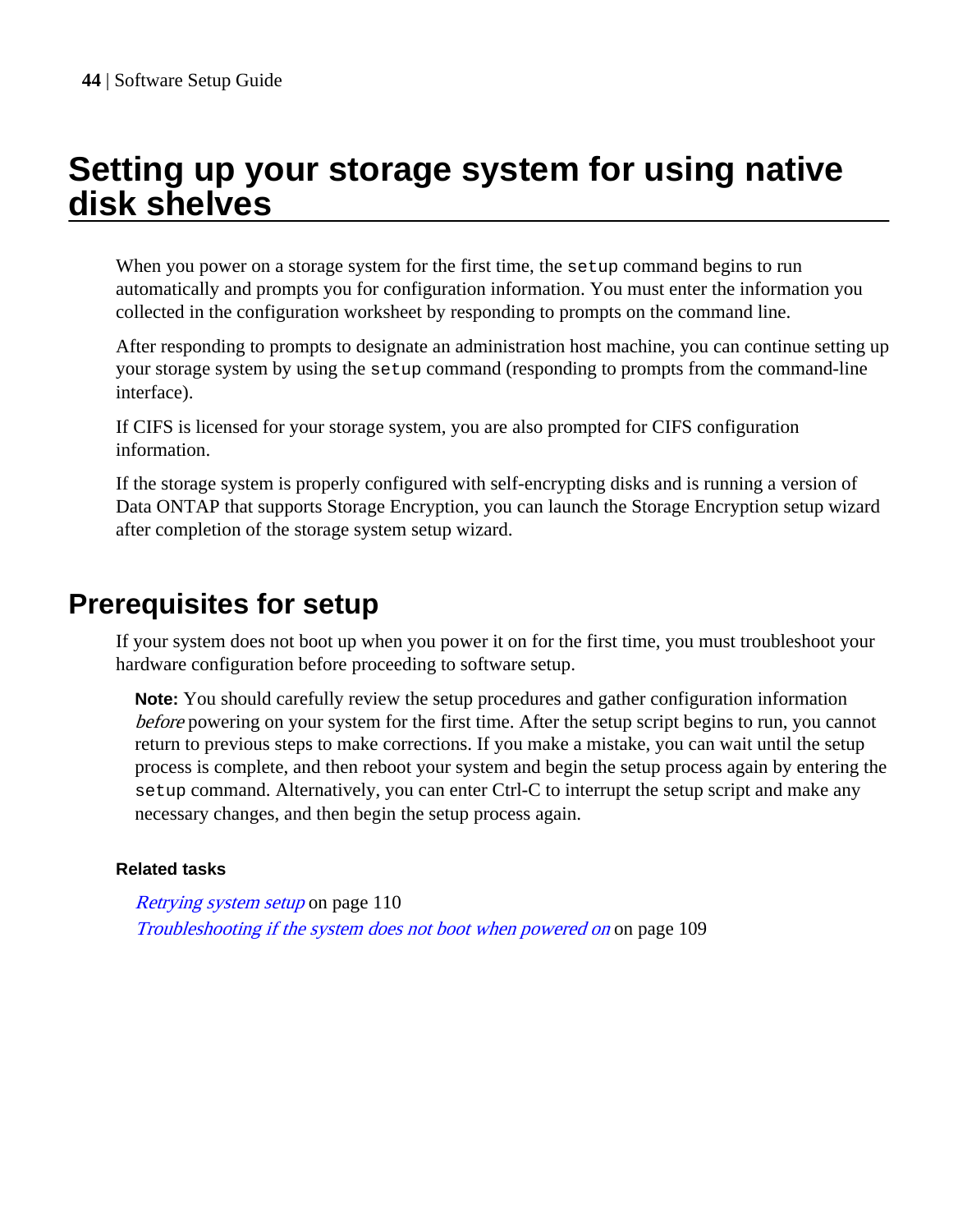# <span id="page-44-0"></span>**Responding to setup command prompts**

The setup command begins running at the storage system command prompt, where you must enter the information you gathered.

## **Before you begin**

- You must have powered on your storage system components and external switches by following the instructions in the *Installation and Setup Instructions* for your hardware platform:
	- Storage system components and external switches must be powered up in the correct order. The order is especially important the first time you boot the system to ensure that initial configuration is completed correctly.
	- After the storage system boots, Data ONTAP begins discovering devices, interfaces, and licenses installed in the system. Data ONTAP displays messages on the console and starts the setup process, prompting you to enter setup information.
- You must have obtained license keys for your initial or add-on software orders at the NetApp Support Site under **My Support > Software Licenses**. You can record your license keys on the [Configuration worksheet](#page-18-0) on page 19. For more information about licenses, see the *Data ONTAP* System Administration Guide for 7-Mode and the knowledgebase article [Data ONTAP 8.2](https://kb.netapp.com/support/index?page=content&id=3013749) [Licensing Overview and References](https://kb.netapp.com/support/index?page=content&id=3013749) on the NetApp Support Site.

# **About this task**

You should supply an appropriate response from the configuration worksheet.

If the network has not been configured, Data ONTAP does a DHCP broadcast on the e0M port at initial boot-up. If no DHCP server is found, the setup script begins running. Most customers use static IP addresses rather than dynamic IP addresses on the storage system.

#### **Steps**

**1.** Choose the following option that describes your configuration:

| If you are                                                                                            | Then                                                               |
|-------------------------------------------------------------------------------------------------------|--------------------------------------------------------------------|
| Using a DHCP server to assign IP addresses to your storage Allow the DHCP search to finish.<br>system |                                                                    |
| Not using a DHCP server to assign IP addresses to your<br>storage system                              | Press Ctrl-C to skip the DHCP search, then<br>go to the next step. |

**2.** Type **y** or press Enter at the following prompt:

```
The setup command will rewrite the /etc/rc, /etc/exports, 
/etc/hosts, /etc/hosts.equiv, /etc/dgateways, /etc/nsswitch.conf, 
and /etc/resolv.conf files, saving the original contents of
these files in .bak files (e.g. /etc/exports.bak).
```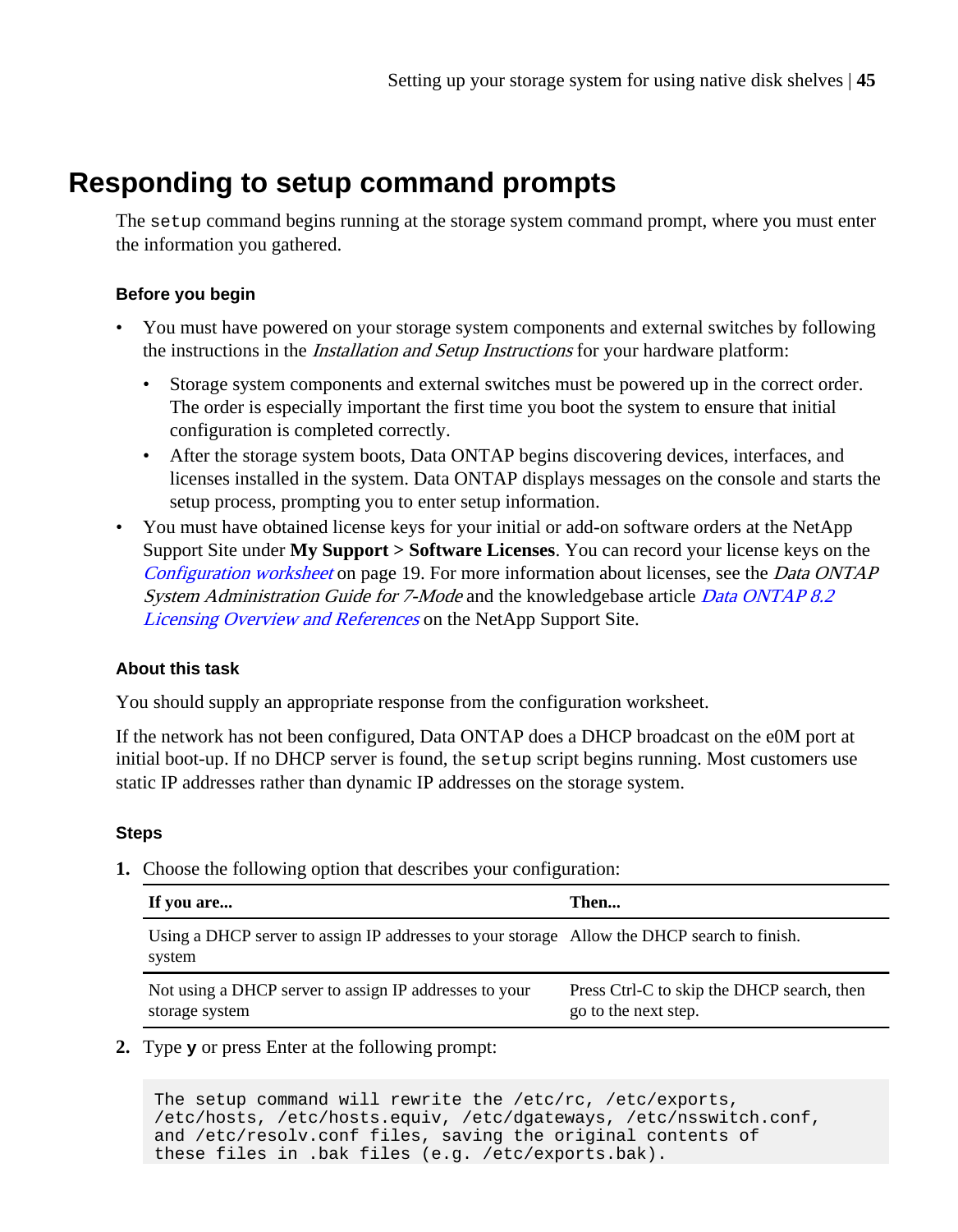Are you sure you want to continue? [yes]

Information about your storage controller and adapters is displayed.

**3.** Enter the new hostname at the prompt: Please enter the new hostname

You can name this host whatever you wish (for example, host1).

**4.** Type either **y** or **n** at the following prompt: Do you want to enable IPv6?

| If you type | Then you are prompted to enter                 |
|-------------|------------------------------------------------|
|             | IPv6 configuration information in later steps. |
|             | IPv4 configuration information in later steps. |

**Note:** If you are configuring IPv6 for this system's network interfaces, you must also enter IPv4 configuration information when prompted. If you are only configuring IPv4 for this system's network interfaces, you do not need to enter IPv6 information.

#### **5.** Type either **y** or **n** at the following prompt:

Do you want to configure interface groups?

| If you<br>type | Then you are                                                                                                                                                                                                                                                                                                                                                                                                                                                                                                     |  |  |
|----------------|------------------------------------------------------------------------------------------------------------------------------------------------------------------------------------------------------------------------------------------------------------------------------------------------------------------------------------------------------------------------------------------------------------------------------------------------------------------------------------------------------------------|--|--|
| У              | Prompted to enter additional configuration information for each of the interface groups. These<br>prompts are:                                                                                                                                                                                                                                                                                                                                                                                                   |  |  |
|                | • Number of interface groups to configure?<br>• Name of interface group.<br>Is interface group name a single [s], multi [m] or a lacp [l]<br>$\bullet$<br>interface group?<br>Is interface group name to use IP=based [i], MAC-based [m],<br>Round-robin based [r], or Port based [p] load balancing?<br>• Number of links for interface_group_name<br>• Name of link for interface_group_name<br>If you have additional links, you should also enter their names here.<br>• IP address for interface_group_name |  |  |
|                | Netmask for interface_group_name<br>$\bullet$<br>Should interface group interface group name take over a<br>partner interface group during failover?<br>Media type for <i>interface</i> group name                                                                                                                                                                                                                                                                                                               |  |  |

**n** Directed to the next prompt.

**6.** Enter the IP address for the network interface interface group name at the prompt: Please enter the IP address for Network Interface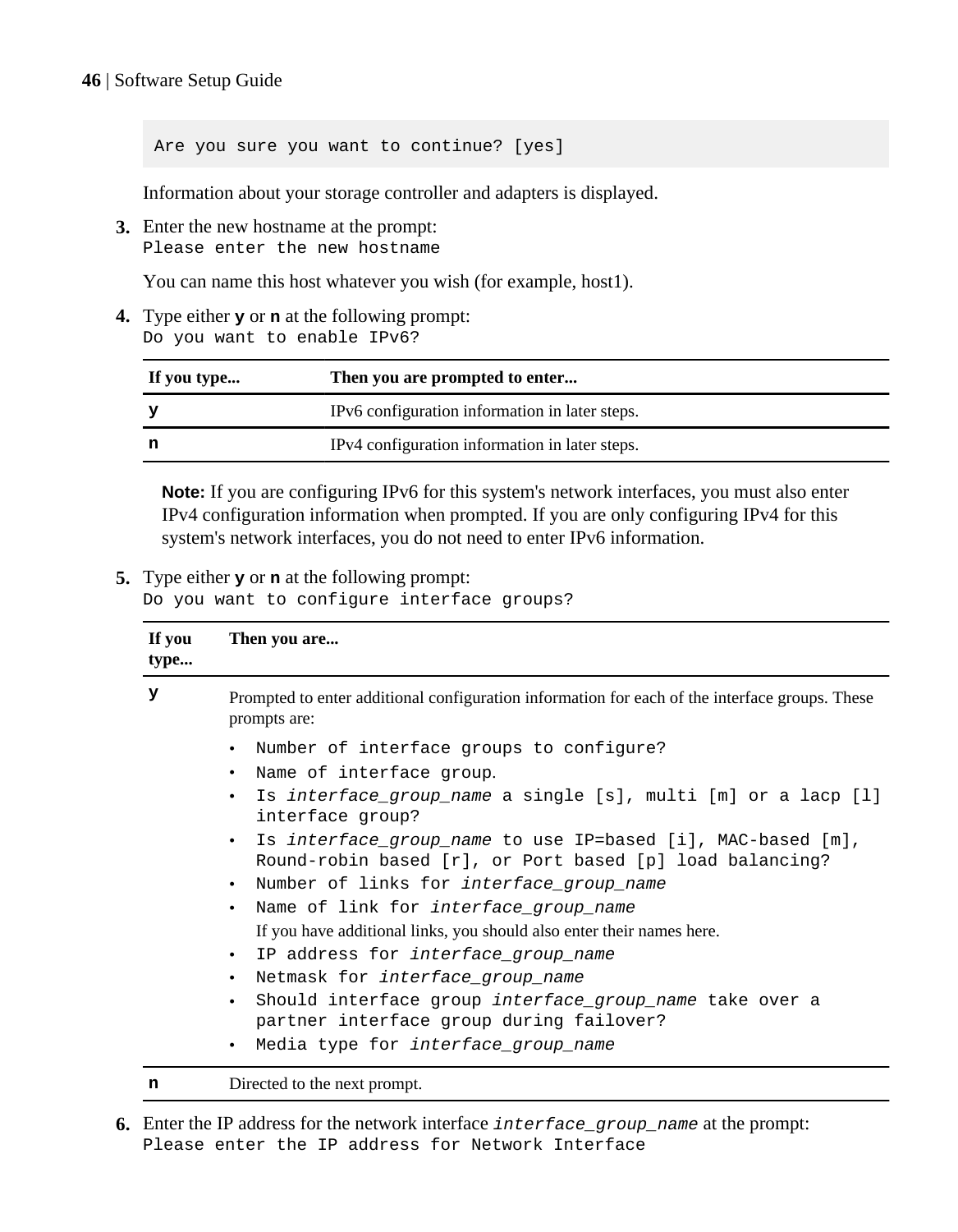You must enter the correct IP address for the network interface that connects the storage system to your network (for example, 192.168.1.1).

**7.** Enter the netmask for the network interface interface group name at the prompt: Please enter the netmask for Network Interface

After entering the IP address, you need to enter the netmask for your network (for example,  $255.255.255.0$ :

| If you are configuring | Then go to    |
|------------------------|---------------|
| IPv6                   | The next step |
| IPv4                   | Step 10       |

**8.** Enter the IPv6 address for the network interface interface\_group\_name at the prompt: Please enter the IPv6 address for Network Interface

Enter the correct IPv6 address for the network interface that connects the storage system to your network (for example, 2001:0DB8:85A3:0:0:8A2E:0370:99). You see this prompt only if IPv6 is enabled.

**9.** Enter the number of bits used as the subnet mask for the network interface interface\_group\_name at the following prompt: Please enter the subnet prefix length for Network Interface [64]

The default is 64. You see this prompt only if IPv6 is enabled.

**10.** Type either **y** or **n** at the following prompt:

Should interface group interface\_group\_name take over a partner interface group during failover [n]?

**If you type... Then you are...**

**y** Prompted to enter the IPv4 address or interface name to be taken over by e0a: Please enter the partner interface name to be taken over by interface\_group\_name

**Note:** Both nodes of the HA pair should have identical licenses installed.

| Directed to the next prompt.<br> |
|----------------------------------|
|----------------------------------|

**11.** Enter the media type that this interface should use:

Please enter media type for e0a {100tx-fd, tp-fd, 100tx, tp, auto (10/100/1000)} [auto]

- **12.** Enter the flow control option that this interface should use: Please enter flow control for e0a {none, receive, send, full} [full]
- **13.**Specify whether you want this interface to support jumbo frames: Do you want interface\_group\_name to support jumbo frames?
- **14.** Continue to enter network parameter values for each network interface when prompted.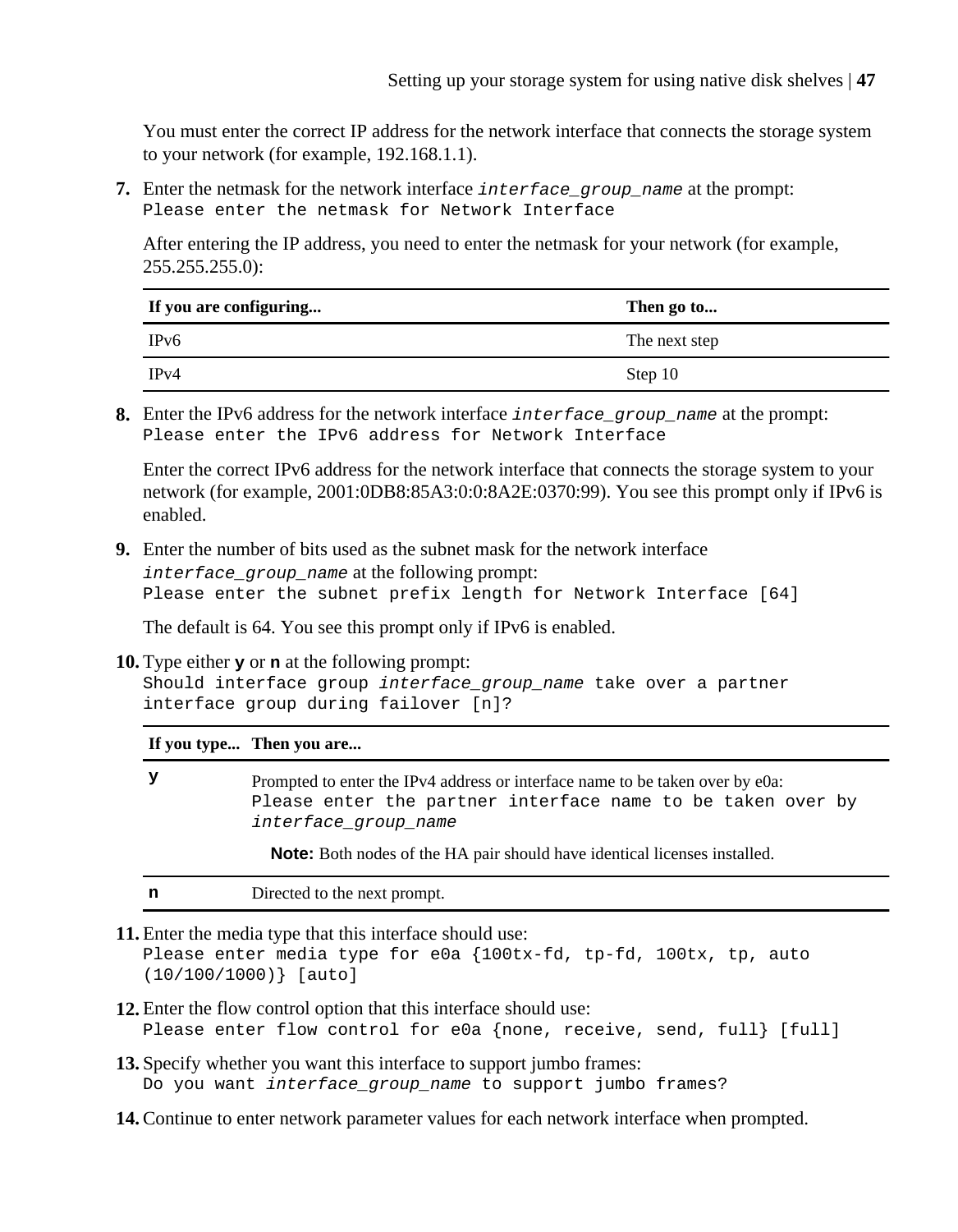- **15.** Enter the IP address and netmask for interface e0M, and indicate whether it should take over a partner IP address during failover.
	- If you want to configure the e0M interface, partner it with the e0M interface on the HA partner.

**Note:** The following warning message and prompts are displayed for the e0M interface:

e0M is a Data ONTAP dedicated management port.

NOTE: Dedicated management ports cannot be used for data protocols (NFS, CIFS, iSCSI, NDMP or Snap\*), and if they are configured they should be on an isolated management LAN. The default route will use dedicated mgmt ports only as the last resort, since data protocol traffic will be blocked by default. Please enter the IP address for Network Interface e0M. Please enter the netmask for Network Interface e0M. Should interface e0M take over a partner IP address during failover? Please enter the IPv4 address or interface name to be taken over by e0M.

- **16.** Enter the primary gateway that is used to route outbound network traffic at the prompt: Please enter the name or IP address of the IPv4 default gateway.
- **17.** Enter the primary gateway that is used to route outbound IPv6 network traffic: Please enter the name or IPv6 address of the IPv6 default gateway.

You see this prompt only if IPv6 is enabled.

**18.** Enter the name or IP address of the administration host:

Please enter the name or IP address of the administration host: The administration host is given root access to the filer's /etc files for system administration. To allow /etc root access to all NFS clients enter RETURN below.

**Attention:** If you change the name or IP address of an administration host on a storage system that has already been set up and configured, the /etc/exports files are overwritten on system reboot.

**19.**Select a valid value for your time zone and enter it at the prompt: Please enter timezone

GMT is the default setting. See *[Time zones](#page-97-0)* on page 98 for a list of supported values. For example, enter **US/Pacific** to use the Pacific time zone. Time zone values are case sensitive.

- **20.**Specify the actual physical location where the storage system resides (for example, Bldg. 4, Floor 2, Room 216): Where is the filer located?
- **21.** Enter the language used for multiprotocol files at the prompt: What language will be used for multi-protocol files {type ? for list}?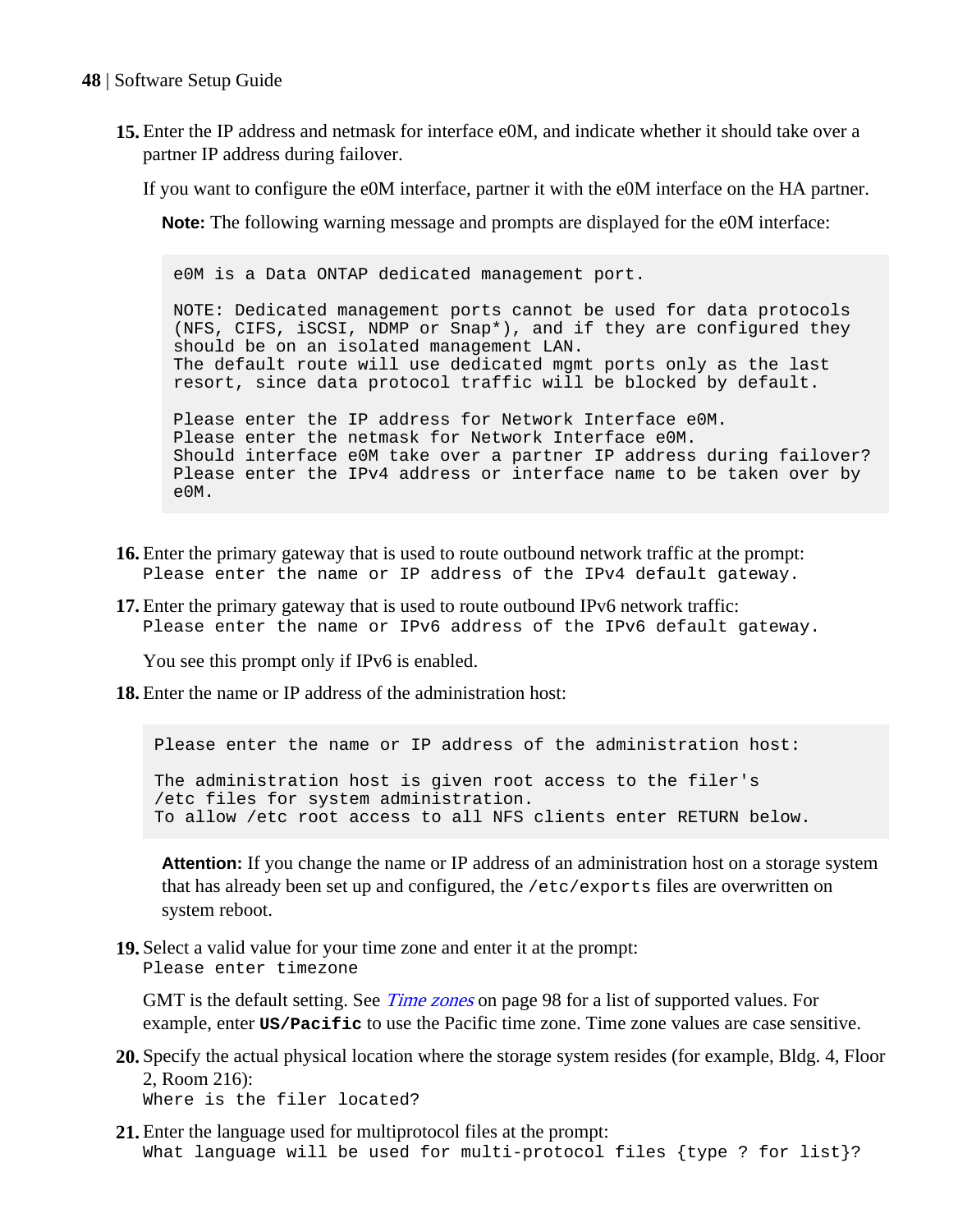See *[Supported languages](#page-106-0)* on page 107 for a list of supported values and *[Specifying the language](#page-106-0)* [code](#page-106-0) on page 107 for how to enter the language code. Language codes are case sensitive. For example, the language code for US English is **en\_US**.

**22.** Enter the root directory for HTTP files at the prompt:

Enter the root directory for HTTP files [directory\_path]

This is the root directory for the files that the storage system serves through HTTP or HTTPS.

**23.** If you type **y** at the prompt, you need the DNS domain name and associated IP address: Do you want to run DNS resolver? [y]

You might enter up to three name servers. Respond to the following prompts:

- a) Please enter DNS domain name.
- b) Please enter the IP address for first nameserver.
- c) Do you want another nameserver?
- **24.** If you type **y** at the prompt, you are prompted to enter the name of the NIS domain and the NIS servers:

Do you want to run NIS client? [n]

When you have finished with the NIS prompts, you see an advisory message regarding AutoSupport and you are prompted to continue.

**25.** If you have an RLM installed in your system and you want to use it, type **y** at the prompt and enter the RLM values you collected:

Would you like to configure the RLM LAN interface [y]?

Respond to the following prompts:

- a) Type **n** when prompted to enable DHCP: Would you like to enable DHCP on the RLM LAN interface?
- b) Please enter the IP address for the RLM.
- c) Please enter the netmask for the RLM.
- d) Please enter the IP address for the RLM gateway.
- e) Specify whether you want to assign an IPv6 global address for the RLM.
- f) If you specified **y**, enter the IPv6 address, subnet prefix length, and the IPv6 address for the RLM gateway.
- g) Please enter the name or IP address of the mail host.
- **26.** If you have an SP installed in your system and you want to use it, type **y** at the prompt and enter the SP values you collected:

Would you like to configure the SP LAN interface [y]?

Respond to the following prompts:

- a) Type **n** when prompted to enable DHCP: Would you like to enable DHCP on the SP LAN interface?
- b) Please enter the IP address for the SP.
- c) Please enter the netmask for the SP.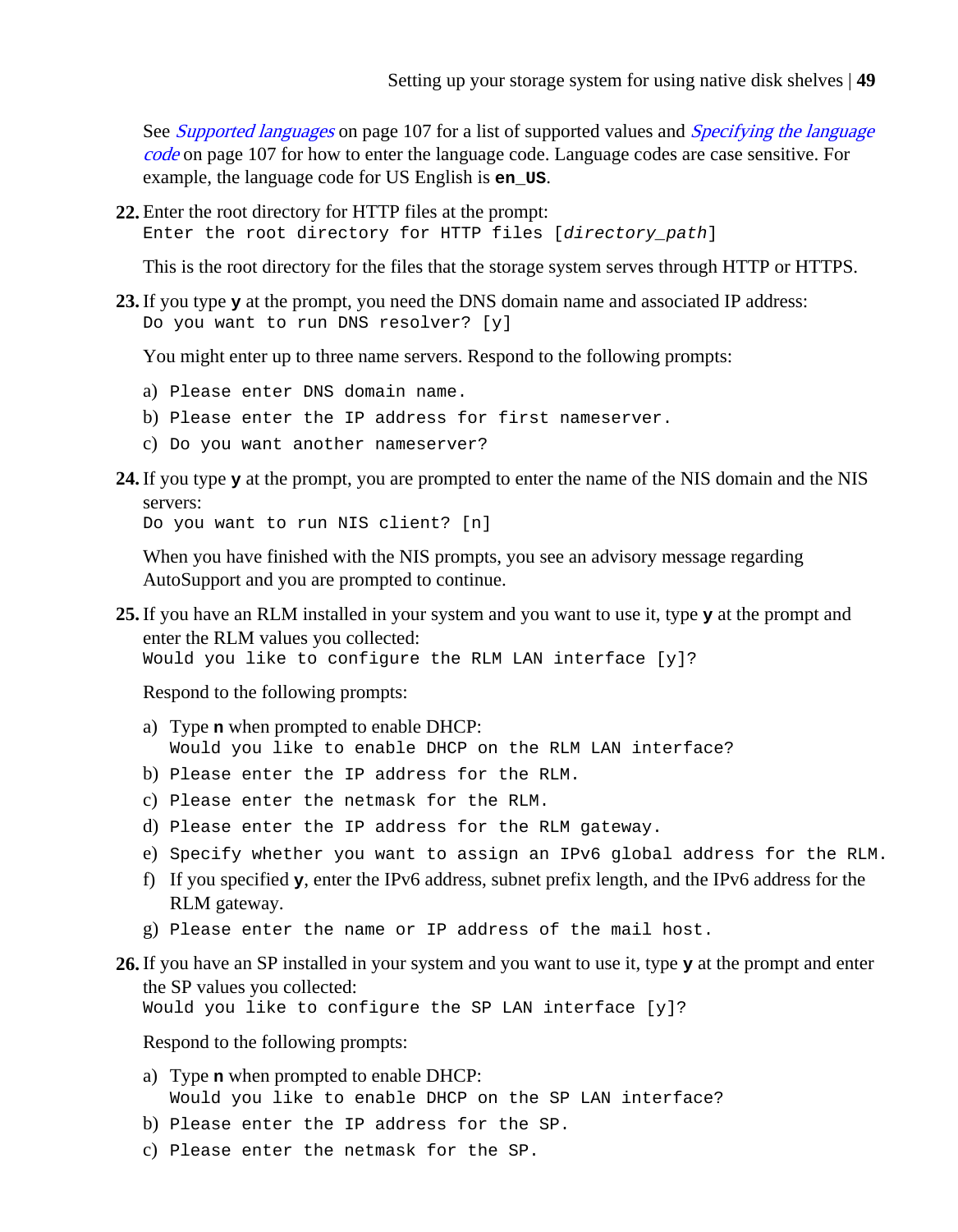- d) Please enter the IP address for the SP gateway.
- e) Specify whether you want to assign an IPv6 global address for the SP.
- f) If you specified **y**, enter the IPv6 address, subnet prefix length, and the IPv6 address for the SP gateway.
- g) Please enter the name or IP address of the mail host.
- **27.** If you are planning to attach SAS disk shelves to your system, type **y** at the prompt and enter the ACP values you collected:

Do you want to configure the Shelf Alternate Control Path Management interface for SAS shelves?

Respond to the following prompts:

- a) Enter the network interface you want to use for the Alternate Control Path Management.
- b) Please enter the domain for Network Interface.
- c) Please enter the netmask for Network Interface.

**28.** Enter the new root password when you see the following prompt:

```
Setting the administrative (root) password for new_system_name...
New password: 
Retype new password:
```
The password is required for initial setup. The following are the password rules:

- The password must be at least eight characters long.
- The password must contain at least one number.
- The password must contain at least two alphabetic characters.
- The password must not contain the Ctrl-C or Ctrl-D key combination, or the two-character string  $\Delta$ C or  $\Delta$ D.
- **29.** When setup is complete, to transfer the information you have entered to the storage system, enter the following command, as directed by the prompt on the screen: Now type 'reboot' for changes to take effect.

**Attention:** If you do not enter the reboot command, the information you entered does not take effect and is lost.

**30.** If you are configuring a pair of storage systems in an HA pair and have not configured the other storage system, repeat these instructions to set up the other storage system in the configuration.

## **After you finish**

After you complete setup and can access the CLI, wait for at least five minutes before using the license show command to see which licenses are installed on the system. You also can use the man license command to view the license (1) man page for more information.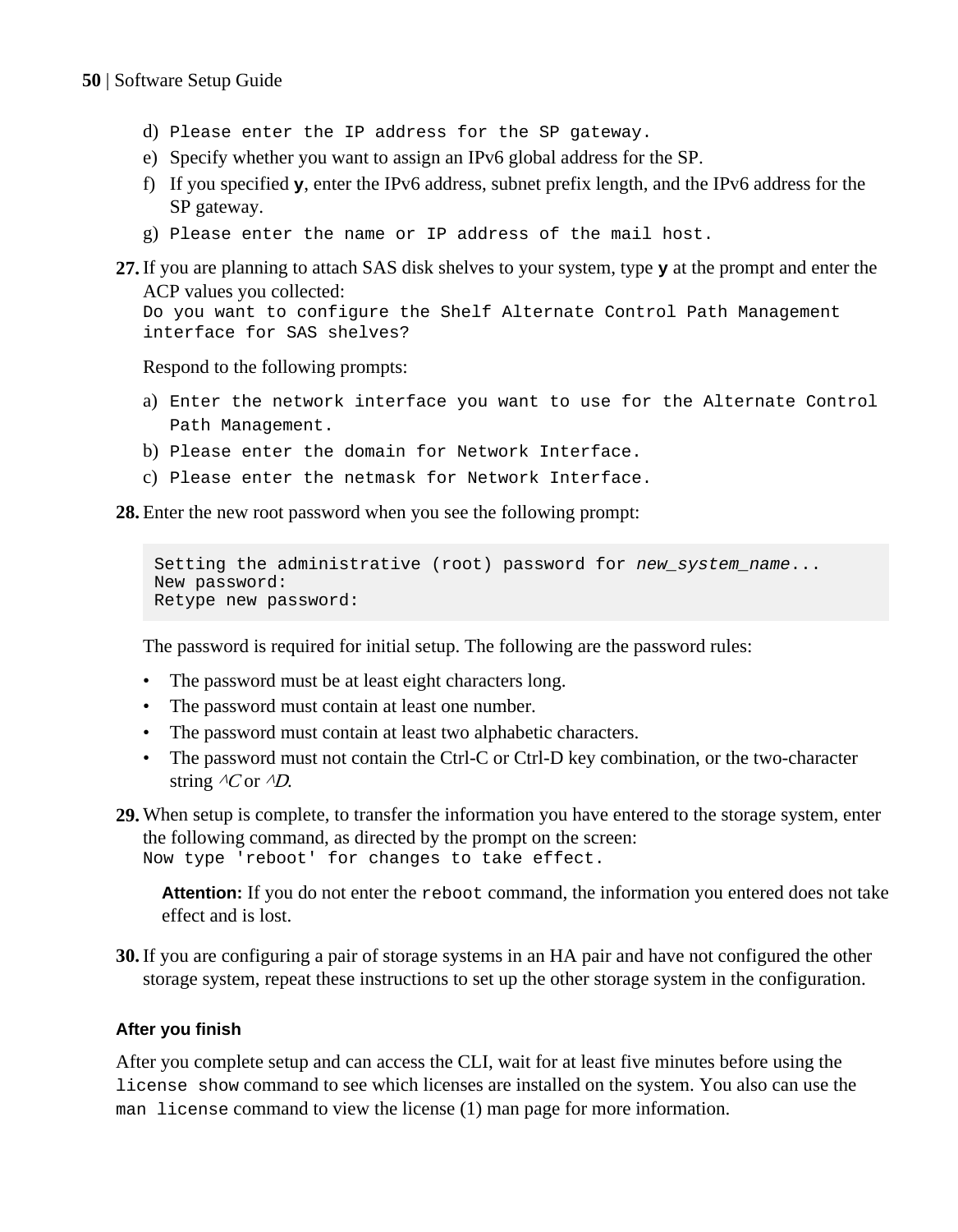### <span id="page-50-0"></span>**Related tasks**

[Verifying network connectivity](#page-77-0) on page 78 [Retrying system setup](#page-109-0) on page 110

# **Responding to cifs setup command prompts**

If you have a valid CIFS license installed, the  $\text{cis}$  setup command starts running automatically after the setup command is complete. Otherwise, you can use the license add command to install the CIFS license.

### **About this task**

Each step displays the cifs setup command prompt. You should supply an appropriate response from the configuration worksheet.

**Note:** You can use the CIFS Setup wizard in OnCommand System Manager to set up CIFS instead of using the cifs setup command. If you want to include your system in an organizational unit (OU) other than the default "Computers", you must use the cifs setup command.

During CIFS setup, you are prompted for the root password. When you enter the current password, it is not accepted. If you want to continue using the same password, you can enter Ctrl-C to stop the setup script and set the password history to 0. If you want to use a different root password, you can change the password at the prompt. If you modify the password history to  $\theta$  to use the existing password, you need to reset it to the old value after completing CIFS setup.

## **Steps**

**1.** If you want to configure Windows Internet Naming Service (WINS), enter **y** at the following prompt:

Do you want to make the system visible via WINS?

WINS translates between IP addresses and symbolic names for network nodes and resources.

a) If you answer **y**, respond to the following prompts:

You can enter up to 4 IPv4 WINS addresses. IPv4 address(es) of your WINS name server(s): Would you like to specify additional WINS name servers [n]?

**2.** Specify whether you want to configure the storage system for multiple protocols or for NTFS only: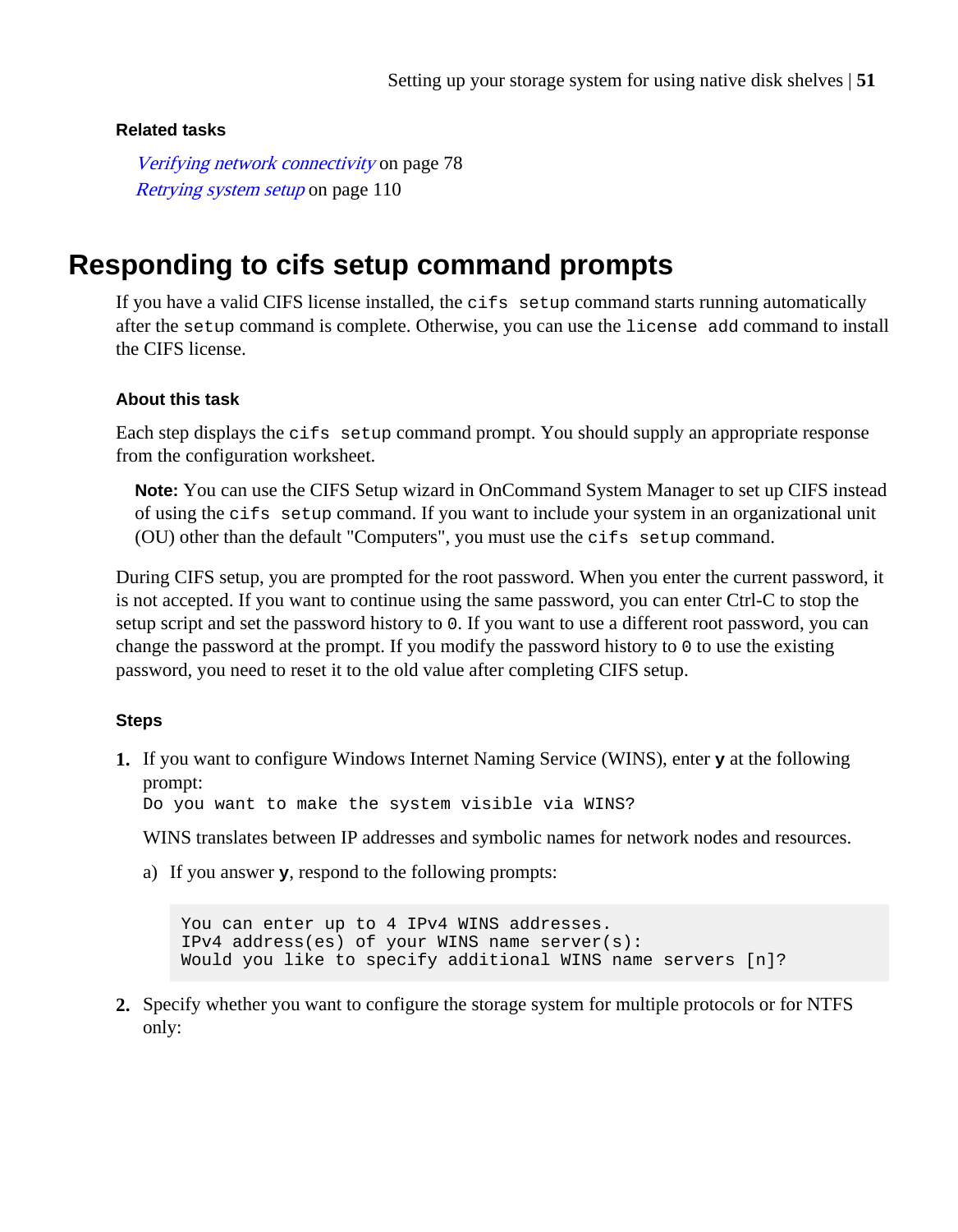(1) NTFS-only filer

```
(2) Multiprotocol filer
If... Then...
You are using NTFS only for your storage system. Enter 1 at the prompt.
You have purchased multiprotocol licenses for your storage system. Enter 2 at the prompt.
```
You can find license keys for your initial or add-on software orders at the NetApp Support Site under **My Support > Software Licenses**. For more information about installing software licenses, see the Data ONTAP System Administration Guide for 7-Mode and the knowledgebase article *[Data ONTAP 8.2 Licensing Overview and References](https://kb.netapp.com/support/index?page=content&id=3013749)* on the NetApp Support Site.

**3.** Enter the root password when you see the following prompt:

```
CIFS requires local /etc/passwd and /etc/group files and default 
files 
will be created. The default passwd file contains entries for 'root', 
'pcuser', and 'nobody'.
Enter the password for the root user []:
Retype the password []:
```
If you have not changed the password history settings before beginning CIFS setup, you must enter a new root password to continue with the setup.

- **4.** Specify whether you want to change the name of the CIFS server at the following prompt: Would you like to change this name? [n]
	- a) If you answer **y**, enter the new CIFS server name at the following prompt: Enter the CIFS server name for the filer [n]
- **5.** Select the style of user authentication appropriate to your environment:

| If you select Then |                                                                                                                                                                                                                                   |
|--------------------|-----------------------------------------------------------------------------------------------------------------------------------------------------------------------------------------------------------------------------------|
| 1                  | Go to the next step.                                                                                                                                                                                                              |
| 2, 3, or 4         | Go to Step 10, then see <i>CIFS protocol information</i> on page 34 and the <i>Data ONTAP File</i><br>Access and Protocols Management Guide for 7-Mode for more information about CIFS<br>setup for these authentication options. |

#### **Example**

Data ONTAP CIFS services support four styles of user authentication. Choose the one from the list below that best suits your situation.

(1) Active Directory domain authentication (Active Directory domains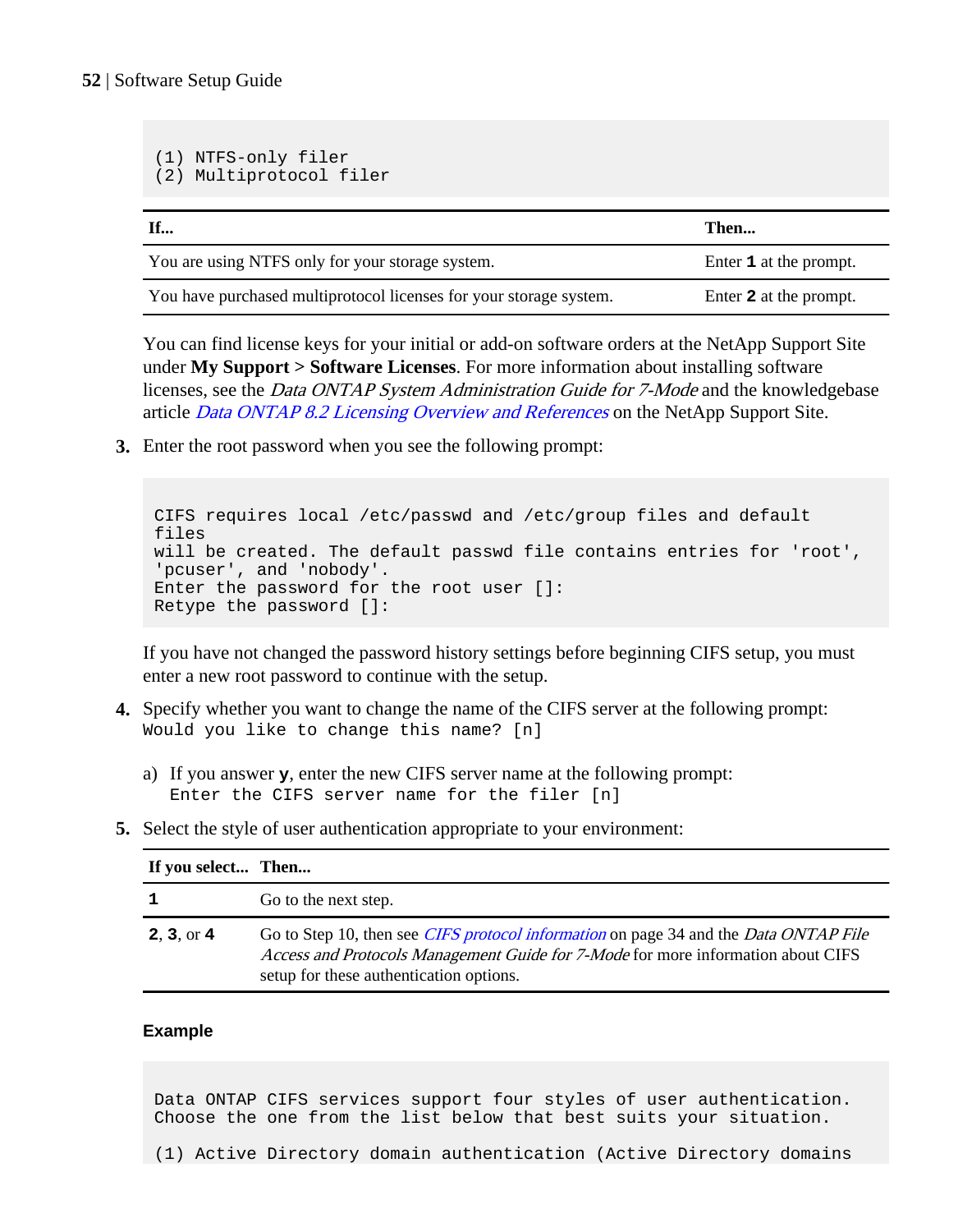only) (2) Windows NT 4 domain authentication (Windows NT or Active Directory domains) (3) Windows Workgroup authentication using the filer's local user accounts (4) /etc/passwd and/or NIS/LDAP authentication

**6.** Enter the fully qualified domain name when you see the following prompt: What is the name of the Active Directory domain?

**Attention:** Joining a CIFS domain can take a long time. Do not press the Enter key until the command prompt returns.

**7.** If you want to configure time services, enter **y** when you see the following prompt: Would you like to configure time services?

If you answer **y**, respond to the following prompts:

#### **Example**

Enter the time server host(s) and/or addresses? Would you like to specify additional time servers?

**8.** Enter the name and password of a Windows account with sufficient privileges to add computers to the Active Directory domain:

Enter the name of the Windows user. Password for Windows\_user\_name:

If you enter a Windows user name and password, you are prompted to supply Active Directory container names. The user that you specify has permission to create machine accounts for the storage system in several containers.

**9.** Enter **y** at the prompt to create a local administrator account: Do you want to create the (name of filer) administrator account?

If you answer **y**, enter the new password:

```
Enter the new password for (administrator account).
Retype the password.
```
**Important:** The password is required. The following are the password rules:

- The password must be at least eight characters long.
- The password must contain at least one number.
- The password must contain at least two alphabetic characters.
- The password must not contain the Ctrl-C or Ctrl-D key combination, or the two-character string  $\Delta$ C or  $\Delta$ .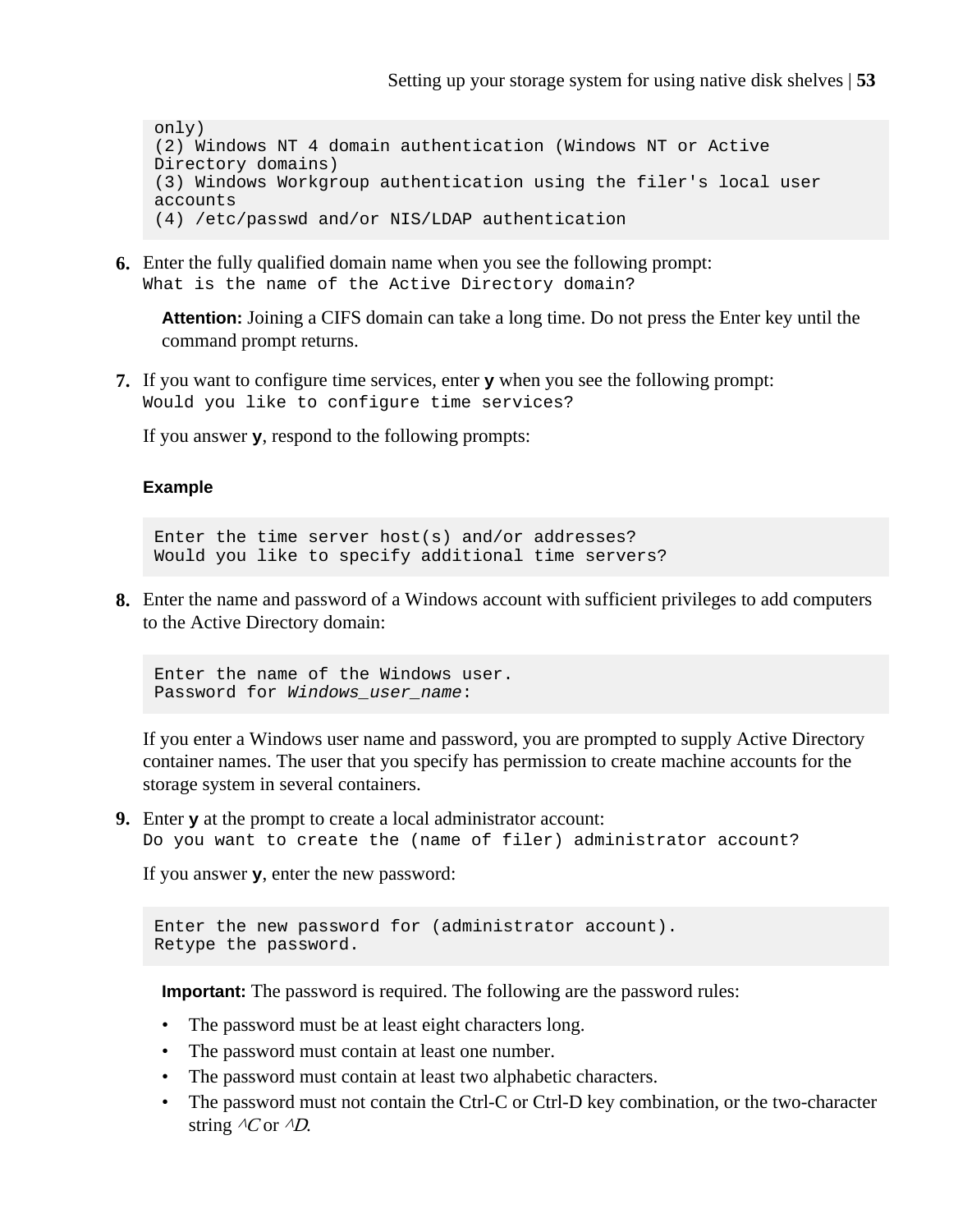**10.** If you would like to specify a user or group that can administer CIFS, enter **y** at the prompt: Would you like to specify a user or group that can administer CIFS?

If you answer **y**, respond to the following prompt: Enter the name of a user or group that will administer CIFS on the filer.

#### **Result**

After you complete this procedure, CIFS is configured and the name registrations are complete. You should see the following message: CIFS local server is running.

#### **After you finish**

If you have modified the password history settings, change the password history option back to the default value or to a value that was previously set by the administrator:

**options security.passwd.rules.history 6**

#### **Related concepts**

[Preparing CIFS clients to access the storage system](#page-85-0) on page 86

#### **Related tasks**

[Retrying CIFS setup](#page-110-0) on page 111 [Preparing to use OnCommand System Manager](#page-91-0) on page 92

# **Responding to sp setup command prompts**

If your system includes a Service Processor, the sp setup command starts automatically after the setup command (or the cifs setup command if CIFS is licensed on your system) completes running.

#### **About this task**

Consider configuring the autosupport.to option before configuring the SP. Data ONTAP automatically sends AutoSupport configuration to the SP, allowing the SP to send alerts and notifications through an AutoSupport message.

If you have enabled IPv6 for Data ONTAP, you have the option to configure the SP for only IPv4, for only IPv6, or for both IPv4 and IPv6. Disabling IPv6 on Data ONTAP also disables IPv6 on the SP.

**Attention:** If you disable both IPv4 and IPv6, and if DHCP is also not configured, the SP has no network connectivity.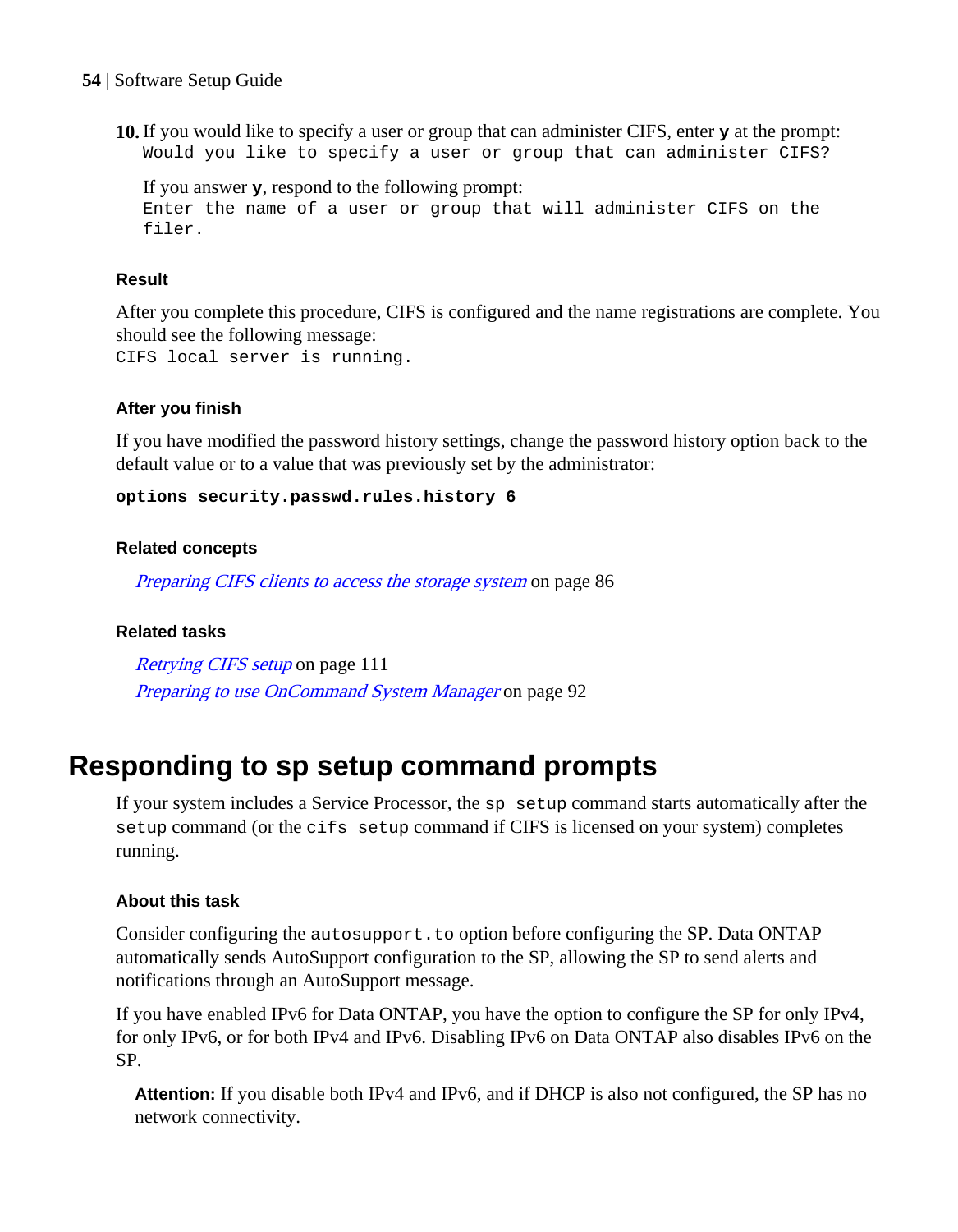The firewall for IPv6 is configured to accept a maximum of 10 Internet Control Message Protocol (ICMP) packets in a one-second interval. If your system has management software that frequently performs diagnostic checks, this limit can cause false positive errors to be generated. You should consider increasing the software's ping interval or tuning the software's report to expect the false positive errors caused by the ICMP limit.

# **Steps**

**1.** At the storage system prompt, enter one of the following commands:

| <b>If</b>                                                           | Then                                                                                                                                                              |
|---------------------------------------------------------------------|-------------------------------------------------------------------------------------------------------------------------------------------------------------------|
|                                                                     | You have not run the setup command yet. Enter the <b>setup</b> command. The sp setup command<br>starts automatically after the setup command finishes<br>running. |
| You already have run the setup command. Enter the sp setup command. |                                                                                                                                                                   |

- **2.** When the SP setup asks you whether to configure the SP, enter **y**.
- **3.** Do one of the following when the SP setup asks you whether to enable DHCP on the SP:

| If you want to use Then |                                                                                                                              |
|-------------------------|------------------------------------------------------------------------------------------------------------------------------|
| Static addressing       | Enter n.                                                                                                                     |
|                         | <b>Note:</b> Because $\bf{y}$ is the default value, you must enter $\bf{n}$ if you are using static<br>addressing on the SP. |
| DHCP addressing         | Enter $\mathbf{y}$ .                                                                                                         |
|                         | <b>Note:</b> The SP supports DHCPv4 servers but not DHCPv6 servers.                                                          |

- **4.** If you have not enabled DHCP for the SP (Step 3), provide the following information when prompted for static IP information:
	- The IP address for the SP

**Note:** Entering **0.0.0.0** for the static IP address disables IPv4 for the SP. If you enter **0.0.0.0** for the static IP address, you should enter **0.0.0.0** also for the netmask and the IP address for the SP gateway.

- The netmask for the SP
- The IP address for the SP gateway
- The name or IP address of the mail host to use for AutoSupport (if you use the setup command)
- **5.** If you have enabled IPv6 for Data ONTAP, perform one of the following actions when you are prompted to configure IPv6 connections for the SP: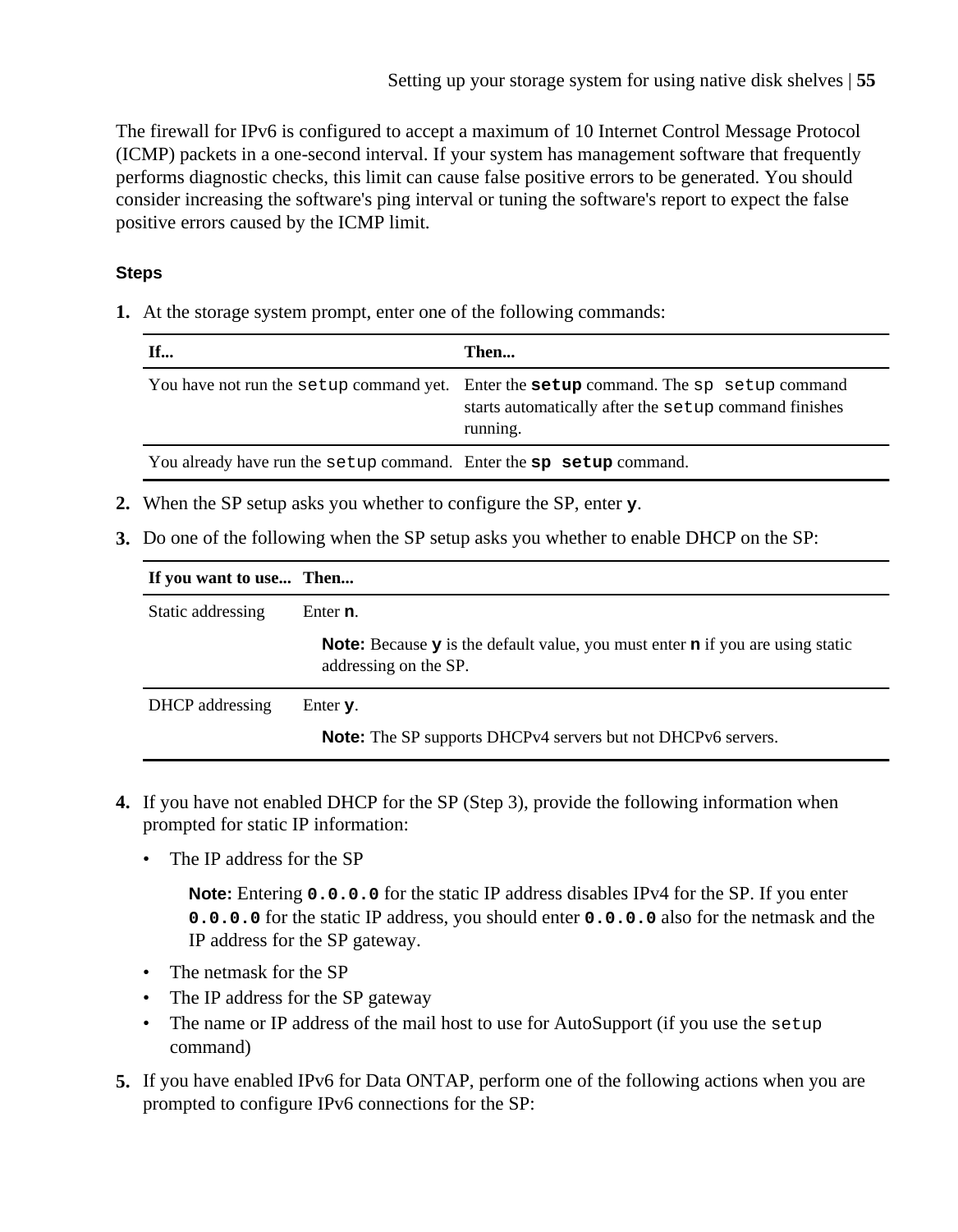| If you want to                        | Then             |
|---------------------------------------|------------------|
| Configure IPv6 connections for the SP | Enter y.         |
| Disable IPv6 connections for the SP   | Enter <b>n</b> . |

- **6.** If you choose to configure IPv6 for the SP, provide the following IPv6 information when prompted by the SP setup:
	- The IPv6 global address Even if no IPv6 global address is assigned for the SP, the link-local address is present on the

SP. The IPv6 router-advertised address is also present if the  $ip.v6.ra$  enable option is set to on.

- The subnet prefix for the SP
- The IPv6 gateway for the SP

**Note:** You cannot use the SP setup to enable or disable the IPv6 router-advertised address for the SP. However, when you use the  $ip.v6.ra$  enable option to enable or disable the IPv6 router-advertised address for Data ONTAP, the same configuration applies to the SP.

For information about enabling IPv6 for Data ONTAP or information about global, link-local, and router-advertised addresses, see the *Data ONTAP Network Management Guide for 7-Mode*.

# **Example of configuring the SP**

The following example shows that the SP is configured for both IPv4 and IPv6 connections:

```
mysystem> sp setup
   The Service Processor (SP) provides remote management capabilities
   including console redirection, logging and power control.
   It also extends AutoSupport by sending
   additional system event alerts. Your AutoSupport settings are use
   for sending these alerts via email over the SP LAN interface.
Would you like to configure the SP? y
Would you like to enable DHCP on the SP LAN interface? n
Please enter the IP address of the SP []:192.168.123.98
Please enter the netmask of the SP []:255.255.255.0
Please enter the IP address for the SP gateway []:192.168.123.1
Do you want to enable IPv6 on the SP ? y
Do you want to assign IPv6 global address? y
Please enter the IPv6 address for the SP []:fd22:8b1e:b255:204::1234
Please enter the subnet prefix for the SP []: 64
Please enter the IPv6 Gateway for the SP []:fd22:81be:b255:204::1
Verifying mailhost settings for SP use...
```
The following example shows that the SP is configured to use DHCP and IPv6:

mysystem> **sp setup** The Service Processor (SP) provides remote management capabilities including console redirection, logging and power control. It also extends AutoSupport by sending additional system event alerts. Your AutoSupport settings are use for sending these alerts via email over the SP LAN interface.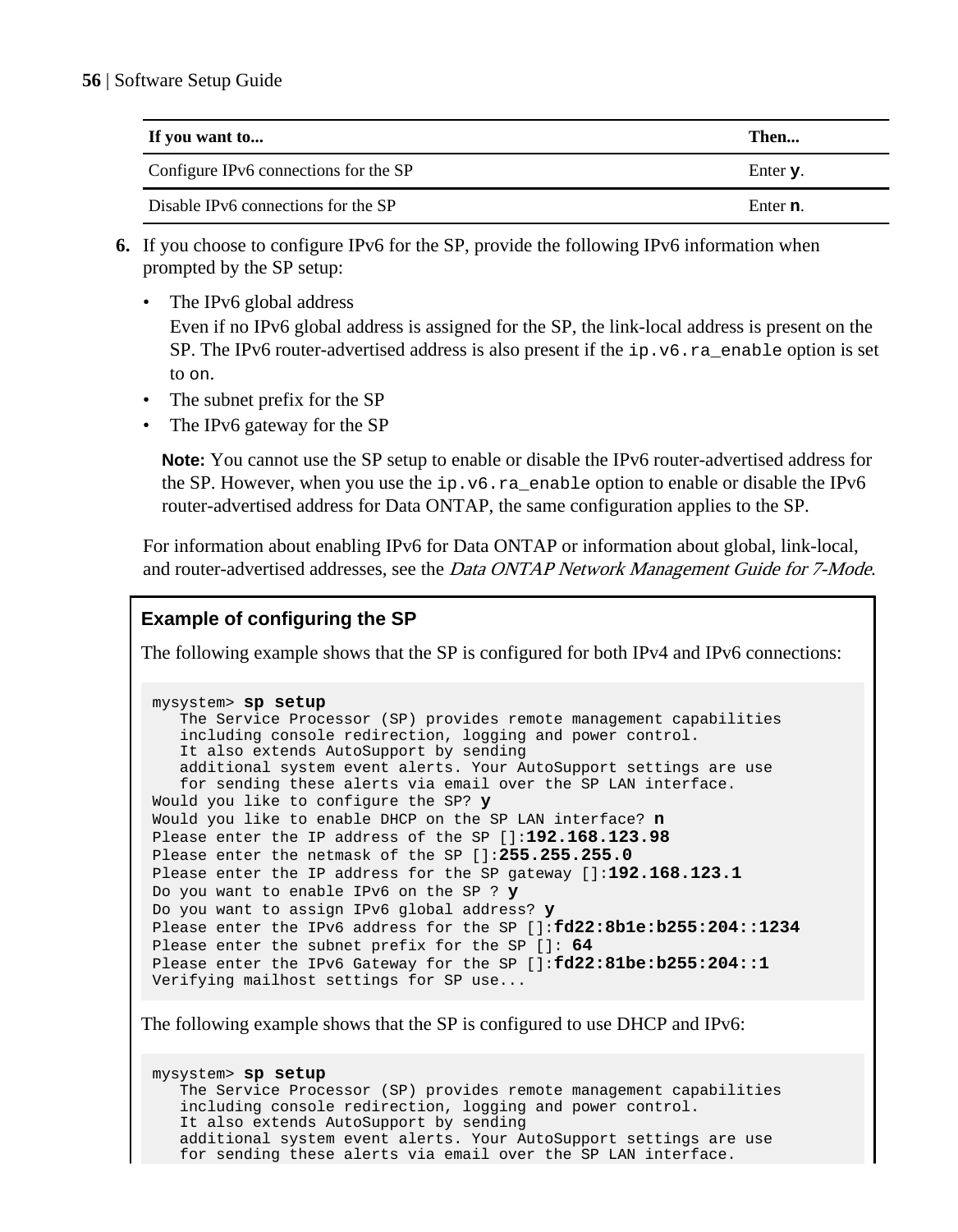Would you like to configure the SP? **y** Would you like to enable DHCP on the SP LAN interface? **y** Do you want to enable IPv6 on the SP ? **y** Do you want to assign IPv6 global address? **y** Please enter the IPv6 address for the SP []:**fd22:8b1e:b255:204::1234** Please enter the subnet prefix for the SP []:**64** Please enter the IPv6 Gateway for the SP []:**fd22:81be:b255:204::1** Verifying mailhost settings for SP use...

#### **Related tasks**

[Setting up AutoSupport](#page-86-0) on page 87 [Verifying SP connections](#page-88-0) on page 89

# **Responding to rlm setup command prompts**

If your system includes an RLM, the rlm setup command starts automatically after the setup command (or the cifs setup command if CIFS is licensed on your system) completes running. You can configure the RLM to use either a static or DHCP address.

### **About this task**

For each step, you should supply an appropriate response from the configuration worksheet.

It is best to configure AutoSupport before configuring the RLM. Data ONTAP automatically sends AutoSupport configuration to the RLM, allowing the RLM to send alerts and notifications through an AutoSupport message.

**Note:** If you are running RLM firmware version 4.0 or later, and you have enabled IPv6 for Data ONTAP, you have the option to configure the RLM for only IPv4, for only IPv6, or for both IPv4 and IPv6. Disabling IPv6 on Data ONTAP also disables IPv6 on the RLM. If you disable both IPv4 and IPv6, and if DHCP is not configured, the RLM has no network connectivity.

#### **Steps**

**1.** When the RLM setup asks you whether to configure the RLM, enter **y**.

If you answer **n** here, you can configure the RLM at a later time.

**2.** Perform one of the following steps when the RLM setup asks you whether to enable DHCP on the RLM:

| If you want to enable | Then                 |
|-----------------------|----------------------|
| DHCP addressing       | Enter $\mathbf{y}$ . |
| Static addressing     | Enter n.             |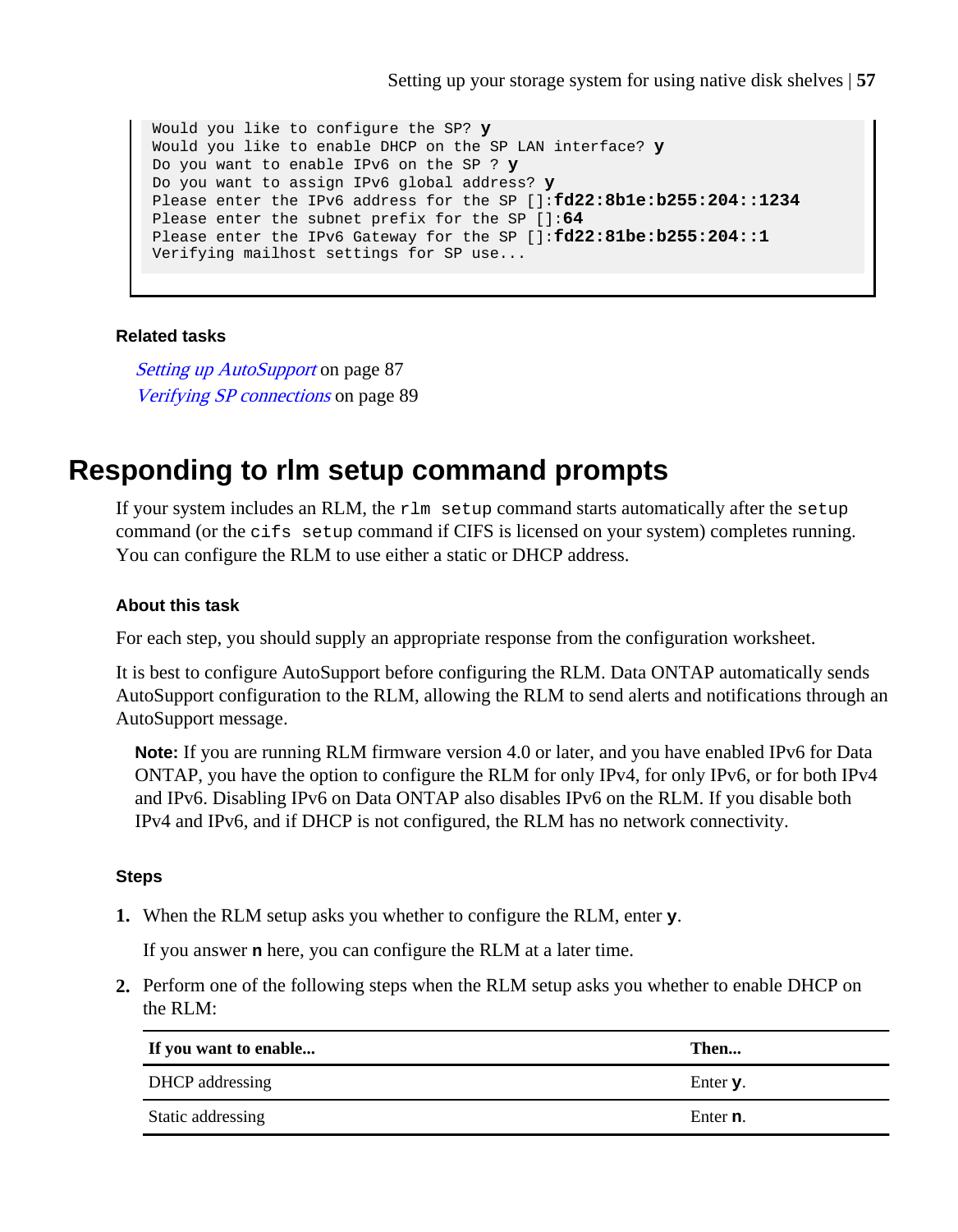- **3.** If you have not enabled DHCP for the RLM, provide the following information when prompted for static IP information:
	- The IP address for the RLM

**Note:** Entering **0.0.0.0** for the static IP address disables IPv4 for the RLM.

- The netmask for the RLM
- The IP address for the RLM gateway
- The name or IP address of the mail host to use for AutoSupport (if you use the setup command)
- **4.** If you enabled IPv6 for Data ONTAP and your RLM firmware version is 4.0 or later, the RLM supports IPv6, and the RLM setup asks you whether to configure IPv6 connections for the RLM:
	- To configure IPv6 connections for the RLM, enter **y**.
	- To disable IPv6 connections for the RLM, enter **n**

**Note:** You can use the rlm status command to find the RLM version information. If you need to update the RLM version, use the rlm update command. For more information about the RLM firmware version, see the RLM firmware download page on the NetApp Support Site.

- **5.** Enter the following IPv6 information at the RLM setup prompt:
	- The IPv6 global address

Even if no IPv6 global address is assigned for the RLM, the link-local address is present on the RLM. The IPv6 router-advertised address is also present if the  $ip.v6, ra$  enable option is set to on.

- The subnet prefix for the RLM
- The IPv6 gateway for the RLM

**Note:** You cannot use the RLM setup to enable or disable the IPv6 router-advertised address for the RLM. However, when you use the  $ip.v6$ .  $ra$  enable option to enable or disable the IPv6 router-advertised address for Data ONTAP, the same configuration applies to the RLM.

For information about enabling IPv6 for Data ONTAP or information about global, link-local, and router-advertised addresses, see the *Data ONTAP Network Management Guide for 7-Mode*.

## **Example**

The following example shows that the RLM is configured for both IPv4 and IPv6 connections:

 The Remote LAN Module (RLM) provides remote management capabilities including console redirection, logging and power control. It also extends AutoSupport by sending additional system event alerts. Your AutoSupport settings are used for sending these alerts via email over the RLM LAN interface. Would you like to configure the RLM? y Would you like to enable DHCP on the RLM LAN interface? n Please enter the IP address for the RLM []:192.168.123.98 Please enter the netmask for the RLM []:255.255.255.0 Please enter the IP address for the RLM gateway []:192.168.123.1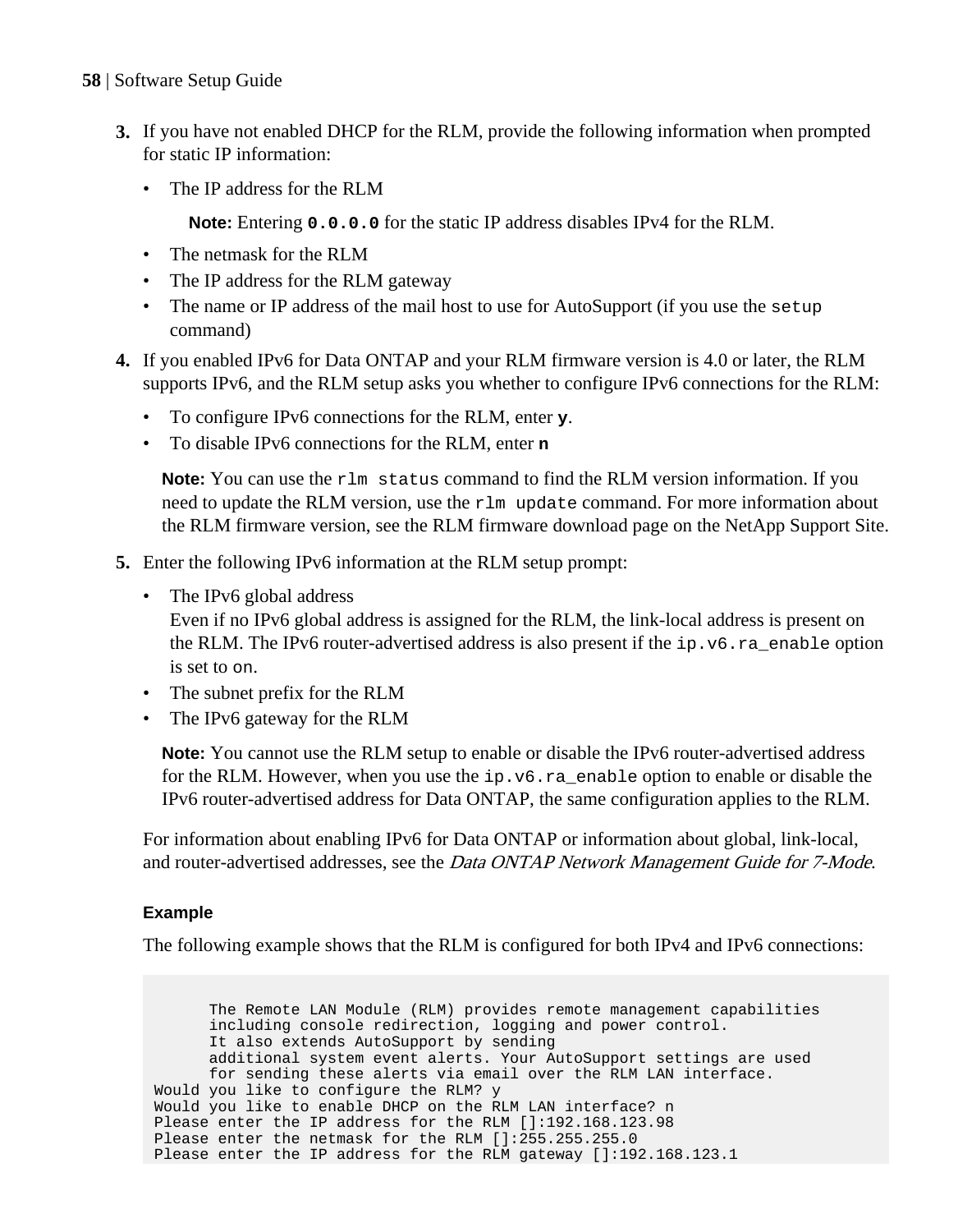Do you want to enable IPv6 on the RLM ? y Do you want to assign IPv6 global address? y Please enter the IPv6 address for the RLM []:fd22:8b1e:b255:204::1234 Please enter the subnet prefix for the RLM []: 64 Please enter the IPv6 Gateway for the RLM []:fd22:81be:b255:204::1 Verifying mailhost settings for RLM use...

The following example shows that the RLM is configured to use DHCP and IPv6:

 The Remote LAN Module(RLM) provides remote management capabilities including console redirection, logging and power control. It also extends AutoSupport by sending additional system alerts. Your AutoSupport settings are used for sending these alerts via email over the RLM LAN interface. Would you like to configure the RLM? y Would you like to enable DHCP on the RLM LAN interface? y Do you want to enable IPv6 on the RLM ? y Do you want to assign IPv6 global address? y Please enter the IPv6 address for the RLM [fd22:8b1e:b255:204::1234]: Please enter the subnet prefix for the RLM [64]: Please enter the IPv6 Gateway for the RLM [fd22:81be:b255:204::1]: Verifying mailhost settings for RLM use...

#### **Related tasks**

[Setting up AutoSupport](#page-86-0) on page 87 [Verifying RLM connections](#page-89-0) on page 90

#### **Related information**

[NetApp Support Site: support.netapp.com](http://support.netapp.com/)

# **Setting up Storage Encryption**

During initial setup, your storage system checks whether it is properly configured with selfencrypting disks and is running a version of Data ONTAP that supports Storage Encryption. If the check is successful, you can then launch the Storage Encryption setup wizard after completion of the storage system setup wizard.

## **What Storage Encryption is**

Storage Encryption is an optional feature that you can enable for additional data protection. It is available on certain supported storage controllers and disk shelves that contain disks with built-in encryption functionality.

In a standard storage environment, data is written to disk in cleartext format. This makes the data vulnerable to potential exposure to unauthorized users when disks removed from a storage system are lost or stolen.

When you enable Storage Encryption, the storage system protects your data at rest by storing it on self-encrypting disks.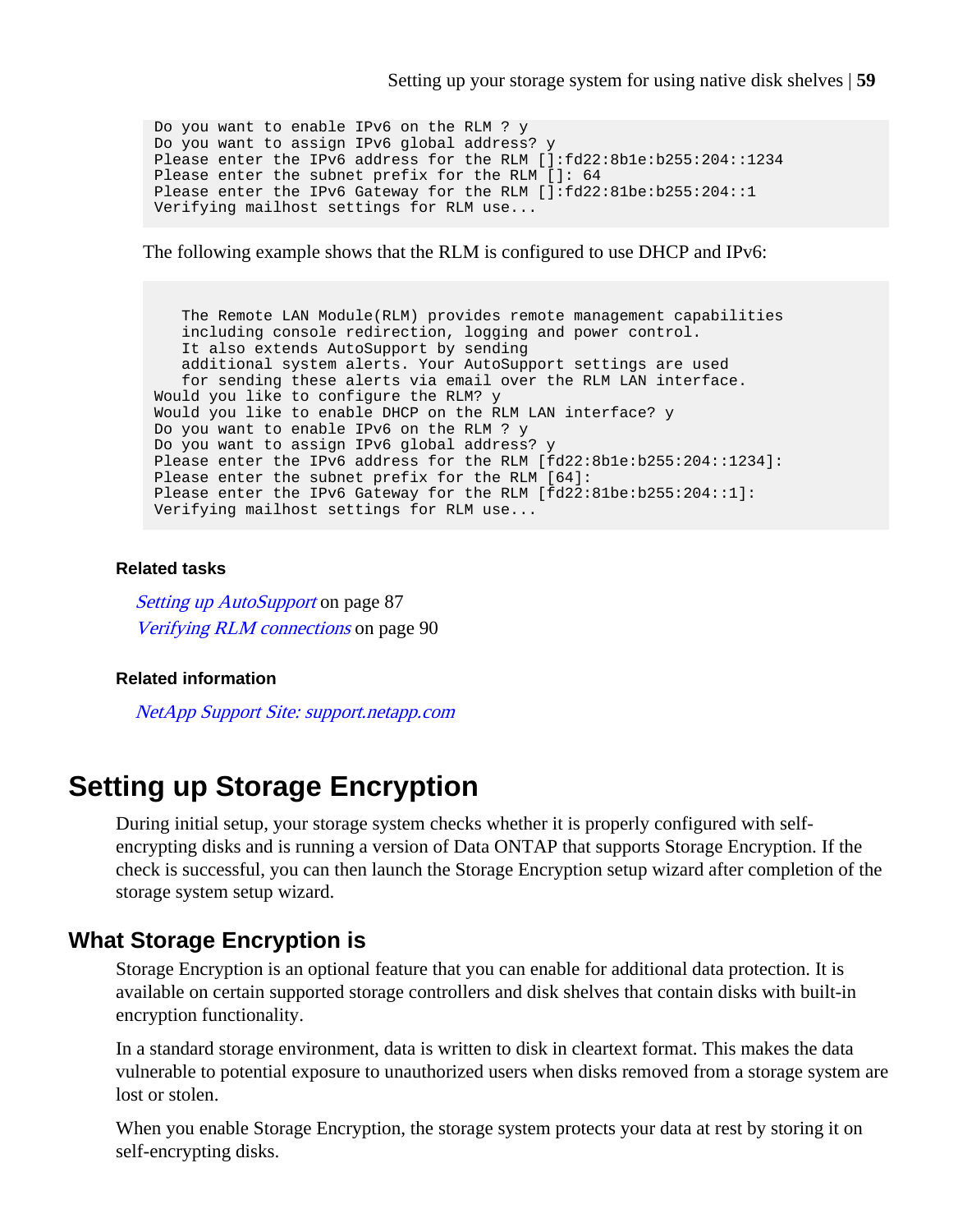The authentication keys used by the self-encrypting disks are stored securely on external key management servers.

# **Limitations of Storage Encryption**

You must keep certain limitations in mind when using Storage Encryption.

• Storage Encryption is not supported with SnapLock.

If a SnapLock license is installed on the storage system, Storage Encryption functionality is unavailable. If Storage Encryption is enabled on a storage system, you cannot add a SnapLock license.

- For the latest information about which storage systems, disk shelves, and key management servers are supported with Storage Encryption, see the Interoperability Matrix.
- All disks in the storage system and optional attached disk shelves must have encryption functionality to be able to use Storage Encryption. You cannot mix regular non-encrypting disks with self-encrypting disks.
- Storage Encryption is not supported with Flash Pools.
- Storage Encryption key\_manager commands are only available for local nodes. They are not available in takeover mode for partner nodes.
- Do not configure Storage Encryption to use 10 Gigabit network interfaces for communication with key management servers. This limitation does not apply to serving data.
- Storage Encryption supports a maximum of 128 authentication keys per key management server. You receive a warning when the number of stored authentication keys reaches 100. You cannot create new authentication keys when the number of stored authentication keys reaches the limit of 128. You must then delete unused authentication keys before you can create new ones.

# **Related information**

[Interoperability Matrix: support.netapp.com/NOW/products/interoperability](http://support.netapp.com/NOW/products/interoperability/)

# **Using SSL for secure key management communication**

The storage system and key management servers use SSL connections to keep the communication between them secure. This requires you to obtain and install various SSL certificates for the storage system and each key management server before you can set up and configure Storage Encryption.

To avoid issues when installing SSL certificates, you should first synchronize the time between the following systems:

- the server creating the certificates
- the key management servers
- the storage system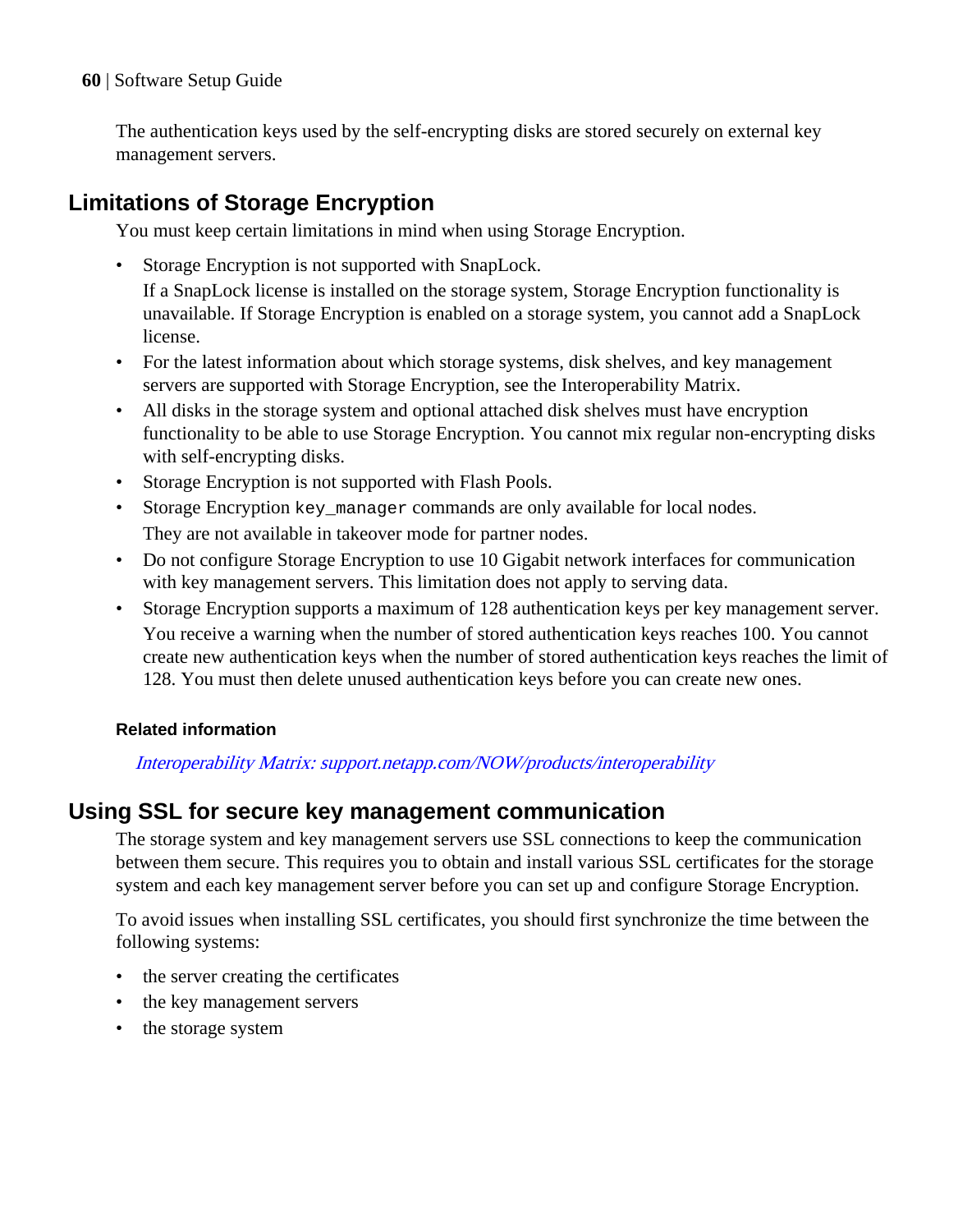# **Requirements for SSL certificates**

Before obtaining and installing SSL certificates, you must understand what certificates are required and their requirements.

SSL certificates for Storage Encryption must use the Privacy Enhanced Mail (PEM) Base-64 encoded X.509 format and follow a strict naming convention. The following table describes the required certificate types and naming conventions:

| Certificate for          | <b>Certificate</b><br>type | Certificate file name                                                                                                                                                                                                           |
|--------------------------|----------------------------|---------------------------------------------------------------------------------------------------------------------------------------------------------------------------------------------------------------------------------|
| Storage system           | Public                     | client.pem                                                                                                                                                                                                                      |
| Storage system           | Private                    | client private.pem                                                                                                                                                                                                              |
| Key management<br>server | <b>Public</b>              | key_management_server_ipaddress_CA.pem<br>key_management_server_ipaddress must be identical to<br>the IP address of the key management server that you use to<br>identify it when running the Storage Encryption setup program. |

These public and private certificates are required for the storage system and key management servers to establish secure SSL connections with each other and verify each other's identities.

The certificates for the storage system are only used by the storage system's KMIP client.

The private certificate can be passphrase protected during creation. In this case, the Storage Encryption setup program prompts you to enter the passphrase.

If your key management server does not accept self-signed certificates, you also need to include the necessary certificate authority (CA) public certificate.

In an HA pair, both nodes must use the same public and private certificates.

If you want multiple HA pairs that are connected to the same key management server to have access to each other's keys, all nodes in all HA pairs must use the same public and private certificates.

# **Installing SSL certificates on the storage system**

You install the necessary SSL certificates on the storage system using the keymgr install cert command. The SSL certificates are required for securing the communication between the storage system and key management servers.

## **Before you begin**

You must have obtained the public and private certificates for the storage system and the public certificate for the key management server and named them as required.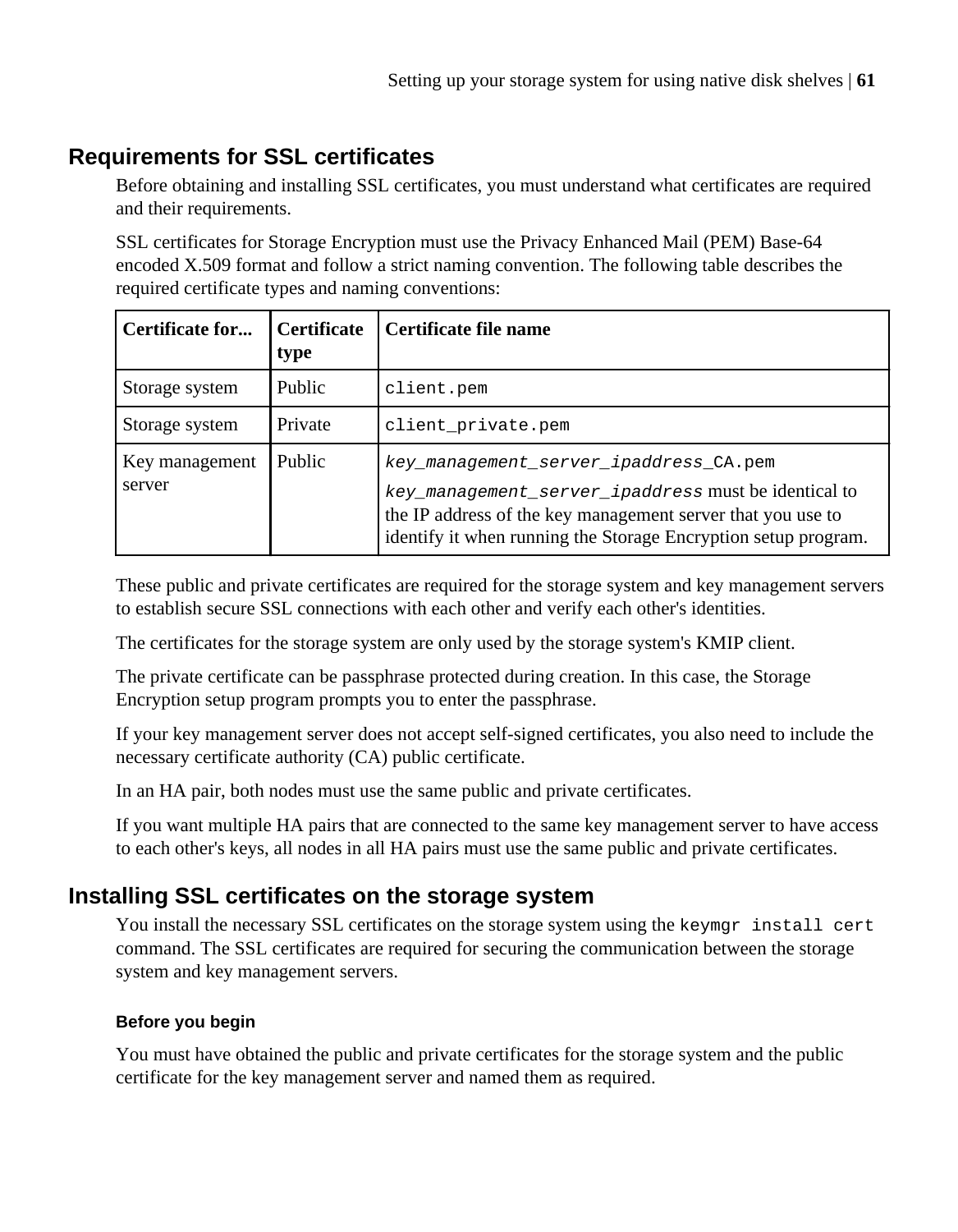#### **Steps**

- **1.** Copy the certificate files to a temporary location on the storage system.
- **2.** Install the public certificate of the storage system by entering the following command at the storage system prompt:

```
keymgr install cert /path/client.pem
```
**3.** Install the private certificate of the storage system by entering the following command at the storage system prompt:

```
keymgr install cert /path/client_private.pem
```
**4.** Install the public certificate of the key management server by entering the following command at the storage system prompt:

```
keymgr install cert /path/key_management_server_ipaddress_CA.pem
```
**5.** If you are linking multiple key management servers to the storage system, repeat Step 4 for each public certificate of each key management server.

# **Running the Storage Encryption setup wizard**

You launch the Storage Encryption setup wizard by using the key\_manager setup command. You should run the Storage Encryption setup wizard after you complete setup of the storage system and the storage volumes or when you need to change Storage Encryption settings after initial setup.

## **Steps**

**1.** Enter the following command at the storage system prompt:

#### **key\_manager setup**

**2.** Complete the steps in the wizard to configure Storage Encryption.

## **Example**

The following command launches the Storage Encryption setup wizard and shows an example of how to configure Storage Encryption:

```
storage-system*> key_manager setup
Found client certificate file client.pem.
Registration successful for client.pem.
Found client private key file client_private.pem.
Is this file protected by a passphrase? [no]: 
Registration successful for client_private.pem.
Enter the IP address for a key server, 'q' to quit: 172.22.192.192
Enter the IP address for a key server, 'q' to quit: q
Enter the TCP port number for kmip server [6001] :
```

```
You will now be prompted to enter a key tag name. The
key tag name is used to identify all keys belonging to this
Data ONTAP system. The default key tag name is based on the
system's hostname.
```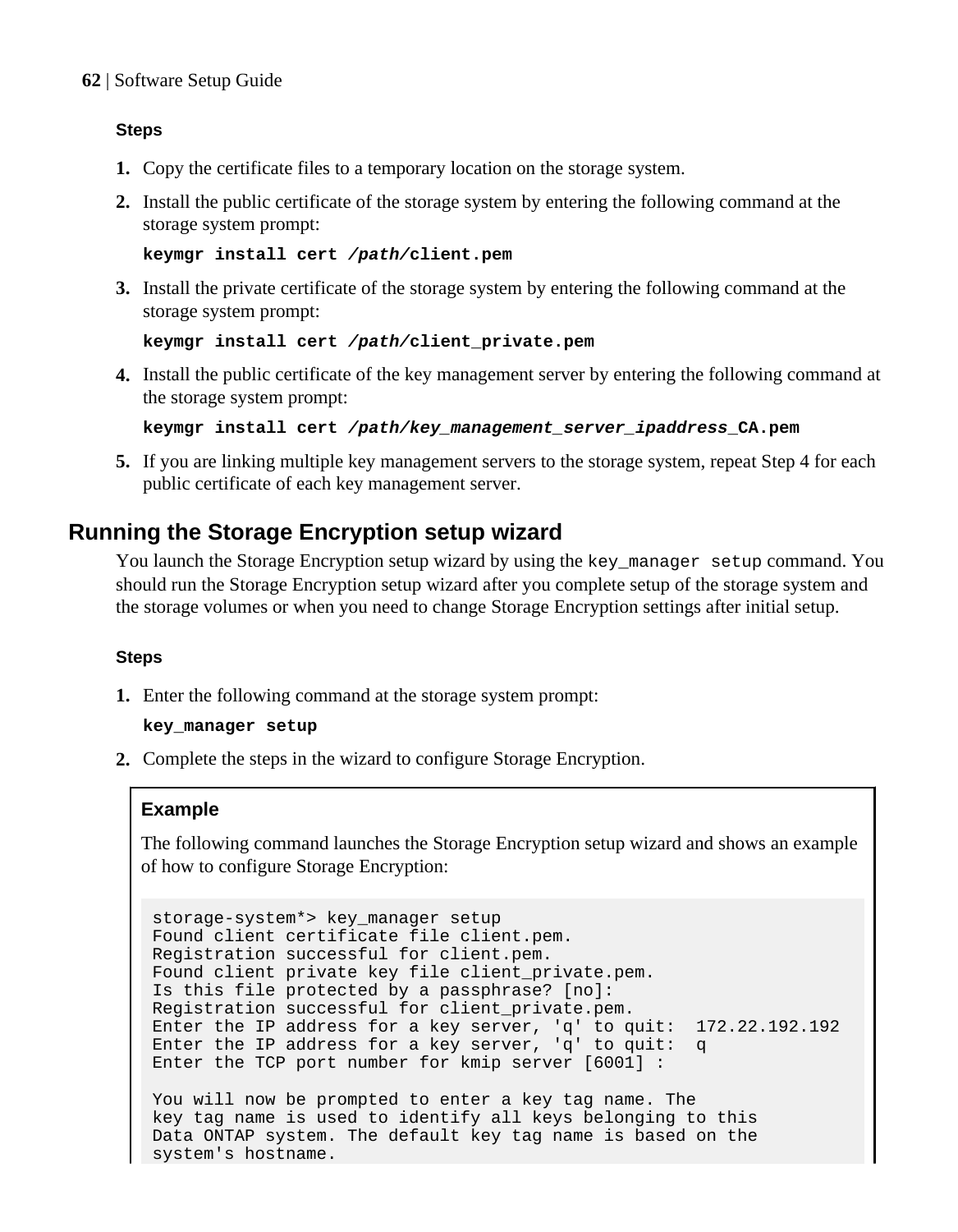```
Would you like to use <storage-system> as the default key tag name?
[yes]: 
Registering 1 key servers...
Found client CA certificate file 172.22.192.192_CA.pem.
Registration successful for 172.22.192.192_CA.pem.
Registration complete.
You will now be prompted for a subset of your network configuration
setup. These parameters will define a pre-boot network environment
allowing secure connections to the registered key server(s).
Enter network interface: e0a
Enter IP address: 172.16.132.165
Enter netmask: 255.255.252.0
Enter gateway: 172.16.132.1
Do you wish to enter or generate a passphrase for the system's
encrypting drives at this time? [yes]: yes
Would you like the system to autogenerate a passphrase? [yes]: yes
Key ID: 
080CDCB20000000001000000000000003FE505B0C5E3E76061EE48E02A29822C
Make sure that you keep a copy of your passphrase, key ID, and key 
tag
name in a secure location in case it is ever needed for recovery 
purposes.
Should the system lock all encrypting drives at this time? yes
Completed rekey on 4 disks: 4 successes, 0 failures, including 0 
unknown key and 0 authentication failures.
Completed lock on 4 disks: 4 successes, 0 failures, including 0 
unknown key and 0 authentication failures.
```
# **Additional steps required to set up V-Series systems using native disk shelves and third-party storage**

For V-Series systems using both native disk shelves and third-party storage, you have completed the configuration of the native disk shelves, but you must now configure your third-party storage.

The information that you need to connect third-party storage to Data ONTAP is given in the V-Series Installation Requirements and Reference Guide and the Data ONTAP Storage Management Guide for 7-Mode.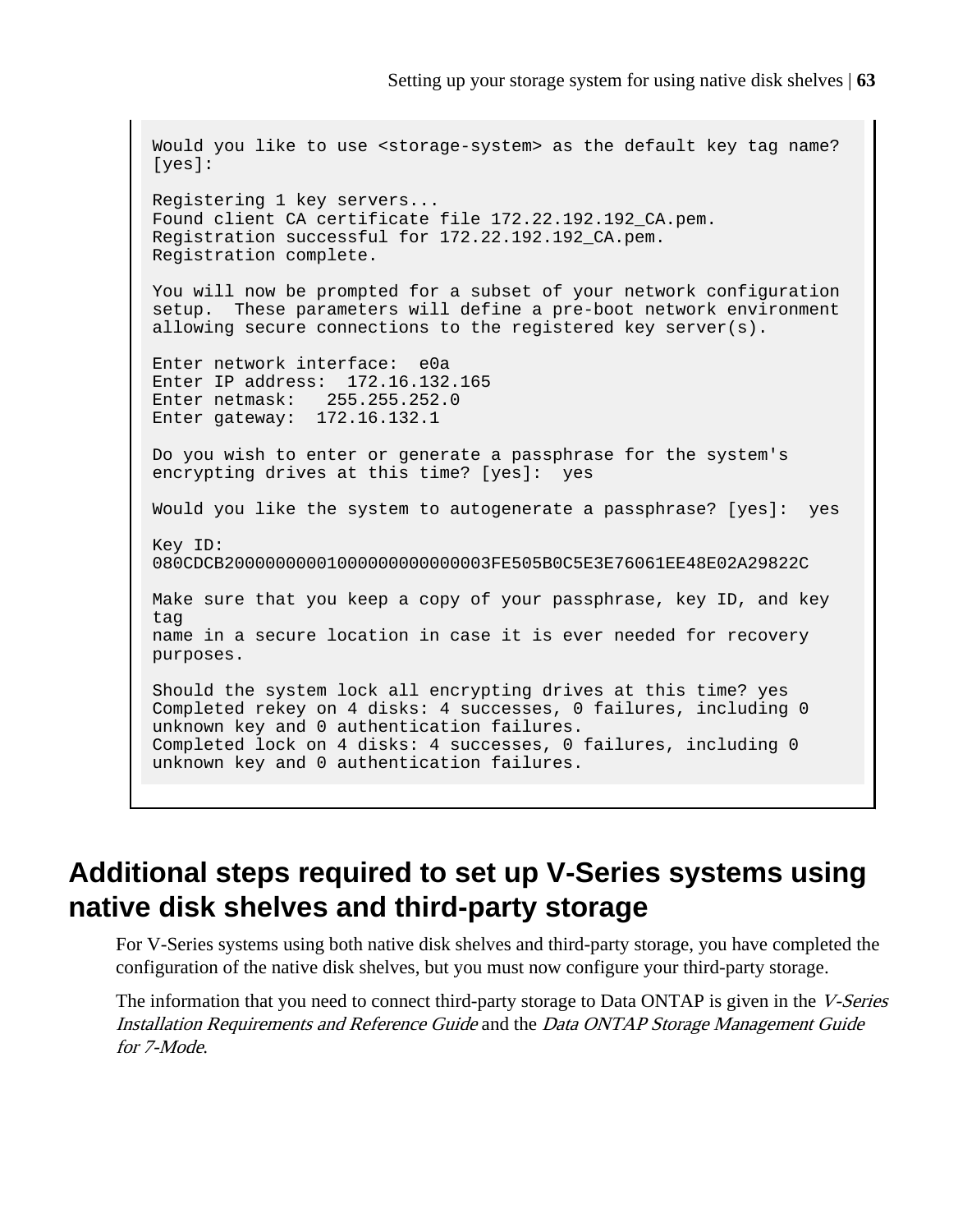# <span id="page-63-0"></span>**Setting up your system to use only third-party storage**

V-Series systems ordered without native disk shelves require some initial setup before Data ONTAP is installed and the system becomes operational.

# **Steps**

- **1.** Prerequisites to starting setup when using only third-party storage on page 64
- **2.** [Providing array LUN ownership and system ID for V-Series systems](#page-64-0) on page 65

# **Prerequisites to starting setup when using only third-party storage**

Before you start the Data ONTAP setup script to assign ownership of LUNs to specific V-Series systems, the storage administrator must have made array LUNs available to Data ONTAP and you must connect the hardware devices.

Tasks that must be completed before Data ONTAP can use the storage on a third-party storage array are as follows:

- The storage array administrator must create LUNs and make them available to Data ONTAP. See the following documents for more information:
	- V-Series Installation Requirements and Reference Guide
	- V-Series Implementation Guide for Third-Party Storage
	- Storage array documentation. The process of making array LUNs available to Data ONTAP varies among storage array types.
- The storage array administrator must configure LUN security.

LUN security prevents a V-Series system from accessing array LUNs for a non V-Series host and the reverse.

**Attention:** Although Data ONTAP provides controls to prevent one V-Series system from owning an array LUN that is assigned to another V-Series system, there are no controls to prevent you from assigning V-Series ownership of an array LUN owned by a non V-Series host. Using the disk assign command to write ownership information to a LUN owned by a non V-Series system causes irreversible data corruption.

- You must connect your V-Series system to the storage array. See the *V-Series Installation* Requirements and Reference Guide for instructions.
- Complete the Configuration worksheet.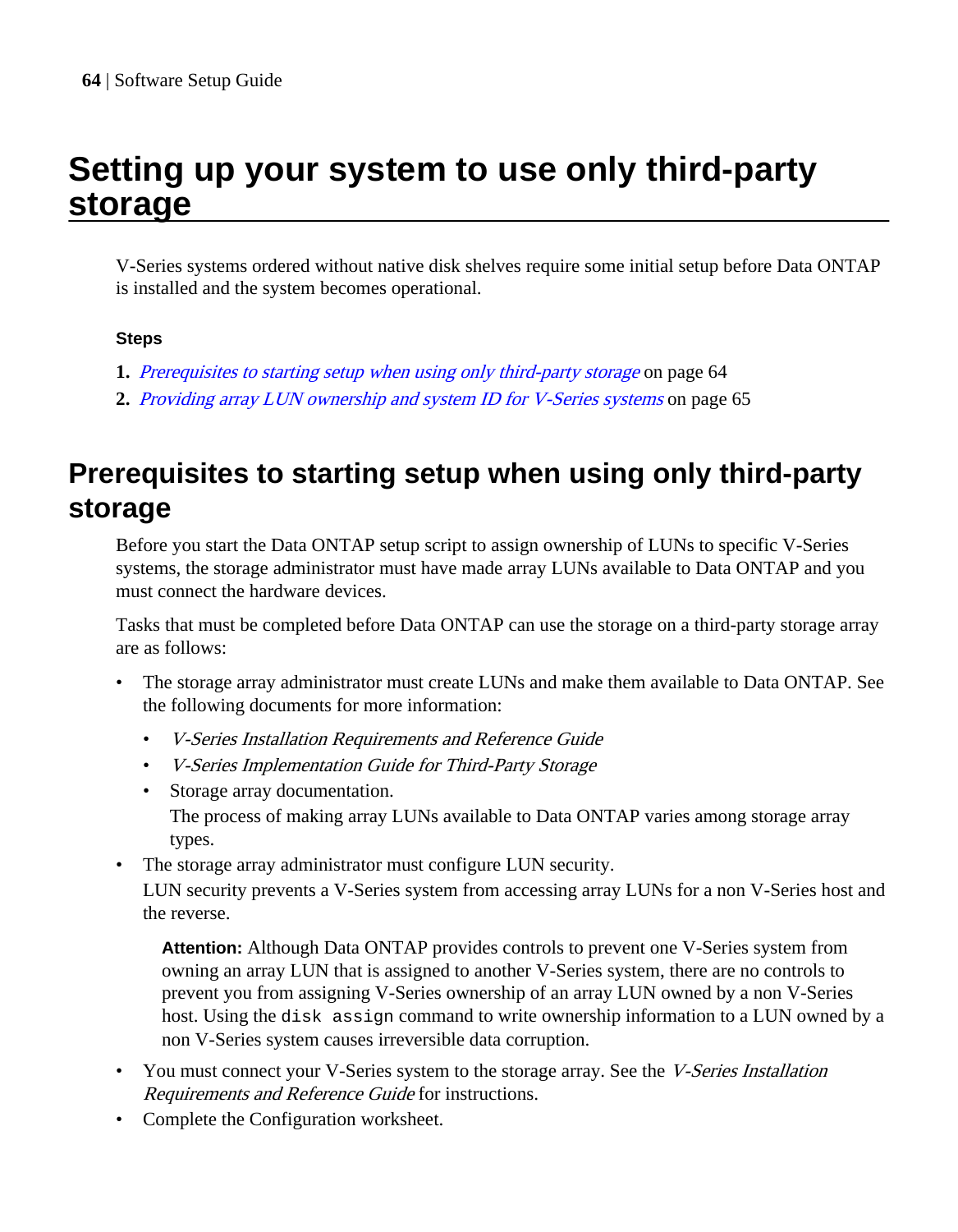<span id="page-64-0"></span>The worksheet includes a definition of each parameter that you need to enter to set up the system on the network.

#### **Related tasks**

Providing array LUN ownership and system ID for V-Series systems on page 65

# **Providing array LUN ownership and system ID for V-Series systems**

If your system is using only third-party storage, you must provide information through the boot menu and the setup program to assign array LUN ownership to your system and identify your system on the network.

#### **About this task**

Filling out your system information on the configuration worksheet before starting setup helps you complete setup faster.

You must assign at least one array LUN to this system during initial setup. You can assign more array LUNs during initial setup or wait until after Data ONTAP is installed.

#### **Steps**

**1.** Power on the system to load the kernel from the boot device.

The system boot process begins.

- **2.** Interrupt the boot process by pressing Ctrl-C when you see the following message on the console: Press Ctrl-C for boot menu
- **3.** Select Maintenance Mode.
- **4.** Enter the following command to identify the LUNs on the storage array that you can configure this system to own:

**disk show -v**

You see a list of all LUNs available on the storage array port to which the V-Series system is physically connected.

**5.** Enter the following command to assign the LUNs on the storage array that you want this system to own (you must assign at least one array LUN):

```
disk assign {disk_name | all | -n count} [-p pool] [-c block|zoned]
```
**Attention:** This step causes irreversible data corruption when performed on an array LUN that is being used by or that will be used by a non V-Series host.

 $\bullet$  disk\_name | all | -n count identifies the array LUNs assigned to this system. It is a required option.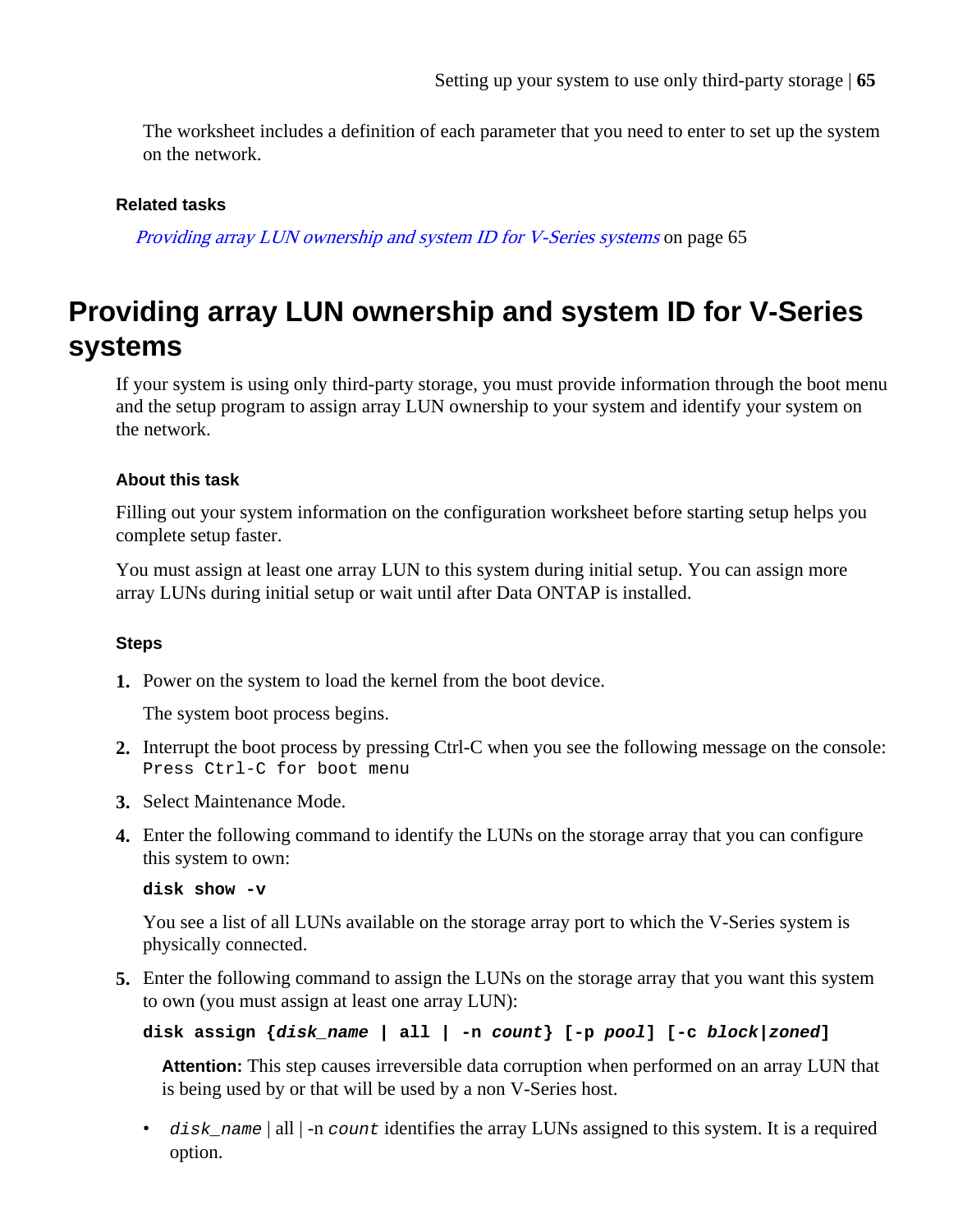- disk\_name specifies, by LUN name, the array LUNs to be assigned. In most cases, you identify the name of the specific array LUNs that this system is to own, in the following form:
- all causes all array LUNs that are made available on the storage array to the V-Series neighborhood to be assigned to this system.
- -n count causes the number of unassigned array LUNs specified by count to be assigned to this system.
- -p pool

If you are not going to be deploying SyncMirror, you do not need to enter the pool parameter. The pool parameter defaults to 0 (zero). For details about SyncMirror, see the *Data ONTAP* Data Protection Online Backup and Recovery Guide for 7-Mode.

In the following example, the disk assign command is used to assign storeAlun1 and storeAlun2 to pool 0 and storeBlun1 storeBlun2 to pool1:

**disk assign storeAlun1 storeAlun2 -p 0**

## **disk assign storeBlun1 storeBlun2 -p 1**

• -c block | zoned

In Data ONTAP 8.1, you must use block. Zoned checksum (ZCS) type is not supported. In Data ONTAP 8.1.1 and later, the default and recommended checksum type for array LUNs is block. Advanced zone checksum type (AZCS), which provides more functionality than ZCS in previous releases, is an alternative to block checksum (BCS) type. However, for V-Series systems using third party storage, AZCS is not recommended for high-performance random work loads. If you want to specify AZCS for an array LUN, specify zoned.

**Note:** This caution does not apply to disks. With array LUNs, AZCS could be used for data recovery, archive, or similar work loads. AZCS uses three percent of the device capacity

**6.** Enter the following command, and then review the list of array LUNs to confirm that all array LUNs you expected to be assigned to this system (the local system) are shown with the ID of this system:

**disk show -v**

The local system ID is shown and the array LUNs (disks) exported on the port are shown.

**7.** Enter the following commands to halt and then reboot the system:

**halt**

**boot**

**8.** When you see the following message on the console, interrupt the boot process by pressing Ctrl-C:

Press Ctrl-C for Boot Menu

The boot options menu appears.

**9.** Select the following to create the root volume with one of the array LUNs that you assigned to this storage system:

Clean configuration and initialize all disks.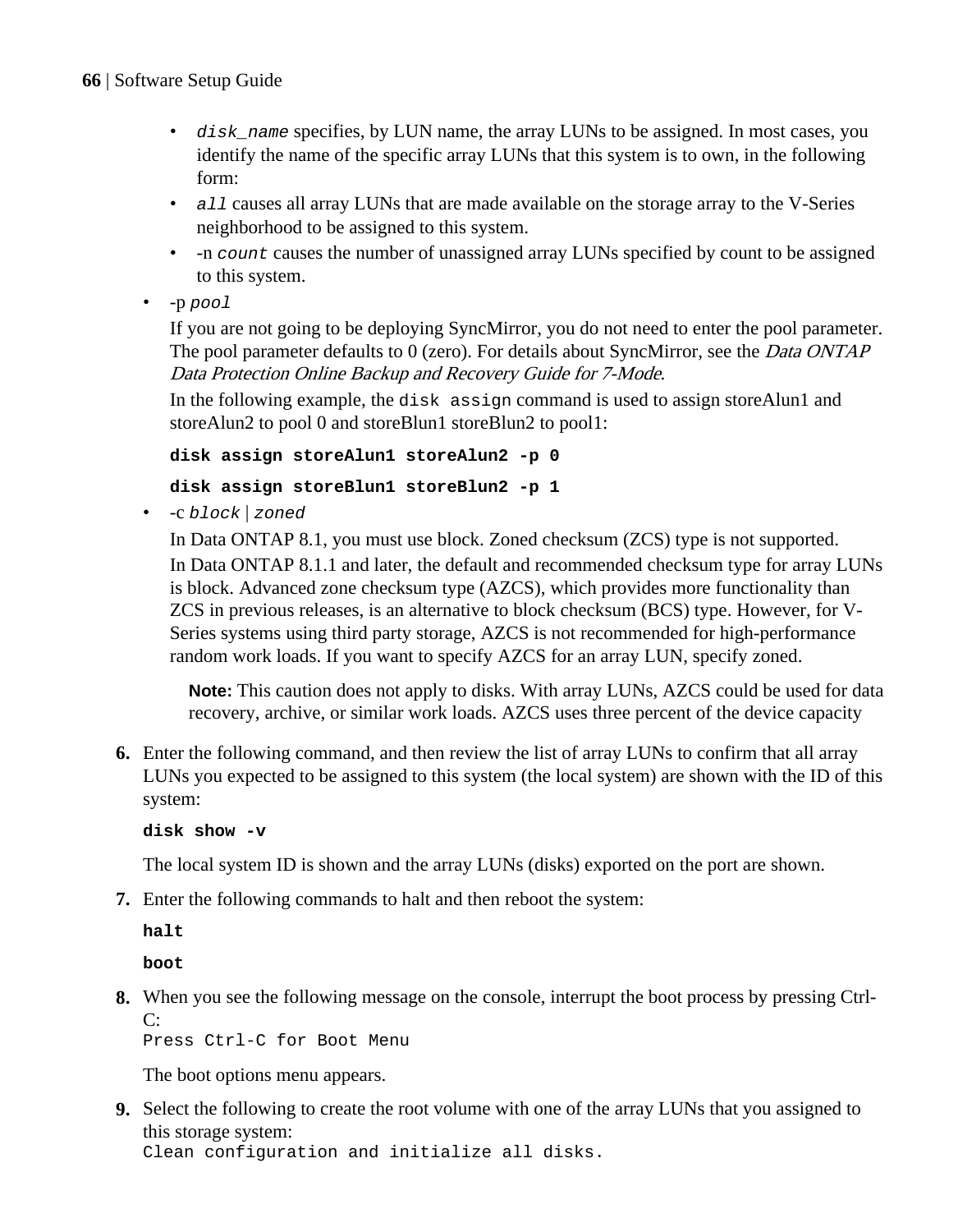**10.** Enter the following when the system prompts you whether you want to install a new file system:

**y**

**11.** The system responds with the following message:

```
This will erase all the data on the disks, are you sure?
Enter:y
```
The storage system creates a FlexVol root volume named "vol0" in an aggregate named "aggr0" (the system automatically creates the aggregate). After these are created on one of the assigned array LUNs, the system prompts for setup information.

If you entered multiple array LUNs with the disk assign command, an array LUN is automatically selected. The system first tries to select an array LUN with a block checksum, if one is available, and then it selects the smallest array LUN.

- **12.** The system displays the following prompt: Would you like to continue setup through the Web interface? Enter: **n**
- **13.** Answer the prompts in the setup program, using the information that you recorded in the Configuration worksheet.

#### **After you finish**

After the setup program is complete, you need to install the Data ONTAP software, protocols, the license for accessing LUNs on storage arrays, and Data ONTAP features.

#### **Related concepts**

[Prerequisites to starting setup when using only third-party storage](#page-63-0) on page 64

#### **Related tasks**

[Responding to setup command prompts](#page-44-0) on page 45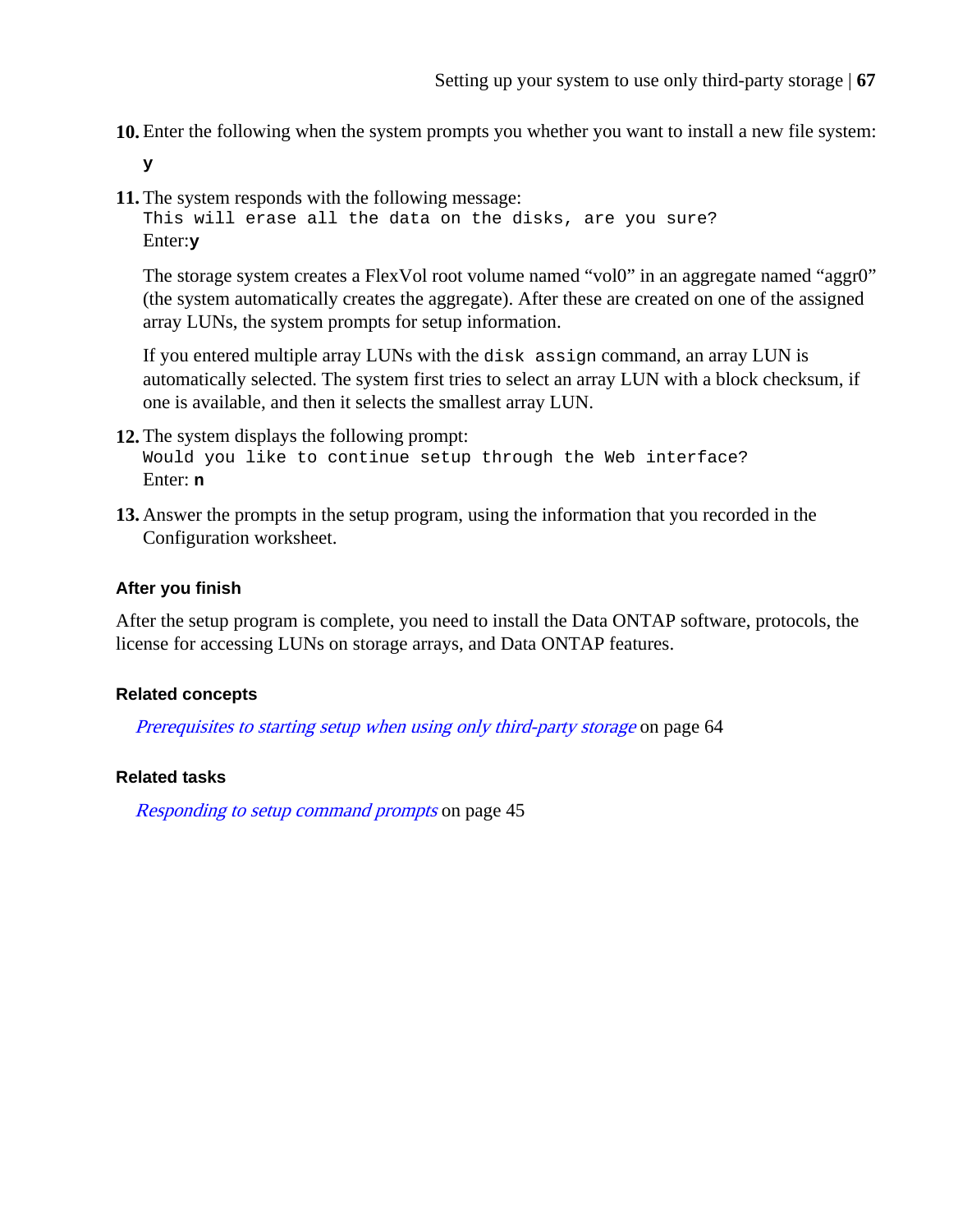# **Installing Data ONTAP software on a V-Series system that uses third-party storage**

When setting up a new V-Series system that uses only third-party storage, you must complete the setup program before you install the Data ONTAP software and licenses. During setup, you must provide system information and assign at least one array LUN to the system.

## **About this task**

If you order your V-Series system with native disk shelves, the factory installs Data ONTAP for you.

# **Data ONTAP installation stages**

You need to install Data ONTAP only on V-Series systems that were ordered without native disk shelves.

Installing Data ONTAP on a V-Series system is a three-stage process:

- **1.** Obtaining the installation image.
- **2.** Installing the software.
- **3.** Installing licenses on the system.

# **Obtaining Data ONTAP software images**

You must copy a software image from the NetApp Support Site to your storage system using UNIX or Windows client connections. Alternatively, you can copy software images to an HTTP server on your network, and then storage systems can access the images using the software command.

To upgrade the storage system to the latest release of Data ONTAP, you need access to software images. Software images, firmware version information, and the latest firmware for your storage system model are available on the NetApp Support Site. Note the following important information:

- Software images are specific to storage system models. Be sure to obtain the correct image for your system.
- Software images include the latest version of system firmware that was available when a given version of Data ONTAP was released.

## **Related information**

[Download Software: support.netapp.com/NOW/cgi-bin/software](http://support.netapp.com/NOW/cgi-bin/software) [System Firmware + Diagnostics Download: support.netapp.com/NOW/cgi-bin/fw](http://support.netapp.com/NOW/cgi-bin/fw)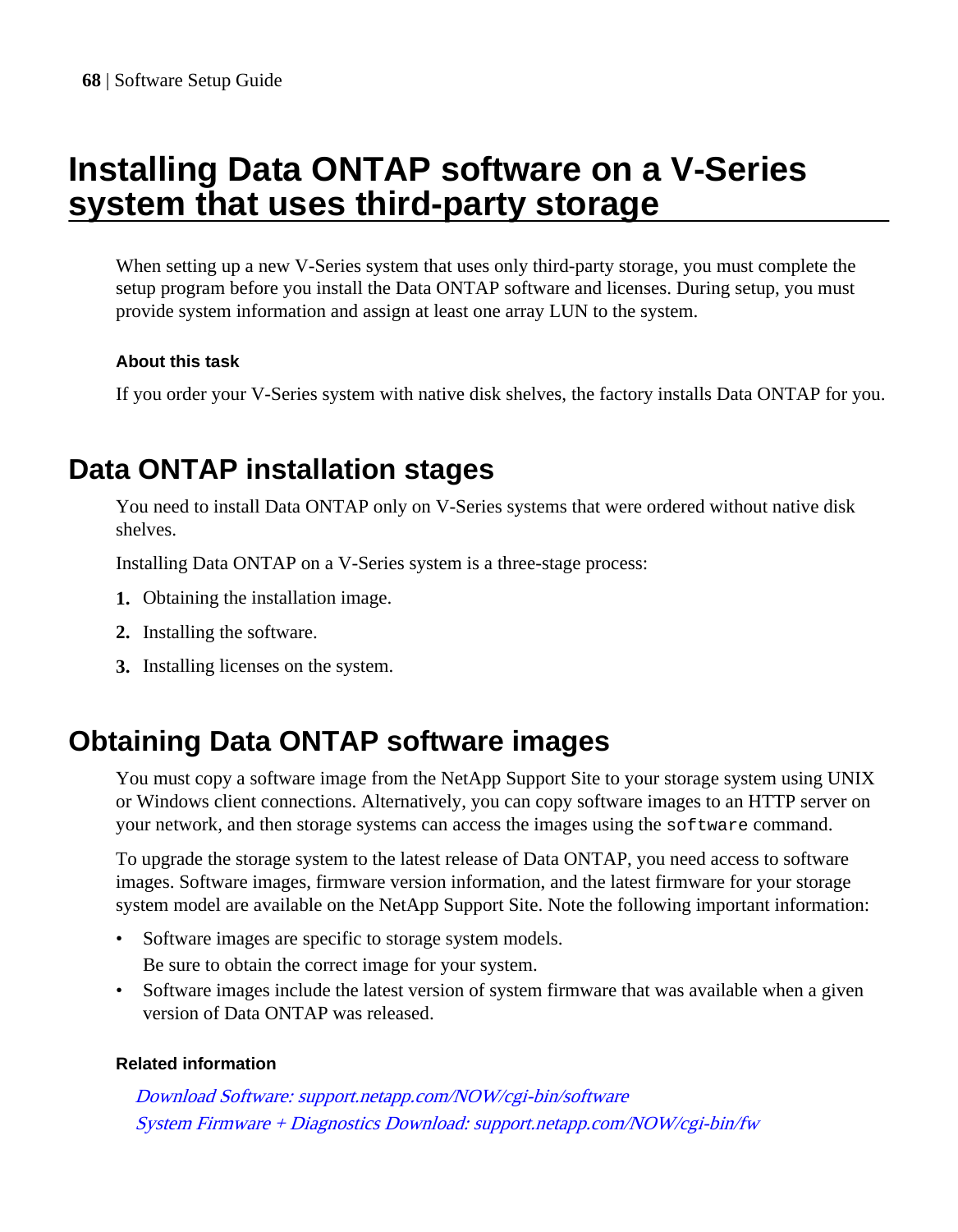# **Obtaining images for HTTP servers**

If you have an HTTP server that is accessible to your storage system, you can copy Data ONTAP software images to the HTTP server and use the software command to download and install Data ONTAP software images to your storage system.

For more information, see the software (1) man page.

#### **Copying the software image to the HTTP server**

You must copy the software image file to the HTTP server. This task prepares the HTTP server to serve software images to storage systems in your environment.

#### **Step**

**1.** Copy the software image (for example, 820  $q$  image.tgz) from the NetApp Support Site or another system to the directory on the HTTP server from which the file is served.

### **Copying software images from the HTTP server without installing the images**

You can copy software images to your storage system without immediately installing them. You might copy them, for instance, if you want to perform the installation later.

#### **Step**

**1.** Enter the following command from the storage system console:

#### **software get url -f filename**

 $ur1$  is the HTTP location from which you want to copy the Data ONTAP software images.

Use the following URL syntax if you need to specify a user name, password, host, and port to access files on the HTTP server using Basic Access Authentication (RFC2617):

#### **http://username:password@host:port/path**

Use the -f flag to overwrite an existing software file of the same name in the storage system's /etc/software directory. If a file of the same name exists and you do not use the -f flag, the download fails and you are prompted to use -f.

filename is the file name you specify for the software file being downloaded to your storage system. If no destination file name is specified, Data ONTAP uses the file name listed in the URL from which you are downloading and places the copy in the /etc/software directory on the storage system.

#### **Example**

In the following example, the software get command uses a new destination file name:

**software get http://www.example.com/downloads/x86-64/820\_q\_image.tgz 811\_mailboxes\_q.tgz**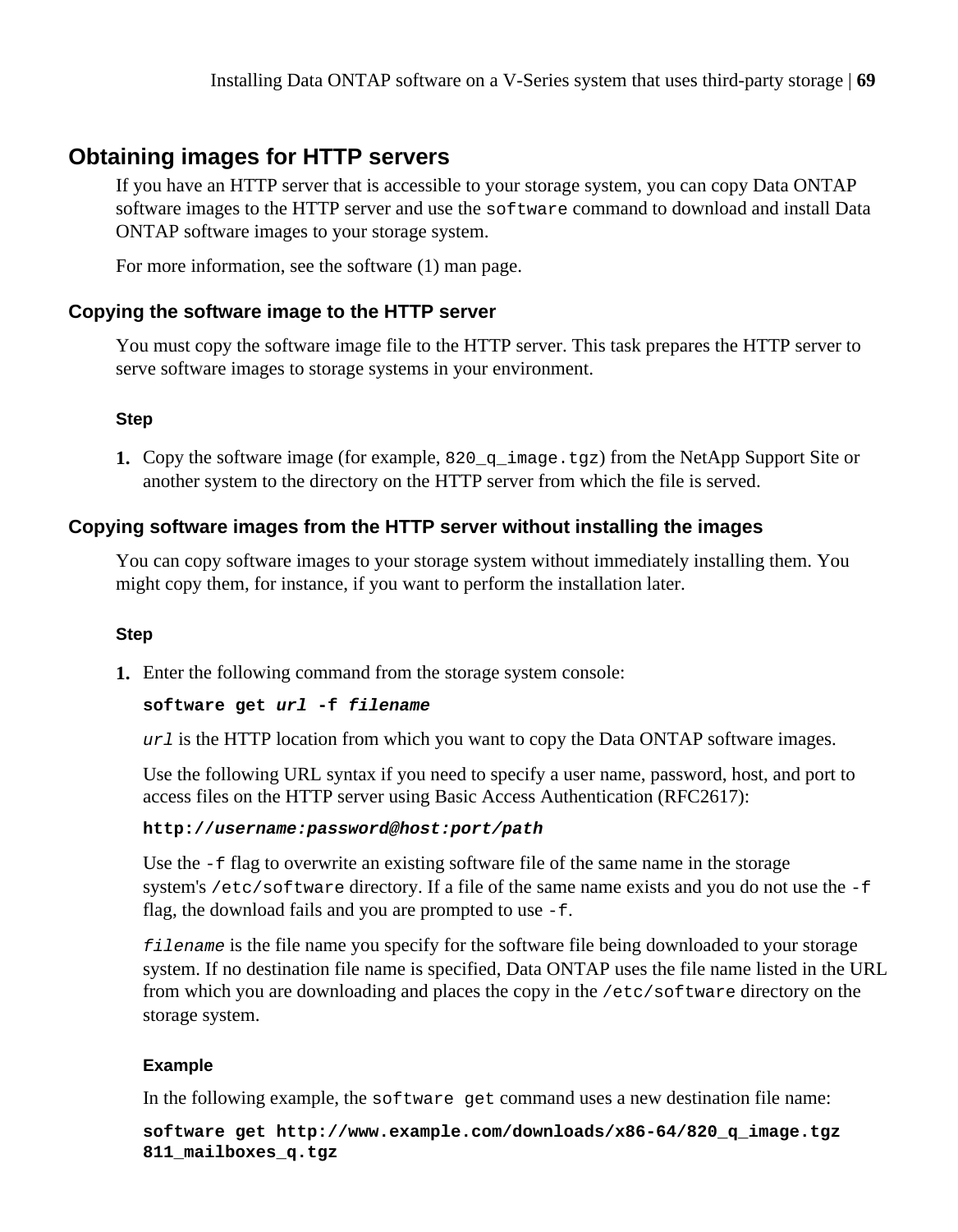You see a message similar to the following:

```
software: copying to /etc/software/820_mailboxes_q.tgz
software: 100% file read from location.
software: /etc/software/820_mailboxes_q.tgz has been copied.
```
# **Obtaining images for UNIX clients**

If you are using a UNIX client to copy a Data ONTAP software image to your storage system, you need access to both the storage system's console and the system's upgrade host. If the upgrade host does not have a web connection, you must also have access to a client system that can reach the NetApp Support Site.

### **Mounting the storage system on your client**

Before you copy a software image to your storage system, you must mount the system on your UNIX upgrade host.

#### **Steps**

**1.** As root user, mount the storage system's root file system to the client's /mnt directory by using the following command:

**mount system:/vol/vol0 /mnt**

system is the name of the storage system.

/mnt is the directory on the client where you want to mount the storage system's root file system.

**2.** Change to the /mnt directory by using the following command on your UNIX client console: **cd /mnt**

/mnt is the directory on the client where you mounted the storage system's root file system.

**3.** To acquire Data ONTAP files, download the Data ONTAP files by using a web browser from the NetApp Support Site.

## **Obtaining software images for UNIX clients**

You can use a web browser to copy the software image from the NetApp Support Site to a UNIX client.

#### **About this task**

You can copy the software image directly to your upgrade host. If your upgrade host does not have web access, you can copy the software image to portable storage media attached to a different client, then copy the image from portable storage to the upgrade host.

#### **Steps**

**1.** Use a web browser to log in to the NetApp Support Site.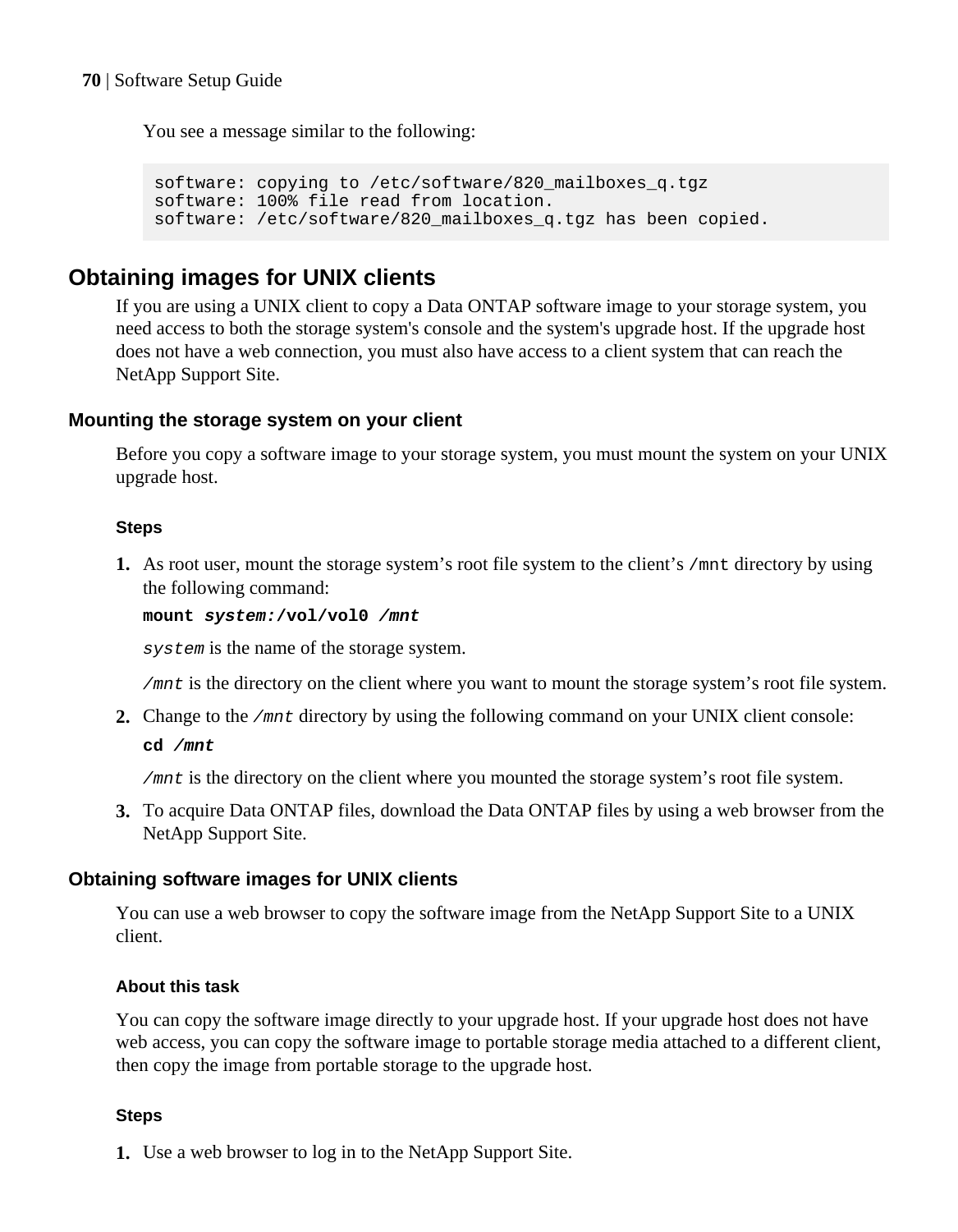- **2.** Navigate to the Download Software area.
- **3.** In the Software Download table, click the **Select Platform** list box in the Data ONTAP product row.
- **4.** Select your storage system type from the list, and then click **Go**.
- **5.** Follow the prompts to reach the software download page.
- **6.** After you choose the software image that corresponds to your platform, complete one of the following actions, depending on your web environment:

| If you are connecting to<br>the NetApp Support Site<br>from | Then                                                                                                                                                                                                                                                                              |  |
|-------------------------------------------------------------|-----------------------------------------------------------------------------------------------------------------------------------------------------------------------------------------------------------------------------------------------------------------------------------|--|
| An upgrade host                                             | Save the image to the $\dots/etc/software$ directory on the mountpoint<br>that you chose when you mounted the storage system on your client.                                                                                                                                      |  |
| Another UNIX client                                         | <b>a.</b> Save the image to portable storage media.<br><b>b.</b> Connect the portable storage media to your upgrade host.<br>c. Copy the image to the $\ldots$ /etc/software directory on the<br>mountpoint that you chose when you mounted the storage system on your<br>client. |  |

**7.** Continue with the installation procedures.

#### **Related concepts**

[Installing Data ONTAP software images](#page-72-0) on page 73

# **Obtaining images for Windows clients**

If you are using a Windows client to copy a Data ONTAP software image to your storage system, you need access to both the storage system's console and the system's upgrade host. If the upgrade host does not have a web connection, you must also have access to a client system that can reach the NetApp Support Site.

## **Mapping the storage system to your Windows host**

Before you copy a software image to your storage system, you must map the root directory of the system to your Windows upgrade host.

## **Before you begin**

The CIFS service must be running, and the Administrator user must be defined in CIFS as having authority to access the C\$ directory.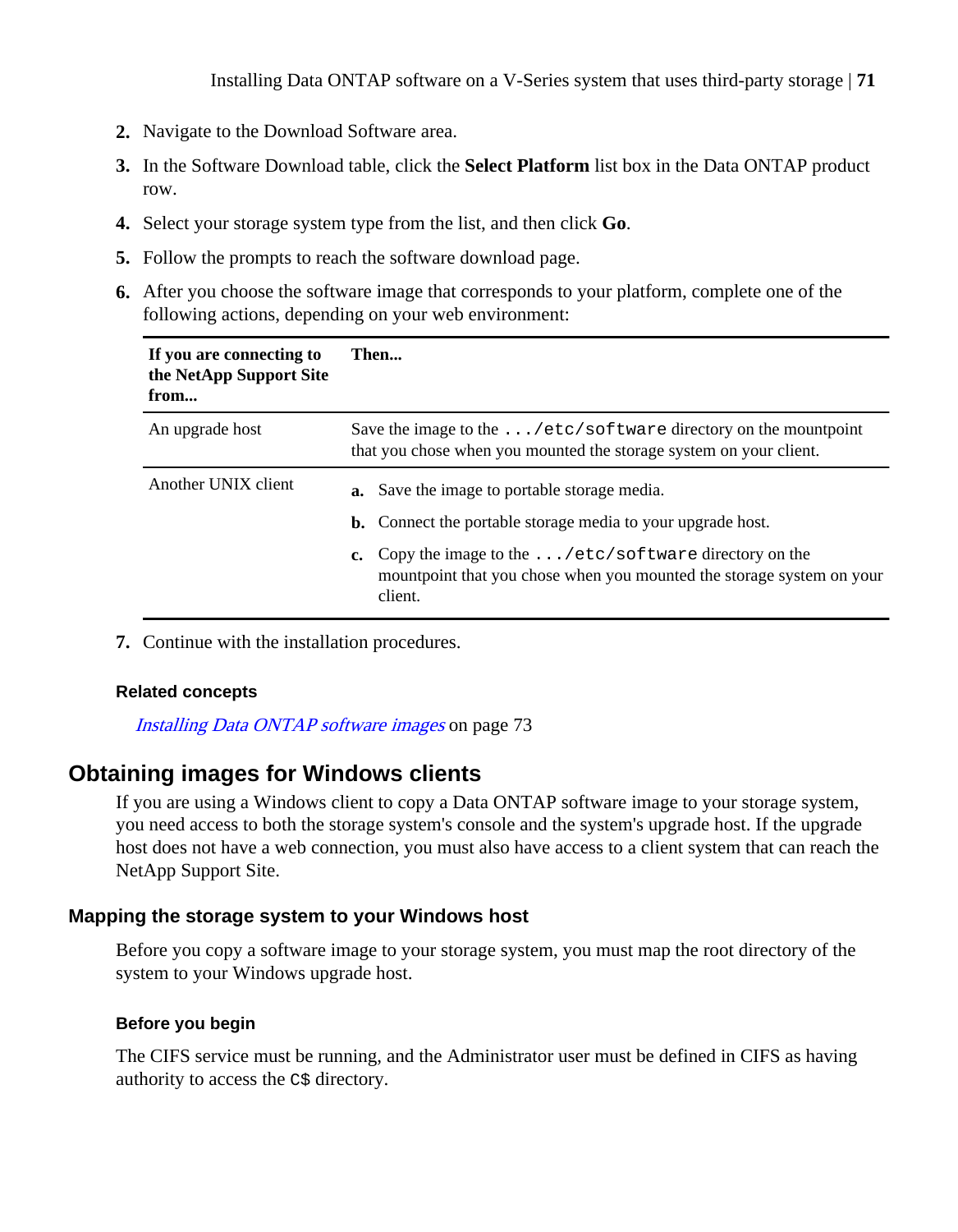# **Steps**

- **1.** Log in to your client as Administrator, or log in using an account that has full control on the storage system  $C\$ <sup>\$</sup> directory.
- **2.** Map a drive to the C\$ directory of your storage system.

**Note:** On some computers, firewall software might not permit you to map a drive to the  $c$ \$ directory of a storage system. To complete this procedure, disable the firewall until you no longer need access to the storage system through your laptop.

**3.** Copy the software image from the NetApp Support Site.

# **Obtaining software images for Windows clients**

You can use a web browser to copy the software image from the NetApp Support Site to a Windows client.

## **About this task**

You can copy the software image directly to your upgrade host. If your upgrade host does not have web access, you can copy the software image to portable storage media attached to a different client, then copy the image from portable storage to the upgrade host.

## **Steps**

- **1.** Use a web browser to log in to the NetApp Support Site.
- **2.** Navigate to the Download Software area.
- **3.** In the Software Download table, click the **Select Platform** list box in the Data ONTAP product row.
- **4.** Select your storage system type from the list and click **Go**.
- **5.** Follow the prompts to reach the software download page.
- **6.** After you have chosen the software image that corresponds to your platform, complete one of the following actions, depending on your web environment:

| If you are connecting to<br>the NetApp Support Site<br>from | Then do this                                                                                                                                             |
|-------------------------------------------------------------|----------------------------------------------------------------------------------------------------------------------------------------------------------|
| An upgrade host                                             | Save the image to the $\text{sc}$ software directory on the mountpoint that<br>you chose previously, when you mounted the storage system on your client. |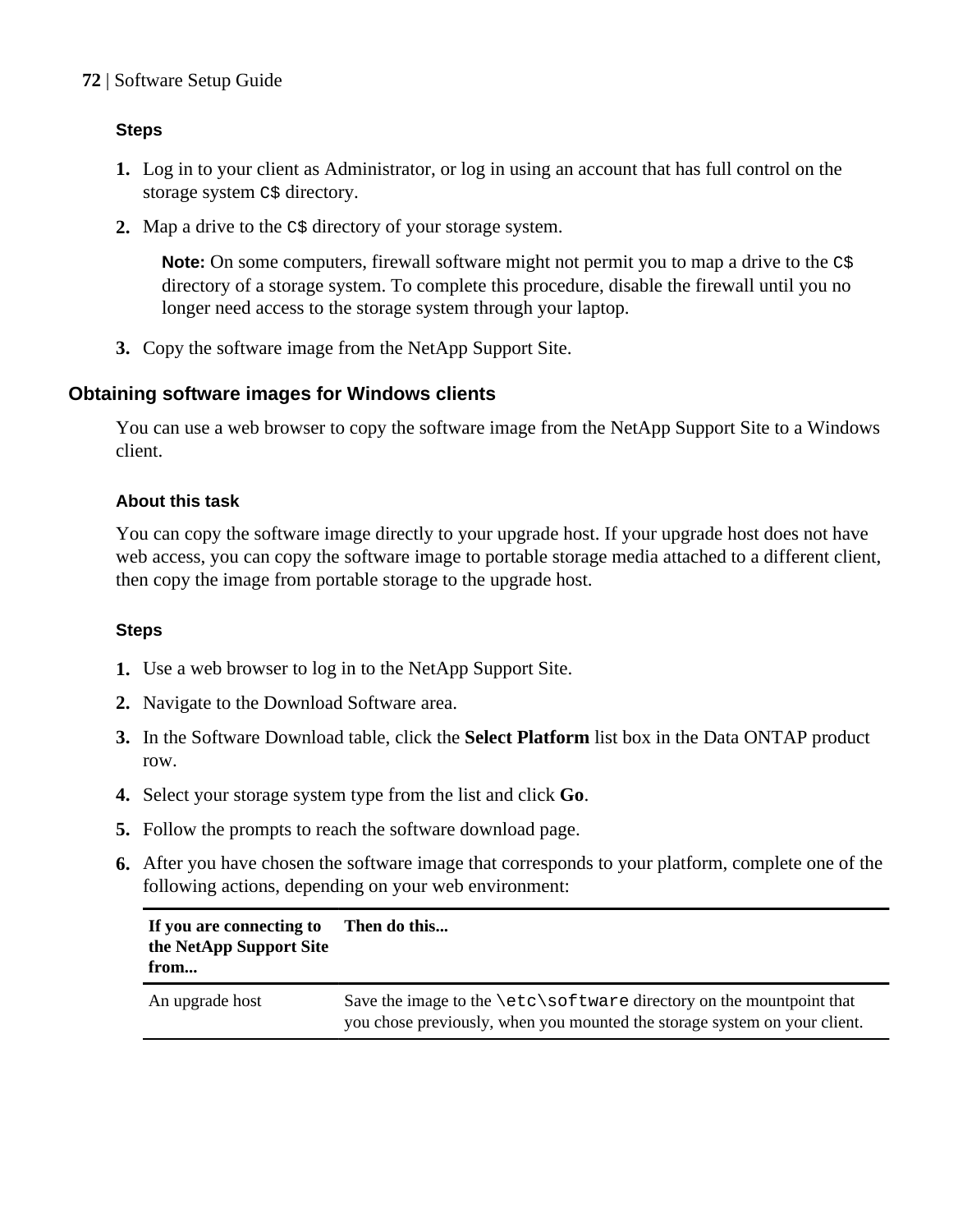| If you are connecting to<br>the NetApp Support Site<br>from | Then do this                                                                                                                                                      |
|-------------------------------------------------------------|-------------------------------------------------------------------------------------------------------------------------------------------------------------------|
| Another Windows client                                      | <b>a.</b> Save the image to portable storage media.<br><b>b.</b> Connect the portable storage media to your upgrade host.                                         |
|                                                             | c. Copy the image to the $\text{set}\s$ of tware directory on the mountpoint<br>that you chose previously, when you mounted the storage system on your<br>client. |

**7.** Continue with the installation procedures.

#### **Related concepts**

Installing Data ONTAP software images on page 73

## **Installing Data ONTAP software images**

You should use the software update command to extract and install the system files on a storage system.

You can use the software update command to install a software image you have already copied to your storage system, or to copy and install the image from an HTTP server.

You must know the location of and have access to the software image. The software update command requires one of the following as an argument:

- The name of the software image you copied to the /etc/software directory
- The URL of the HTTP server that you configured to serve software images

The software update command enables you to perform several operations at one time. For example, if you use an HTTP server to distribute software images, you can copy an image from the HTTP server, extract and install the system files, download the files to the boot device, and reboot your system with one command.

For more information about the software update command and its options, see the software  $(1)$ man page.

#### **Installing software images from the /etc/software directory**

To install software images, the new software image must be present in the /etc/software directory on your storage system.

#### **Step**

**1.** From the storage system prompt, enter the following command:

**software update file options**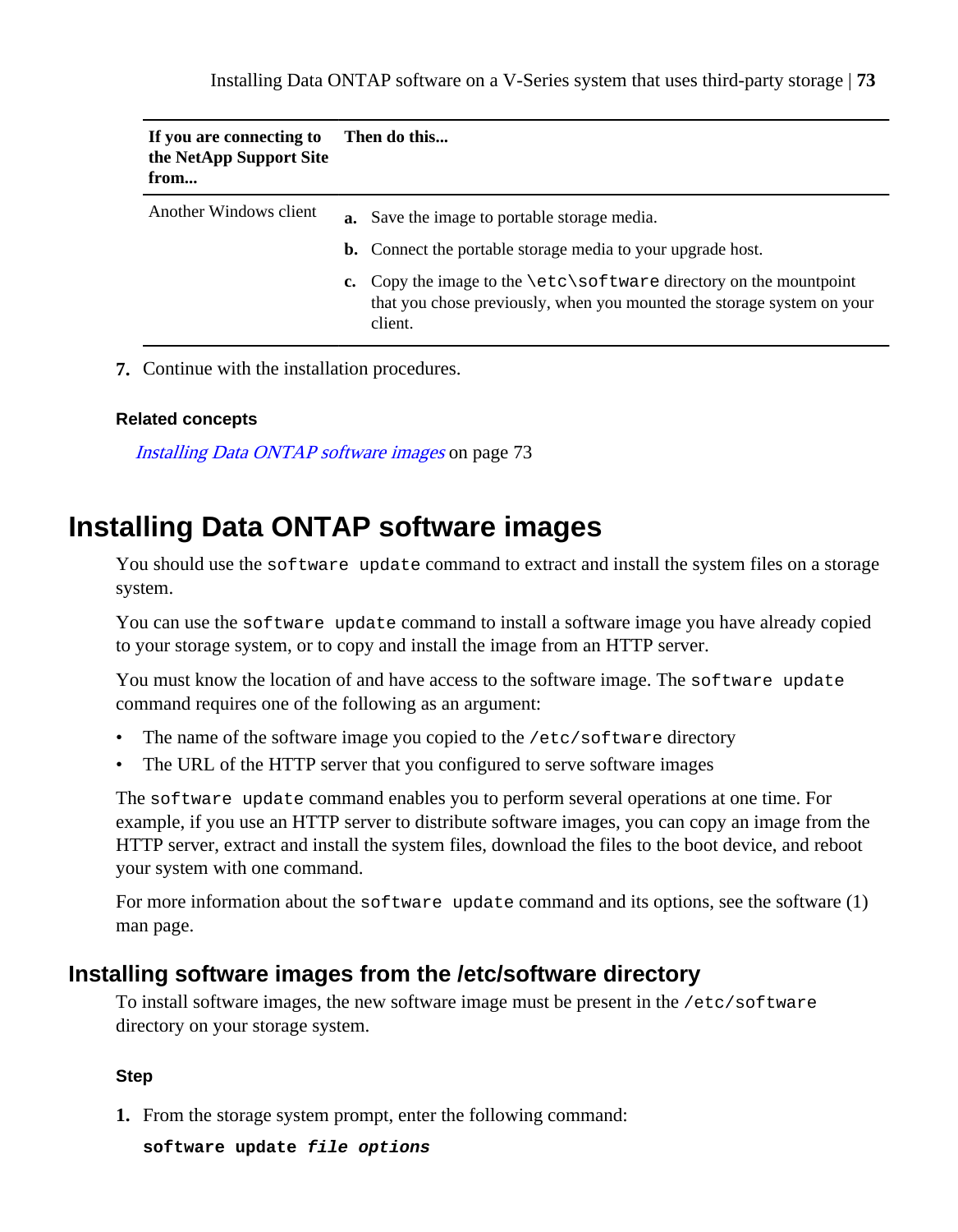#### **74** | Software Setup Guide

- file is the name of the software image you copied to the /etc/software directory.
- options is one or more of the following:
	- The -d option prevents the download command from being run automatically after the system files are installed.
	- The  $-f$  option overwrites the existing image in the /etc/software directory.
	- The  $-r$  option prevents the system from rebooting automatically after the download command has finished (default).
	- The  $-R$  option causes the system to reboot automatically after the download command has finished.

#### **Example**

Use the following commands to copy and install the Data ONTAP software image:

| If you want to                                                                        | Then you can enter                 |
|---------------------------------------------------------------------------------------|------------------------------------|
| Install the new system files from the /etc/                                           | software update my new setup i.tgz |
| software directory                                                                    | -d                                 |
| Download the new system files to the boot<br>device immediately after installing them | software update my new setup i.tgz |
| Perform an upgrade on a single system and                                             | software update -R                 |
| reboot immediately                                                                    | my_new_setup_i.tgz                 |

When you use the software update command without the options, a message similar to the following appears on your storage system console:

```
software: You can cancel this operation by hitting Ctrl-C in the next 
6 seconds.
software: Depending on system load, it might take many minutes
software: to complete this operation. Until it finishes, you will
software: not be able to use the console.
software: copying to <filename>
software: 100% file read from location.
software: /etc/software/<filename> has been copied.
software: installing software, this could take a few minutes...
software: Data ONTAP Package Manager Verifier 1
software: Validating metadata entries in /etc/boot/NPM_METADATA.txt
software: Checking sha1 checksum of file checksum file: /etc/boot/
NPM_FCSUM-pc.sha1.asc
software: Checking sha1 file checksums in /etc/boot/NPM_FCSUM-
pc.sha1.asc
software: installation of <filename> completed.
```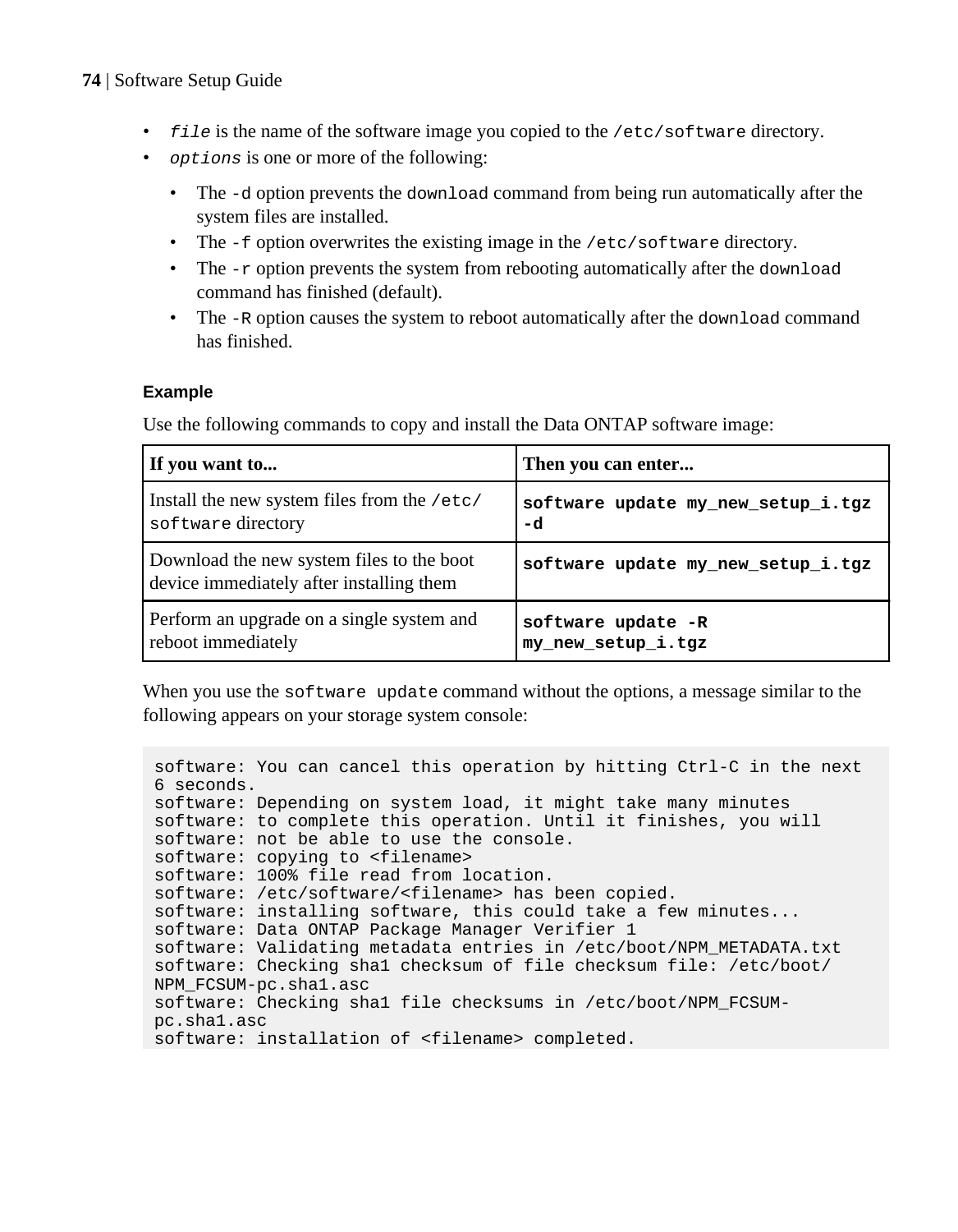Installing Data ONTAP software on a V-Series system that uses third-party storage | **75**

```
Mon Oct 2 13:26:17 PDT [filer: rc:info]: software: installation of 
<filename> completed.
```

```
software: Reminder: You might need to upgrade Volume SnapMirror 
destination
software: filers associated with this filer. Volume SnapMirror can 
not mirror
software: if the version of ONTAP on the source filer is newer than 
that on 
software: the destination filer.
Mon Oct 2 13:26:17 PDT [filer: download.request:notice]
```
#### **After you finish**

Complete the installation by downloading to HA pairs or single systems.

### **Installing software images from an HTTP server**

To install software images, you must know the URL of an HTTP server in your environment that is configured to serve software images.

#### **Step**

**1.** From the storage system prompt, enter the following command:

#### **software update url options**

- url is the URL of the HTTP server and subdirectory.
- options is one or more of the following:
	- The -d option prevents the download command from being run automatically after the system files are installed.
	- The -f option overwrites the existing image in the /etc/software directory.
	- The  $-r$  option prevents the system from rebooting automatically after the download command has finished (default).
	- The  $-R$  option causes the system to reboot automatically after the download command has finished.

#### **Example**

You can use the following commands to copy and install the Data ONTAP software image:

| If you want to                                      | Then you can enter                                                                       |
|-----------------------------------------------------|------------------------------------------------------------------------------------------|
| Copy and install the image from your HTTP<br>server | software update http://<br>www.example.com/downloads/x86-64/<br>my_new_setup_i.tgz -d -f |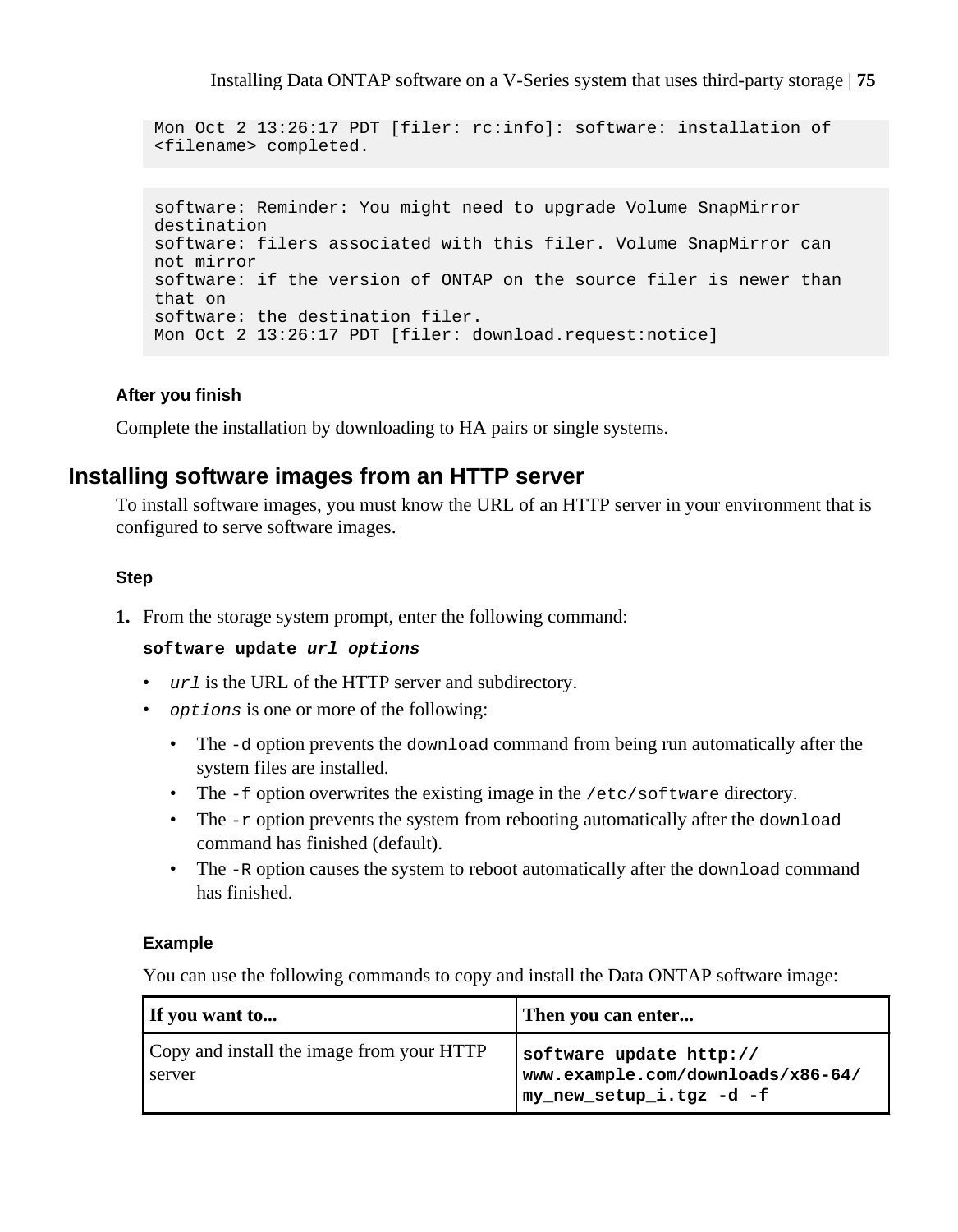| If you want to                                                                                                                                     | Then you can enter                                                                       |
|----------------------------------------------------------------------------------------------------------------------------------------------------|------------------------------------------------------------------------------------------|
| Copy from your HTTP server and overwrite an<br>existing image                                                                                      | software update http://<br>www.example.com/downloads/x86-64/<br>my new setup i.tgz -d -f |
| Copy and install the image from your HTTP<br>server, then download the new system files to<br>the boot device immediately after installing<br>them | software update http://<br>www.example.com/downloads/x86-64/<br>my new setup i.tgz       |
| Copy and install the image from your HTTP<br>server to a single system, then download the<br>new system files and reboot immediately               | software update http://<br>www.example.com/downloads/x86-64/<br>my new setup i.tgz -R    |

When you use the software update command without the options, a message similar to the following appears on your storage system console:

```
software: You can cancel this operation by hitting Ctrl-C in the next 
6 seconds.
software: Depending on system load, it might take many minutes
software: to complete this operation. Until it finishes, you will
software: not be able to use the console.
software: copying to <filename>
software: 100% file read from location.
software: /etc/software/<filename> has been copied.
software: installing software, this could take a few minutes...
software: Data ONTAP Package Manager Verifier 1
software: Validating metadata entries in /etc/boot/NPM_METADATA.txt
software: Checking sha1 checksum of file checksum file: /etc/boot/
NPM_FCSUM-pc.sha1.asc
software: Checking sha1 file checksums in /etc/boot/NPM_FCSUM-
pc.sha1.asc
software: installation of <filename> completed.
Mon Oct 2 13:26:17 PDT [filer: rc:info]: software: installation of 
<filename> completed.
software: Reminder: You might need to upgrade Volume SnapMirror 
destination
software: filers associated with this filer. Volume SnapMirror can 
not mirror
software: if the version of ONTAP on the source filer is newer than 
that on 
software: the destination filer.
Mon Oct 2 13:26:17 PDT [filer: download.request:notice]
```
#### **After you finish**

Complete the installation by downloading to HA pairs or single systems.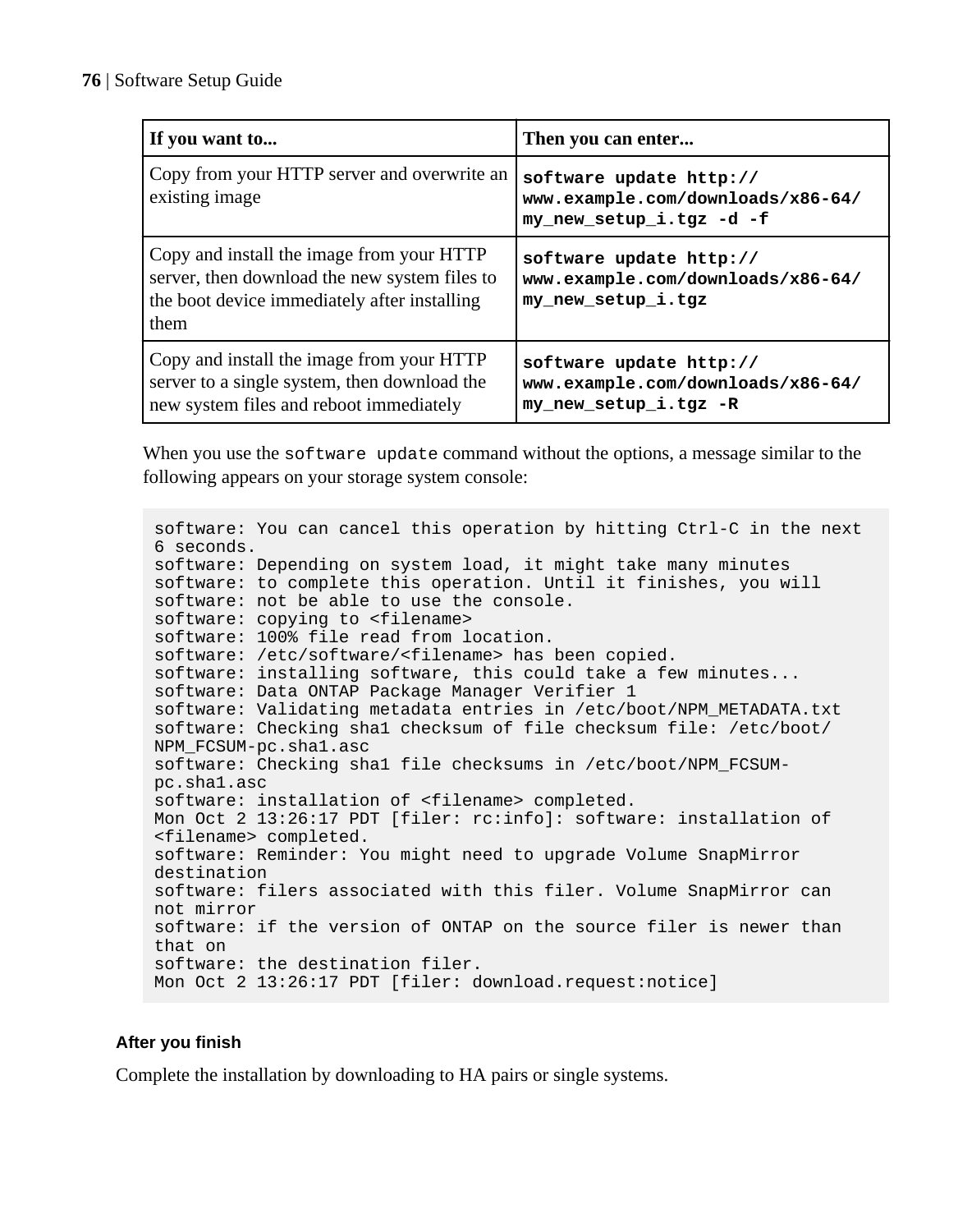## **Commands for managing files in the /etc/software directory**

After you have copied Data ONTAP system files to the /etc/software directory on your storage system, you can manage them from the storage system console by using the software command.

You use the software command to manage files in the /etc/software directory:

| If you want to                                      | Then use the following command |
|-----------------------------------------------------|--------------------------------|
| List the contents of the /etc/software<br>directory | software list                  |
| Delete files from the /etc/software directory       | software delete                |

For more information, see the software(1) command man page.

## **Required licenses for setting up a V-Series system**

After installing the Data ONTAP software, you must install the license for using LUNs on storage arrays and, in some circumstances, a protocol license.

For a V-Series system to use array LUNs, the license must be installed within 72 hours of running setup or the system shuts down. There is a different license key for Data ONTAP 8.2 and later and for releases prior to Data ONTAP 8.2. For Data ONTAP 8.2 and later, you need to use the V\_StorageAttach license package.

You can install other licenses at the same time as you are installing the license for using array LUNs or later. Protocol license requirements are as follows:

| For installation from a | This protocol license is required |
|-------------------------|-----------------------------------|
| l Windows client        | <b>CIFS</b>                       |
| UNIX client             | <b>NFS</b>                        |

For more information about storage system licensing, see the *Data ONTAP System Administration* Guide for 7-Mode and the license (1) man page.

#### **Related tasks**

[Managing licenses](#page-81-0) on page 82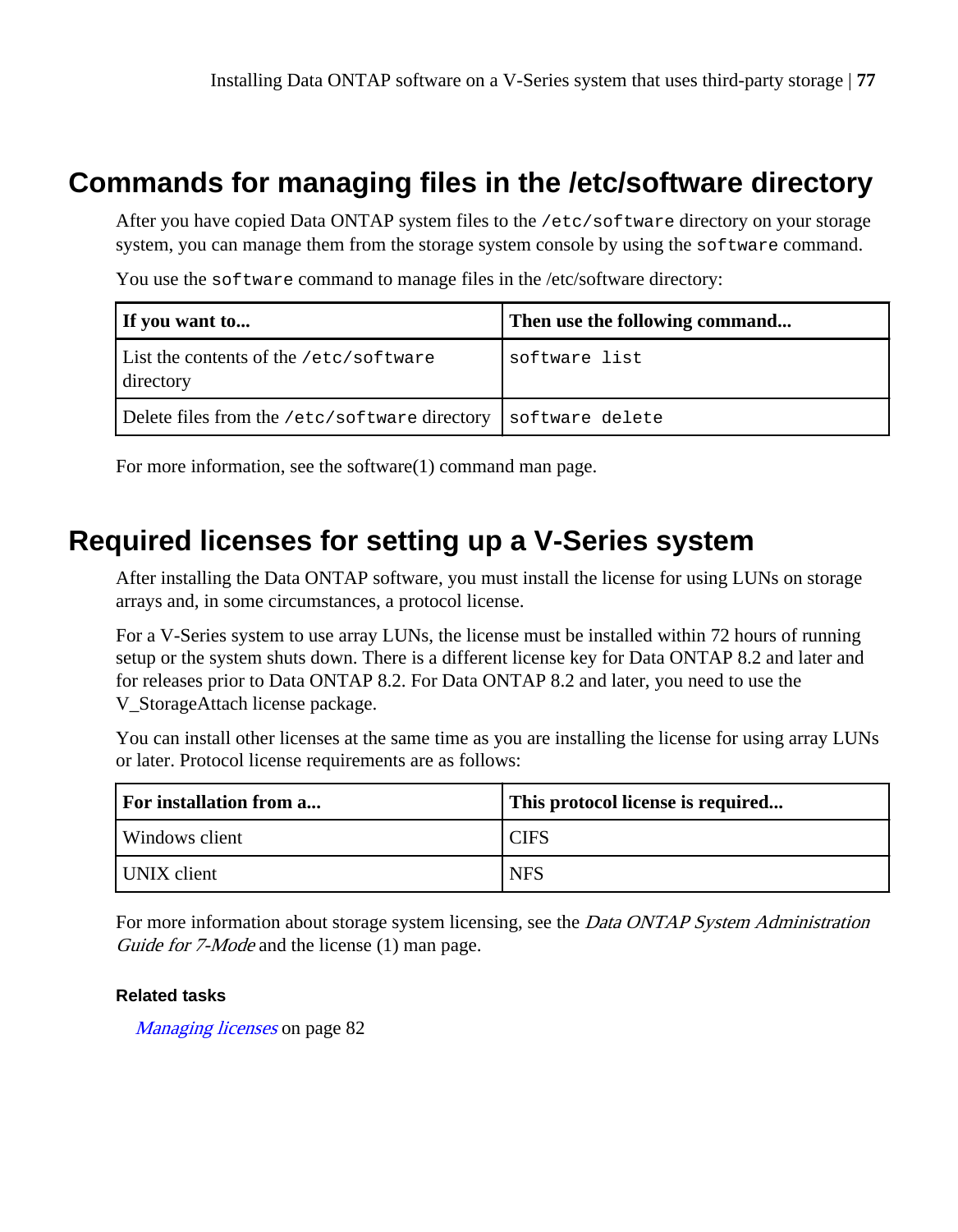# <span id="page-77-0"></span>**Verifying software setup**

As soon as hardware and software setup is complete, you should verify network connections, licensed functionality, and other relevant configurations in your environment.

## **Verifying network connectivity**

You can use the ping command to verify that your clients can connect to the IP addresses you configured on the storage system during setup.

#### **About this task**

You must perform these tasks from a network client system.

**Note:** Beginning with Data ONTAP 7.3.3, the ping command can take an IPv6 address as an argument; it is no longer necessary to enter ping6 IPv6\_address.

For more information, see the *Data ONTAP Network Management Guide for 7-Mode*.

#### **Steps**

**1.** To verify network connectivity to an IP address, enter the following command:

#### **ping IP\_address**

IP\_address is the IP address that the storage system assigned to that interface during setup.

#### **Example**

You can use either the ping6 or ping command to test the IPv6 connections for a storage system with an interface named e0a installed at 2001:0DB8:85A3:0:0:8A2E:0370:99:

#### **ping6 2001:0DB8:85A3:0:0:8A2E:0370:99**

The following command tests the IPv4 network connections for a storage system with an interface named e0a installed at 192.0.2.66:

**ping 192.0.2.66**

**2.** Repeat the test once for each interface that is installed in the storage system.

#### **Result**

You should be able to reach your new storage system from clients on your network. If you cannot, use the recommended troubleshooting procedures.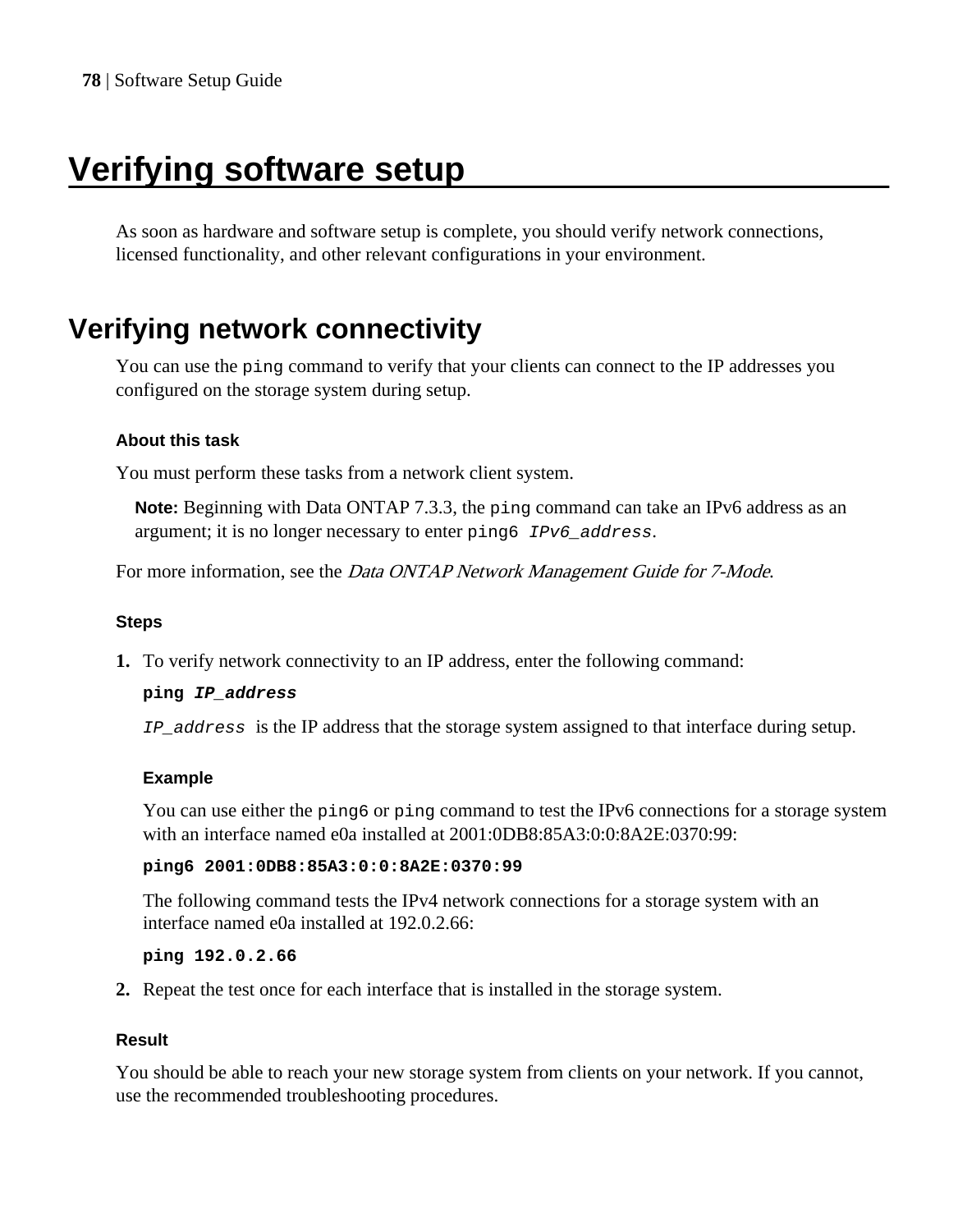## **Troubleshooting connections to new network interfaces**

There are several ways to identify a problem when new network interfaces do not respond to a ping command.

#### **Steps**

- **1.** Check to make sure that the interface is securely attached to the network.
- **2.** Check to make sure that the media type is set correctly if the interface is using a multiport Ethernet card with different port speeds.
- **3.** Check to make sure that the routers function properly with correct routing information if the ping command is issued from a network not directly attached to the interface.
- **4.** If you received a response from the IP address ping but not the host-name ping, check to see whether there is a problem with host-name resolution.

#### **Related tasks**

Verifying host-name resolution on page 79

## **Verifying host-name resolution**

You should ensure that host names you configured during the setup process are resolved into IP addresses.

#### **About this task**

When you run the setup command, the storage system generates a host name for each interface by appending the name of the interface to the storage system host name. You must ensure that these automatically generated host names are resolved into IP addresses.

For example, the interface name for the first interface on a storage system named "mysystem" might be mysystem-e0a; the second interface might be mysystem-e0b.

For more information about host-name resolution, see your *Data ONTAP Network Management* Guide for 7-Mode.

#### **Steps**

**1.** Depending on what you use for host-name resolution, perform one of the following actions from a client system: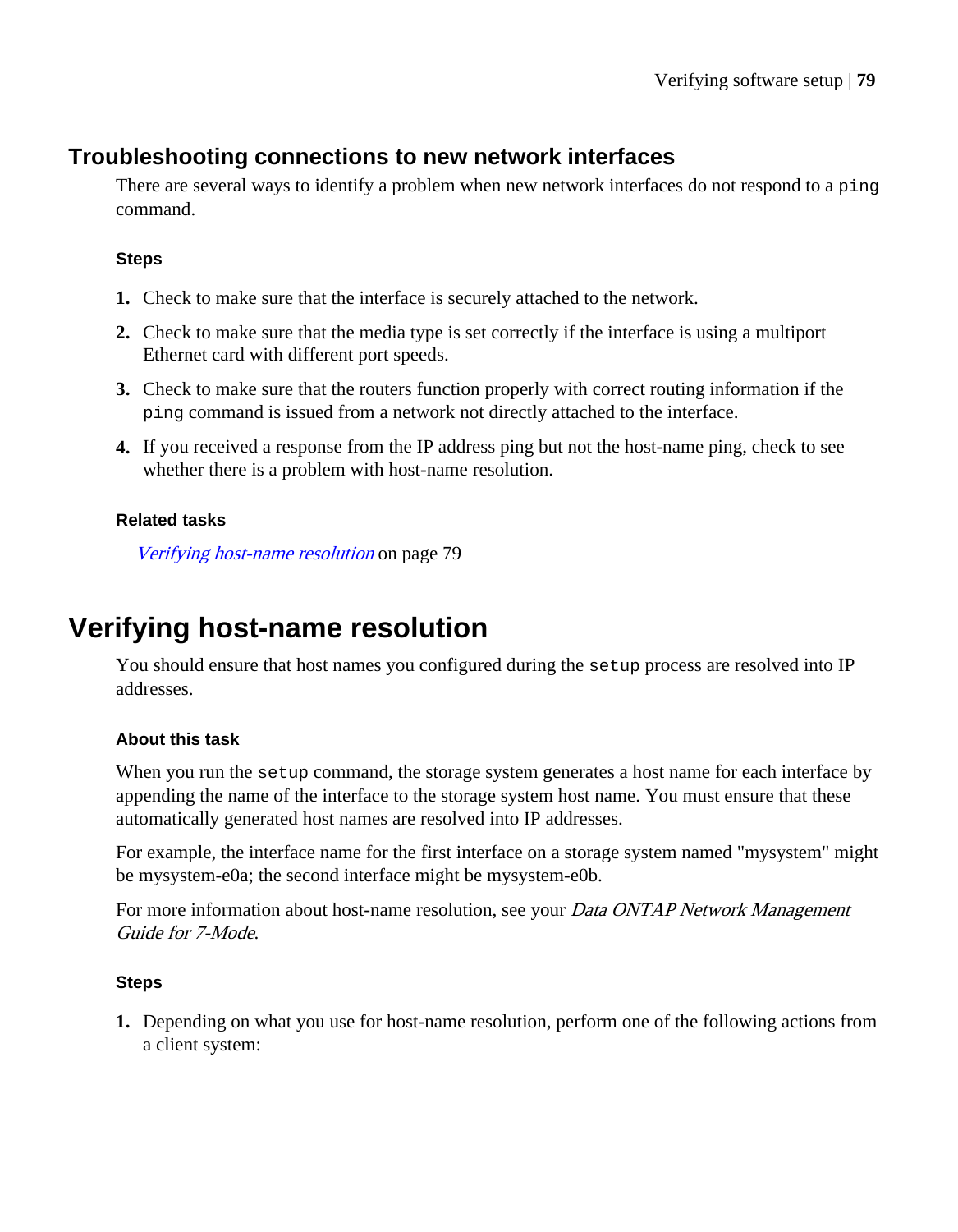| If you use                              | Then add an entry in                                                                                                                                                         |  |
|-----------------------------------------|------------------------------------------------------------------------------------------------------------------------------------------------------------------------------|--|
| DNS or NIS for name<br>resolution       | Your DNS or NIS databases for each of the storage system interfaces.<br>The following example shows how the entries might look for a storage system<br>with four interfaces: |  |
|                                         | 192.16.3.145 mysystem-e0a<br>192.16.3.146 mysystem-e0b<br>192.16.3.147 mysystem-f0<br>192.16.3.148 mysystem-a5                                                               |  |
| /etc/hosts files for<br>name resolution | Each host's /etc/hosts file for each of the storage system interfaces.                                                                                                       |  |

**2.** To verify host-name resolution for a network interface, enter the following command:

#### **ping hostname-interface**

hostname is the host name that you assign to the storage system when you run the setup command.

interface is one of the interface names that the storage system assigns when you run the setup command.

#### **Example**

The following command tests the network connections for a storage system that has the host name "mysystem" with an interface named e0a installed.

#### **ping mysystem-e0a**

**3.** Repeat the test once for each interface that is installed in the storage system.

#### **Result**

If you receive a response from the IP-address ping but not the host-name ping, there might be a problem with name resolution.

## **Verifying setup of dedicated management ports**

You need to verify that data traffic is blocked on the dedicated management ports (e0M interfaces), or that they are configured down.

#### **Steps**

**1.** Verify whether data traffic is blocked on the e0M interfaces by entering the following command:

**options interface.blocked.mgmt\_data\_traffic**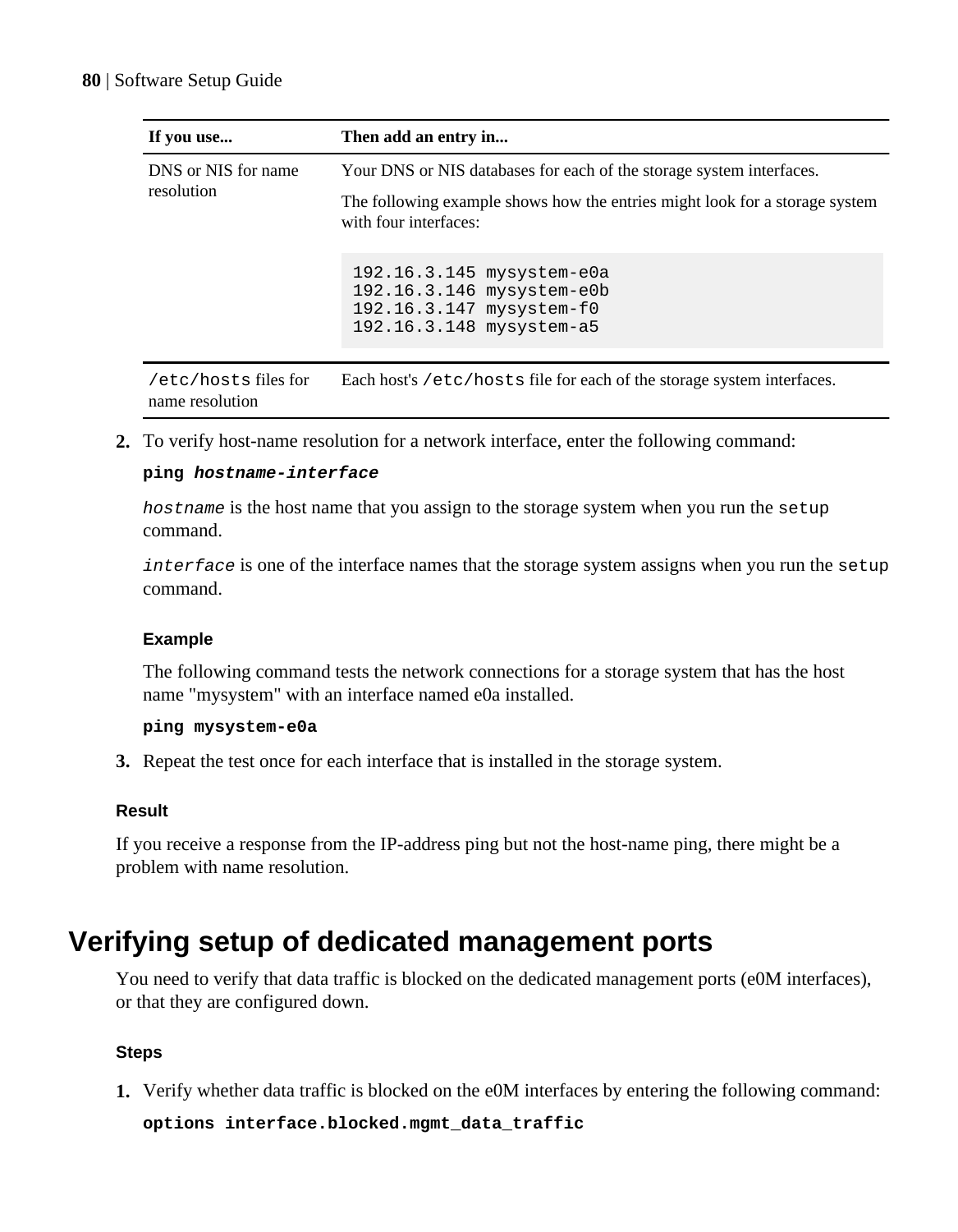#### **Example**

```
mysystem> options interface.blocked.mgmt_data_traffic
interface.blocked.mgmt_data_traffic off (value might be overwritten 
in takeover)
```
The current setting of the option is displayed (on or off).

**2.** If this option is set to off, set it to on, first on the local host and again on the HA partner:

**options interface.blocked.mgmt\_data\_traffic on**

Now the data traffic is blocked on e0M on both HA partners.

- **3.** If you are not using the e0M interfaces, configure them down:
	- a) Mount the NFS root volume.
	- b) Append the command ifconfig e0M down to the /etc/rc file.

## **Verifying that the storage system is available**

You can use the exportfs command to verify that the root path and root directory are available to clients.

#### **About this task**

After setup is complete, the storage system is online, and the following entities should exist on the storage system:

- /vol/vol0 (a virtual root path)
- /vol/vol0/home (a directory)

Note that /vol is not a directory–it is a special virtual root path under which the storage system mounts its volumes. You cannot mount /vol to view all the volumes on the storage system; you must mount each storage system volume separately. NFS and CIFS protocols provide the following access characteristics for the /vol virtual root path:

• For NFS

/vol/vol0 is exported to the administration host for root access; /vol0/home is exported to the administration host for root access and to all clients for general access.

• For CIFS

By default,  $/vol/vol0$  is shared as C\$ and  $/vol/vol0/etc/$  is shared as ETC\$. These two shares are created with "Full Control" given to the Builtin Administrators group and with no access given to any other users or groups. By default, the Builtin Administrators group members are the local administrator account, the Domain Administrator's group (if the storage system belongs to a domain), and any user or group that you configured with Administrative access during CIFS setup. The /vol/vol0/home directory is shared as HOME with "Full Control" access granted to the group Everyone.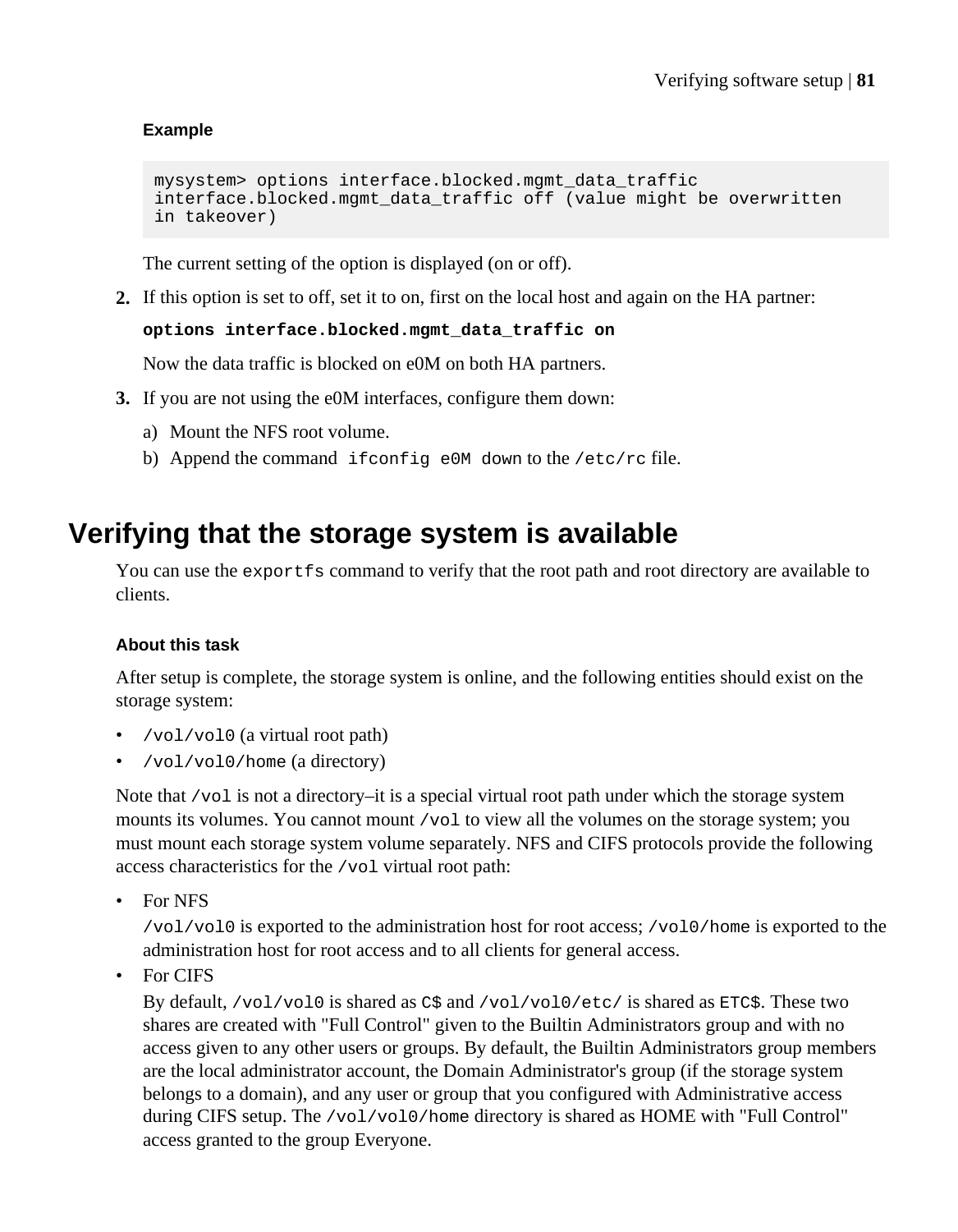#### <span id="page-81-0"></span>**82** | Software Setup Guide

#### **Step**

**1.** To verify that the /vol/vol0 path and /vol/vol0/home directory entities exist on your storage system, enter the following command at the storage system command line:

#### **exportfs**

You should see a listing that includes lines similar to the following:

```
/vol/vol0 -sec=sys,rw=admin_host,root=admin_host,nosuid
/vol/vol0/home -sec=sys,rw,root=admin_host,nosuid
```
## **Managing licenses**

You can use the license show command at the storage system command line to verify that the appropriate protocol and service licenses are installed on your system or to configure additional licenses.

#### **About this task**

Data ONTAP licenses are issued as packages, each of which contains a bundle of features or a single feature. A package requires a license key, and installing the key enables you to access all features in the package.

For more information about storage system licensing, see your *Data ONTAP System Administration* Guide for 7-Mode and the license (1) man page. Also see the knowledgebase article [Data ONTAP](https://kb.netapp.com/support/index?page=content&id=3013749) [8.2 Licensing Overview and References](https://kb.netapp.com/support/index?page=content&id=3013749) on the NetApp Support Site.

**Note:** If you see the License database is not available at this time message, wait at least five minutes after rebooting the system and the CLI is available, and then try the license commands again.

#### **Step**

**1.** Enter the appropriate license command to manage your licenses:

| If you want<br>$\mathbf{to}$ | Enter this command at the storage system prompt                                                                 |
|------------------------------|-----------------------------------------------------------------------------------------------------------------|
| View existing<br>licenses    | license show                                                                                                    |
|                              | Result: You see information about installed licenses, such as the license package name<br>and the license type. |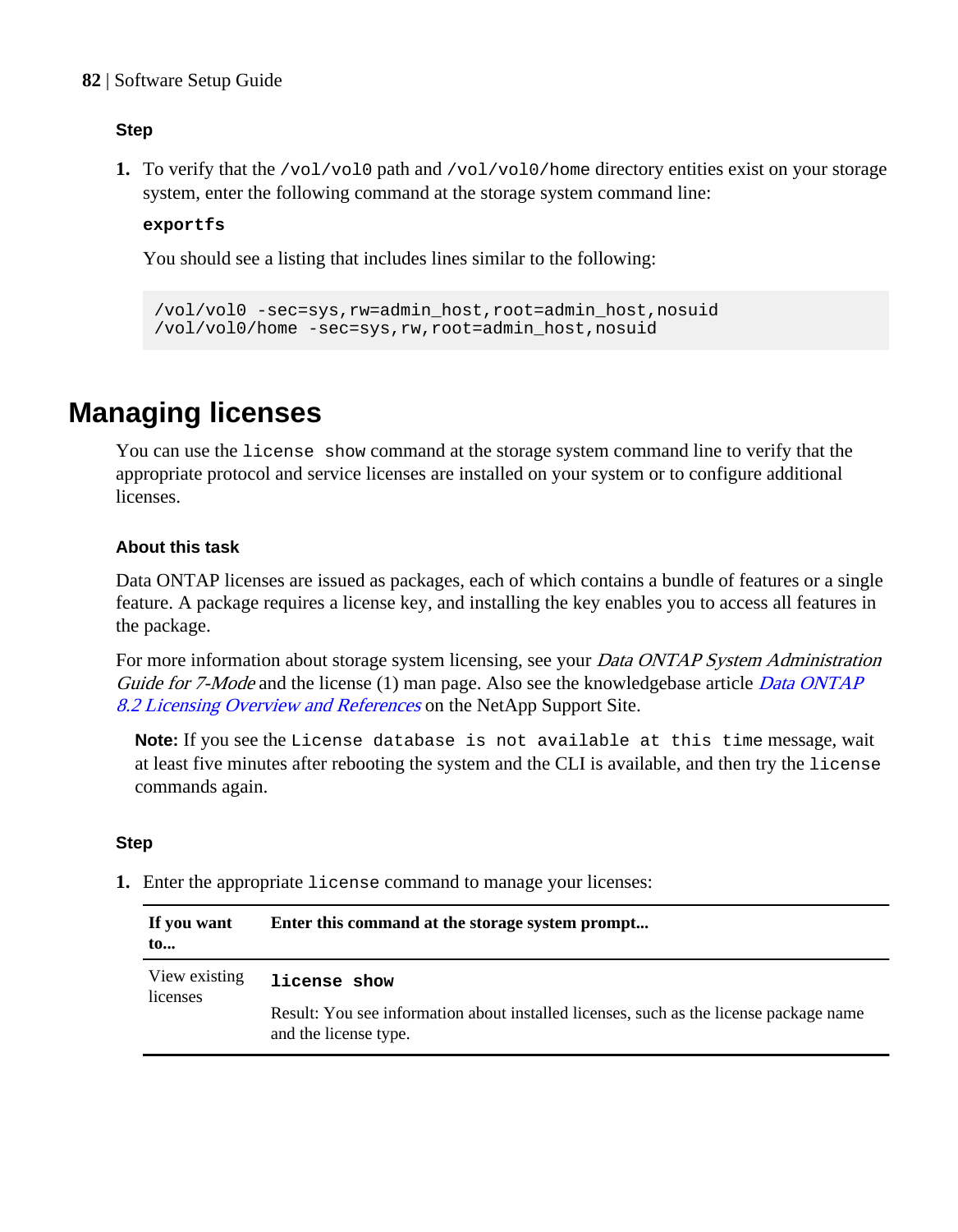| If you want<br>$\mathbf{to}$ | Enter this command at the storage system prompt                                                                                                                                                                                                                                                                                                                                                                                                                                                                                                                                                   |
|------------------------------|---------------------------------------------------------------------------------------------------------------------------------------------------------------------------------------------------------------------------------------------------------------------------------------------------------------------------------------------------------------------------------------------------------------------------------------------------------------------------------------------------------------------------------------------------------------------------------------------------|
| Add one or<br>more licenses  | license add <i>license keyl license key2</i><br>Result: The new license key is enabled and added for specific Data ONTAP features or<br>packages.                                                                                                                                                                                                                                                                                                                                                                                                                                                 |
|                              | Troubleshooting: The license add: invalid license key "key"<br>reason: "License serial-number does not belong to this<br>node., skipping" message displays when the system serial number does not match<br>the serial number that is embedded in the license key. Issue the sysconfig command<br>to verify the system serial number and use the license key for that system only. You can<br>verify the correct license keys for that serial number on the NetApp Support Site under<br><b>My Support &gt; Software Licenses.</b> If you continue to have problems, contact technical<br>support. |
| Remove a<br>license          | license delete <i>license name</i><br>Result: The license of a package is deleted from the storage system.                                                                                                                                                                                                                                                                                                                                                                                                                                                                                        |

## **Preparing NFS clients to access the storage system**

To make storage system data available to NFS clients, you need to export the storage system's file system. You must also mount the file system on your NFS clients.

For more information about NFS configuration, see your *Data ONTAP File Access and Protocols* Management Guide for 7-Mode and your NFS client documentation.

You need a license to use the NFS protocol. For more information about licenses, see the *Data* ONTAP System Administration Guide for 7-Mode.

### **Enabling or disabling NFS on the storage system**

Enabling or disabling NFS on the storage system includes managing the NFS license and the NFS server. You can use the license show command to manage the NFS license and the nfs command to manage the NFS server.

#### **Steps**

**1.** Check whether NFS is currently licensed on the storage system by entering the following command:

**license**

**2.** Perform one of the following actions:

| If NFS is                               | Enter the following command |
|-----------------------------------------|-----------------------------|
| Not licensed and you want to license it | license add nfs license key |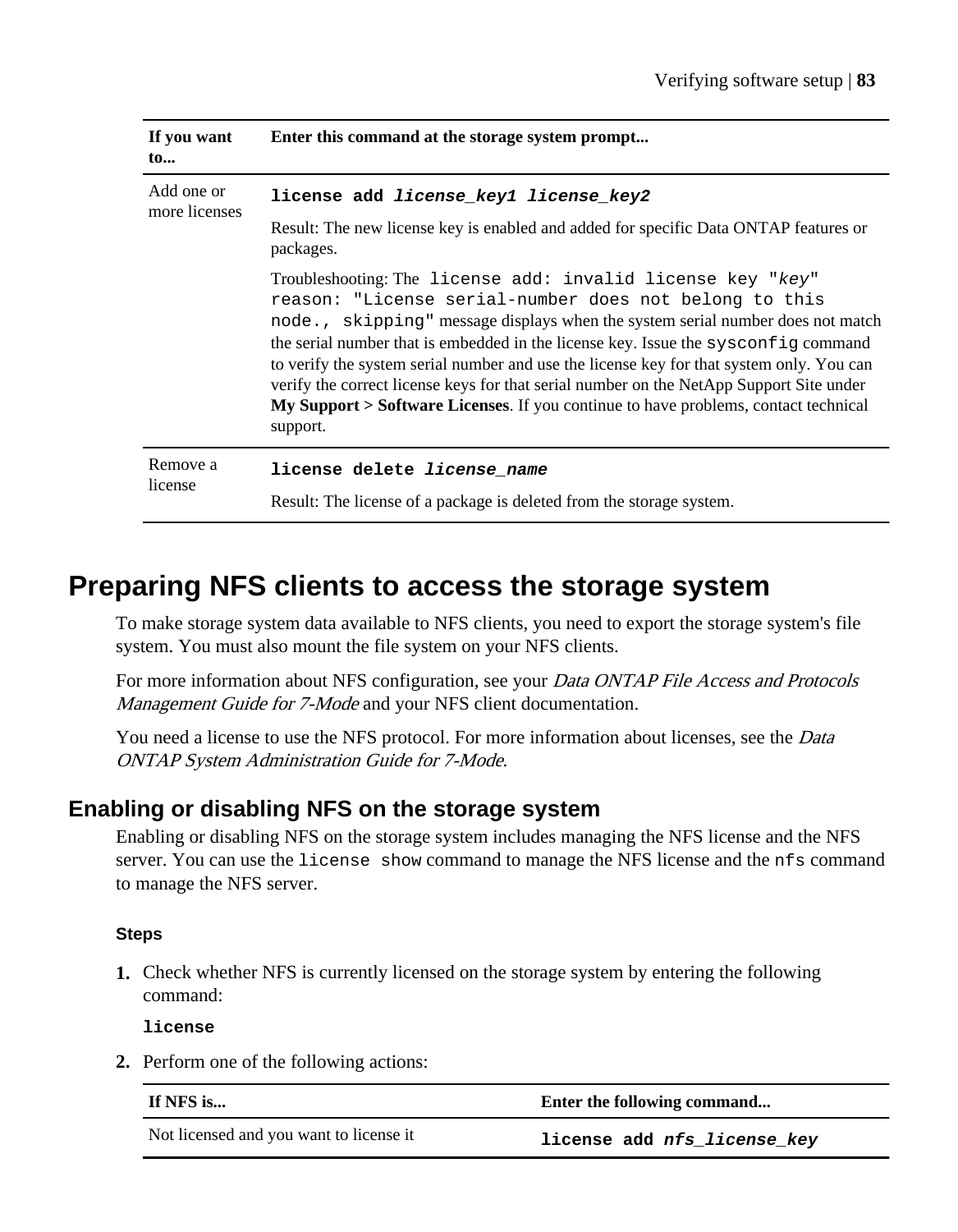#### **84** | Software Setup Guide

| If NFS is                                   | Enter the following command |
|---------------------------------------------|-----------------------------|
| Licensed and you want to remove the license | license delete nfs          |

**3.** Check whether the NFS server is currently running on the storage system by entering the following command:

**nfs status**

**4.** Perform one of the following actions:

| If the NFS server is                  | Enter the following command |
|---------------------------------------|-----------------------------|
| Not running and you want to enable it | nfs on                      |
| Running and you want to disable it    | nfs off                     |

#### **After you finish**

If you installed an NFS license and enabled the NFS server, you must now configure exports before NFS clients can access data on the storage system.

### **Exporting file systems to NFS clients**

Before NFS clients can mount file systems, you need to export those file systems by adding them to the storage system's /etc/exports file.

#### **Before you begin**

NFS must be licensed and the NFS service must be enabled before you can export file systems to NFS clients. For more information about configuring NFS licenses, see the *Data ONTAP File Access* and Protocols Management Guide for 7-Mode.

#### **About this task**

Security styles of file systems (UNIX, NTFS, and Mixed) are all available for exporting and can be mounted by NFS clients. However, for accessing a volume with NTFS effective security style (NTFS volume or mixed volume with NTFS effective security style), file access is granted based on NTFS permissions. To properly ascertain file permissions, UNIX user names are mapped to corresponding Windows user names, and access is granted based on NTFS permissions granted to the mapped Windows user.

#### **Steps**

**1.** Determine valid path names for directories by entering the following command at the storage system prompt:

**qtree status**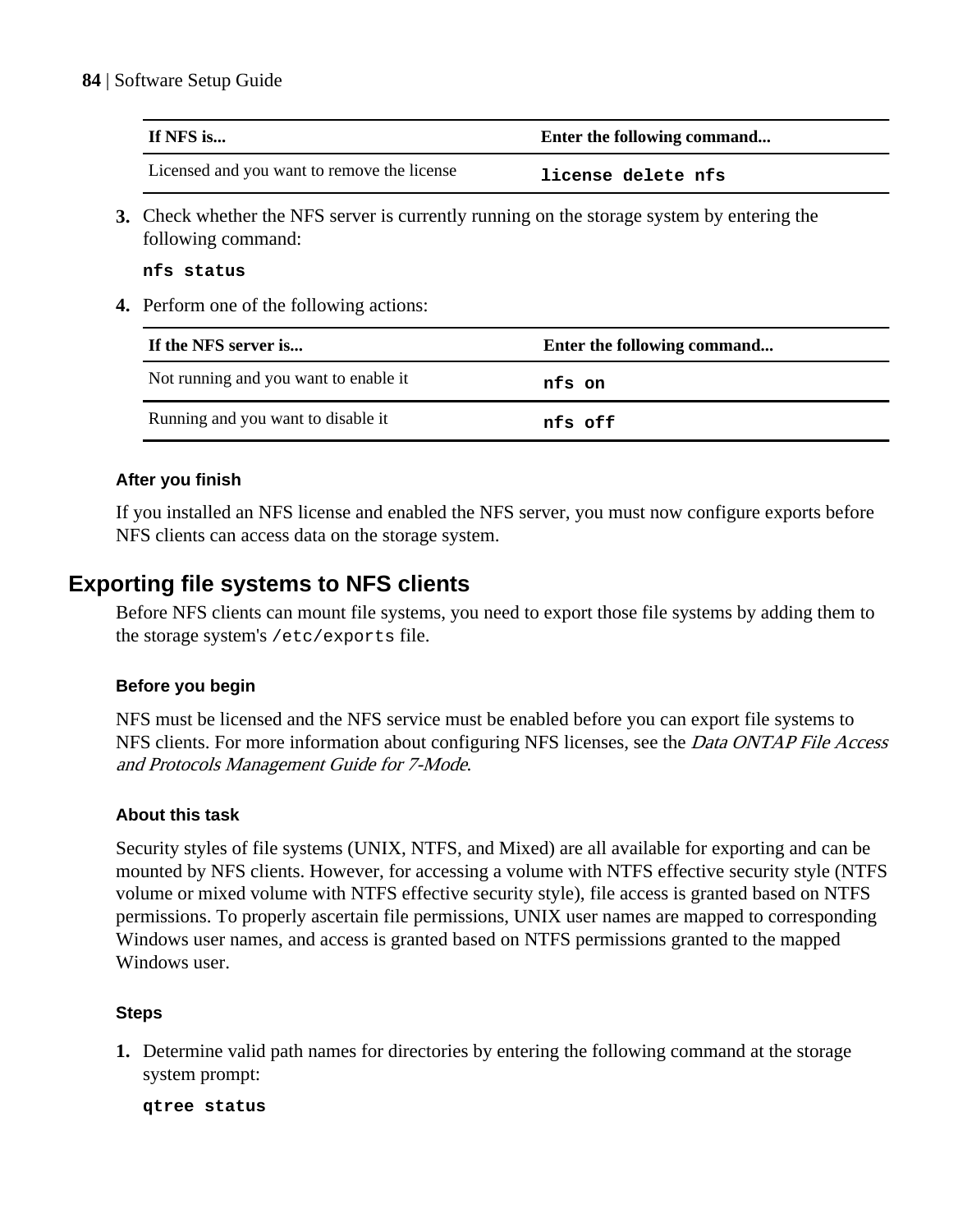#### **Example**

The following display shows sample output from the qtree status command:

| Volume   | Tree   | Style | Oplocks | Status |
|----------|--------|-------|---------|--------|
|          |        |       |         |        |
| vol0     | home   | unix  | enabled | normal |
| vollsnap | gtree1 | unix  | enabled | normal |
| vol2enq  | team1  | mixed | enabled | normal |
| vol2mkt  | nt.    | ntfs  | enabled | normal |

**2.** From the qtree command output, convert the first two entries into valid path names by using the following format:

#### **/Volume/Tree**

#### **Example**

```
/vol0/home
/vol1snap/qtree1
/vol2eng/team1
```
- **3.** Use a text editor from an NFS client to open the /etc/exports file on the storage system.
- **4.** Add the storage system directories to the /etc/exports file by using the following format:

#### **Example**

```
/vol/vol0/home -sec=sys, rw, root=admin_host
/vol/vol1snap/qtree1 -sec=sys, rw, root=admin_host
/vol/vol2eng/team1 -sec=sys, rw=10.0.0.0/24:172.17.0.0/16, 
root=admin_host
/vol/vol2mkt/nt -sec=sys, rw=netgroup1:netgroup2, root=admin_host:
10.0.0.100
```
For information about specifying entries and access permissions in the /etc/exports file, see the chapter about file access using NFS in the Data ONTAP File Access and Protocols Management Guide for 7-Mode.

- **5.** Save the file and exit the text editor.
- **6.** To make your changes to the /etc/exports file effective immediately, issue the exportfs command with the reload option:

```
exportfs -r
```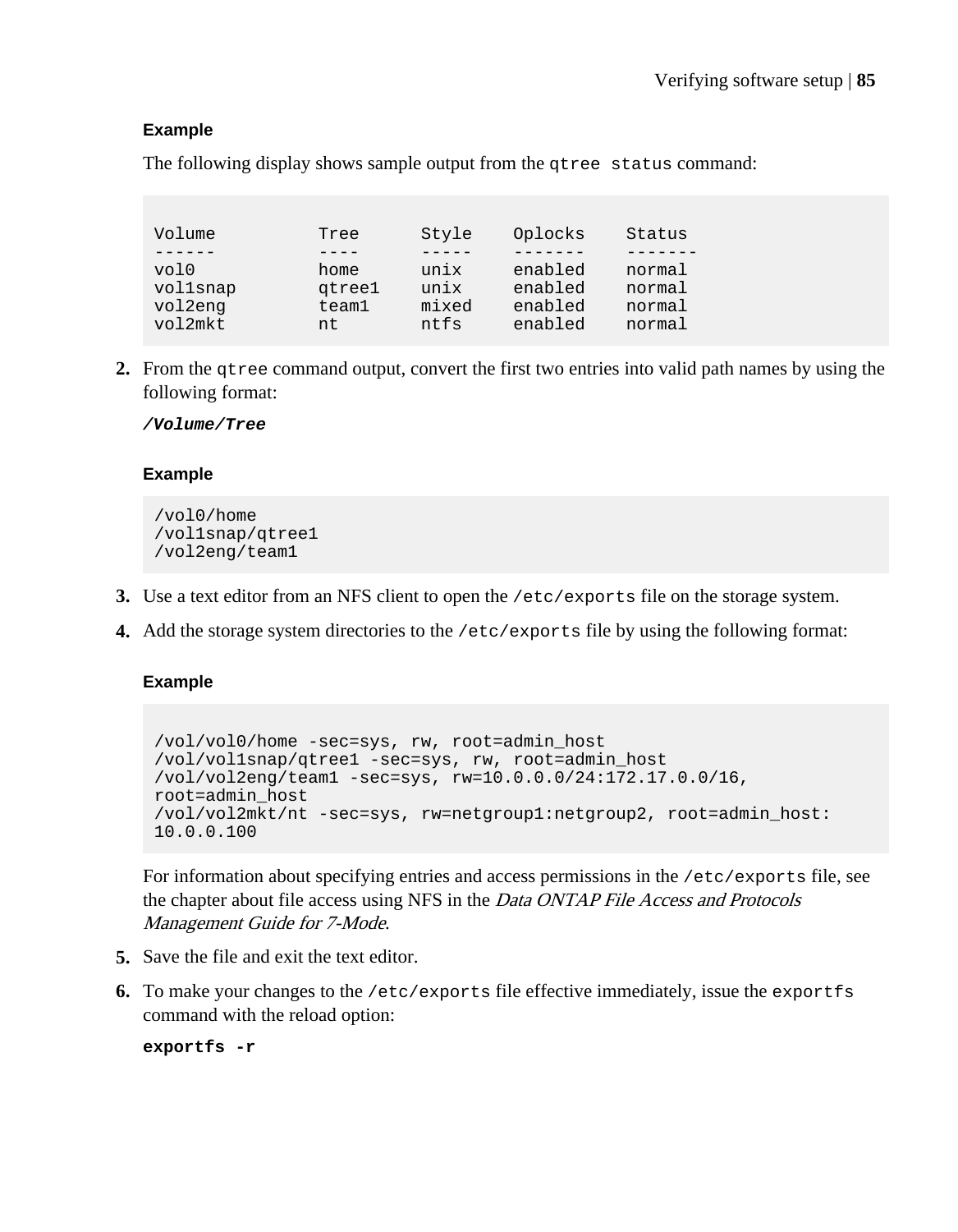## **Preparing CIFS clients to access the storage system**

If you are in an Active Directory domain, you must ensure that DNS is correctly configured to ensure CIFS client access.

Once setup is complete, the storage system establishes CIFS client connectivity by automatically registering with the master browser. If cross-subnet browsing is configured correctly, the storage system is now visible to all CIFS clients. For more information about cross-subnet browsing, see Microsoft networking documentation.

**Note:** Although CIFS visibility has been established, you must configure shares with share access permissions before any storage system data can become accessible to CIFS clients. For information about how to make a test share available to CIFS clients, see the *Data ONTAP File* Access and Protocols Management Guide for 7-Mode.

You also need to provide information to Windows client users about how to access data on the storage system for their particular Windows version.

### **Creating a storage system DNS "A" record for CIFS client access**

In Active Directory domains, you must create a storage system DNS "A" record on the DNS server before providing access to CIFS clients.

#### **About this task**

The storage system's DNS "A" record can be created manually or registered dynamically.

#### **Steps**

**1.** To configure the dynamic update of DNS through the storage system, set one of the following options:

**dns.update.enable on**

**dns.update.enable secure**

You must use the secure command if your DNS supports secure updates.

**2.** To disable dynamic update of DNS, set the dns.update.enable option to off.

## **Verifying the configuration for HA pairs**

There are two ways you can check your high-availability configuration before placing the pair online: running the HA Configuration Checker (formerly the Cluster Configuration Checker) or using the command-line interface.

When you configure HA pair pairs, the following configuration information needs to be the same on both systems: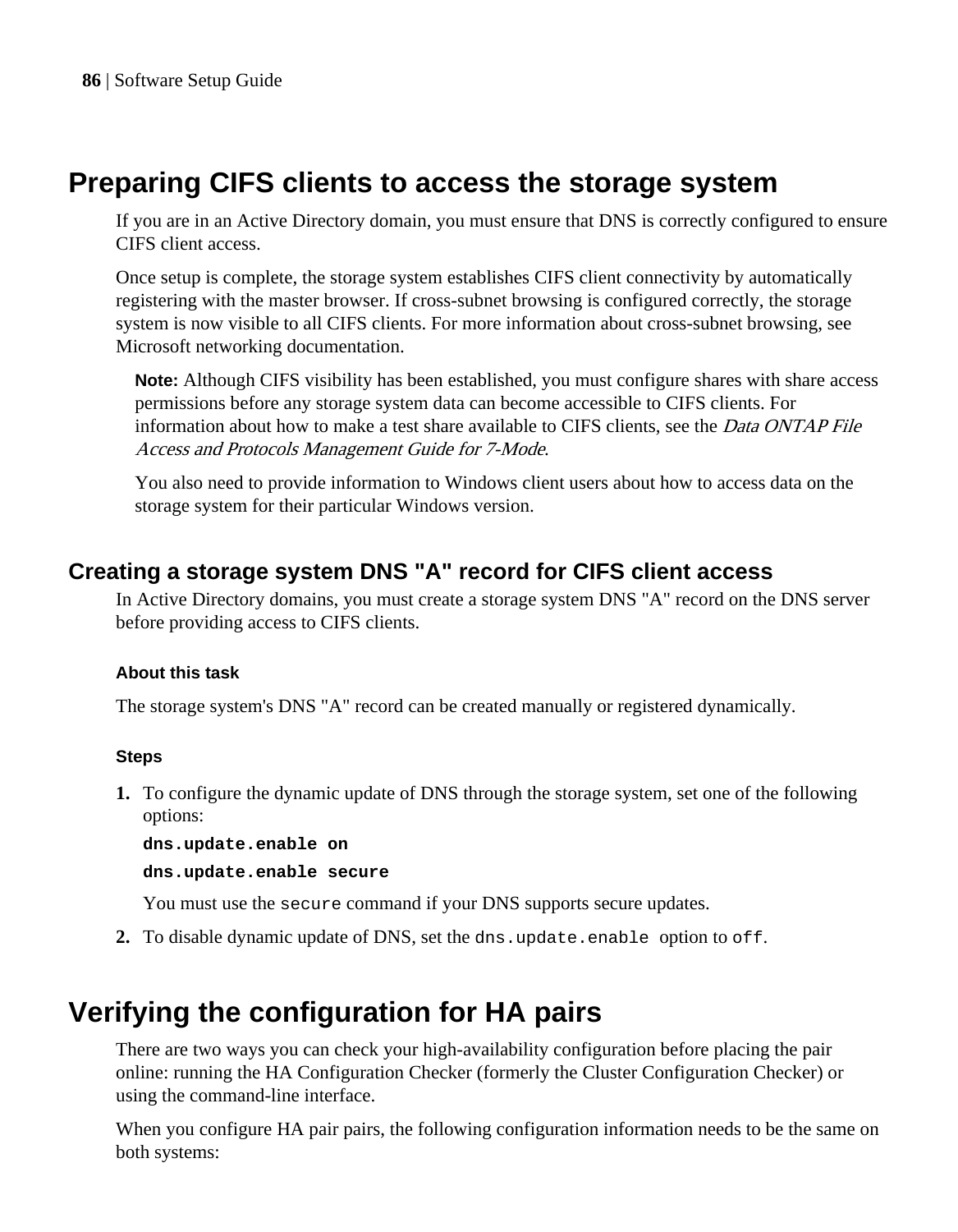- Parameters
- Network interfaces
- Configuration files
- Licenses and option settings

You must set options cf.mode to ha for HA pairs.

**Note:** The values for domain controllers and WINS servers no longer need to be identical on both storage systems in an HA pair. You can have each storage system exist in a different domain or a different workgroup, or both. However, if you have a multiprotocol environment and use UID-to-SID mapping, the UNIX security information must be compatible between the two domains. For example, if you have a UID of 119, it must map to the same Windows account for both storage systems.

For more information about verifying your configuration and managing storage systems in an HA pair, see your Data ONTAP High Availability and MetroCluster Configuration Guide for 7-Mode.

#### **Related information**

[HA Configuration Checker: support.netapp.com/NOW/download/tools/cf\\_config\\_check](http://support.netapp.com/NOW/download/tools/cf_config_check/)

## **Setting up AutoSupport**

You can control whether and how AutoSupport information is sent to NetApp technical support and your internal support organization, and then test that the configuration is correct.

#### **About this task**

For more information about the following commands, see the man pages.

#### **Steps**

- **1.** Ensure AutoSupport is enabled by setting the autosupport.enable option to on.
- **2.** If you want technical support to receive AutoSupport messages, set the following options:
	- a) Set autosupport.support.enable to on.
	- b) Select a transport protocol for messages to NetApp technical support by setting autosupport.support.transport to smtp, http, or https.
	- c) If you chose HTTP or HTTPS as the transport protocol and you use a proxy, set autosupport.proxy.url to the URL of your proxy.
- **3.** If you want your internal support organization or a support partner to receive AutoSupport messages, perform the following actions:
	- a) Identify the recipients in your organization by setting the following options: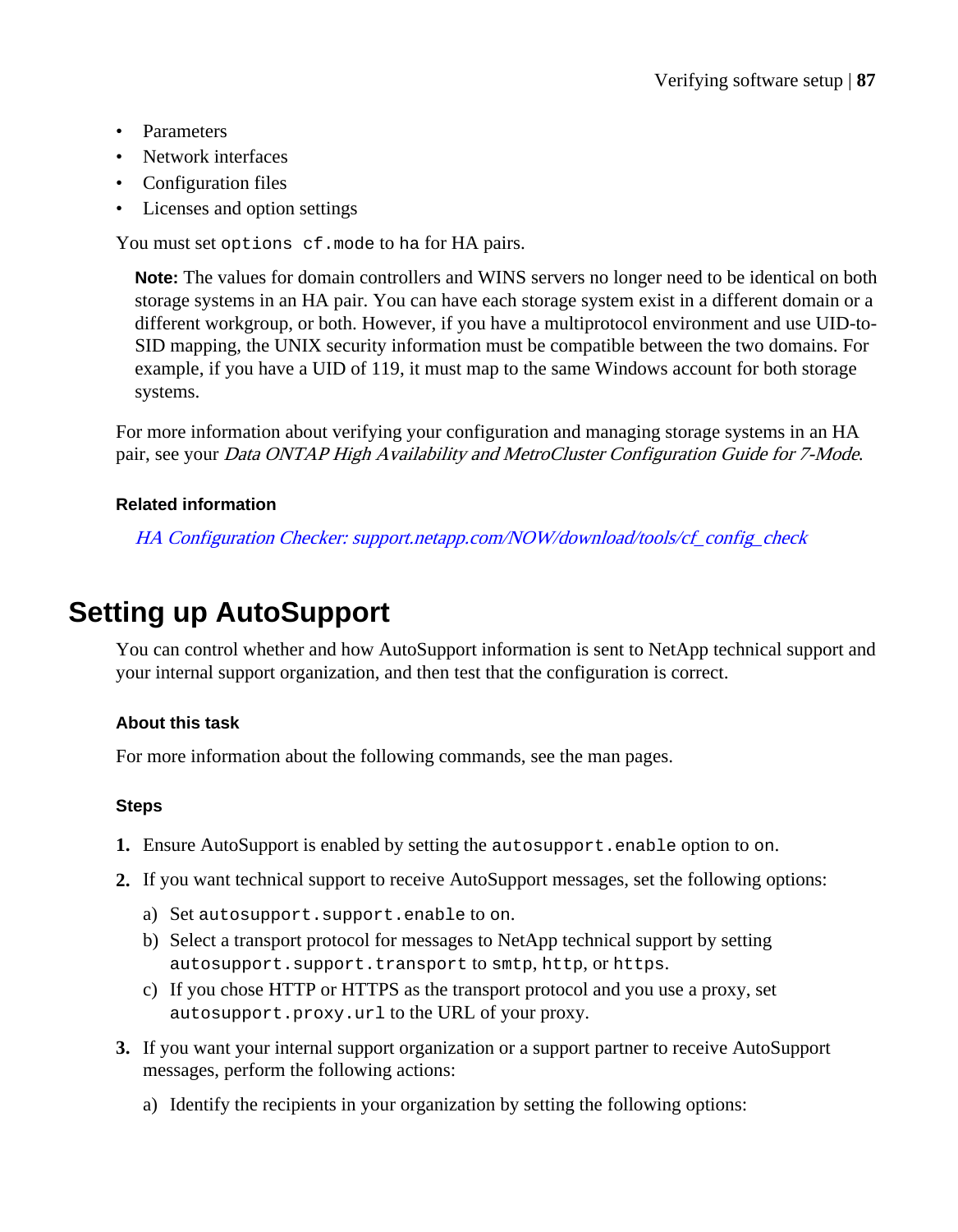| Set this option        | To this                                                                                                                                                                                                                                           |
|------------------------|---------------------------------------------------------------------------------------------------------------------------------------------------------------------------------------------------------------------------------------------------|
| autosupport.to         | Up to five comma-separated individual email<br>addresses or distribution lists in your internal support<br>organization that will receive key AutoSupport<br>messages                                                                             |
| autosupport.noteto     | Up to five comma-separated individual email<br>addresses or distribution lists in your internal support<br>organization that will receive a shortened version of<br>key AutoSupport messages designed for cell phones<br>and other mobile devices |
| autosupport.partner.to | Up to five comma-separated individual email<br>addresses or distribution lists in your support partner<br>organization that will receive all AutoSupport<br>messages                                                                              |

- b) Check that addresses are correctly configured by listing the destinations using the autosupport destinations show command.
- **4.** If you are sending messages to your internal support organization or you chose SMTP transport for messages to technical support, configure SMTP by setting the following options:
	- Set autosupport.mailhost to one or more mail hosts, separated by commas. You can set a maximum of five.
	- Set autosupport.from to the email address that sends the AutoSupport message.
	- Set autosupport.max\_smtp\_size to the email size limit of your SMTP server.
- **5.** If you want AutoSupport to specify a fully qualified domain name when it sends connection requests to your SMTP mail server, configure DNS.

For information about configuring DNS, see the *Data ONTAP Network Management Guide for* 7-Mode.

**6.** Optional: Change the following settings:

| If you want to do this                                                                | Set the following options                                                                                                                                |
|---------------------------------------------------------------------------------------|----------------------------------------------------------------------------------------------------------------------------------------------------------|
| Hide private data by removing, masking, or<br>encoding sensitive data in the messages | Set autosupport.content to minimal.<br>Note: If you change from complete to<br>minimal, all AutoSupport history and all<br>associated files are deleted. |
| Stop sending performance data in periodic<br><b>AutoSupport messages</b>              | <b>Set</b><br>autosupport.performance_data.enable<br>to disable.                                                                                         |

- **7.** Check the overall configuration using the options autosupport command.
- **8.** Test that AutoSupport messages are being sent and received: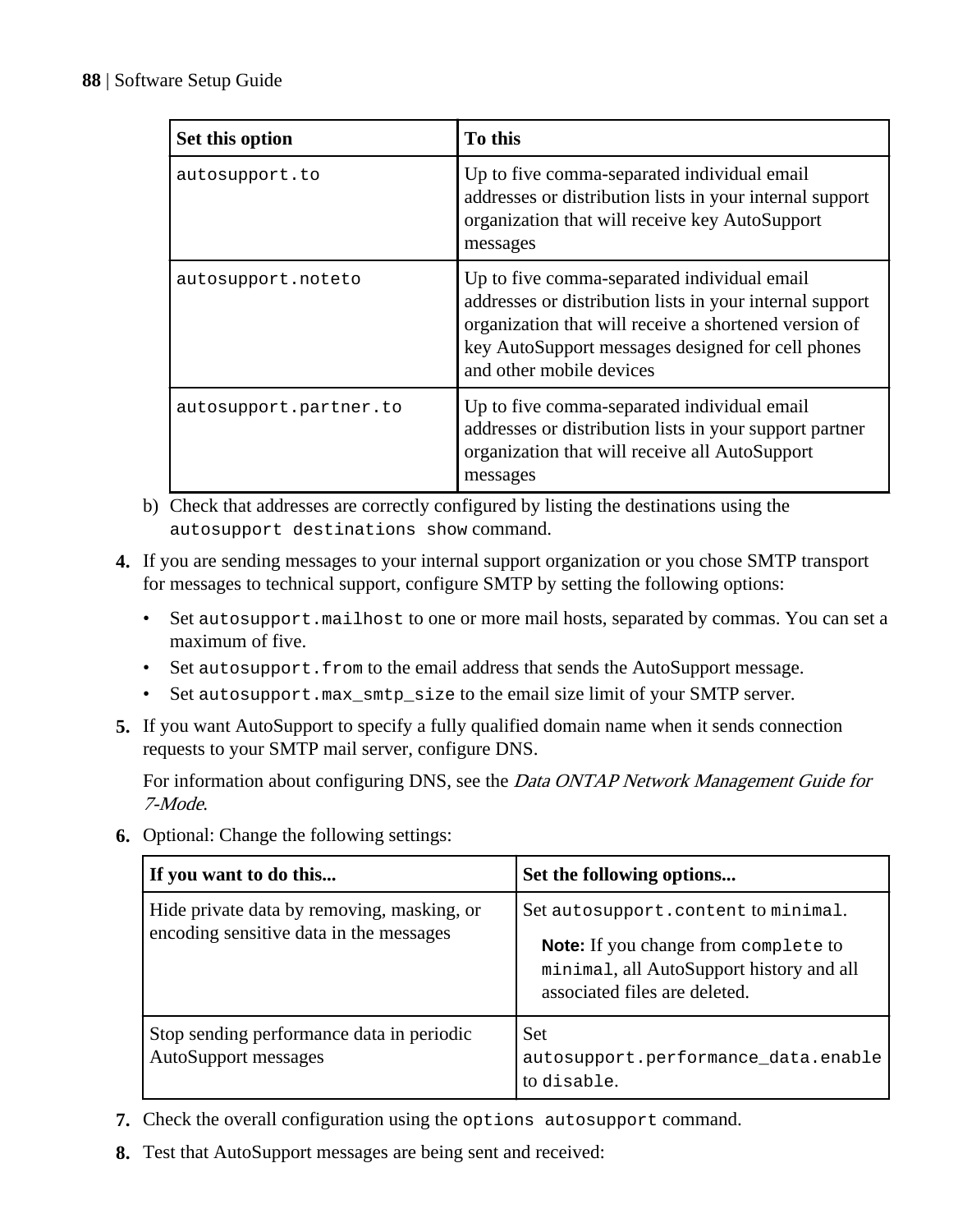- a) Use the options autosupport.doit test command.
- b) Confirm that NetApp is receiving your AutoSupport messages by checking the email address that technical support has on file for the system owner, who should have received an automated response from the NetApp mail handler.
- c) Optional: Confirm that the AutoSupport message is being sent to your internal support organization or to your support partner by checking the email of any address that you configured for the autosupport.to, autosupport.noteto, or autosupport.partner options.

## **Verifying SP connections**

You can use this procedure to verify that the Service Processor (SP) is set up correctly and connected to the network.

#### **Before you begin**

You must have configured AutoSupport before configuring the SP. Data ONTAP automatically sends the AutoSupport configuration to the SP, allowing the SP to send alerts and notifications through an AutoSupport message. AutoSupport is enabled by default when you configure your storage system for the first time.

#### **About this task**

For more information about AutoSupport and using the SP to manage remote storage systems, see the *Data ONTAP System Administration Guide for 7-Mode*. For more information about the sp commands, see the man pages.

#### **Steps**

**1.** At the storage system prompt, enter the following command to verify that the SP network configuration is correct:

#### **sp status**

You also can use the system node service-processor network show command to verify the SP network configuration.

**2.** At the storage system prompt, enter the following command to verify that the SP AutoSupport function is working properly:

#### **sp test autosupport**

**Note:** The SP uses the same mail host information that Data ONTAP uses for AutoSupport. The sp test autosupport command requires that you set up the autosupport. to option properly.

The following message is a sample of the output Data ONTAP displays: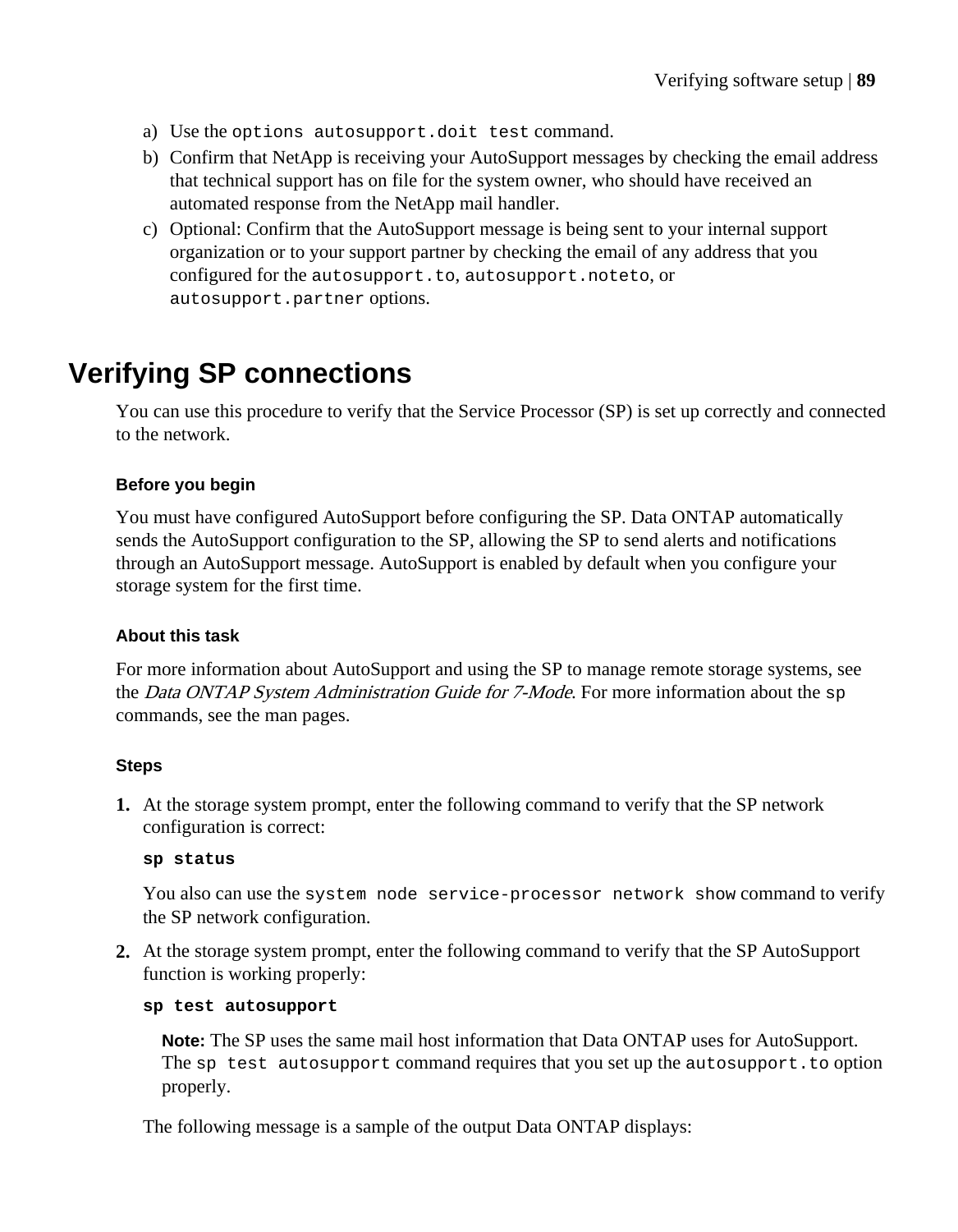Sending email messages via SMTP server at mailhost@companyname.com. If autosupport.enable is on, then each email address in autosupport.to should receive the test message shortly.

#### **Example of displaying the configuration information**

The following example displays the SP status and configuration information:

```
mysystem> sp status
     Service Processor Status: Online
           Firmware Version: 1.2
           Mgmt MAC Address: 00:A0:98:01:7D:5B
           Ethernet Link: up
           Using DHCP: no
    IPv4 configuration:
 IP Address: 192.168.123.98
Netmask: 255.255.255.0
          Netmask: 255.255.255.0<br>Gateway: 192.168.123.1
    IPv6 configuration:
 Global IP: fd22:8b1e:b255:204::1234
Prefix Length: 64
Gateway: fd22:81be:b255:204::1
          Router Assigned IP: fd22:8b1e:b255:204:2a0:98ff:fe01:7d5b
Prefix Length: 64
                          Link Local IP: fe80::2a0:98ff:fe00:7d1b
Prefix Length: 64
```
## **Verifying RLM connections**

You can use this procedure to verify that the Remote LAN Module (RLM) is set up correctly and connected to the network.

#### **Before you begin**

You must have configured AutoSupport before configuring the RLM. Data ONTAP automatically sends the AutoSupport configuration to the RLM, allowing the RLM to send alerts and notifications through an AutoSupport message. AutoSupport is enabled by default when you configure your storage system for the first time.

#### **About this task**

The RLM network interface is not used for serving data, so it does not show up in the output for the ifconfig command.

For more information about AutoSupport and about using the RLM to manage remote storage systems, see your Data ONTAP System Administration Guide for 7-Mode.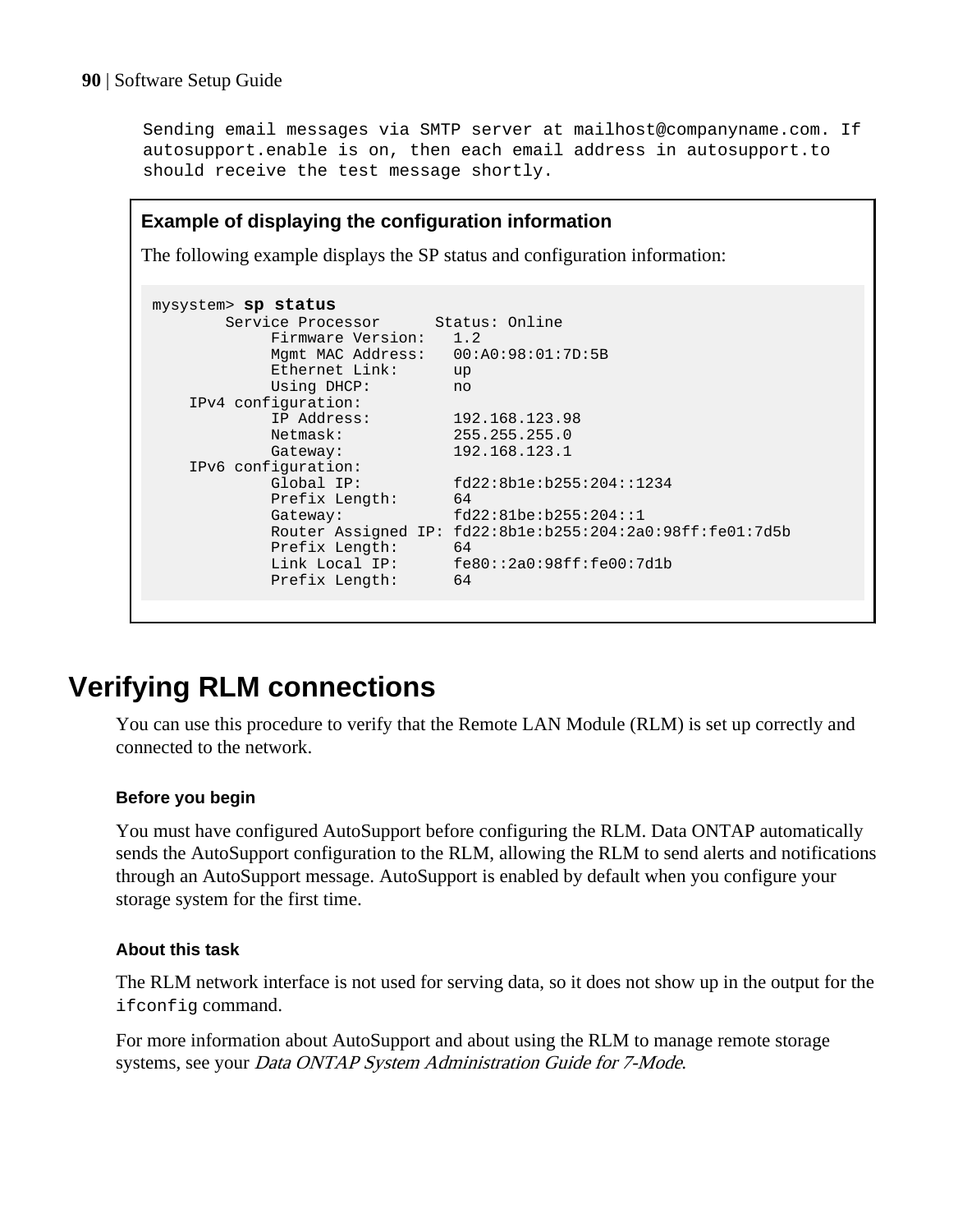#### **Steps**

**1.** To verify that AutoSupport is enabled and AutoSupport options are valid, enter the following command:

#### **options autosupport**

The AutoSupport options should be set as follows:

autosupport.enable on autosupport.support.enable on autosupport.mailhost name or IP address of mailhost autosupport.to name or email address of alert recipients

**2.** Enter the following command to verify the configuration of the RLM interface:

#### **rlm status**

**Note:** It might take a few minutes for the new RLM network settings to take effect.

**3.** Enter the following command to verify that the RLM AutoSupport function is working properly:

```
rlm test autosupport
```
**Note:** The RLM uses the same mail host information that Data ONTAP uses for AutoSupport. You must ensure that the autosupport. to option is set properly before issuing this command.

The following message is a sample of the output Data ONTAP displays:

```
Sending email messages via SMTP server at
mailhost@companyname.com. If autosupport.enable is on, 
then each email address in autosupport.to should receive 
the test message shortly.
```
The RLM should send an email within a few minutes. If the test fails, you should verify storage system connectivity and check whether the mail host and recipients are valid.

#### **Example for displaying configuration information**

The following example displays the RLM status and configuration information:

```
storage-system> rlm status
    Remote LAN Module Status: Online
Part Number: 110-00030
 Revision: A0
 Serial Number: 123456
 Firmware Version: 4.0
      Mgmt MAC Address: 00:A0:98:01:7D:5B
 Ethernet Link: up, 100Mb, full duplex, auto-neg complete
 Using DHCP: no
    IPv4 configuration:
```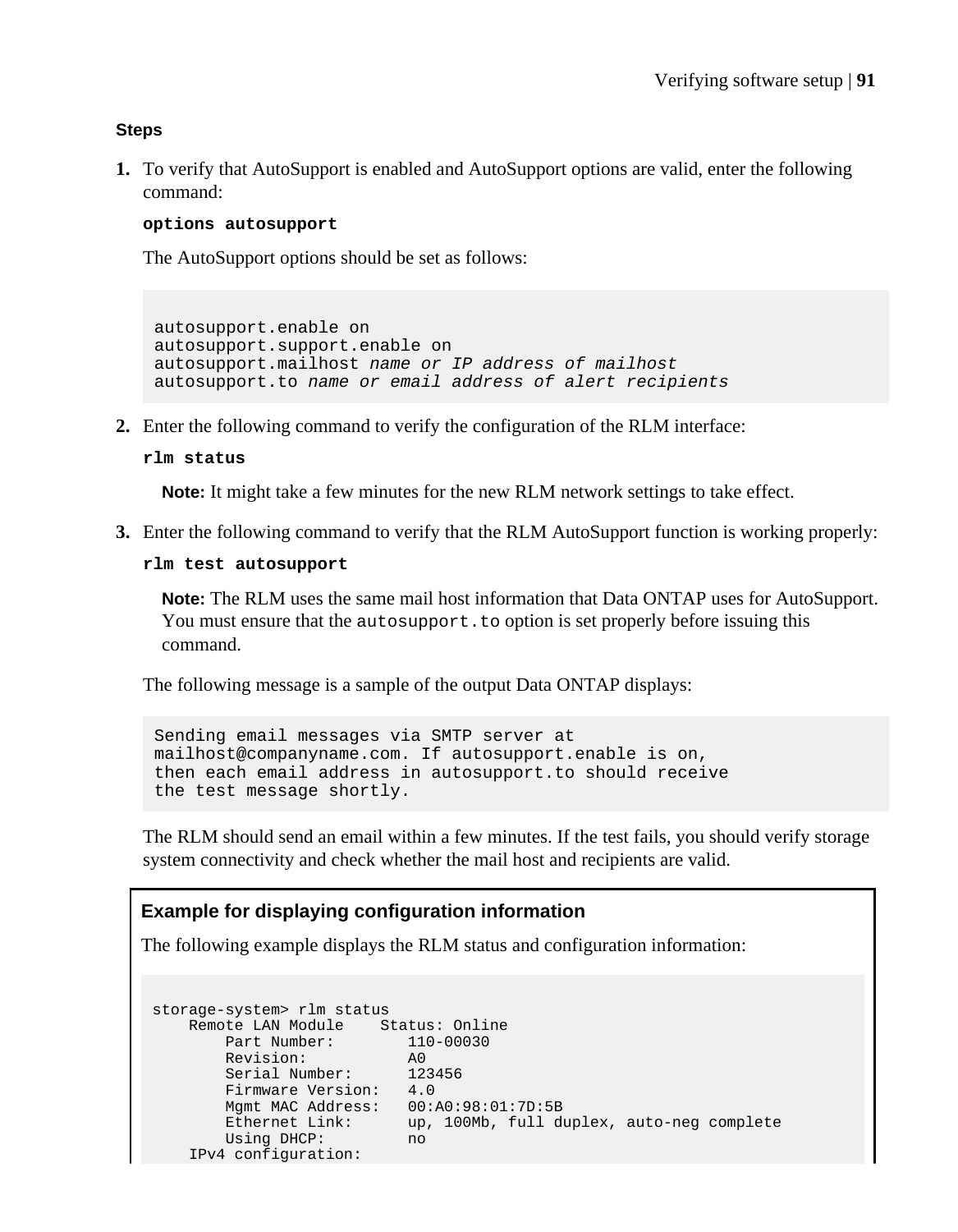```
 IP Address: 192.168.123.98
 Netmask: 255.255.255.0
Gateway: 192.168.123.1
   IPv6 configuration:
 Global IP: fd22:8b1e:b255:204::1234
Prefix Length: 64
     Gateway: fd22:81be:b255:204::1
      Router Assigned IP: fd22:8b1e:b255:204:2a0:98ff:fe01:7d5b
Prefix Length: 64
 Link Local IP: fe80::2a0:98ff:fe00:7d1b
Prefix Length: 64
```
## **Preparing to use OnCommand System Manager**

Before you can use OnCommand System Manager to monitor and manage Data ONTAP, you need to verify network connectivity and enable SNMP.

#### **About this task**

OnCommand System Manager 2.2 and later works with Data ONTAP 8.2.

#### **Steps**

- **1.** Use the ping command to verify that clients using System Manager can connect to the IP addresses you configured on the storage system during setup.
- **2.** Enable SNMP by using the following command: **options snmp.enable on**

For more information about using SNMP and diagnosing network problems, see the *Data* ONTAP Network Management Guide for 7-Mode.

#### **After you finish**

You can use System Manager to configure and manage iSCSI networks, Fibre Channel fabrics and Fibre Channel over Ethernet in a SAN environment. You also can use System Manager for managing CIFS and NFS clients. For more information, see the OnCommand System Manager Help For Use With Data ONTAP 7-Mode.

#### **Related tasks**

[Verifying network connectivity](#page-77-0) on page 78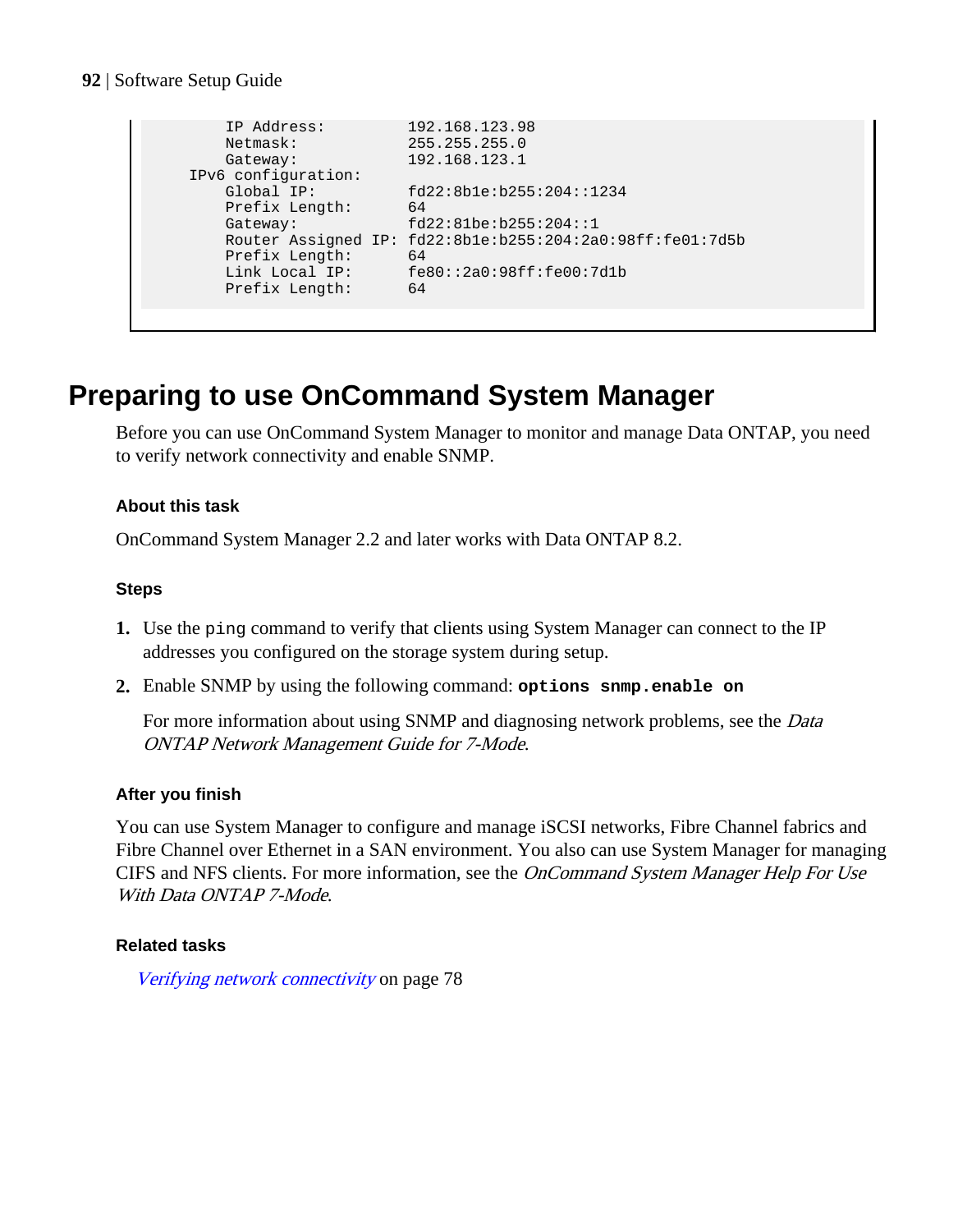## **Verifying the existence of two paths to an array LUN**

If the primary path fails, Data ONTAP automatically maps each storage system port to a secondary path. You want to ensure that there are two paths to each array LUN so that the V-Series system can continue to work when running on a single path.

### **Verifying the existence of two paths: storage show disk command**

You should verify that your V-Series system is configured with two paths to an array LUN so that there is a secondary path in case the primary path fails or is taken offline.

#### **Steps**

**1.** Enter the following command to show the primary and secondary paths to LUNs:

```
storage show disk -p all
```
The system displays information similar to the following:

| PRIMARY<br>ADAPTER    | <b>PORT</b> |                          | SECONDARY             | PORT |     | SHELF BAY                |                   |                |
|-----------------------|-------------|--------------------------|-----------------------|------|-----|--------------------------|-------------------|----------------|
|                       |             |                          |                       |      |     |                          |                   |                |
| vmcc4500s32:4.127L1   |             |                          | vnmc4500s33:19.127L1  |      | -   | $\overline{\phantom{0}}$ |                   | Ωa             |
| vnmc4500s32:4.127L12  |             |                          | vnmc4500s33:19.127L12 |      | $-$ | $\overline{\phantom{0}}$ |                   | Ωa             |
| vnmc4500s33:19.127L2  |             | $-$                      | vnmc4500s32:4.127L2   |      |     | $\overline{\phantom{0}}$ | $\qquad \qquad -$ | 0 <sup>c</sup> |
| vnmc4500s33:19.127L13 |             | $\overline{\phantom{a}}$ | vnmc4500s32:4.127L13  |      | -   | $\overline{\phantom{0}}$ |                   | ∩∼             |

**Note:** When you use the all variable, adapters are displayed, but unassigned LUNs are not visible.

**2.** Determine whether a primary path and a secondary path to the array LUNs are shown.

If you do not see a primary and secondary path, check zoning, host group configuration, and cabling.

**Note:** Do not continue with testing until you see two paths.

**3.** Look at the adapters shown to see whether all paths are on a single adapter.

If you see both paths through one port (for example, both paths through the 0c port), this is an indication that the back-end zoning is redundantly crossed. This is not a supported configuration.

**Note:** Data ONTAP changes the path to array LUNs, as necessary, for load balancing. Therefore, the primary and secondary paths for a given array LUN can change when the storage show disk command is issued at different times.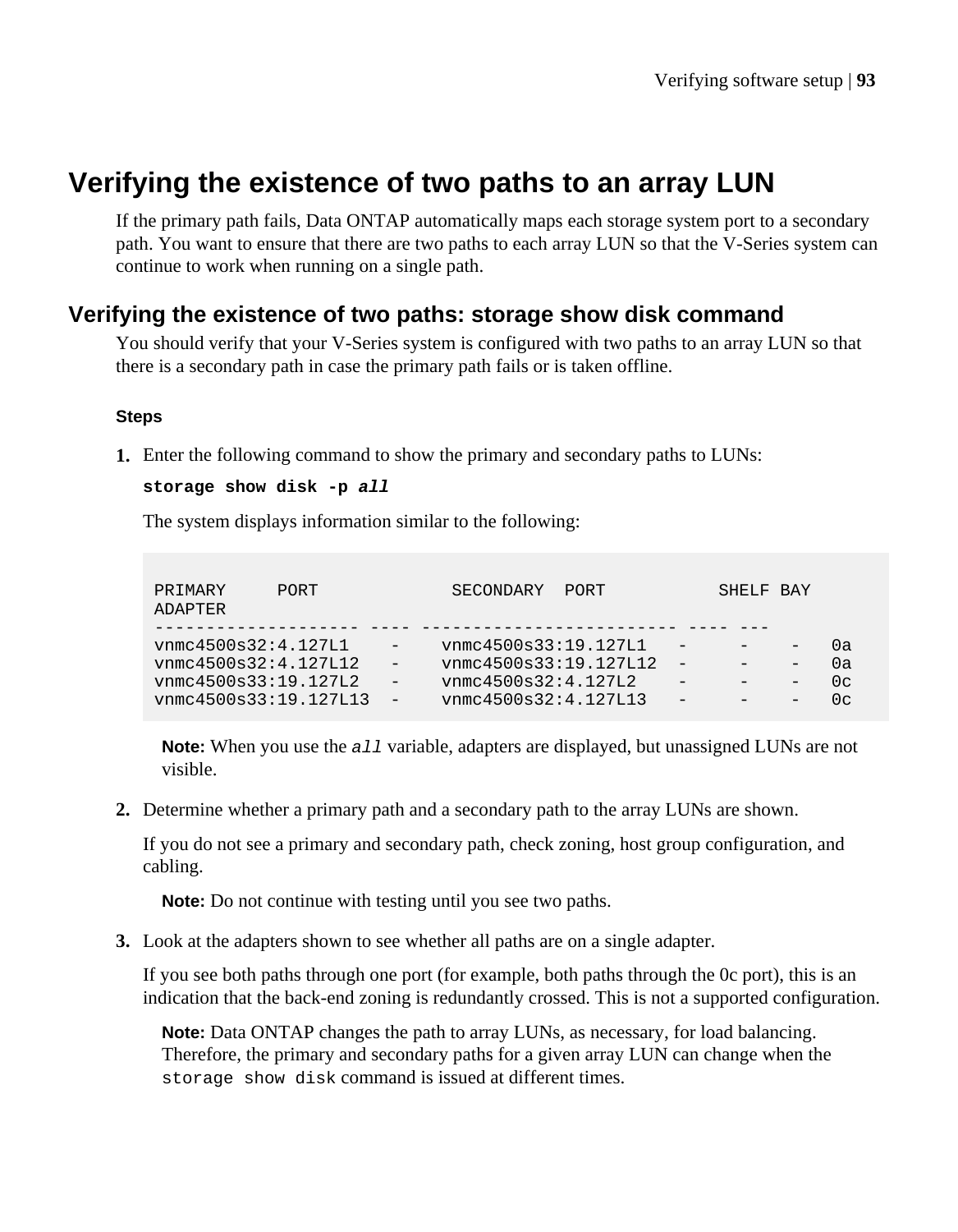### **Verifying the existence of two paths: storage array show-config command**

You should verify that your V-Series system is configured with two paths to an array LUN so that there is a secondary path in case the primary path fails or is taken offline.

#### **Step**

**1.** Enter the following command to show the primary and secondary paths to LUNs:

#### **storage array show-config**

You see information similar to the following.

```
LUN Group Array Name Array Target Ports Switch Port Initiator
Group 0 (4 LUNS) HP_V210 50:00:1f:e1:50:0a:86:6d vnmc4300s35:11 0b
                         50:00:1f:e1:50:0a:86:68 vnbr4100s31:1 0a
                         50:00:1f:e1:50:0a:86:6c vnmc4300s35:6 0d
Group 1(50 LUNS) HP_V200 50:00:1f:e1:50:0d:14:6d vnbr4100s31:5 0a
                         50:00:1f:e1:50:0d:14:68 vnmc4300s35:3 0d
```
This example shows output from a V-Series system connected to two storage arrays. Each LUN group is comprised of LUNs that share the same two paths. Group 0 contains a total of 4 LUNs on the HP\_V210 array and Group 1 contains 50 LUNs on the HP\_V200 array.

Array LUNs that are not configured with two paths are shown as one or more LUNs with a single path, similar to the following example.

LUN Group Array Name Array Target Ports Switch Port Initiator (4 LUNS) HP\_V210 50:00:1f:e1:50:0a:86:6d vnmc4300s35:11 0b

## **Verifying path failover for array LUNs**

You want to demonstrate that the V-Series system continues to work when running with a single path, for example, when a switch or array port is taken offline. You can test path failover by physically removing fibre cables or taking ports offline using Data ONTAP commands.

The procedure you use to test path failover differs slightly, depending on whether you are testing a stand-alone system or an HA pair.

### **Verifying path failover for array LUNs in a stand-alone system**

It is important to demonstrate that a stand-alone V-Series system continues to operate on a single path.

#### **Steps**

- **1.** Set your privilege level to advanced:
	- **priv set advanced**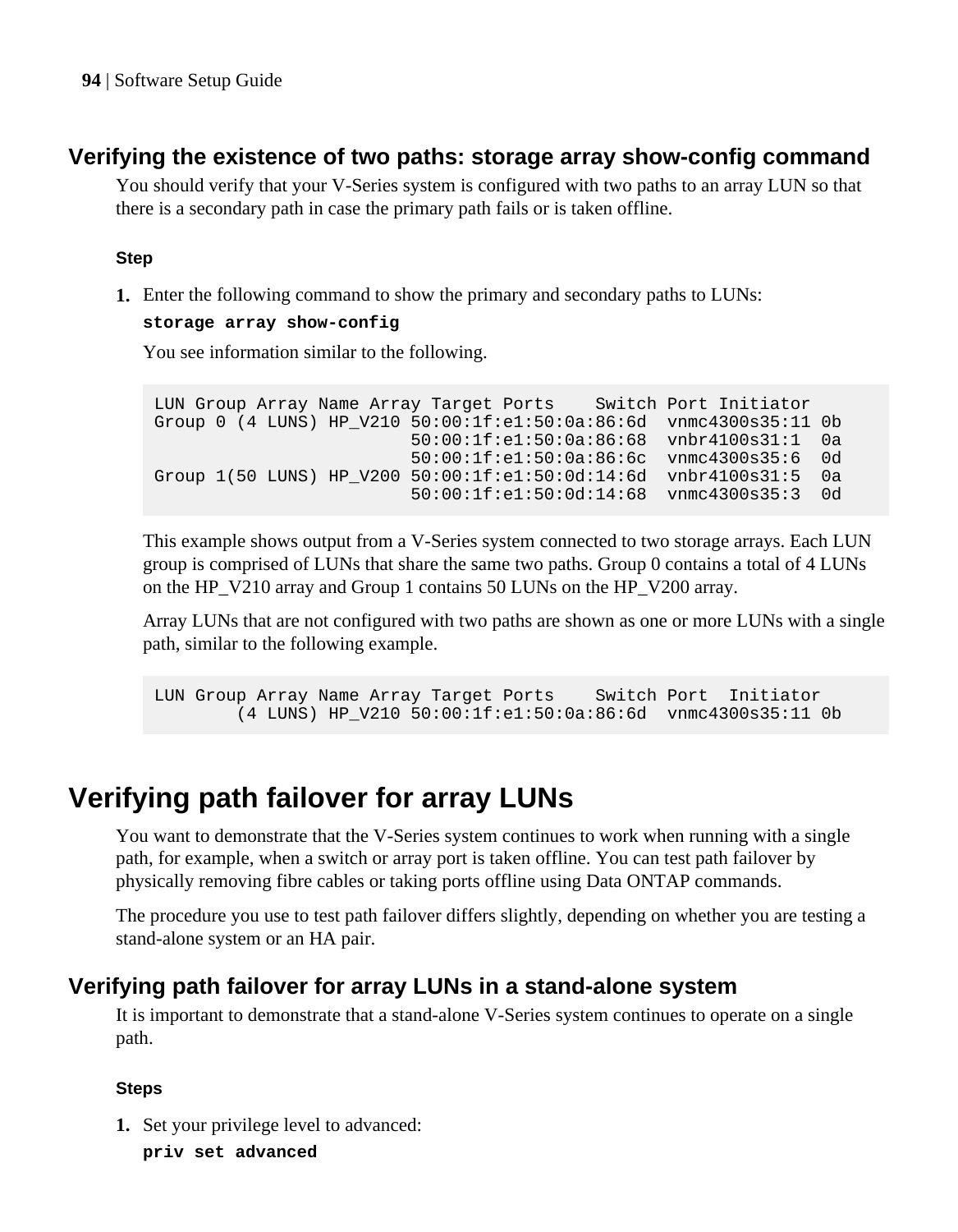**2.** Set port 0a offline by using the following command:

#### **fcadmin offline 0a**

**3.** Show the number of disks seen on each adapter using the following command:

#### **sysconfig**

No disks will be assigned to adapter 0a.

**4.** Show the primary and secondary paths by using the following command:

**storage show disk -p**

**5.** Return port *o* a to online:

**fcadmin online 0a**

### **Verifying path failover for array LUNs in an HA pair**

It is important to demonstrate that controller failover and then path failover occur in an HA pair so that the system can to continue to operate on a single path.

#### **Steps**

**1.** Set your privilege level to advanced:

#### **priv set advanced**

You need to enter this command on the local and partner node.

**2.** On the local node, enter the following command to set port 0a offline (assuming the redundant port pair is 0a and 0c):

#### **fcadmin offline 0a**

**3.** Verify that only one path is available on the port pair:

**storage show disk -p**

**4.** Enter the following command to initiate HA pair takeover:

**cf takeover**

**5.** On the partner node, enter the following command:

#### **cf giveback**

**6.** After the partner node is back online, repeat Steps 1, 2, and 3 on the partner node.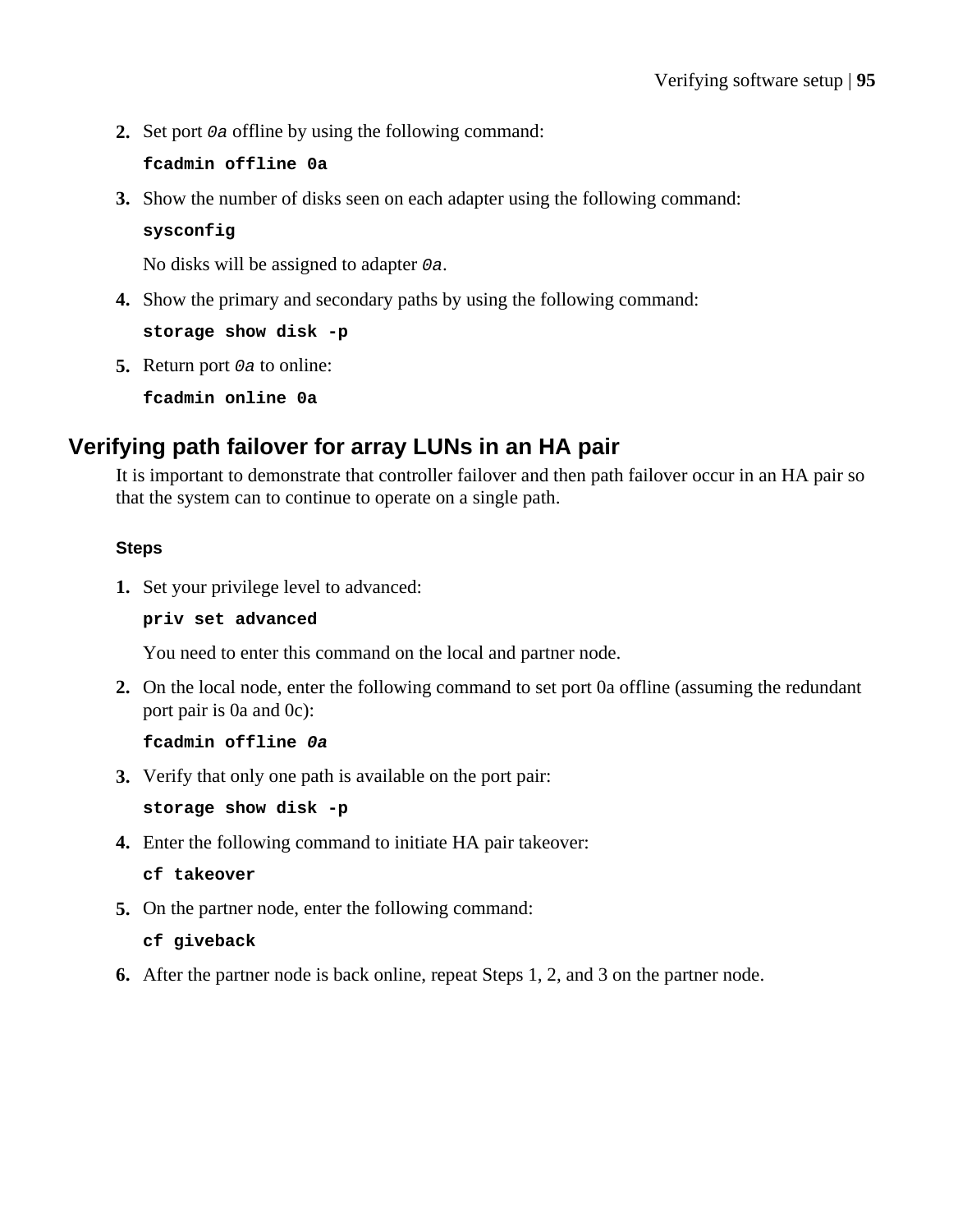# **Data ONTAP documentation**

Product documentation for Data ONTAP is available online and in printed format.

Documentation is available on the NetApp Support Site. You can also order printed copies from this web site. See the Release Notes for new features, enhancements, and known issues for Data ONTAP 8.1.1.

| For information about                                                                                                   | Go to the NetApp Support Site for the                                                                                                                                                                                                                                                                                                   |
|-------------------------------------------------------------------------------------------------------------------------|-----------------------------------------------------------------------------------------------------------------------------------------------------------------------------------------------------------------------------------------------------------------------------------------------------------------------------------------|
| New features, enhancements, known issues, and<br>late-breaking news for your version of Data<br><b>ONTAP</b> software   | Data ONTAP Release Notes for 7-Mode for<br>your version of Data ONTAP.                                                                                                                                                                                                                                                                  |
| Setting up and verifying software configuration                                                                         | Data ONTAP Software Setup Guide for 7-Mode                                                                                                                                                                                                                                                                                              |
| Upgrading, downgrading, or reverting the Data<br><b>ONTAP</b> release                                                   | Data ONTAP Upgrade and Revert/Downgrade<br>Guide for 7-Mode                                                                                                                                                                                                                                                                             |
| Managing all aspects of your system                                                                                     | Documentation for your version of Data<br>ONTAP. See the <i>Data ONTAP Documentation</i><br>Map for 7-Mode for an overview.                                                                                                                                                                                                             |
| Cabling, configuring, and disk ownership                                                                                | Data ONTAP High Availability and<br>MetroCluster Configuration Guide for 7-Mode<br>Data ONTAP System Administration Guide for<br>7-Mode<br>Data ONTAP Data Protection Online Backup<br>and Recovery Guide for 7-Mode<br>Data ONTAP Storage Management Guide for 7-<br>Mode<br>V-Series Installation Requirements and<br>Reference Guide |
| Setting up and managing network configurations<br>of storage systems                                                    | Data ONTAP Network Management Guide for<br>7-Mode                                                                                                                                                                                                                                                                                       |
| Configuring and managing the FC protocol, and<br>creating and managing LUNs and initiator<br>groups with the FC service | Data ONTAP SAN Administration Guide for 7-<br>Mode                                                                                                                                                                                                                                                                                      |
| The most current information about your system<br>hardware                                                              | Hardware Information Library page                                                                                                                                                                                                                                                                                                       |
| Hardware configuration options available for<br>your system                                                             | Hardware Universe                                                                                                                                                                                                                                                                                                                       |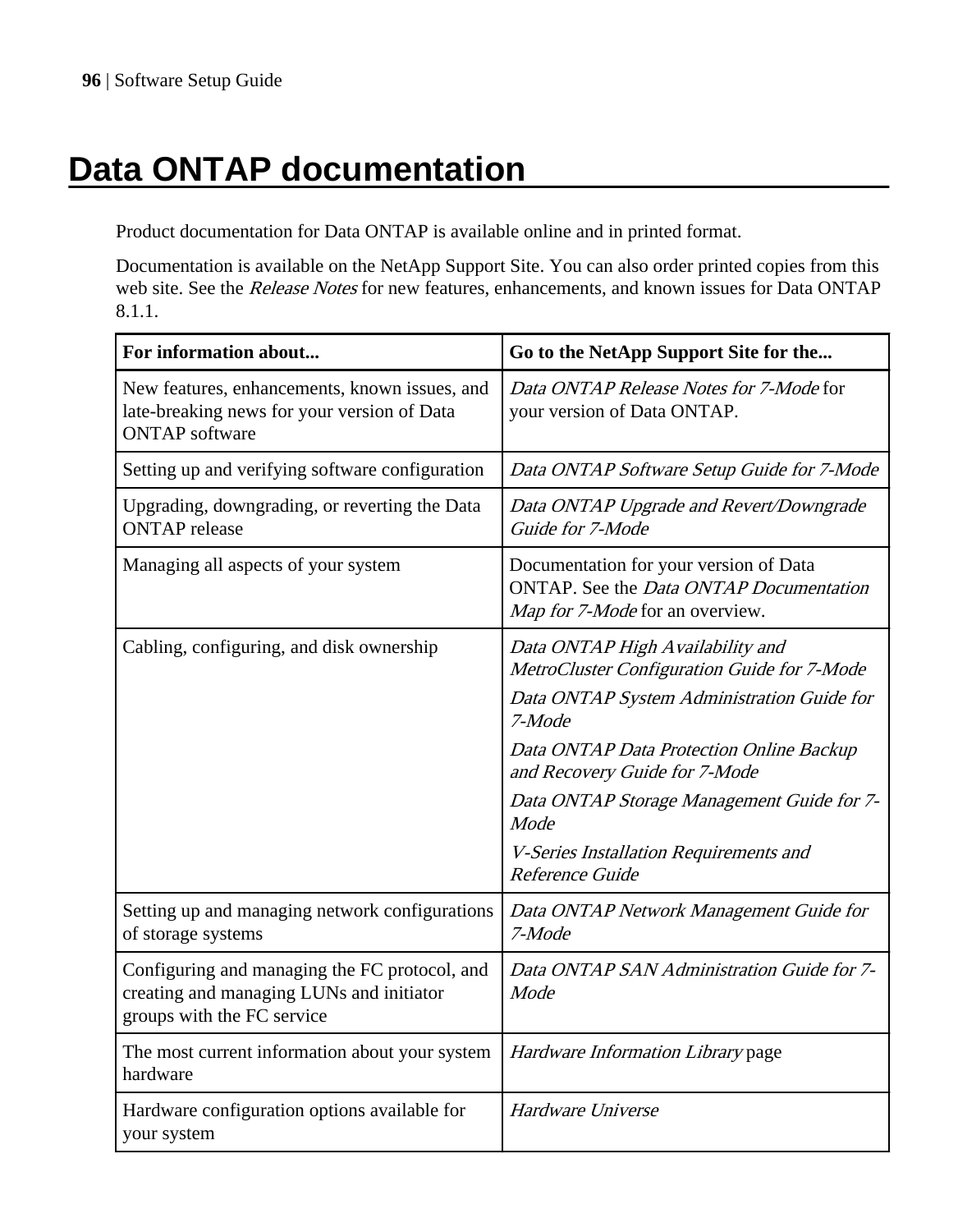| For information about                                                                     | Go to the NetApp Support Site for the                                                          |
|-------------------------------------------------------------------------------------------|------------------------------------------------------------------------------------------------|
| Troubleshooting your system                                                               | <b>Hardware Platform Monitoring Guide</b>                                                      |
| Testing field-replaceable units and diagnosing<br>and correcting system hardware problems | Diagnostics Guide or System-Level Diagnostics<br><i>Guide</i> depending on your storage system |
| Configuring Remote Management after initial<br>setup                                      | Data ONTAP System Administration Guide for<br>7-Mode                                           |
| Managing your disk shelves                                                                | <i>Installation and Service Guide</i> for your disk<br>shelf model                             |
| Managing Storage Encryption                                                               | Data ONTAP Storage Management Guide for 7-<br>Mode                                             |
| Monitoring and managing Data ONTAP using<br><b>OnCommand System Manager</b>               | OnCommand System Manager Help for Use<br>With Data ONTAP 7-Mode                                |

### **Related information**

[Documentation: By Product Library: support.netapp.com/documentation/productsatoz/index.html](https://support.netapp.com/documentation/productsatoz/index.html)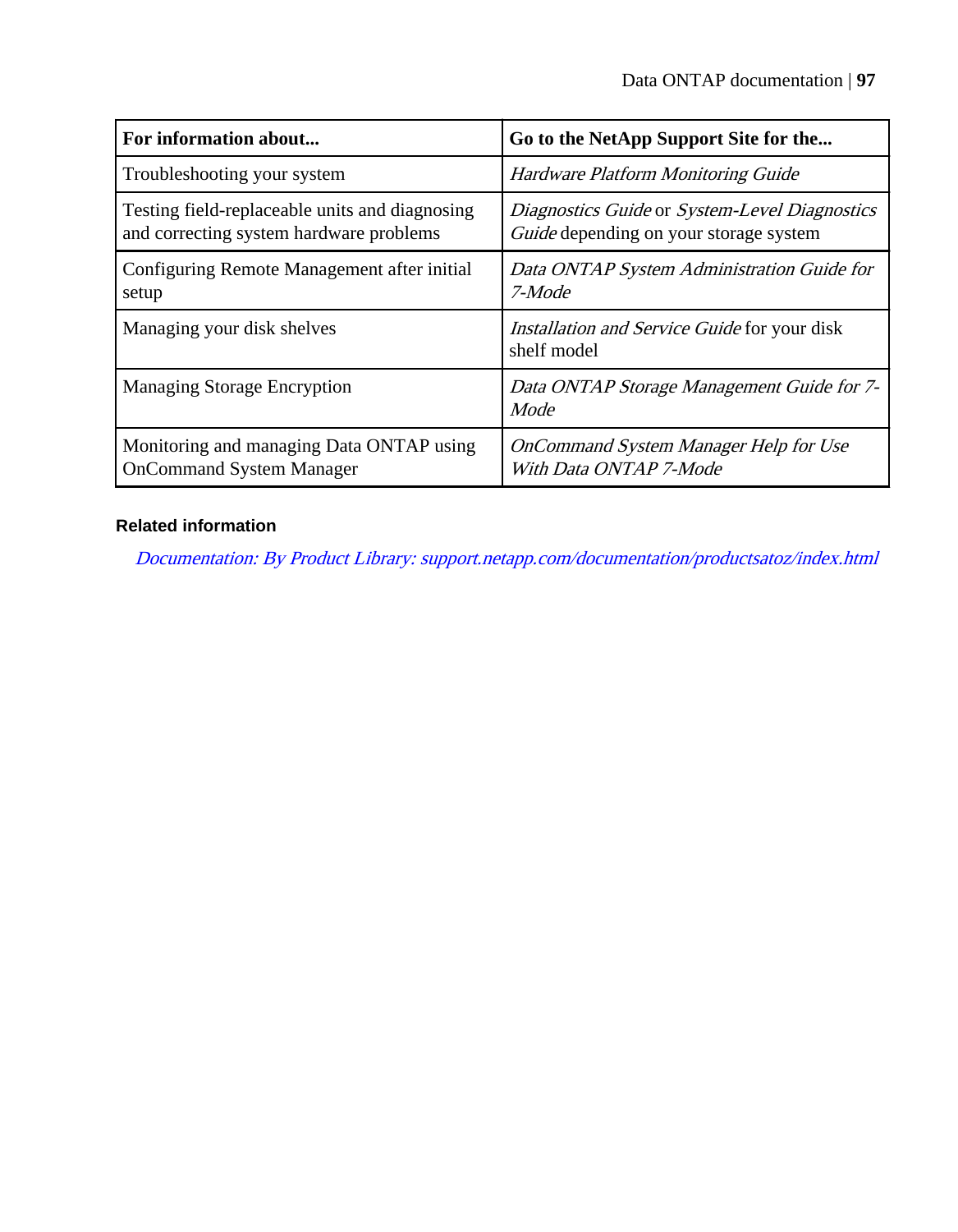## **Time zones**

You must select a valid time zone value from the lists provided, record it in the configuration worksheet, and enter the value at the setup prompt.

Data ONTAP uses time zones defined by the standard UNIX zoneinfo database. You can set your system time zone by using one of the following types of terms:

- A geographic region, usually expressed as area/location
- Greenwich Mean Time (GMT) or the difference in hours from GMT
- A valid alias; that is, a term defined by the standard to refer to a geographic region or GMT
- A system-specific or other term not associated with a geographic region or GMT

The following are examples of valid aliases:

| <b>Alias</b> | <b>Standard reference</b> |
|--------------|---------------------------|
| Jamaica      | US/Eastern                |
| Navajo       | US/Mountain               |
| <b>UCT</b>   | <b>GMT</b>                |
| <b>UTC</b>   |                           |
| Universal    |                           |
| Zulu         |                           |

In most cases, you should select an appropriate geographical or GMT term unless you have special requirements in your environment.

If you need to change your selected time zone after setup is complete, you can use the timezone command.

For more information about time zones in Data ONTAP, see the timezone(1) and zoneinfo(5) man pages.

## **Time zones by geographical region**

The names of geographical time zones that are valid in Data ONTAP combine an area and location, in which the latter can be a major city, region, or other geographical feature. You should find the most accurate combination for you and enter it at the setup prompt.

The following tables list the time zones by geographical region: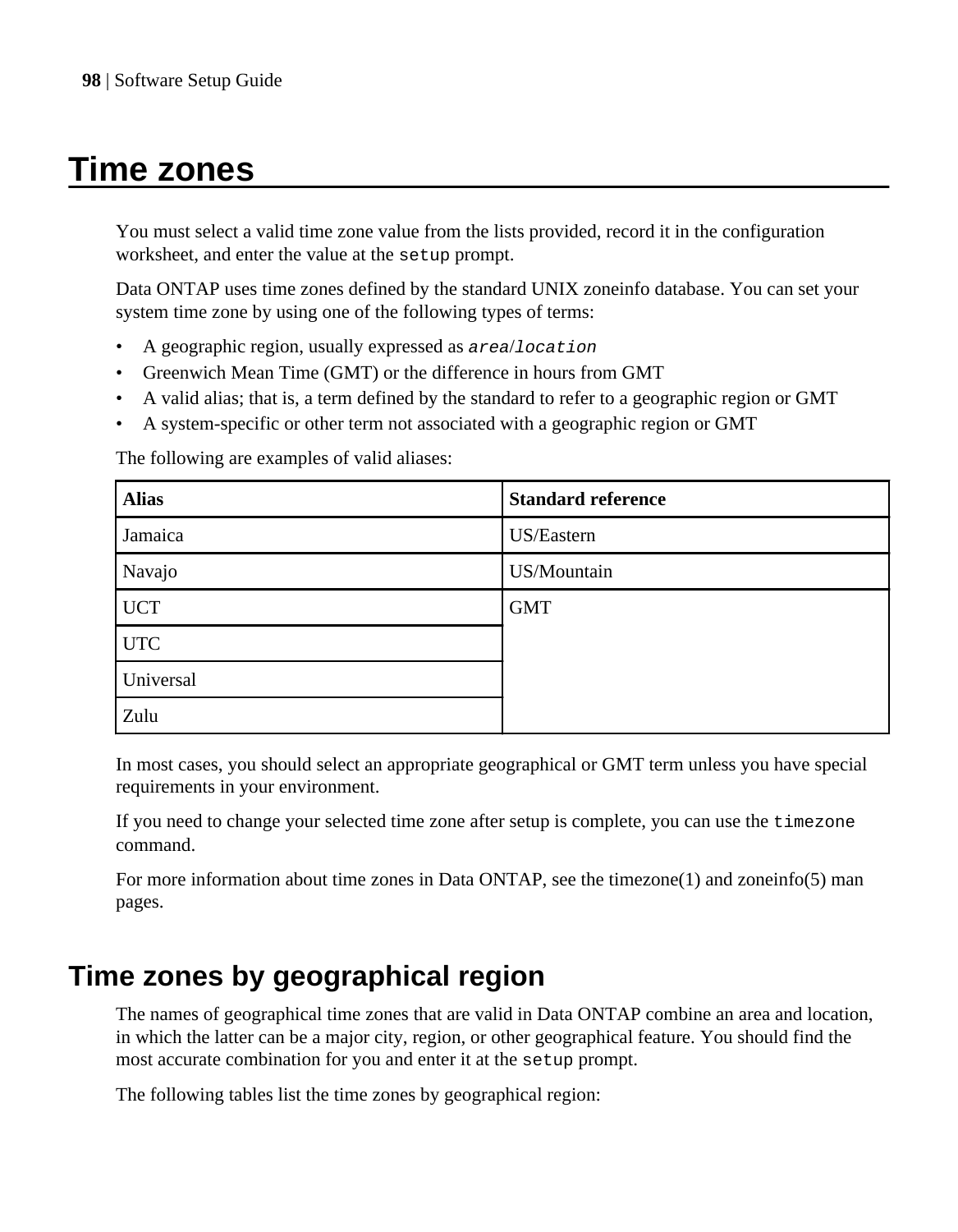| Africa/Abidjan       | Africa/Djibouti     | Africa/Maputo      |
|----------------------|---------------------|--------------------|
| Africa/Accra         | Africa/Douala       | Africa/Maseru      |
| Africa/Addis_Ababa   | Africa/Freetown     | Africa/Mbabane     |
| Africa/Algiers       | Africa/Gaborone     | Africa/Mogadishu   |
| Africa/Asmera        | Africa/Harare       | Africa/Monrovia    |
| Africa/Bamako        | Africa/Johannesburg | Africa/Nairobi     |
| Africa/Bangui        | Africa/Kampala      | Africa/Ndjamena    |
| Africa/Banjul        | Africa/Khartoum     | Africa/Niamey      |
| Africa/Bissau        | Africa/Kigali       | Africa/Nouakchott  |
| Africa/Blantyre      | Africa/Kinshasa     | Africa/Ouagadougou |
| Africa/Brazzaville   | Africa/Lagos        | Africa/Porto-Novo  |
| Africa/Bujumbura     | Africa/Libreville   | Africa/Sao_Tome    |
| Africa/Cairo         | Africa/Lome         | Africa/Timbuktu    |
| Africa/Casablanca    | Africa/Luanda       | Africa/Tripoli     |
| Africa/Conakry       | Africa/Lumumbashi   | Africa/Tunis       |
| Africa/Dakar         | Africa/Lusaka       | Africa/Windhoek    |
| Africa/Dar_es_Salaam | Africa/Malabo       |                    |

### **Africa**

## **America**

| America/Adak      | America/Grenada      | America/Noronha        |
|-------------------|----------------------|------------------------|
| America/Anchorage | America/Guadeloupe   | America/Panama         |
| America/Anguilla  | America/Guatemala    | America/Pangnirtung    |
| America/Antigua   | America/Guayaquil    | America/Paramaribo     |
| America/Aruba     | America/Guyana       | America/Phoenix        |
| America/Asuncion  | America/Halifax      | America/Port_of_Spain  |
| America/Atka      | America/Havana       | America/Port-au-Prince |
| America/Barbados  | America/Indiana      | America/Porto Acre     |
| America/Belize    | America/Indianapolis | America/Puerto Rico    |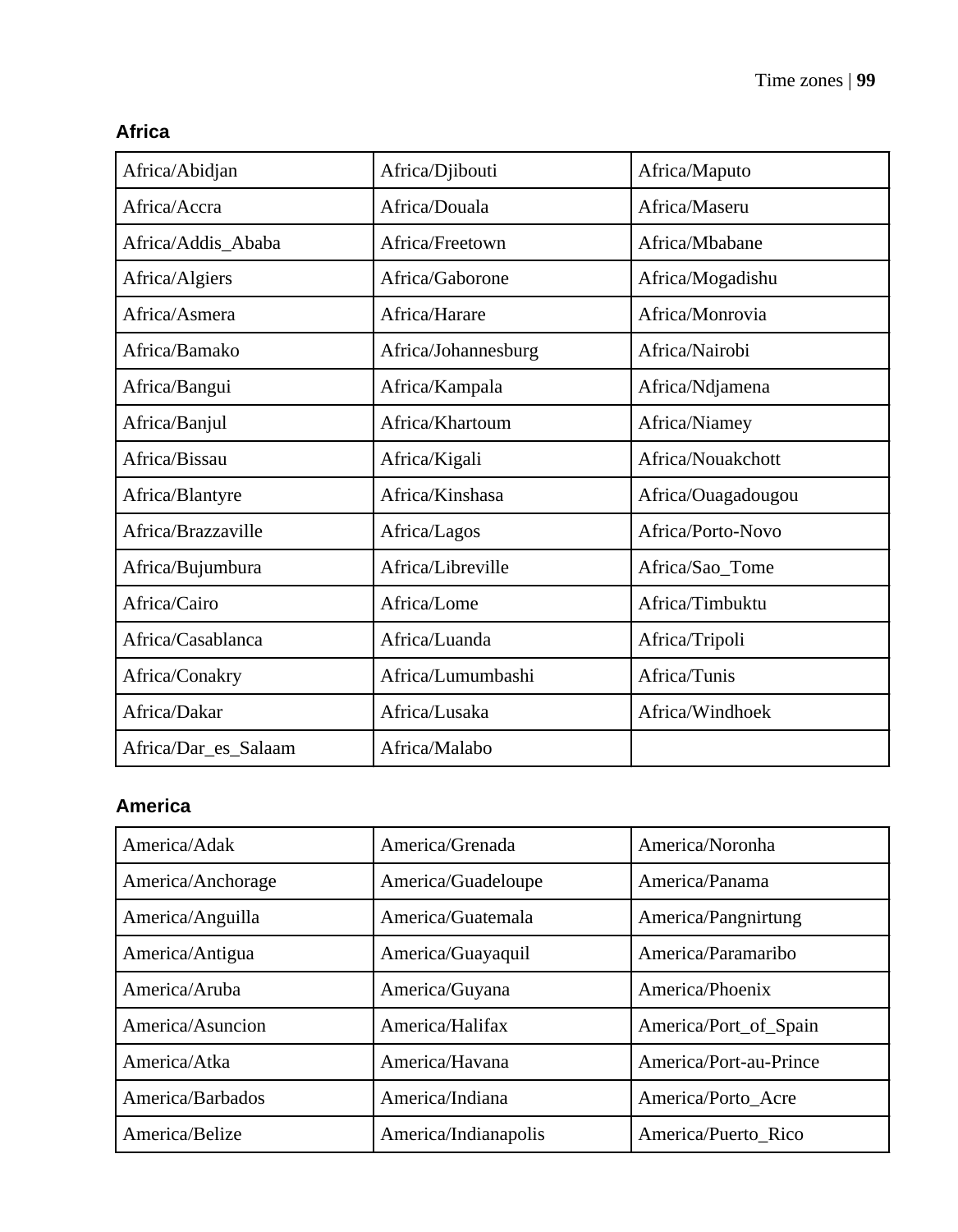| America/Bogota       | America/Inuvik      | America/Rainy_River   |
|----------------------|---------------------|-----------------------|
| America/Boise        | America/Iqaluit     | America/Rankin_Inlet  |
| America/Buenos_Aires | America/Jamaica     | America/Regina        |
| America/Caracas      | America/Jujuy       | America/Rosario       |
| America/Catamarca    | America/Juneau      | America/Santiago      |
| America/Cayenne      | America/Knox_IN     | America/Santo_Domingo |
| America/Cayman       | America/La_Paz      | America/Sao_Paulo     |
| America/Chicago      | America/Lima        | America/Scoresbysund  |
| America/Cordoba      | America/Los_Angeles | America/Shiprock      |
| America/Costa_Rica   | America/Louisville  | America/St_Johns      |
| America/Cuiaba       | America/Maceio      | America/St_Kitts      |
| America/Curacao      | America/Managua     | America/St_Lucia      |
| America/Dawson       | America/Manaus      | America/St_Thomas     |
| America/Dawson_Creek | America/Martinique  | America/St_Vincent    |
| America/Denver       | America/Mazatlan    | America/Swift_Current |
| America/Detroit      | America/Mendoza     | America/Tegucigalpa   |
| America/Dominica     | America/Menominee   | America/Thule         |
| America/Edmonton     | America/Mexico_City | America/Thunder_Bay   |
| America/El_Salvador  | America/Miquelon    | America/Tijuana       |
| America/Ensenada     | America/Montevideo  | America/Tortola       |
| America/Fort_Wayne   | America/Montreal    | America/Vancouver     |
| America/Fortaleza    | America/Montserrat  | America/Virgin        |
| America/Glace_Bay    | America/Nassau      | America/Whitehorse    |
| America/Godthab      | America/New_York    | America/Winnipeg      |
| America/Goose_Bay    | America/Nipigon     | America/Yakutat       |
| America/Grand_Turk   | America/Nome        | America/Yellowknife   |

### **Antarctica**

| Antarctica/Casev | Antarctica/Mawson | Antarctica/Palmer |  |
|------------------|-------------------|-------------------|--|
|------------------|-------------------|-------------------|--|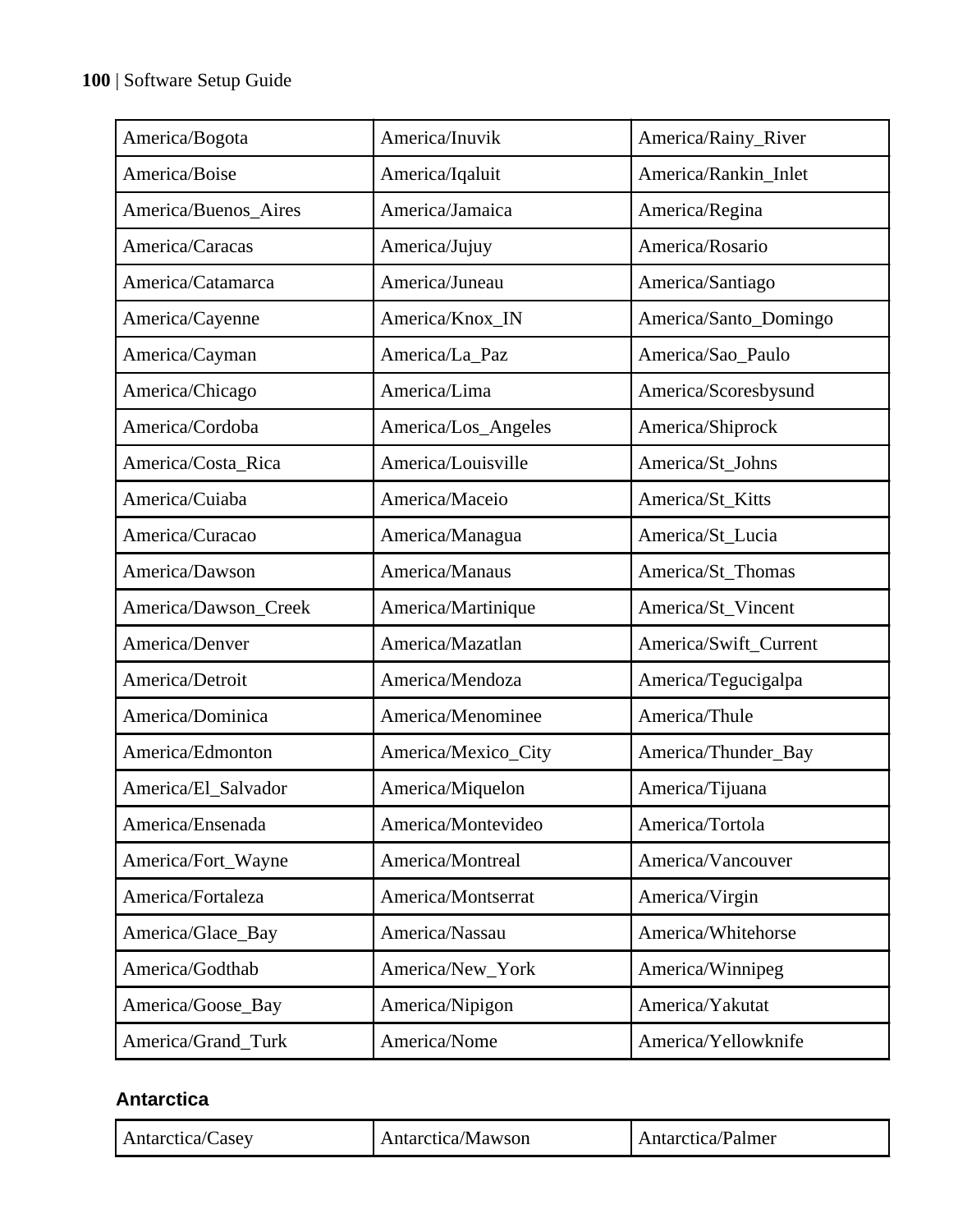| Antarctica/DumontDUrville | Antarctica/McMurdo | Antarctica/South Pole |
|---------------------------|--------------------|-----------------------|
|---------------------------|--------------------|-----------------------|

### **Asia**

| Asia/Aden      | Asia/Irkutsk      | Asia/Qatar         |
|----------------|-------------------|--------------------|
| Asia/Alma-Ata  | Asia/Ishigaki     | Asia/Rangoon       |
| Asia/Amman     | Asia/Istanbul     | Asia/Riyadh        |
| Asia/Anadyr    | Asia/Jakarta      | Asia/Saigon        |
| Asia/Aqtau     | Asia/Jayapura     | Asia/Seoul         |
| Asia/Aqtobe    | Asia/Jerusalem    | Asia/Shanghai      |
| Asia/Ashkhabad | Asia/Kabul        | Asia/Singapore     |
| Asia/Baghdad   | Asia/Kamchatka    | Asia/Taipei        |
| Asia/Bahrain   | Asia/Karachi      | Asia/Tashkent      |
| Asia/Baku      | Asia/Kashgar      | Asia/Tbilisi       |
| Asia/Bangkok   | Asia/Katmandu     | Asia/Tehran        |
| Asia/Beirut    | Asia/Krasnoyarsk  | Asia/Tel_Aviv      |
| Asia/Bishkek   | Asia/Kuala_Lumpur | Asia/Thimbu        |
| Asia/Brunei    | Asia/Kuching      | Asia/Tokyo         |
| Asia/Calcutta  | Asia/Kuwait       | Asia/Ujung_Pandang |
| Asia/Chungking | Asia/Macao        | Asia/Ulan_Bator    |
| Asia/Colombo   | Asia/Magadan      | Asia/Urumqi        |
| Asia/Dacca     | Asia/Manila       | Asia/Vientiane     |
| Asia/Damascus  | Asia/Muscat       | Asia/Vladivostok   |
| Asia/Dubai     | Asia/Nicosia      | Asia/Yakutsk       |
| Asia/Dushanbe  | Asia/Novosibirsk  | Asia/Yekaterinburg |
| Asia/Gaza      | Asia/Omsk         | Asia/Yerevan       |
| Asia/Harbin    | Asia/Phnom_Penh   |                    |
| Asia/Hong_Kong | Asia/Pyongyang    |                    |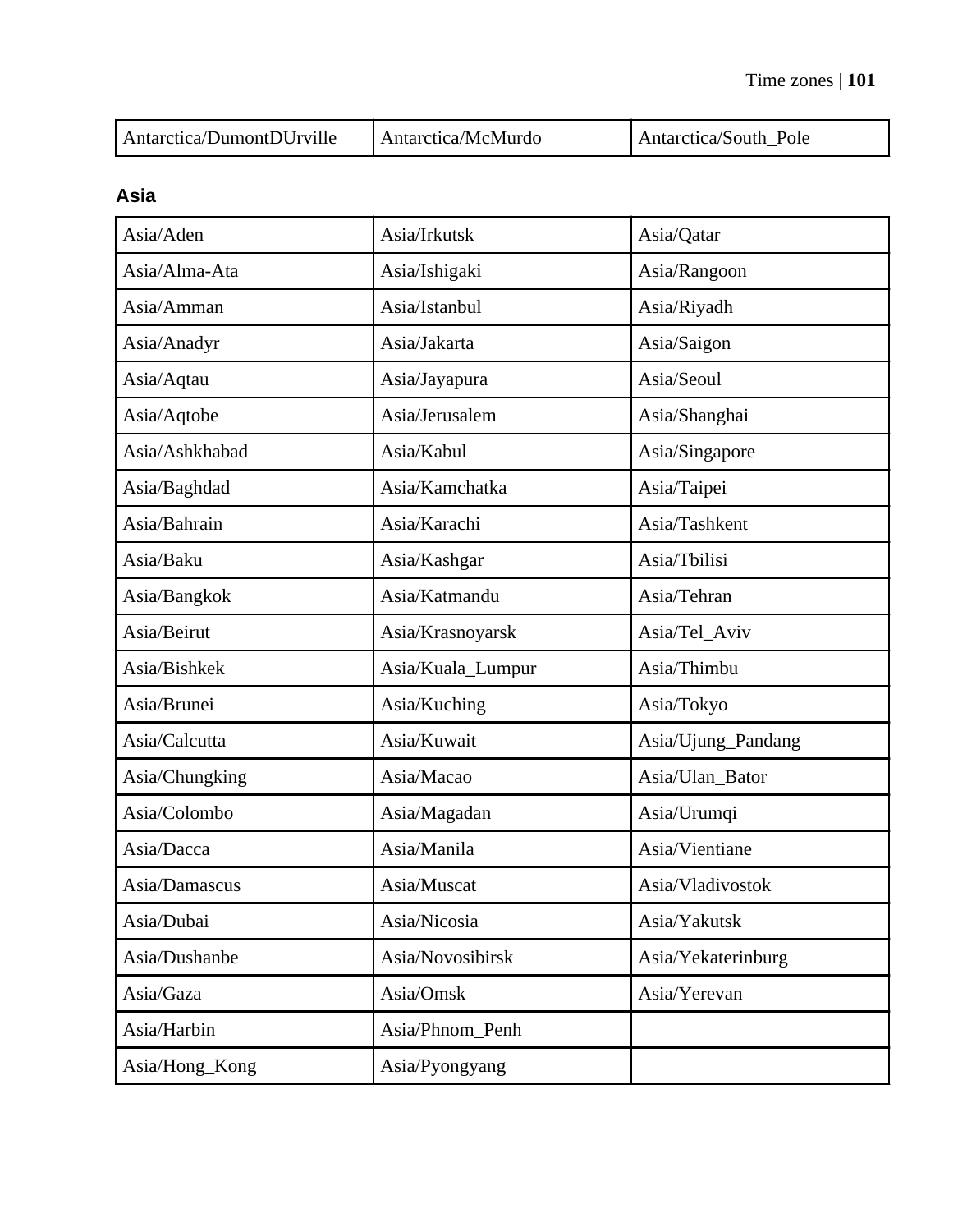### **102** | Software Setup Guide

### **Atlantic**

| Atlantic/Azores     | Atlantic/Faeroe    | Atlantic/South_Georgia |
|---------------------|--------------------|------------------------|
| l Atlantic/Bermuda  | Atlantic/Jan_Mayen | Atlantic/St Helena     |
| Atlantic/Canary     | Atlantic/Madeira   | Atlantic/Stanley       |
| Atlantic/Cape_Verde | Atlantic/Reykjavik |                        |

## **Australia**

| Australia/ACT         | Australia/LHI       | Australia/Queensland |
|-----------------------|---------------------|----------------------|
| Australia/Adelaide    | Australia/Lindeman  | Australia/South      |
| Australia/Brisbane    | Australia/Lord Howe | Australia/Sydney     |
| Australia/Broken Hill | Australia/Melbourne | Australia/Tasmania   |
| Australia/Canberra    | Australia/NSW       | Australia/Victoria   |
| Australia/Darwin      | Australia/North     | Australia/West       |
| Australia/Hobart      | Australia/Perth     | Australia/Yancowinna |

### **Brazil**

| Brazil/Acre      | Brazil/East |
|------------------|-------------|
| Brazil/DeNoronha | Brazil/West |

## **Canada**

| l Canada/Atlantic           | Canada/Eastern      | Canada/Pacific        |
|-----------------------------|---------------------|-----------------------|
| l Canada/Central            | Canada/Mountain     | l Canada/Saskatchewan |
| l Canada/East- Saskatchewan | Canada/Newfoundland | l Canada/Yukon        |

## **Chile**

| I Chile/C<br>/Continental | $\sim$<br>/EasterIsland<br>hile/ |
|---------------------------|----------------------------------|
|---------------------------|----------------------------------|

### **Europe**

| Europe/Amsterdam | Europe/Kiev      | Europe/San_Marino |
|------------------|------------------|-------------------|
| Europe/Andorra   | Europe/Kuybyshev | Europe/Sarajevo   |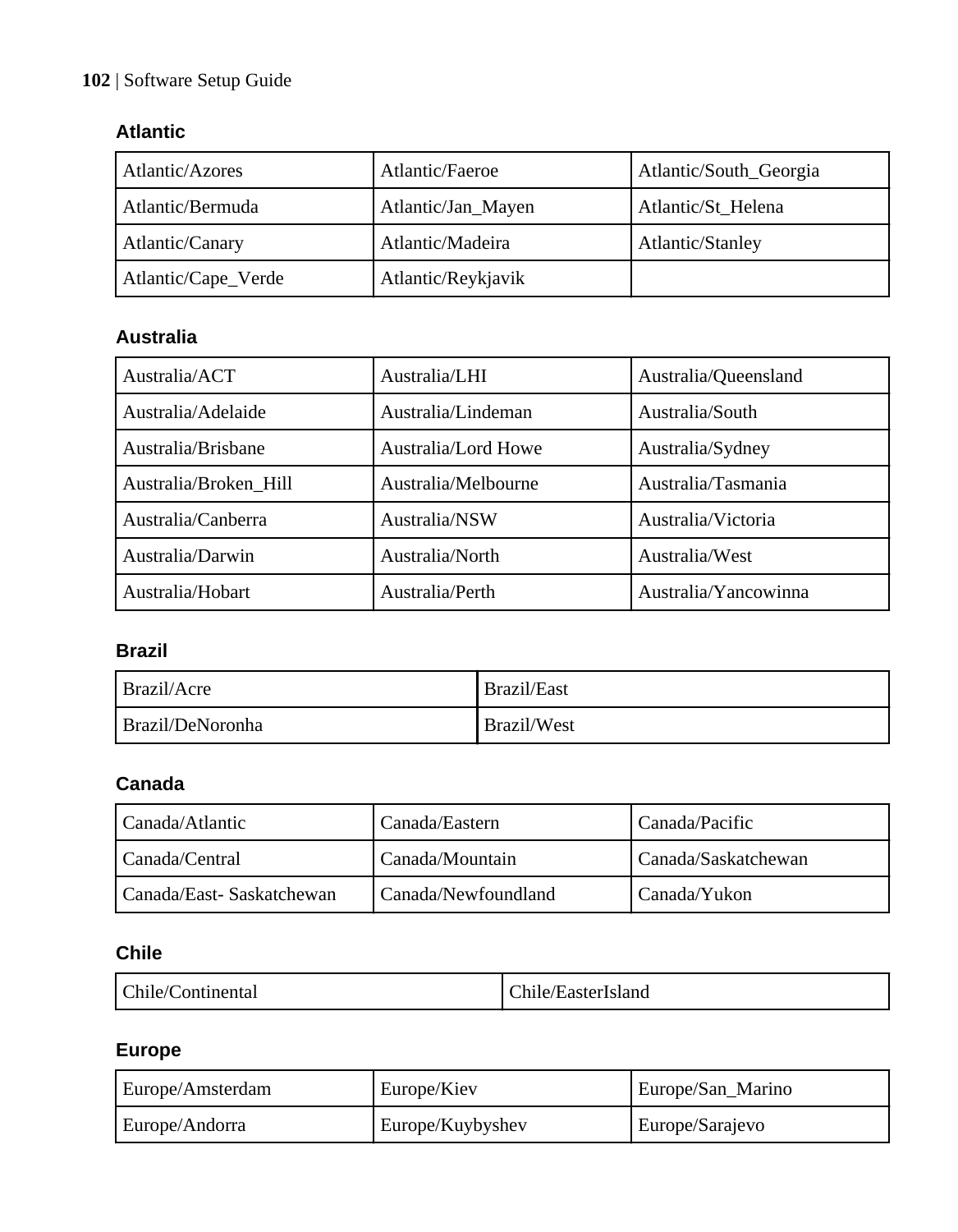| Europe/Athens     | Europe/Lisbon       | Europe/Simferopol |
|-------------------|---------------------|-------------------|
| Europe/Belfast    | Europe/Ljubljana    | Europe/Skopje     |
| Europe/Belgrade   | Europe/London (BST) | Europe/Sofia      |
| Europe/Berlin     | Europe/Luxembourg   | Europe/Stockholm  |
| Europe/Bratislava | Europe/Madrid       | Europe/Tallinn    |
| Europe/Brussels   | Europe/Malta        | Europe/Tirane     |
| Europe/Bucharest  | Europe/Minsk        | Europe/Vaduz      |
| Europe/Budapest   | Europe/Monaco       | Europe/Vatican    |
| Europe/Chisinau   | Europe/Moscow       | Europe/Vienna     |
| Europe/Copenhagen | Europe/Oslo         | Europe/Vilnius    |
| Europe/Dublin     | Europe/Paris        | Europe/Warsaw     |
| Europe/Gibraltar  | Europe/Prague       | Europe/Zagreb     |
| Europe/Helsinki   | Europe/Riga         | Europe/Zurich     |
| Europe/Istanbul   | Europe/Rome         |                   |

## **Indian (Indian Ocean)**

| l Indian/Antananarivo | Indian/Comoro    | Indian/Mauritius |
|-----------------------|------------------|------------------|
| Indian/Chagos         | Indian/Kerguelen | Indian/Mayotte   |
| l Indian/Christmas    | Indian/Mahe      | Indian/Reunion   |
| Indian/Cocos          | Indian/Maldives  |                  |

### **Mexico**

| Mexico/BajaNorte | Mexico/BajaSur | Mexico/General |
|------------------|----------------|----------------|
|------------------|----------------|----------------|

## **Pacific**

| Pacific/Apia     | Pacific/Johnston   | Pacific/Ponape       |
|------------------|--------------------|----------------------|
| Pacific/Auckland | Pacific/Kiritimati | Pacific/Port_Moresby |
| Pacific/Chatham  | Pacific/Kosrae     | Pacific/Rarotonga    |
| Pacific/Easter   | Pacific/Kwajalein  | Pacific/Saipan       |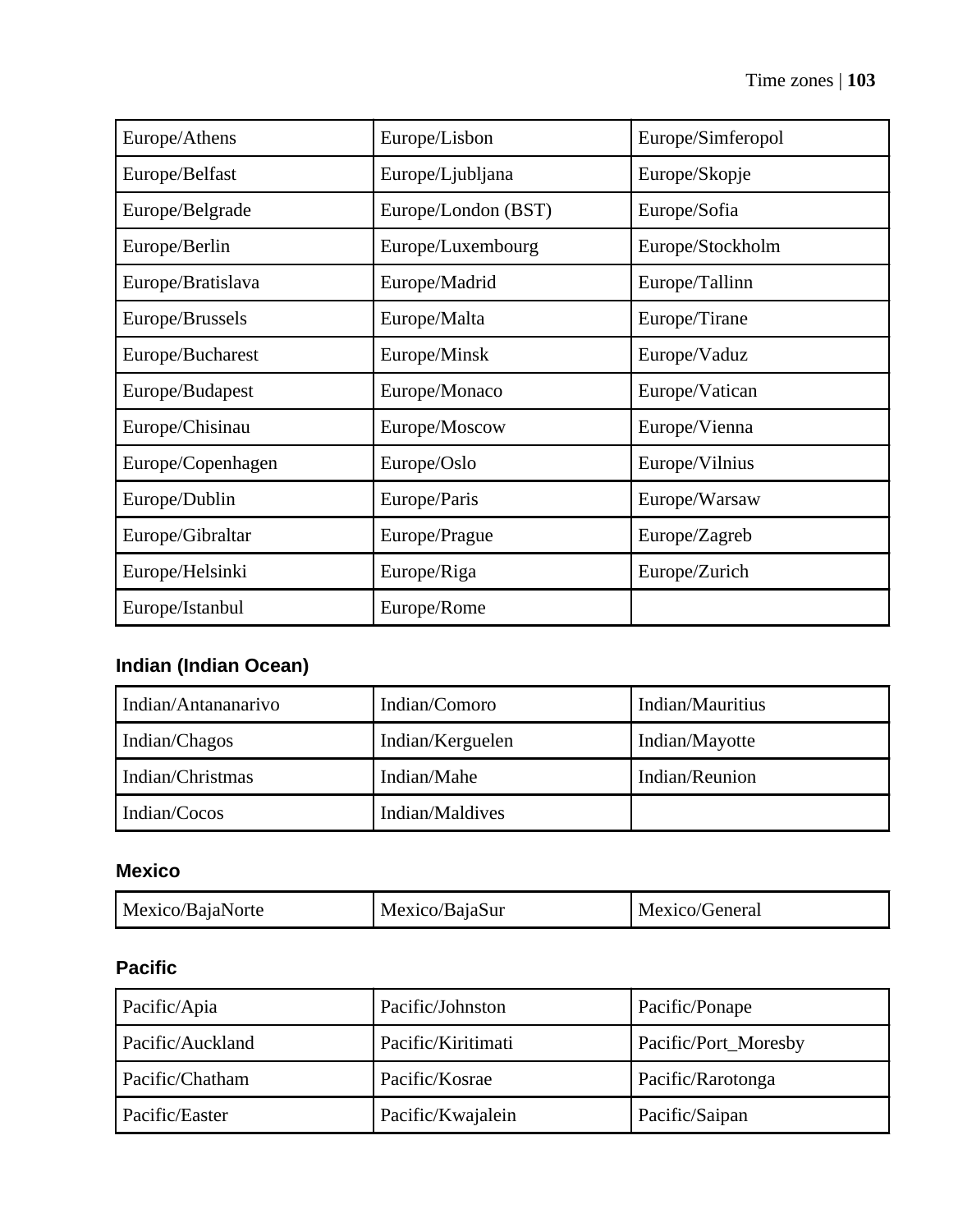#### **104** | Software Setup Guide

| Pacific/Efate       | Pacific/Majuro    | Pacific/Samoa     |
|---------------------|-------------------|-------------------|
| Pacific/Enderbury   | Pacific/Marquesas | Pacific/Tahiti    |
| Pacific/Fakaofo     | Pacific/Midway    | Pacific/Tarawa    |
| Pacific/Fiji        | Pacific/Nauru     | Pacific/Tongatapu |
| Pacific/Funafuti    | Pacific/Niue      | Pacific/Truk      |
| Pacific/Galapagos   | Pacific/Norfolk   | Pacific/Wake      |
| Pacific/Gambier     | Pacific/Noumea    | Pacific/Wallis    |
| Pacific/Guadalcanal | Pacific/Pago_Pago | Pacific/Yap       |
| Pacific/Guam        | Pacific/Palau     |                   |
| Pacific/Honolulu    | Pacific/Pitcairn  |                   |

## **GMT offset and miscellaneous time zones**

If you are not using a standard geographical time zone, you must select a GMT value or other valid term and enter it at the setup prompt.

Tables in this section contain the following valid time zone values:

- Time zones defined by GMT offset (how many hours different they are from Greenwich Mean Time)
- Time zones that are not associated with a geographical region
- Regional time zones that are not grouped by major land mass

| <b>GMT</b> | $GMT+9$  | GMT-5    |
|------------|----------|----------|
| $GMT+1$    | $GMT+10$ | GMT-6    |
| $GMT+2$    | $GMT+11$ | GMT-7    |
| $GMT+3$    | $GMT+12$ | GMT-8    |
| $GMT+4$    | $GMT+13$ | GMT-9    |
| $GMT+5$    | $GMT-1$  | $GMT-10$ |
| $GMT+6$    | $GMT-2$  | $GMT-11$ |
| $GMT+7$    | GMT-3    | $GMT-12$ |
| $GMT+8$    | GMT-4    |          |

#### **GMT**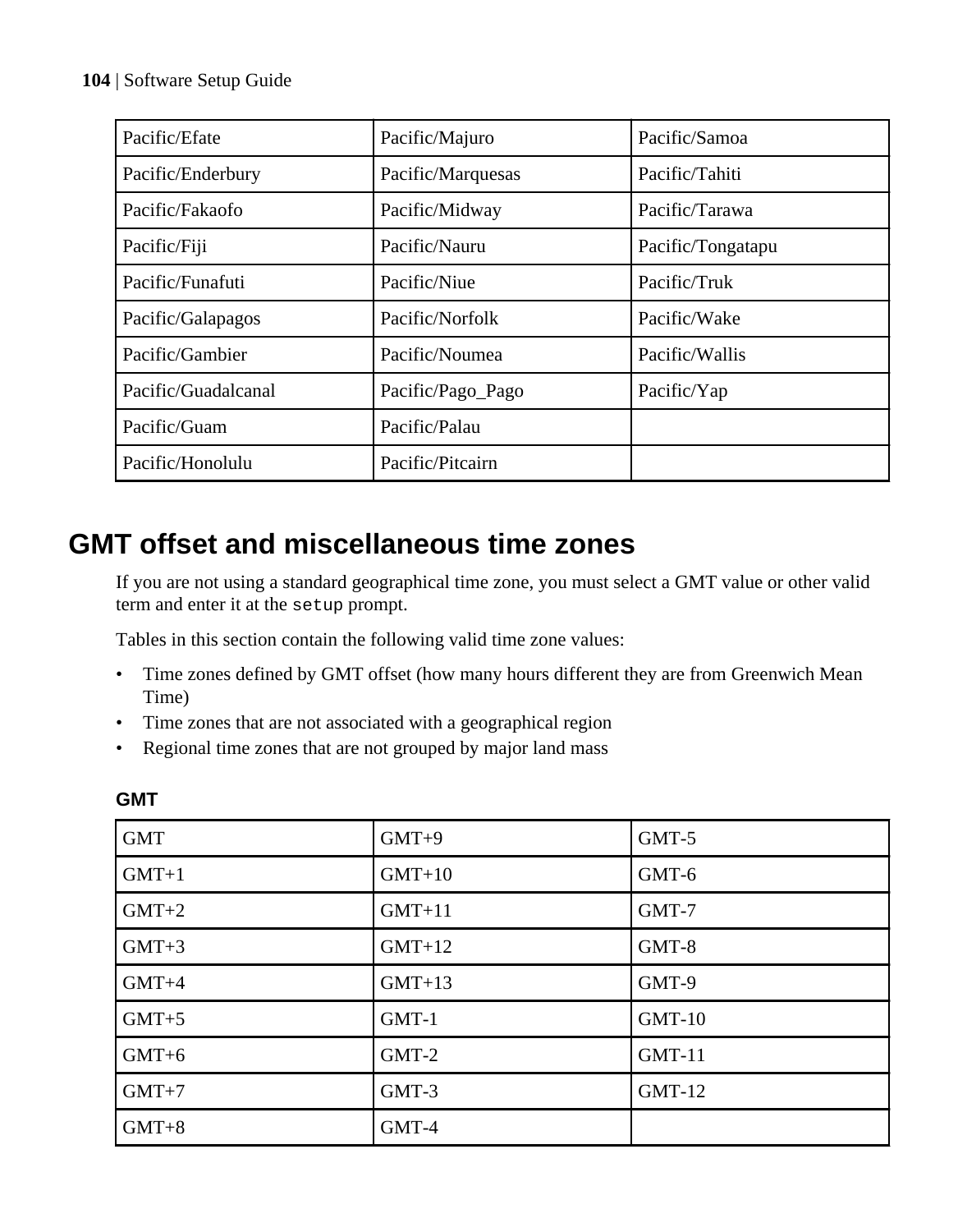|  | ٠            |
|--|--------------|
|  |              |
|  | I<br>×<br>۰. |

| Etc/GMT      | $Etc/GMT+11$ | Etc/GMT-9     |
|--------------|--------------|---------------|
| $Etc/GMT+0$  | $Etc/GMT+12$ | $Etc/GMT-10$  |
| $Etc/GMT+1$  | Etc/GMT0     | Etc/GMT-11    |
| $Etc/GMT+2$  | $Etc/GMT-0$  | $Etc/GMT-12$  |
| $Etc/GMT+3$  | $Etc/GMT-1$  | Etc/GMT-13    |
| $Etc/GMT+4$  | $Etc/GMT-2$  | Etc/GMT-14    |
| $Etc/GMT+5$  | $Etc/GMT-3$  | Etc/Greenwich |
| $Etc/GMT+6$  | $Etc/GMT-4$  | Etc/UTC       |
| $Etc/GMT+7$  | $Etc/GMT-5$  | Etc/Universal |
| $Etc/GMT+8$  | $Etc/GMT-6$  | Etc/UTC       |
| Etc/GMT+9    | $Etc/GMT-7$  | Etc/Zulu      |
| $Etc/GMT+10$ | $Etc/GMT-8$  |               |

### **Miscellaneous**

| Arctic/Longyearbyen | <b>HST</b> | Portugal   |
|---------------------|------------|------------|
| <b>CET</b>          | Iceland    | <b>PRC</b> |
| CST6CDT             | Iran       | PST8PDT    |
| Cuba                | Israel     | <b>ROC</b> |
| <b>EET</b>          | Japan      | <b>ROK</b> |
| Egypt               | Kwajalein  | Singapore  |
| Eire                | Libya      | Turkey     |
| <b>EST</b>          | <b>MET</b> | <b>UCT</b> |
| <b>EST5EDT</b>      | <b>MST</b> | Universal  |
| Factory             | MST7MDT    | <b>UTC</b> |
| <b>GB</b>           | Navajo     | <b>WET</b> |
| GB-Eire             | NZ         | W-SU       |
| Greenwich           | NZ-CHAT    | Zulu       |
| Hong Kong           | Poland     |            |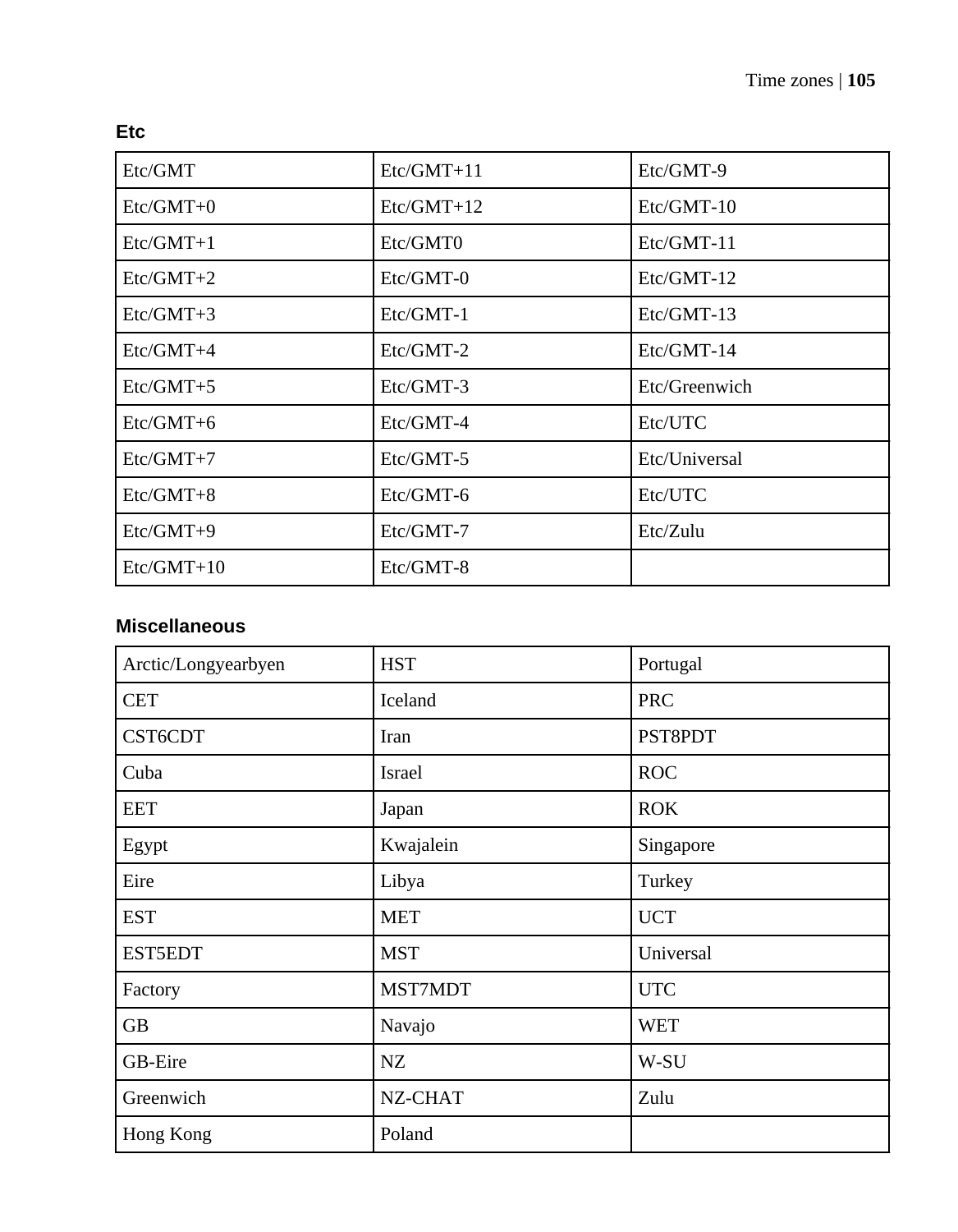### **106** | Software Setup Guide

## **System V**

| SystemV/AST4    | SystemV/EST5EDT | SystemV/PST8PDT |
|-----------------|-----------------|-----------------|
| SystemV/AST4ADT | SystemV/HST10   | SystemV/YST9    |
| SystemV/CST6    | SystemV/MST7    | SystemV/YST9YDT |
| SystemV/CST6CDT | SystemV/MST7MDT |                 |
| SystemV/EST5    | SystemV/PST8    |                 |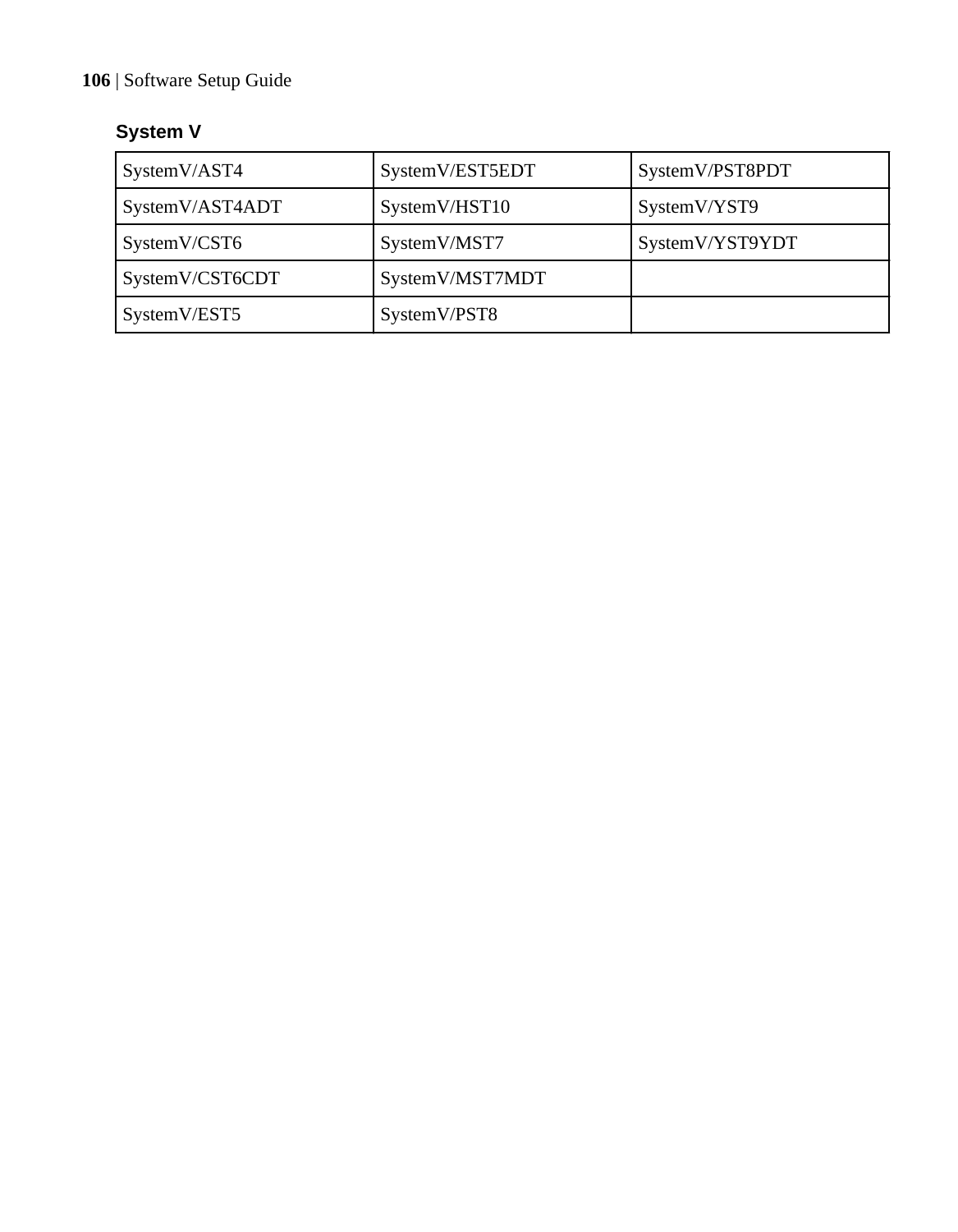# **Supported languages**

You must select a supported language from the list provided and record its abbreviation in the configuration worksheet.

## **Specifying the language code**

When you enter language codes during setup, you might need to specify a suffix, such as UTF-8.

#### **Step**

**1.** When prompted during setup, enter the code that corresponds to the appropriate language. To use UTF-8 as the NFS character set, append UTF-8 to the abbreviation:

#### **Example**

**ko.UTF-8**

## **Language choices**

When you respond to the setup prompt for language used for multiprotocol files, you need to enter the language code abbreviation.

**Note:** You can also view supported languages and their abbreviations by entering the vol lang command at the storage system prompt.

| Language         | <b>Abbreviation</b>    | Language           | <b>Abbreviation</b> |
|------------------|------------------------|--------------------|---------------------|
| Arabic           | ar                     | Norwegian          | no                  |
| Croatian         | hr                     | Polish             | pl                  |
| Czech            | $\mathbf{c}\mathbf{s}$ | Portuguese         | pt                  |
| Danish           | da                     | <b>POSIX</b>       | C                   |
| Dutch            | nl                     | Romanian           | ro                  |
| English          | en                     | Russian            | ru                  |
| English $(U.S.)$ | en_US                  | Simplified Chinese | zh                  |

The following table lists the language choices: $<sup>1</sup>$ </sup>

<sup>1</sup> To use UTF-8 as the NFS character set, you must append .UTF-8 to the language code.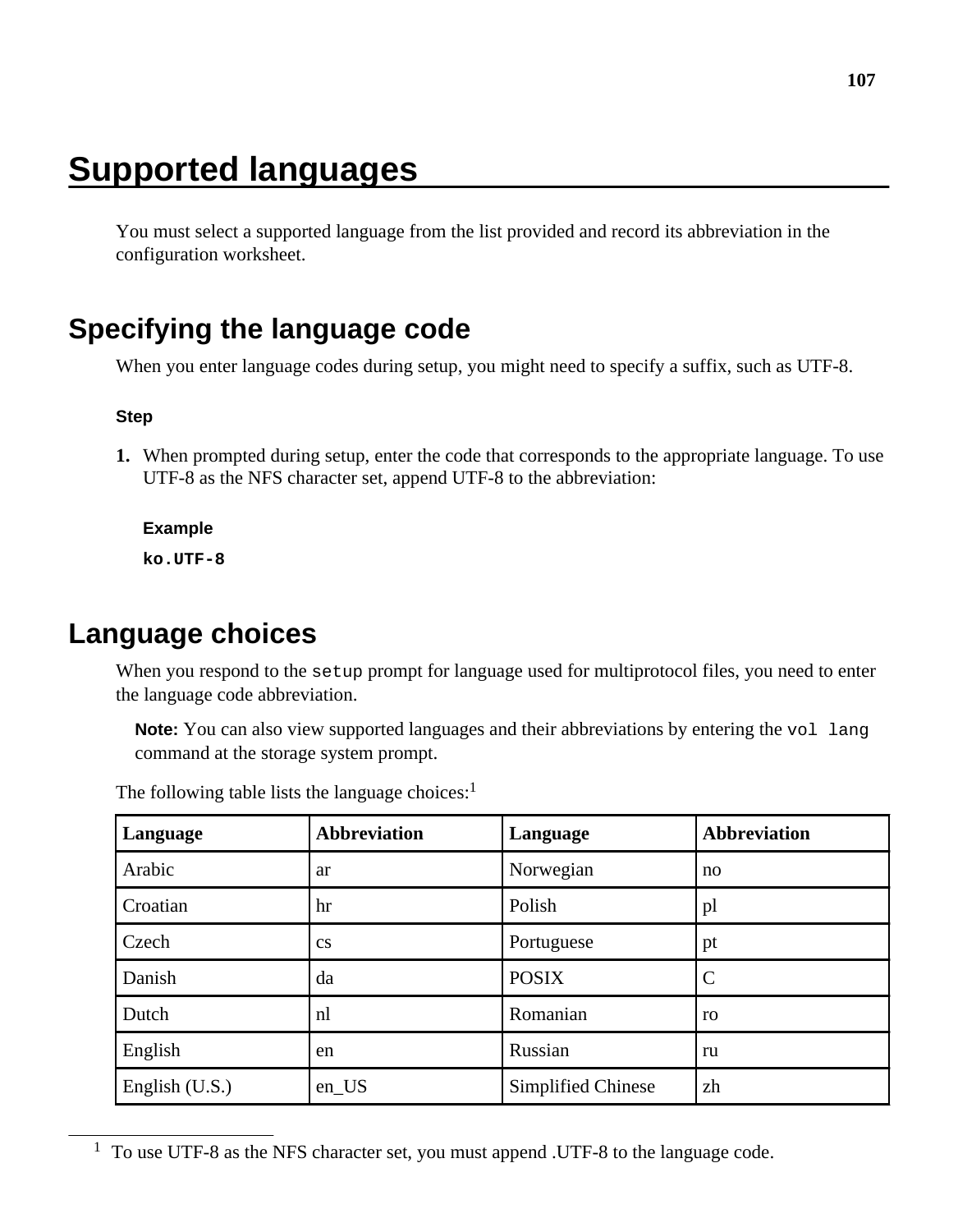### **108** | Software Setup Guide

| Language            | <b>Abbreviation</b> | Language                             | <b>Abbreviation</b> |
|---------------------|---------------------|--------------------------------------|---------------------|
| Finnish             | fi                  | Simplified Chinese<br>(GBK)          | zh.GBK              |
| French              | fr                  | Slovak                               | sk                  |
| German              | de                  | Slovenian                            | sl                  |
| Hebrew              | he                  | Spanish                              | es                  |
| Hungarian           | hu                  | Swedish                              | <b>SV</b>           |
| Italian             | it                  | <b>Traditional Chinese</b><br>euc-tw | zh_TW               |
| Japanese euc-j      | ja                  | <b>Traditional Chinese</b><br>Big 5  | zh TW.BIG5          |
| Japanese PCK (sjis) | ja_JP.PCK           | Turkish                              | tr                  |
| Korean              | ko                  |                                      |                     |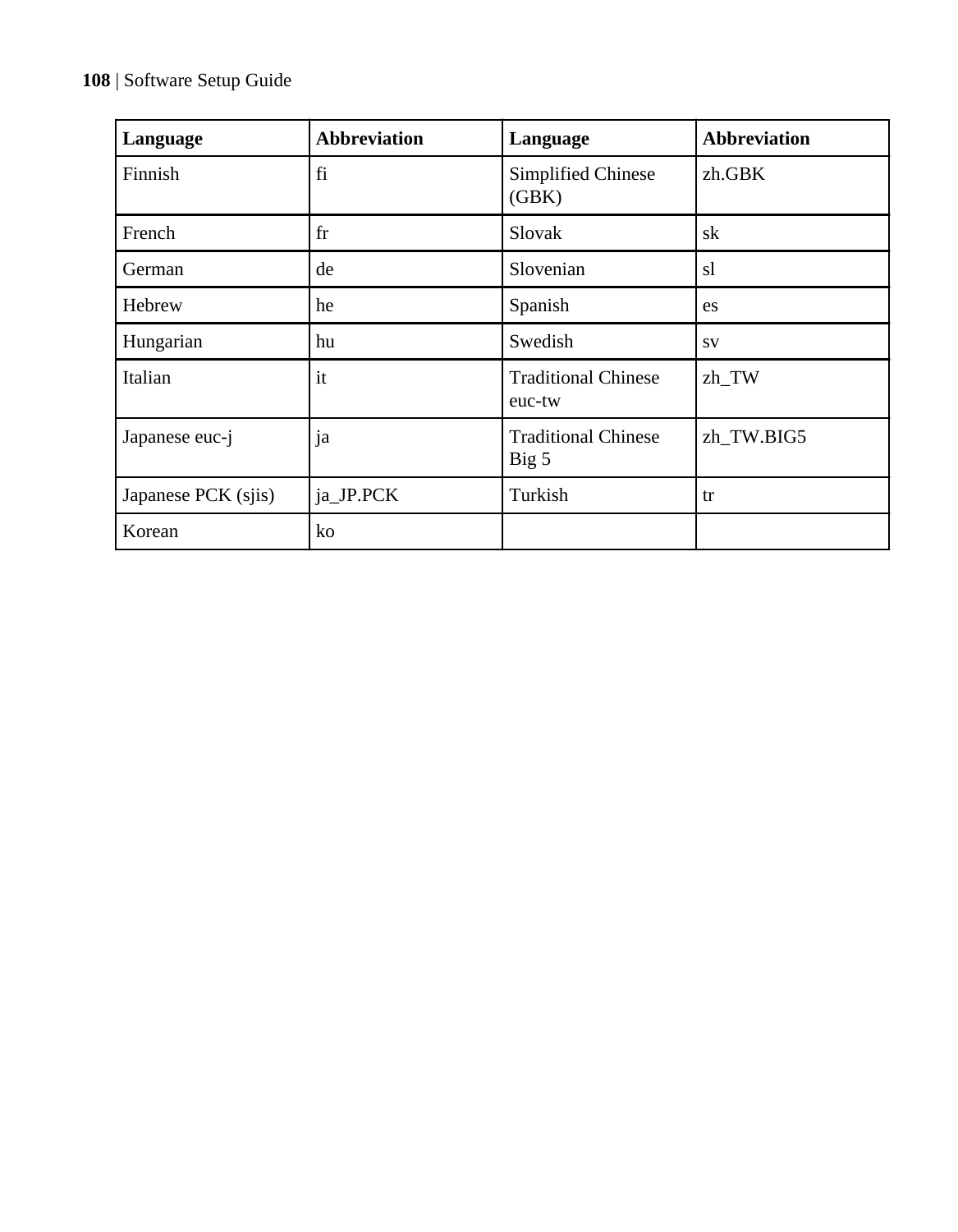# <span id="page-108-0"></span>**Troubleshooting setup**

Setup problems might be related to software configuration or hardware issues.

## **Troubleshooting if the system does not boot when powered on**

If your system does not boot when you power it on, you can troubleshoot the problem by following a series of steps.

#### **Steps**

**1.** Look for a description of the problem on the console.

You must follow any instructions provided on the console.

- **2.** Check all cables and connections, making sure they are secure.
- **3.** Ensure that power is supplied and is reaching your system from the power source.
- **4.** Make sure that the power supplies on your controller and disk shelves are working:

| If the LEDs on a power supply are Then |                                                                                               |
|----------------------------------------|-----------------------------------------------------------------------------------------------|
| Illuminated                            | Proceed to the next step.                                                                     |
| Not illuminated                        | Remove the power supply and reinstall it, making sure that it<br>connects with the backplane. |

**5.** Verify disk shelf compatibility with your version of Data ONTAP and ensure that the disk shelf IDs are unique.

For more information, see the Hardware Universe.

- **6.** If your system has SAS shelves, go to step 7; otherwise ensure that the Fibre Channel disk shelf speed is correct.
- **7.** Check disk ownership to ensure that the disks are assigned to the system:
	- a) Boot into maintenance mode and select option **5**.

If you cannot boot into the 1-5 menu, you probably have an issue with the boot image or the CF card. Contact technical support.

- b) Verify that disks are assigned to the system by entering **disk show**.
- c) Validate that storage is attached to the system, and verify any changes you made, by entering **disk show -v**.
- **8.** Turn off your controller and disk shelves, and then turn on the disk shelves.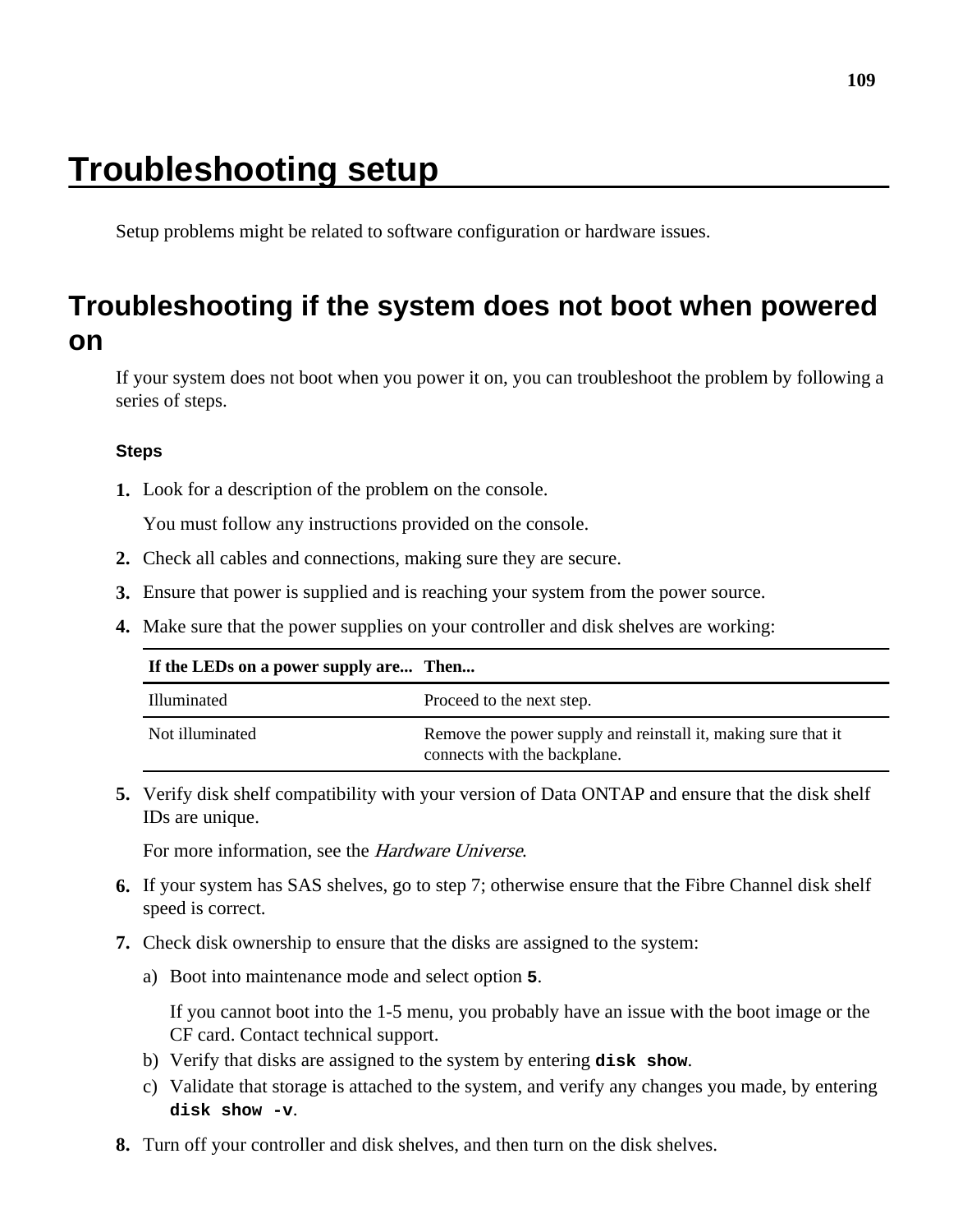#### <span id="page-109-0"></span>**110** | Software Setup Guide

For information about LED responses, check the quick reference card that came with the disk shelf or the hardware guide for your disk shelf.

- **9.** Use the onboard diagnostics to check that Fibre Channel disks in the storage system are operating properly:
	- a) Turn on your system and press Ctrl-C.

Enter **boot\_diags** at the LOADER> prompt.

- b) Enter **fcal** in the Diagnostic Monitor program that starts at boot.
- c) Enter **73** at the prompt to show all disk drives.
- d) Exit the Diagnostic Monitor by entering **99** at the prompt, as needed.
- e) Enter the **exit** command to return to LOADER.
- f) Start Data ONTAP by entering **autoboot** at the prompt.

**10.** Use the onboard diagnostics to check that SAS disks in the storage system are operating properly:

- a) Enter **boot\_diags** at the LOADER> prompt.
- b) Enter **mb** in the Diagnostic Monitor program.
- c) Enter **6** to select the SAS test menu.
- d) Enter **42** to scan and show disks on the selected SAS.

This displays the number of SAS disks.

- e) Enter **72** to show the attached SAS devices.
- f) Exit the Diagnostic Monitor by entering **99** at the prompt, as needed.
- g) Enter the **exit** command to return to LOADER.
- h) Start Data ONTAP by entering **autoboot** at the prompt.
- **11.** Try booting your system again:

| If your system     | Then                                                                                                                             |
|--------------------|----------------------------------------------------------------------------------------------------------------------------------|
| Boots successfully | Proceed to set up the software.                                                                                                  |
|                    | Does not boot successfully Contact technical support. The system might not have the boot image<br>downloaded on the boot device. |

Depending on your storage controller model, see the *Diagnostics Guide* or *System-Level* Diagnostics Guide for more information about running diagnostics.

## **Retrying system setup**

You can rerun the setup command, if you make an inadvertent mistake during the initial setup process or want to change the storage system configuration.

#### **About this task**

After the setup script begins to run, you cannot return to previous steps to make corrections. If you make a mistake, you must complete the setup process and reboot your system, then begin the setup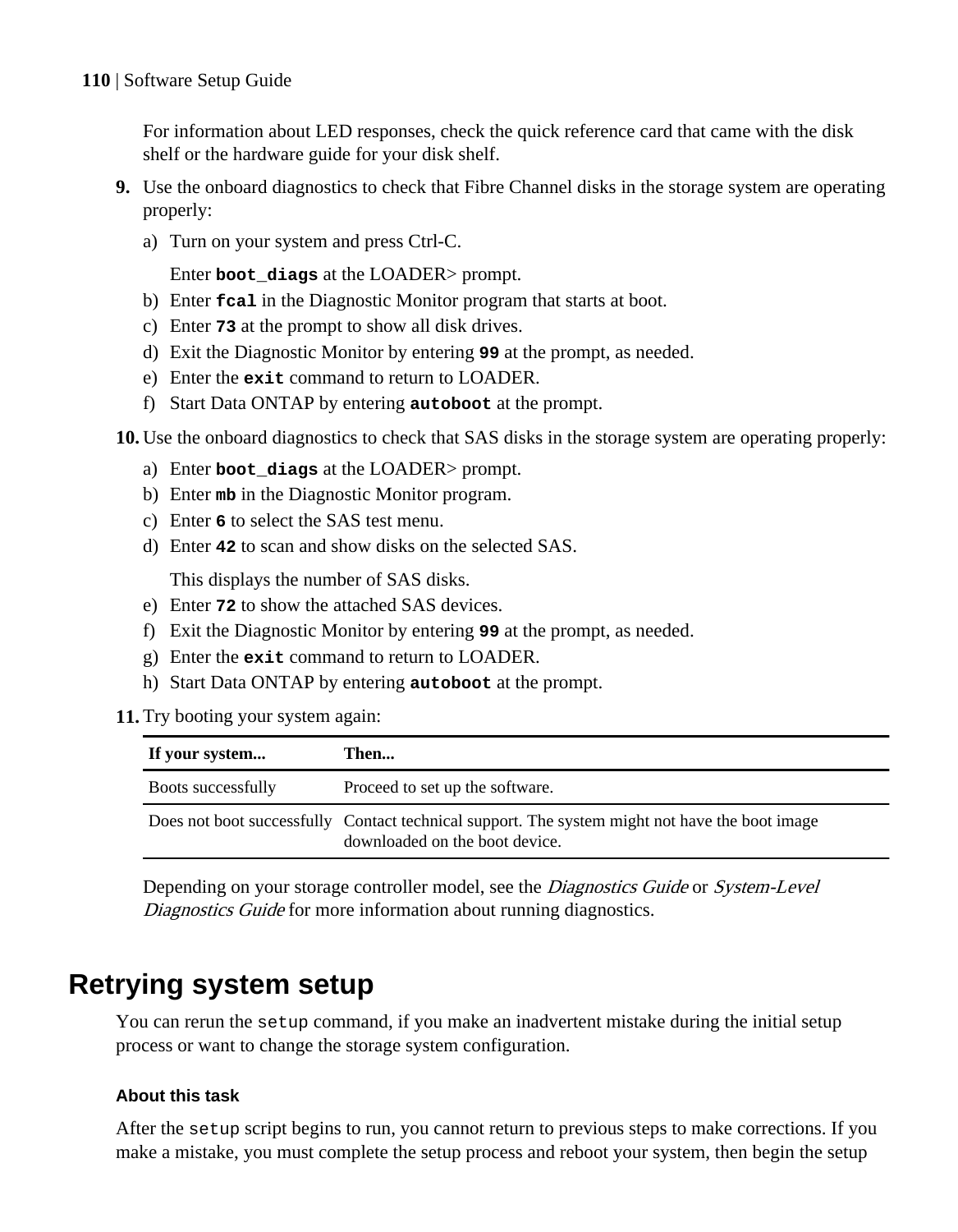<span id="page-110-0"></span>process again by entering the setup command. When you have corrected your setup errors and are prompted to reboot your system, type source/etc/rc instead of reboot for the changes to take effect.

#### **Steps**

- **1.** Enter the setup command and follow the prompts.
- **2.** When you are ready to reboot the system, enter the source/etc/rc command.

If your system boots successfully, your system is successfully set up. If your system does not boot successfully, contact technical support. The system might not have the boot image downloaded on the boot device.

## **Retrying CIFS setup**

You can rerun the cifs setup command, if you make an inadvertent mistake during the initial CIFS setup process or want to change the CIFS configuration.

#### **About this task**

If you need to terminate the cifs setup command while it is in progress, press Ctrl-C. You can then enter the cifs restart command to restart CIFS using your old configuration information.

#### **Steps**

**1.** Enter the following command to stop the CIFS service:

#### **cifs terminate**

- **2.** Enter the cifs setup command and follow the prompts to reconfigure CIFS.
- **3.** When you are ready to reboot the system, enter the following command:

#### **reboot**

If your system boots successfully, your system is successfully set up. If your system does not boot successfully, contact technical support.

For more information about configuring CIFS, see the *Data ONTAP File Access and Protocols* Management Guide for 7-Mode.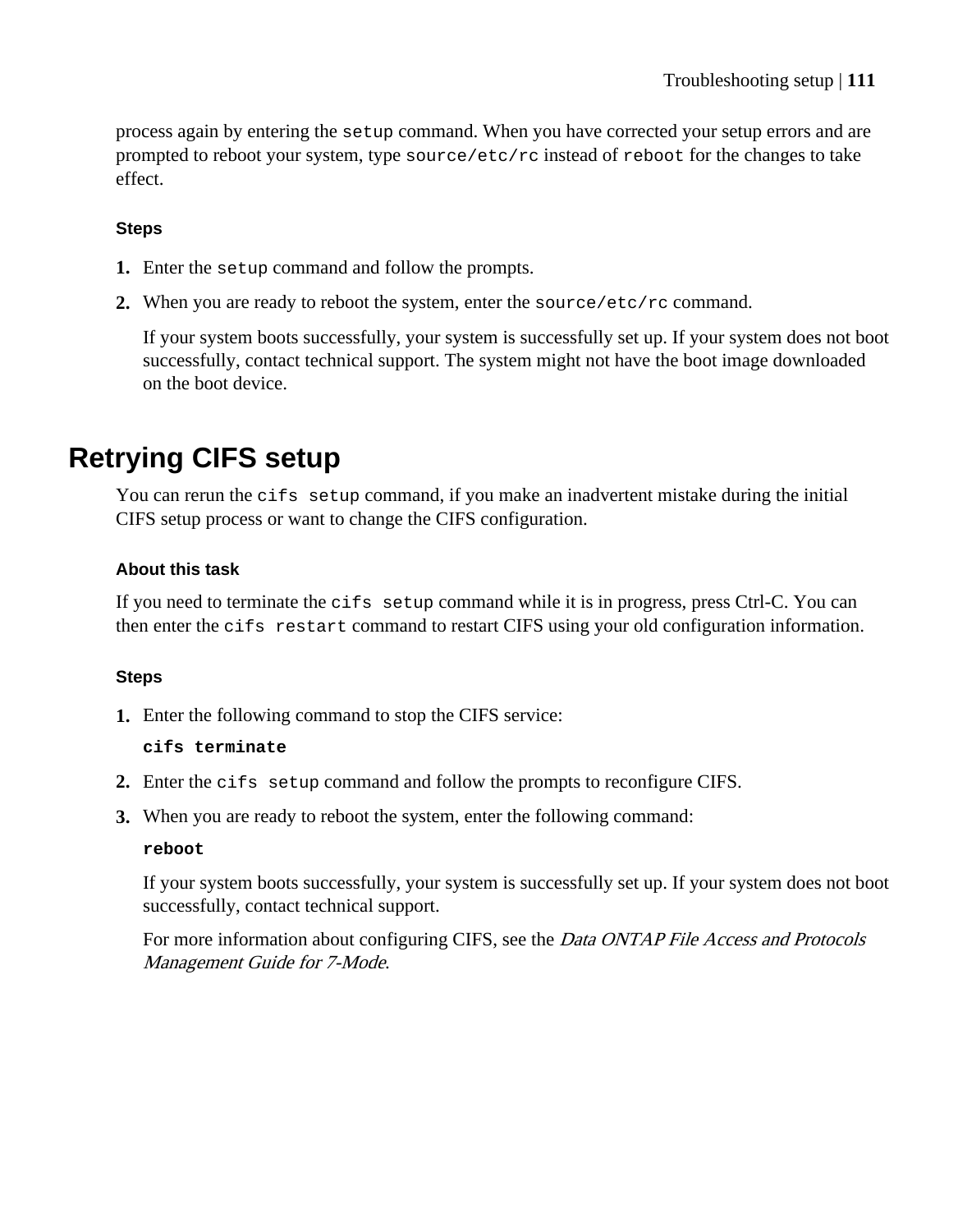# **Copyright information**

Copyright © 1994–2013 NetApp, Inc. All rights reserved. Printed in the U.S.

No part of this document covered by copyright may be reproduced in any form or by any means graphic, electronic, or mechanical, including photocopying, recording, taping, or storage in an electronic retrieval system—without prior written permission of the copyright owner.

Software derived from copyrighted NetApp material is subject to the following license and disclaimer:

THIS SOFTWARE IS PROVIDED BY NETAPP "AS IS" AND WITHOUT ANY EXPRESS OR IMPLIED WARRANTIES, INCLUDING, BUT NOT LIMITED TO, THE IMPLIED WARRANTIES OF MERCHANTABILITY AND FITNESS FOR A PARTICULAR PURPOSE, WHICH ARE HEREBY DISCLAIMED. IN NO EVENT SHALL NETAPP BE LIABLE FOR ANY DIRECT, INDIRECT, INCIDENTAL, SPECIAL, EXEMPLARY, OR CONSEQUENTIAL DAMAGES (INCLUDING, BUT NOT LIMITED TO, PROCUREMENT OF SUBSTITUTE GOODS OR SERVICES; LOSS OF USE, DATA, OR PROFITS; OR BUSINESS INTERRUPTION) HOWEVER CAUSED AND ON ANY THEORY OF LIABILITY, WHETHER IN CONTRACT, STRICT LIABILITY, OR TORT (INCLUDING NEGLIGENCE OR OTHERWISE) ARISING IN ANY WAY OUT OF THE USE OF THIS SOFTWARE, EVEN IF ADVISED OF THE POSSIBILITY OF SUCH DAMAGE.

NetApp reserves the right to change any products described herein at any time, and without notice. NetApp assumes no responsibility or liability arising from the use of products described herein, except as expressly agreed to in writing by NetApp. The use or purchase of this product does not convey a license under any patent rights, trademark rights, or any other intellectual property rights of NetApp.

The product described in this manual may be protected by one or more U.S. patents, foreign patents, or pending applications.

RESTRICTED RIGHTS LEGEND: Use, duplication, or disclosure by the government is subject to restrictions as set forth in subparagraph  $(c)(1)(ii)$  of the Rights in Technical Data and Computer Software clause at DFARS 252.277-7103 (October 1988) and FAR 52-227-19 (June 1987).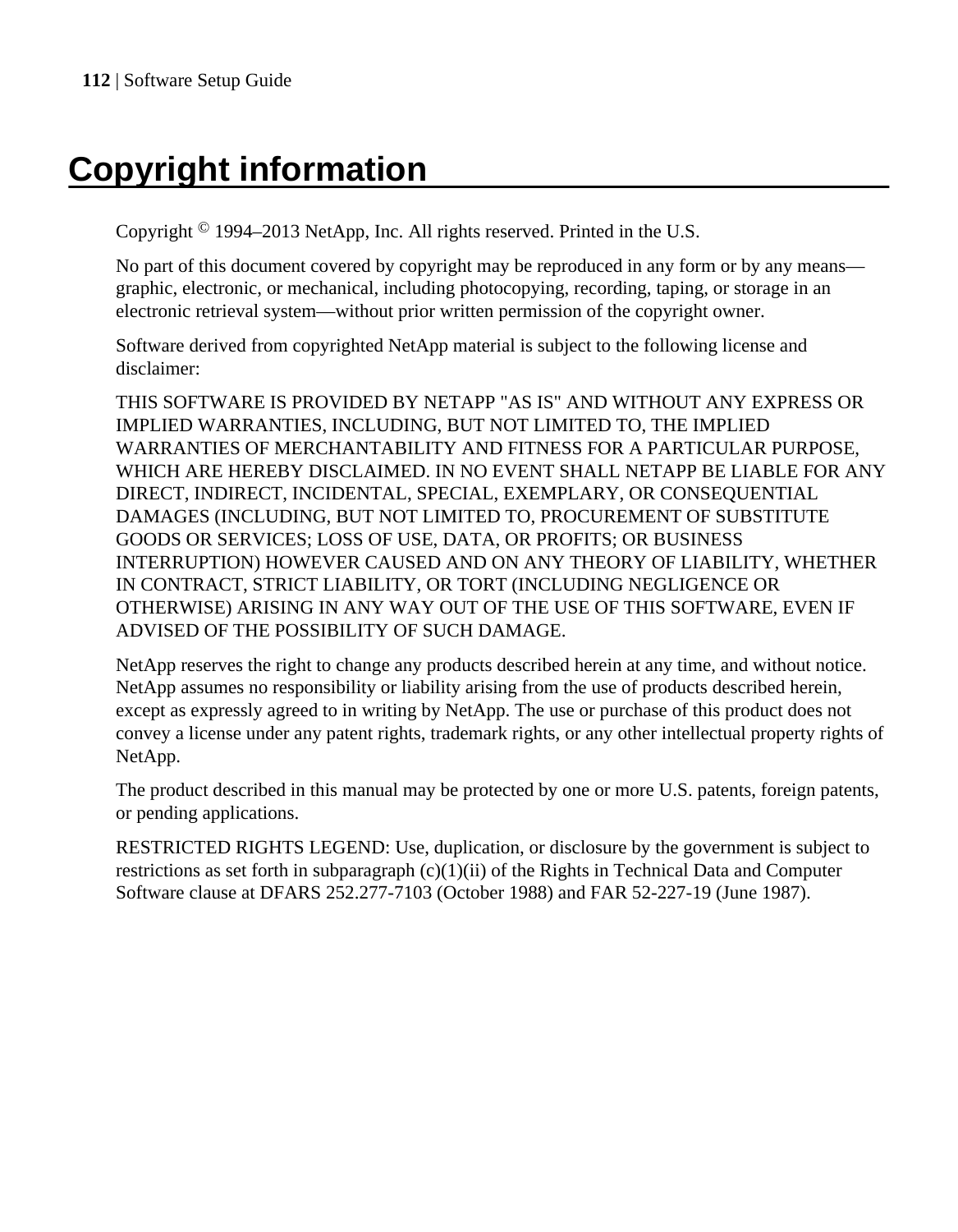## **Trademark information**

NetApp, the NetApp logo, Network Appliance, the Network Appliance logo, Akorri, ApplianceWatch, ASUP, AutoSupport, BalancePoint, BalancePoint Predictor, Bycast, Campaign Express, ComplianceClock, Cryptainer, CryptoShred, Data ONTAP, DataFabric, DataFort, Decru, Decru DataFort, DenseStak, Engenio, Engenio logo, E-Stack, FAServer, FastStak, FilerView, FlexCache, FlexClone, FlexPod, FlexScale, FlexShare, FlexSuite, FlexVol, FPolicy, GetSuccessful, gFiler, Go further, faster, Imagine Virtually Anything, Lifetime Key Management, LockVault, Manage ONTAP, MetroCluster, MultiStore, NearStore, NetCache, NOW (NetApp on the Web), Onaro, OnCommand, ONTAPI, OpenKey, PerformanceStak, RAID-DP, ReplicatorX, SANscreen, SANshare, SANtricity, SecureAdmin, SecureShare, Select, Service Builder, Shadow Tape, Simplicity, Simulate ONTAP, SnapCopy, SnapDirector, SnapDrive, SnapFilter, SnapIntegrator, SnapLock, SnapManager, SnapMigrator, SnapMirror, SnapMover, SnapProtect, SnapRestore, Snapshot, SnapSuite, SnapValidator, SnapVault, StorageGRID, StoreVault, the StoreVault logo, SyncMirror, Tech OnTap, The evolution of storage, Topio, vFiler, VFM, Virtual File Manager, VPolicy, WAFL, Web Filer, and XBB are trademarks or registered trademarks of NetApp, Inc. in the United States, other countries, or both.

IBM, the IBM logo, and ibm.com are trademarks or registered trademarks of International Business Machines Corporation in the United States, other countries, or both. A complete and current list of other IBM trademarks is available on the web at *[www.ibm.com/legal/copytrade.shtml](http://www.ibm.com/legal/copytrade.shtml).* 

Apple is a registered trademark and QuickTime is a trademark of Apple, Inc. in the United States and/or other countries. Microsoft is a registered trademark and Windows Media is a trademark of Microsoft Corporation in the United States and/or other countries. RealAudio, RealNetworks, RealPlayer, RealSystem, RealText, and RealVideo are registered trademarks and RealMedia, RealProxy, and SureStream are trademarks of RealNetworks, Inc. in the United States and/or other countries.

All other brands or products are trademarks or registered trademarks of their respective holders and should be treated as such.

NetApp, Inc. is a licensee of the CompactFlash and CF Logo trademarks.

NetApp, Inc. NetCache is certified RealSystem compatible.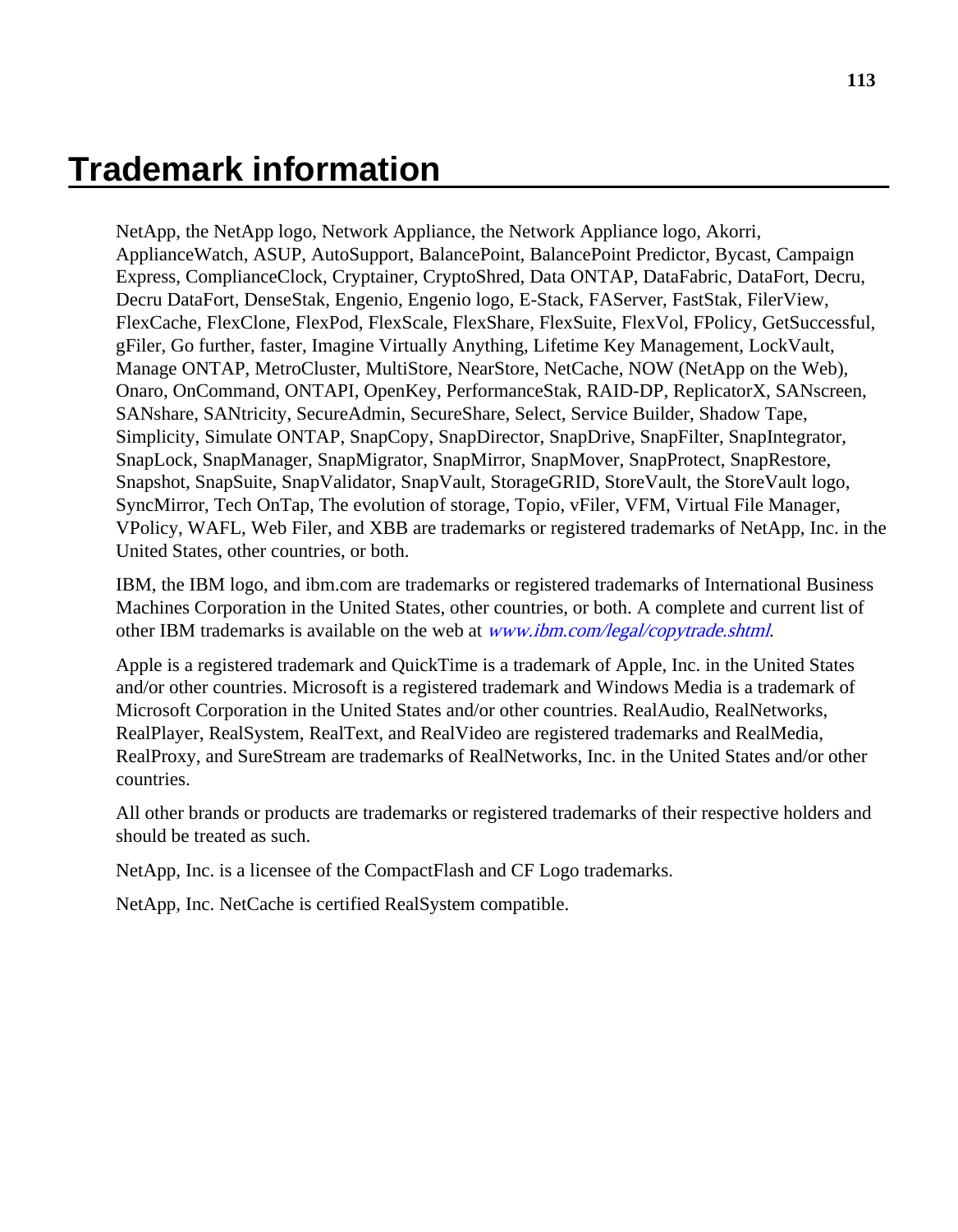# **How to send your comments**

You can help us to improve the quality of our documentation by sending us your feedback.

Your feedback is important in helping us to provide the most accurate and high-quality information. If you have suggestions for improving this document, send us your comments by email to [doccomments@netapp.com](mailto:doccomments@netapp.com). To help us direct your comments to the correct division, include in the subject line the product name, version, and operating system.

You can also contact us in the following ways:

- NetApp, Inc., 495 East Java Drive, Sunnyvale, CA 94089 U.S.
- Telephone:  $+1$  (408) 822-6000
- Fax:  $+1$  (408) 822-4501
- Support telephone: +1 (888) 463-8277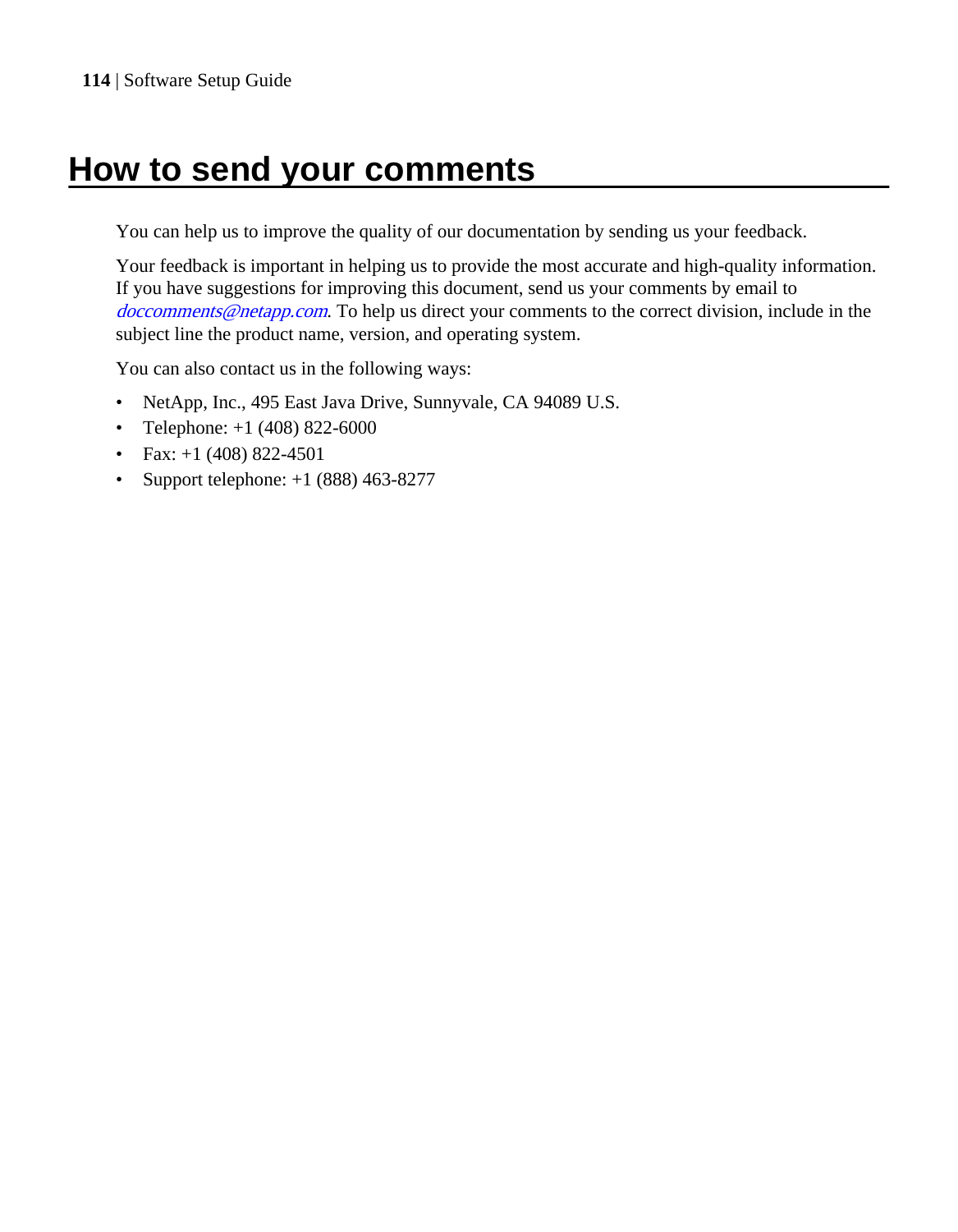# **Index**

## **A**

abbreviations language codes  $107$ ACP (Alternate Control Path) configuration requirements [41](#page-40-0) Active Directory assigning administrator privileges [11](#page-10-0) authentication requirements [13](#page-12-0) configuration requirements [34](#page-33-0) DNS requirements [13](#page-12-0) domain administrator [34](#page-33-0) network infrastructure requirements [14](#page-13-0) preparing CIFS clients to access [86](#page-85-0) time service requirements [14](#page-13-0) administration hosts configuration requirements [24](#page-23-0) Windows or UNIX requirements  $10$ administrative passwords configuration requirements [24](#page-23-0) administrator privileges assigning [11](#page-10-0) Alternate Control Path See ACP authentication Active Directory [13](#page-12-0) Windows NT4  $11$ **AutoSupport** configuration information [40](#page-39-0) RLM [39](#page-38-0) setup [87](#page-86-0) verifying RLM function for [90](#page-89-0) verifying SP function for [89](#page-88-0)

## **B**

BIND DNS authentication requirements [13](#page-12-0) blocking data traffic dedicated management ports [80](#page-79-0)

## **C**

certificates installing on storage systems [61](#page-60-0) SSL requirements [61](#page-60-0)

#### **CIFS**

configuration requirements [34](#page-33-0) creating a domain account before setting up [12](#page-11-0) creating DNS "A" records [86](#page-85-0) domain administrator [34](#page-33-0) mapping root directory to host [71](#page-70-0) preparing clients to access storage system [86](#page-85-0) retrying CIFS setup [111](#page-110-0) setting up [51](#page-50-0) /vol/vol0 access as  $CS 81$  $CS 81$ /vol/vol0/home access as HOME [81](#page-80-0) cifs setup command setting up CIFS [34](#page-33-0), [51](#page-50-0) clients accessing storage system [86](#page-85-0) exporting file systems to NFS clients [84](#page-83-0) obtaining software images for UNIX [70](#page-69-0) obtaining software images for Windows [72](#page-71-0) Cluster Configuration Checker See [HA Configuration Checker](#page-116-0) codes language [107](#page-106-0) command-line interface setup configuration values  $8$ commands cifs setup [51](#page-50-0) exportfs [81](#page-80-0) for managing files in /etc/software directory [77](#page-76-0) for obtaining software images for HTTP servers [69](#page-68-0) license add [82](#page-81-0) license show [19](#page-18-0) responding to setup prompts [45](#page-44-0) rlm setup [57](#page-56-0) software update [73](#page-72-0) sp setup [54](#page-53-0) sp status [89](#page-88-0) sp test autosupport [89](#page-88-0) Common Internet File System See CIFS configuration CIFS information [34](#page-33-0) dedicated management ports [16](#page-15-0) e0M interfaces [16](#page-15-0), [80](#page-79-0) HTTP information [32](#page-31-0) information to gather  $18$ interface groups [30](#page-29-0)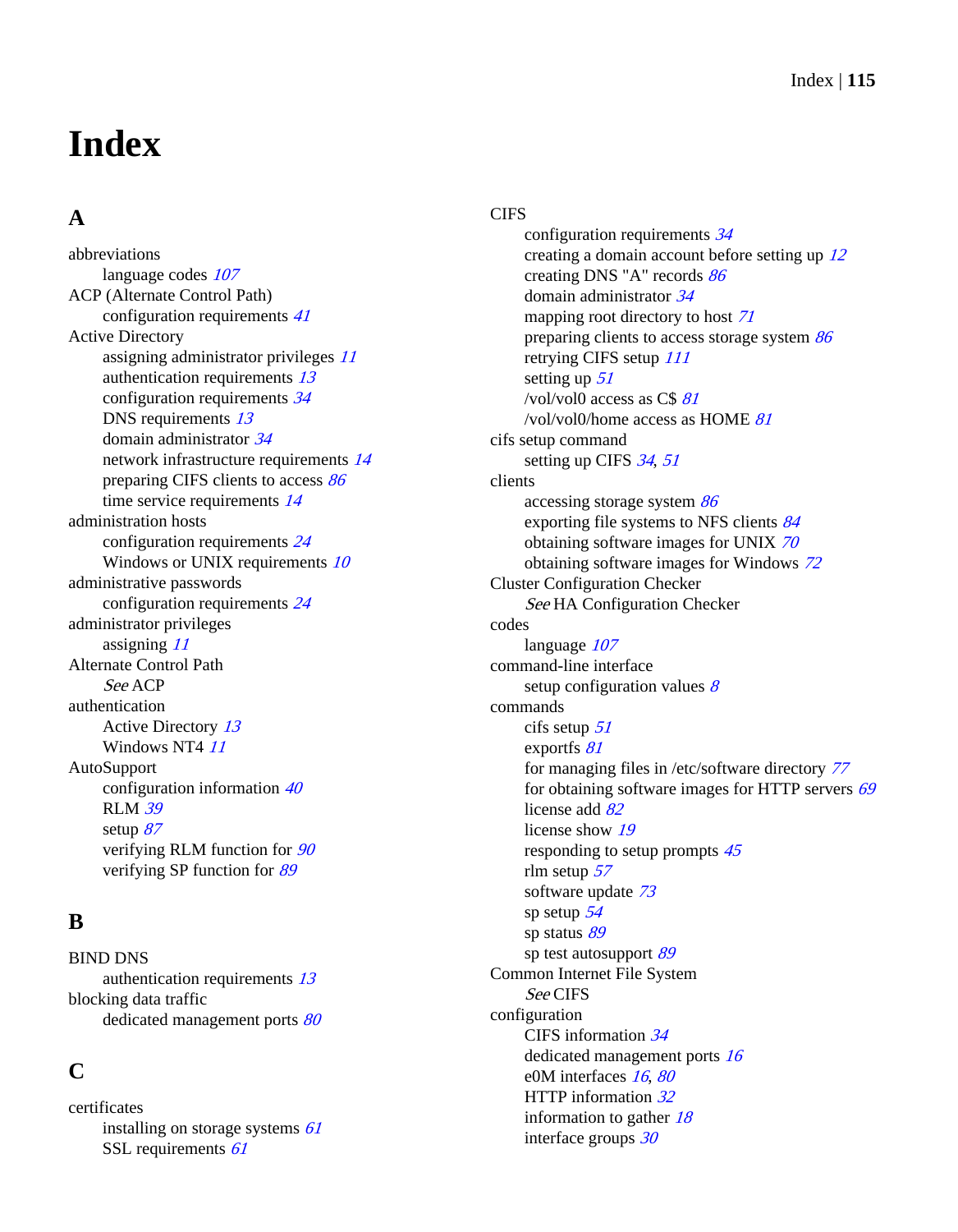#### **116** | Software Setup Guide

network information [26](#page-25-0) NIS services information [33](#page-32-0) prerequisites [10](#page-9-0) Remote LAN Module information [39](#page-38-0) Service Processor information [40](#page-39-0) storage system information [24](#page-23-0) storage system, default [7](#page-6-0) switch, requirements for interface groups  $15$ time zones [98](#page-97-0) verifying high-availability pairs [86](#page-85-0) configuration worksheet entering configuration values [44](#page-43-0) values used for software setup [19](#page-18-0) connections troubleshooting network [79](#page-78-0) verifying network [78](#page-77-0)

### **D**

Data ONTAP software documentation [96](#page-95-0) installation stages on V-Series systems [68](#page-67-0) installing on V-Series systems [68](#page-67-0) responding to setup command prompts  $45$ setup overview  $6$ Data ONTAP software images about obtaining [68](#page-67-0) installing [73](#page-72-0) requirements for obtaining, UNIX client [70](#page-69-0) requirements for obtaining, Windows client [71](#page-70-0) Data ONTAP system files installation overview [73](#page-72-0) installation procedure for HTTP [75](#page-74-0) installation procedure from /etc/software [73](#page-72-0) data traffic blocking on e0M interfaces [80](#page-79-0) e0M restrictions [16](#page-15-0) dedicated management ports configuring [16](#page-15-0) configuring down [80](#page-79-0) DHCP configuration requirements [15](#page-14-0) setup process  $8$ DHCPv6 servers not supported [15](#page-14-0) directories installing software images from /etc/software [73](#page-72-0) specifying HTTP [32](#page-31-0) disabling NFS [83](#page-82-0)

disk assign command assigning LUNs to systems [65](#page-64-0) disk shelves, native setting up storage system  $44$ DNS authentication requirements [13](#page-12-0) configuration requirements [32](#page-31-0) creating "A" records for CIFS client access [86](#page-85-0) verifying host-name resolution [79](#page-78-0) documentation roadmap finding information [96](#page-95-0) domain accounts administrator requirements [34](#page-33-0) authentication [11](#page-10-0) creating before setting up CIFS [12](#page-11-0) domain administrator privileges assigning [11](#page-10-0) Domain Name System See DNS Dynamic Host Configuration Protocol See DHCP

#### **E**

e0M interface configuration requirements [26](#page-25-0) configuring down [80](#page-79-0) configuring to use  $16$ restrictions [16](#page-15-0), [45](#page-44-0) enabling NFS [83](#page-82-0) /etc/exports file exporting data to NFS clients [84](#page-83-0) /etc/hosts verifying host name resolution [79](#page-78-0) /etc/software directory commands for managing files in [77](#page-76-0) installing software images from [73](#page-72-0) Ethernet interfaces configuration requirements [26](#page-25-0) exportfs command verifying storage availability [81](#page-80-0) exporting file systems NFS clients [84](#page-83-0)

#### **F**

files commands for managing in /etc/software directory [77](#page-76-0)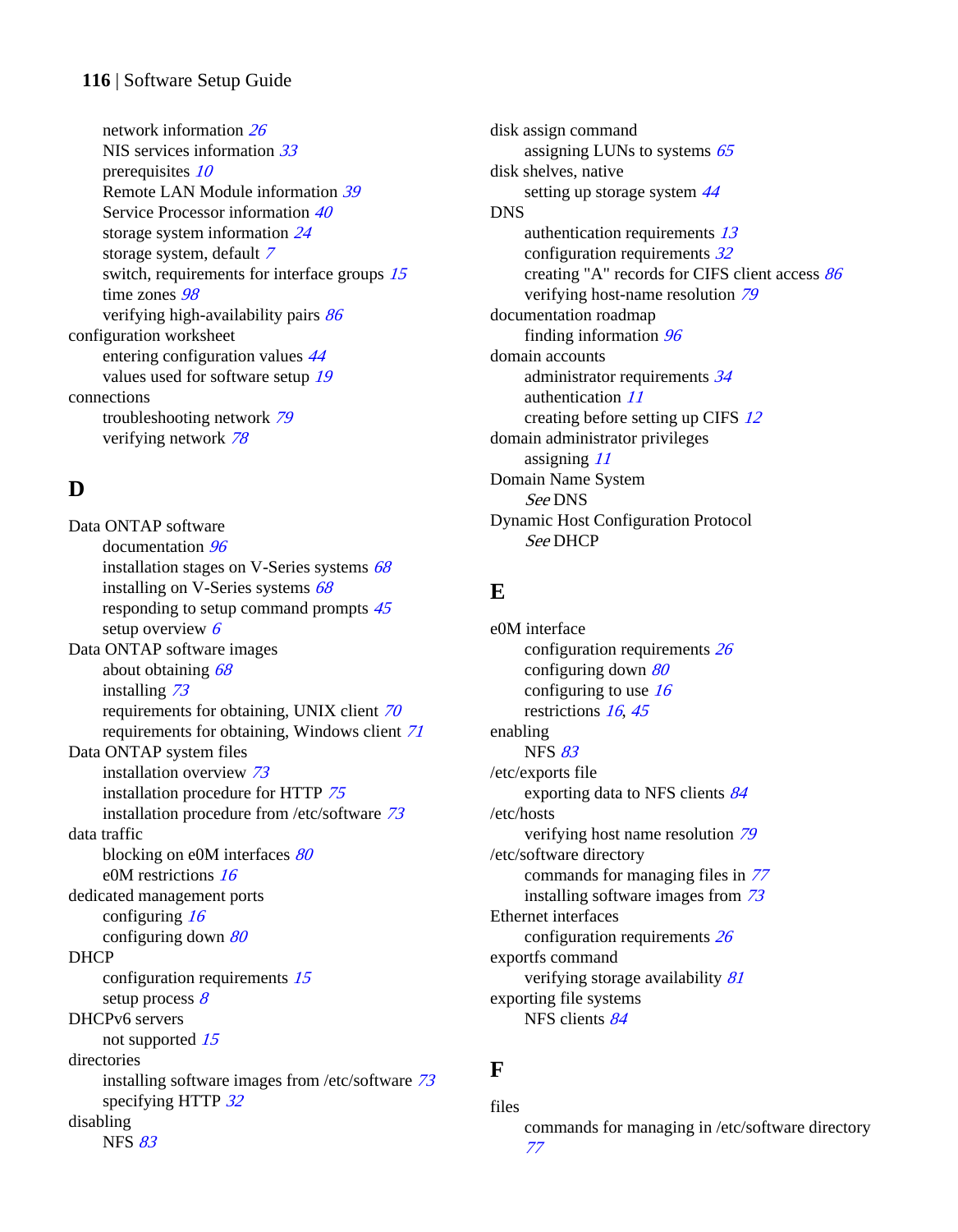<span id="page-116-0"></span>flow control configuration requirements [26](#page-25-0)

#### **G**

GbE interfaces configuration requirements [26](#page-25-0) geographical time zones list of [98](#page-97-0) Greenwich Mean Time (GMT) time zones, offset  $104$ 

## **H**

HA Configuration Checker verifying configuration [86](#page-85-0) HA pairs See high-availability configurations hardware setup after completing [6](#page-5-0) system fails to boot up [44](#page-43-0), [109](#page-108-0) high-availability configurations about  $10$ verifying configuration [86](#page-85-0) high-availability pairs configuration requirements [18](#page-17-0) storage system information [24](#page-23-0) host names configuration requirements [24](#page-23-0) resolution [79](#page-78-0) hosts, administration Windows or UNIX requirements  $10$ HTTP servers configuration requirements [32](#page-31-0) copying software image to  $69$ copying software images from, without installing [69](#page-68-0) installing software images from [75](#page-74-0) obtaining software images for [69](#page-68-0)

## **I**

images copying software from HTTP server without installing [69](#page-68-0) copying software to HTTP server [69](#page-68-0) installing software, from /etc/software directory [73](#page-72-0) installing software, from HTTP server [75](#page-74-0) obtaining for Windows clients [72](#page-71-0) obtaining software, for HTTP servers [69](#page-68-0) obtaining UNIX client software [70](#page-69-0)

installing Data ONTAP installation stages [68](#page-67-0) Data ONTAP software on V-Series systems [68](#page-67-0) software images from /etc/software directory [73](#page-72-0) software images from HTTP server [75](#page-74-0) SSL certificates on storage systems [61](#page-60-0) interface groups configuration requirements [15](#page-14-0), [30](#page-29-0) Interface to Take Over configuration requirements [26](#page-25-0) IP addresses configuration requirements [26](#page-25-0) verifying [78](#page-77-0)

#### **K**

Kerberos authentication requirements [13](#page-12-0) DNS requirements [13](#page-12-0) time service requirements [14](#page-13-0) key management servers secure communication [60](#page-59-0)

### **L**

languages configuration requirements [24](#page-23-0) list of codes  $107$ specifying codes  $107$ supported by Data ONTAP  $107$ license show command displaying license information [82](#page-81-0) licenses CIFS [34](#page-33-0) default storage system configuration [7](#page-6-0) enabling or disabling NFS [83](#page-82-0) managing [82](#page-81-0) NFS [83](#page-82-0) obtaining [19](#page-18-0) protocol, required [77](#page-76-0) limitations Storage Encryption [60](#page-59-0) LUN ownership assigning [65](#page-64-0)

#### **M**

management ports configuration requirements [26](#page-25-0) configuring e0M interfaces [16](#page-15-0)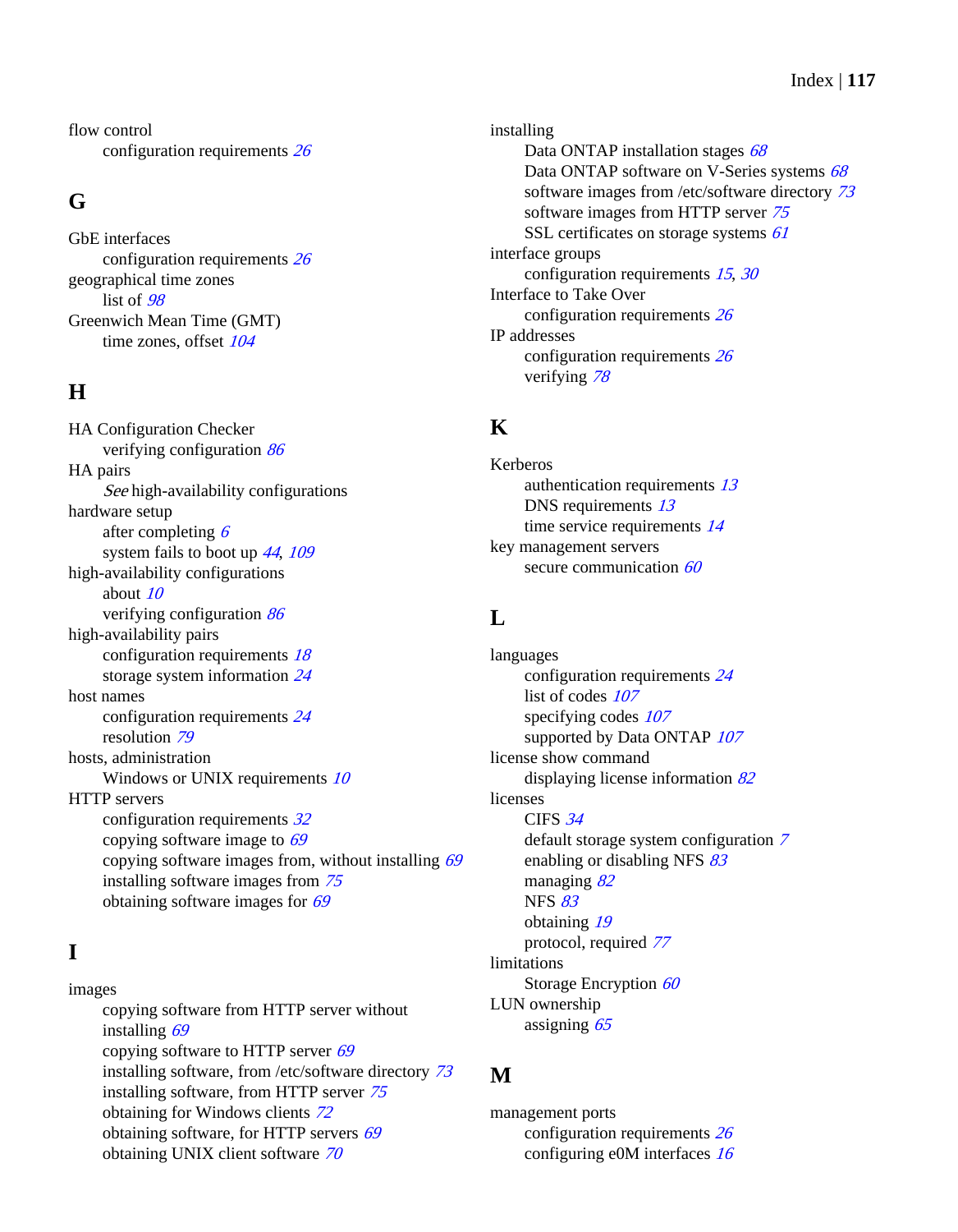#### **118** | Software Setup Guide

managing licenses [82](#page-81-0) media type configuration requirements [26](#page-25-0)

### **N**

native disk shelves default storage system configuration [7](#page-6-0) setting up storage system  $44$ NetApp Support Site about obtaining Data ONTAP software images from [68](#page-67-0) network connections configuration information [26](#page-25-0) infrastructure requirements [14](#page-13-0) setup process  $8$ verifying [78](#page-77-0) verifying RLM  $90$ verifying SP [89](#page-88-0) Network File System See NFS Network Information Services See NIS network interfaces ACP requirements [41](#page-40-0) troubleshooting [79](#page-78-0) Network Mask configuration requirements [26](#page-25-0) Network Type configuration requirements [26](#page-25-0) NFS enabling or disabling  $83$ exporting data to [84](#page-83-0) preparing to access storage system  $83$ /vol/vol0 access [81](#page-80-0) /vol/vol0/home access [81](#page-80-0) NIS configuration information [33](#page-32-0) verifying host-name resolution [79](#page-78-0) NTLM authentication requirements [13](#page-12-0)

#### **O**

obtaining software images for UNIX clients [70](#page-69-0) for Windows clients [72](#page-71-0) OnCommand System Manager preparing to use  $92$ 

See also [System Manager](#page-119-0) organizational units (OU) assigning administrator privileges [11](#page-10-0) configuration requirements [34](#page-33-0)

### **P**

partner IP address configuration requirements [26](#page-25-0) passwords administrative, configuration requirements [24](#page-23-0) path failover for array LUNs, verifying [94](#page-93-0), [95](#page-94-0) paths to an array LUN validating [93](#page-92-0), [94](#page-93-0) ping command verifying network connectivity [78](#page-77-0) prerequisites initial configuration  $10$ OnCommand System Manager [92](#page-91-0) setup [44](#page-43-0) privileges, administrator assigning [11](#page-10-0) product documentation finding information [96](#page-95-0) protocol licenses managing [82](#page-81-0) required [77](#page-76-0)

#### **R**

rebooting CIFS setup [111](#page-110-0) system setup  $110$ remote access DHCP requirements [15](#page-14-0) Remote LAN Module See RLM requirements Active Directory authentication [13](#page-12-0) configuration for HA pairs  $10$ DHCP [15](#page-14-0) DNS for Active Directory [13](#page-12-0) network infrastructure [14](#page-13-0) switch configuration for interface groups [15](#page-14-0) time services [14](#page-13-0) Windows domains [11](#page-10-0) RLM configuration requirements [39](#page-38-0) setting up [57](#page-56-0)

verifying  $90$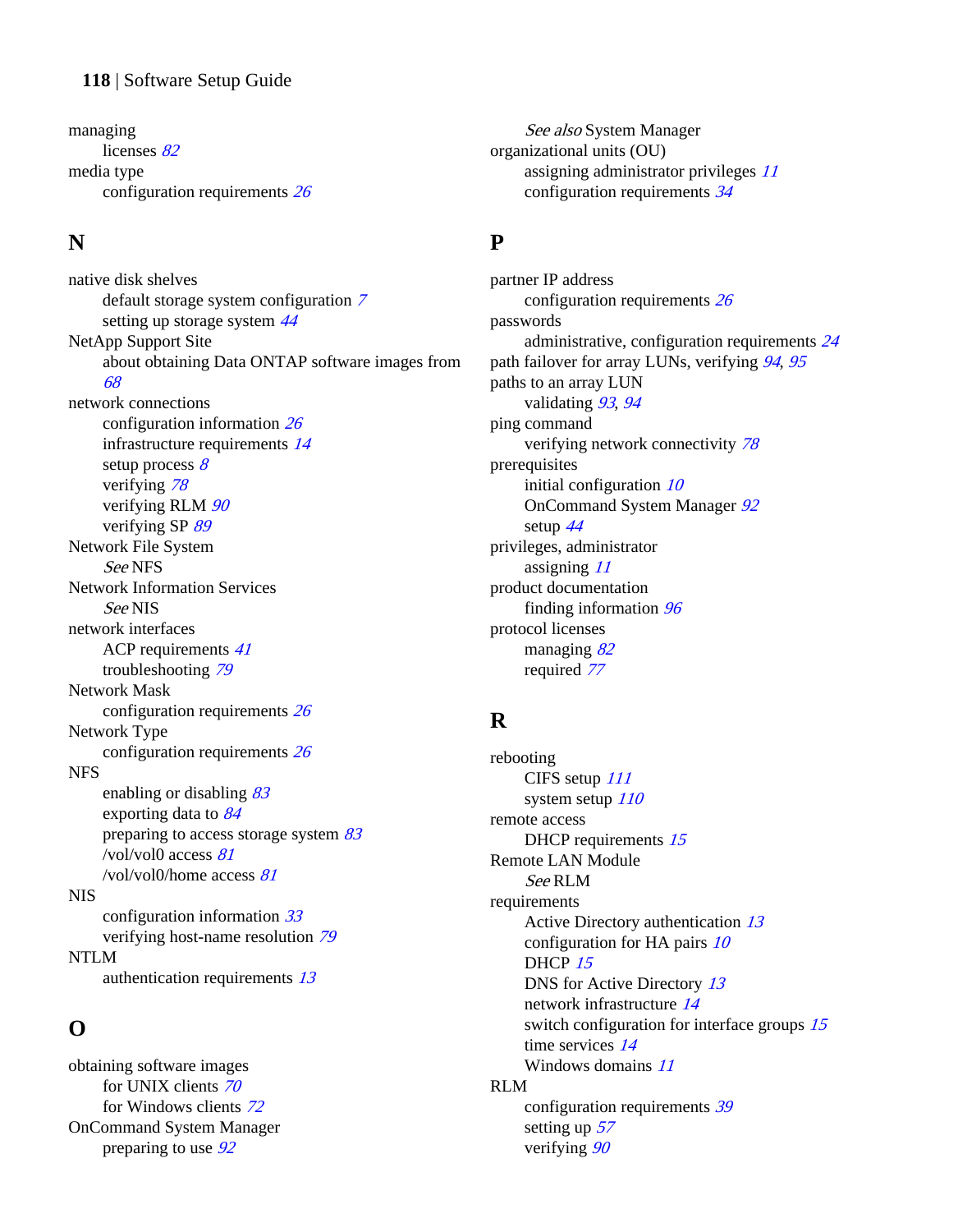Index | **119**

rlm setup command setting up RLM  $57$ rlm status command verifying RLM connections [90](#page-89-0) root directories mapping to Windows host [71](#page-70-0) routing configuration requirements [26](#page-25-0)

### **S**

secure communication between storage systems and key management servers [60](#page-59-0) serial console connections setup process  $8$ servers copying from HTTP without installing  $69$ copying software image to HTTP [69](#page-68-0) enabling or disabling NFS [83](#page-82-0) installing software images from HTTP [75](#page-74-0) obtaining software images for HTTP [69](#page-68-0) service locator records authentication requirements [13](#page-12-0) Service processor See SP setting up Storage Encryption [59](#page-58-0) setup AutoSupport [87](#page-86-0) CIFS [51](#page-50-0) collecting storage system information  $8$ methods  $8$ overall process  $6$ overview [6](#page-5-0) preparing to use OnCommand System Manager  $92$ prerequisites [44](#page-43-0) retrying [110](#page-109-0) retrying CIFS [111](#page-110-0) RLM [57](#page-56-0) software configuration worksheet [19](#page-18-0) SP [54](#page-53-0) storage system with native disk shelves [44](#page-43-0) third-party storage setup, prerequisites [64](#page-63-0) troubleshooting [109](#page-108-0) verifying [78](#page-77-0) setup command about [44](#page-43-0) default storage system configuration [7](#page-6-0) language choices  $107$ 

setting up Data ONTAP [45](#page-44-0) setup wizard running the Storage Encryption  $62$ Shelf Alternate Control Path Management configuration information [41](#page-40-0) software images about obtaining [68](#page-67-0) copying from HTTP server without installing [69](#page-68-0) copying to HTTP server  $69$ installing [73](#page-72-0) installing from /etc/software directory [73](#page-72-0) installing from HTTP server [75](#page-74-0) obtaining for HTTP servers [69](#page-68-0) obtaining for UNIX clients [70](#page-69-0) obtaining for Windows clients [72](#page-71-0) requirements for obtaining, UNIX client [70](#page-69-0) requirements for obtaining, Windows client [71](#page-70-0) software setup configuration worksheet [19](#page-18-0) overall process [6](#page-5-0) overview [6](#page-5-0) prerequisites [44](#page-43-0) process, about  $8$ retrying [110](#page-109-0) setting up storage system [44](#page-43-0) verifying [78](#page-77-0) software update command installing software images [73](#page-72-0) SP configuration information [40](#page-39-0) setting up [54](#page-53-0) verifying SP connections [89](#page-88-0) sp setup command setting up SP [54](#page-53-0) sp status command verifying SP connections [89](#page-88-0) sp test autosupport verifying SP AutoSupport [89](#page-88-0) SSL certificates installing on storage systems [61](#page-60-0) requirements [61](#page-60-0) SSL connections for secure communication  $60$ storage array show-config command [93](#page-92-0), [94](#page-93-0) Storage Encryption explained [59](#page-58-0) information to collect before configuring [42](#page-41-0) installing SSL certificates for [61](#page-60-0) limitations [60](#page-59-0) running the setup wizard  $62$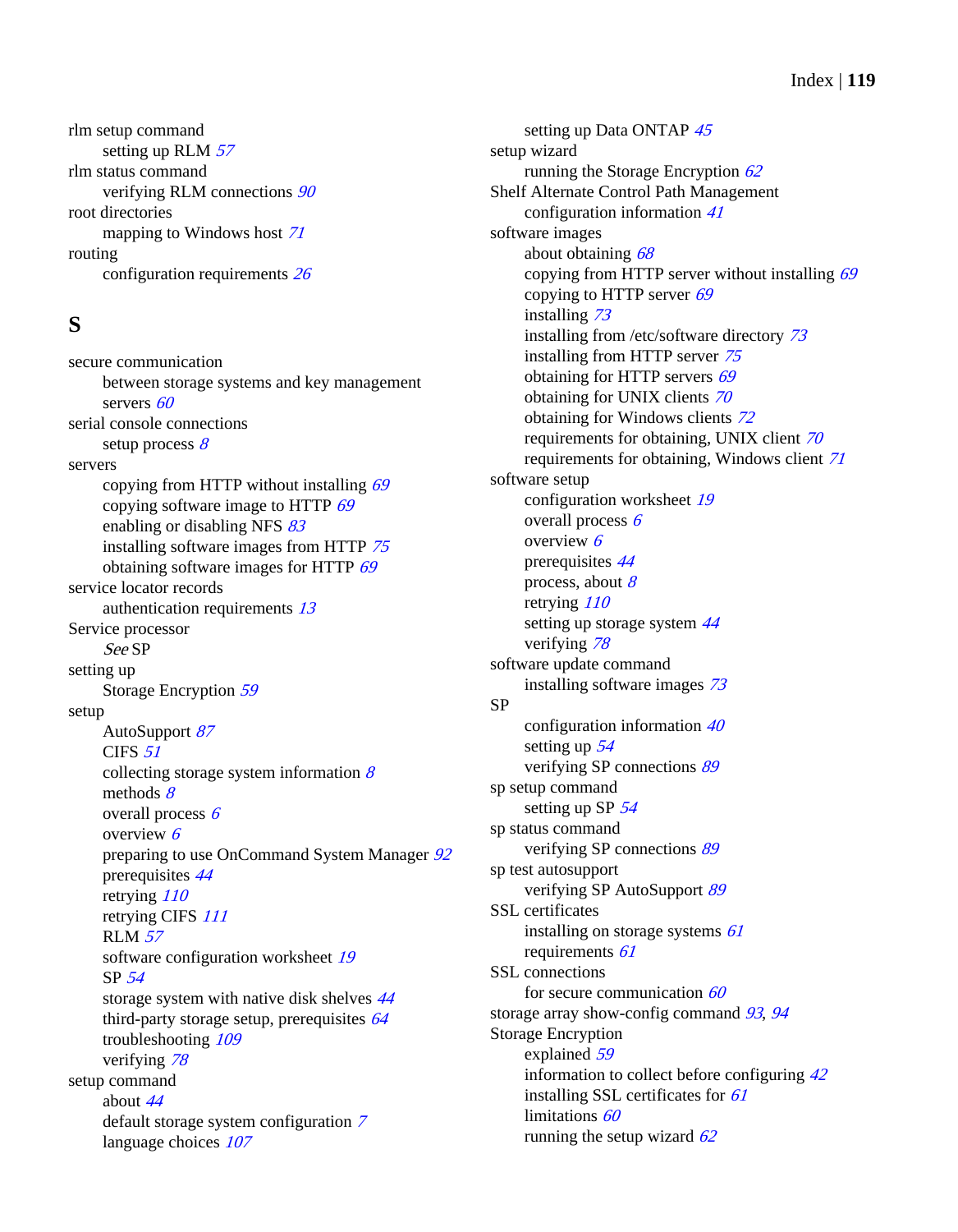<span id="page-119-0"></span>secure communication [60](#page-59-0) setting up [59](#page-58-0) SSL certificates requirements [61](#page-60-0) storage systems configuration information [24](#page-23-0) creating a domain account [12](#page-11-0) creating DNS "A" records [86](#page-85-0) default configuration [7](#page-6-0) DNS services information [32](#page-31-0) mapping to a drive [71](#page-70-0) mounting on your UNIX host [70](#page-69-0) preparing CIFS clients to access [86](#page-85-0) preparing NFS clients to access [83](#page-82-0) setting up with native disk shelves  $44$ software setup process  $6$ verifying availability [81](#page-80-0) subnet mask ACP requirements [41](#page-40-0) configuration requirements [26](#page-25-0) switches configuration requirements [15](#page-14-0) system files commands for managing in /etc/software directory [77](#page-76-0) System Manager not supported for setup  $\frac{8}{3}$  $\frac{8}{3}$  $\frac{8}{3}$ setting up CIFS [51](#page-50-0) systems mounting on your UNIX host [70](#page-69-0)

## **T**

third-party storage assigning LUNs for [65](#page-64-0) prerequisites to Data ONTAP setup [64](#page-63-0) time services requirements [14](#page-13-0) time zones configuration requirements [24](#page-23-0) geographical regions [98](#page-97-0) GMT offset  $104$ selecting values  $98$ troubleshooting network connections [79](#page-78-0) overview [109](#page-108-0) retrying CIFS setup [111](#page-110-0) retrying system setup  $110$ system fails to boot up  $109$ 

#### **U**

UID-to-SID mapping high-availability configuration requirements [86](#page-85-0) UNIX clients mounting the system on  $70$ obtaining software images for [70](#page-69-0) requirements for obtaining software images [70](#page-69-0) requirements to manage storage system [10](#page-9-0)

## **V**

V-Series systems prerequisite configuration steps [7](#page-6-0) setting up for third-party storage  $65, 68$  $65, 68$  $65, 68$ validating two paths to an array LUN  $93, 94$  $93, 94$  $93, 94$ verifying complete setup process [109](#page-108-0) dedicated management ports (e0M) [80](#page-79-0) host-name resolution [79](#page-78-0) licenses [82](#page-81-0) network connections [78](#page-77-0) RLM setup and connections  $90$ software setup [78](#page-77-0) SP setup and connections [89](#page-88-0) storage availability and licensing [81](#page-80-0) /vol directory about [81](#page-80-0) /vol/vol0 directory CIFS access as C\$ [81](#page-80-0) NFS access [81](#page-80-0) verifying [81](#page-80-0) /vol/vol0/home directory CIFS access as HOME [81](#page-80-0) NFS access [81](#page-80-0) verifying [81](#page-80-0)

### **W**

Windows Active Directory domain assigning administrator privileges [11](#page-10-0) Windows clients obtaining software images for [72](#page-71-0) requirements for obtaining software images [71](#page-70-0) requirements to manage storage system [10](#page-9-0) Windows domains assigning administrator privileges [11](#page-10-0) configuration requirements [34](#page-33-0) Windows hosts mapping root directory to [71](#page-70-0)